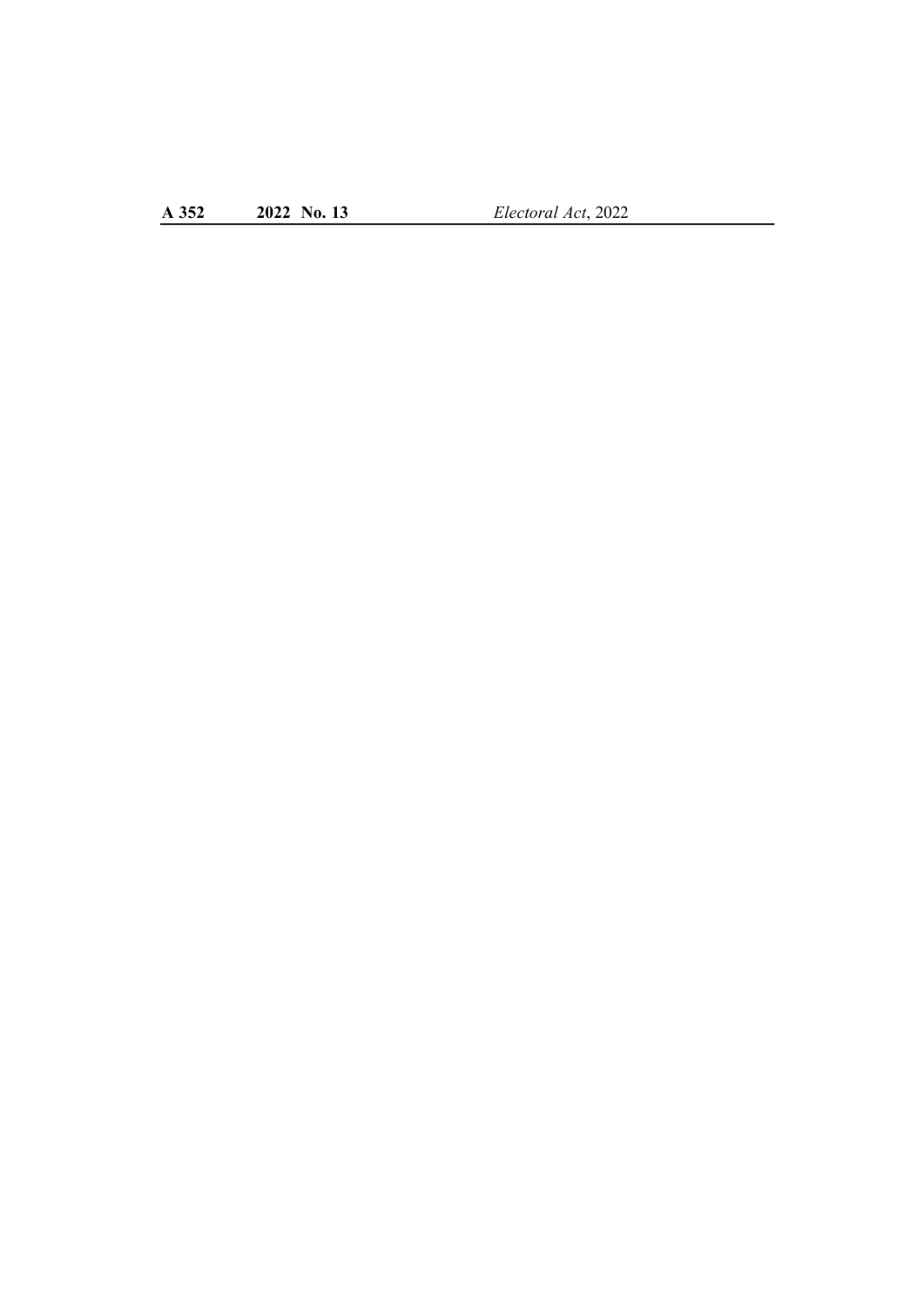## ELECTORAL ACT, 2022



ARRANGEMENT OF SECTIONS

Section :

PART I—ESTABLISHMENT AND FUNCTIONS OF INDEPENDENT NATIONAL ELECTORAL COMMISSION

- 1. EstaEstablishment of Independent National Electoral Commission.
- 2. Functions of the Commission.
- 3. Establishment of the Independent National Electoral Commission Fund.
- 4. Expenditure of the Commission.
- 5. Annual estimates and accounts.
- 6. Establishment of office in each State, Federal Capital Territory and Local Government Area.
- 7. Committees of the Commission.

PART II-STAFF OF THE COMMISSION

8. Secretary and other staff of the Commission.

PART III—NATIONAL REGISTER OF VOTERS AND VOTERS' REGISTRATION

- 9. National register of voters and voters' registration.
- 10. Continuous registration.
- 11. Appointment of officers.
- 12. Qualification for registration.
- 13. Transfer of registered voters.
- 14. Demand for information regarding registration.
- 15. Power to print or issue register of voters.
- 16. Power to print or issue voters card.
- 17. Custody of voters' register.
- 18. Power to issue replacement permanent voters' cards.
- 19. Display of the copies of the voters' list.
- 20. Revision officer for hearing of claims.
- 21. Proprietary rights in the voters' card.
- 22. Offences of buying and selling voters' cards.
- 23. Offences relating to register of voters.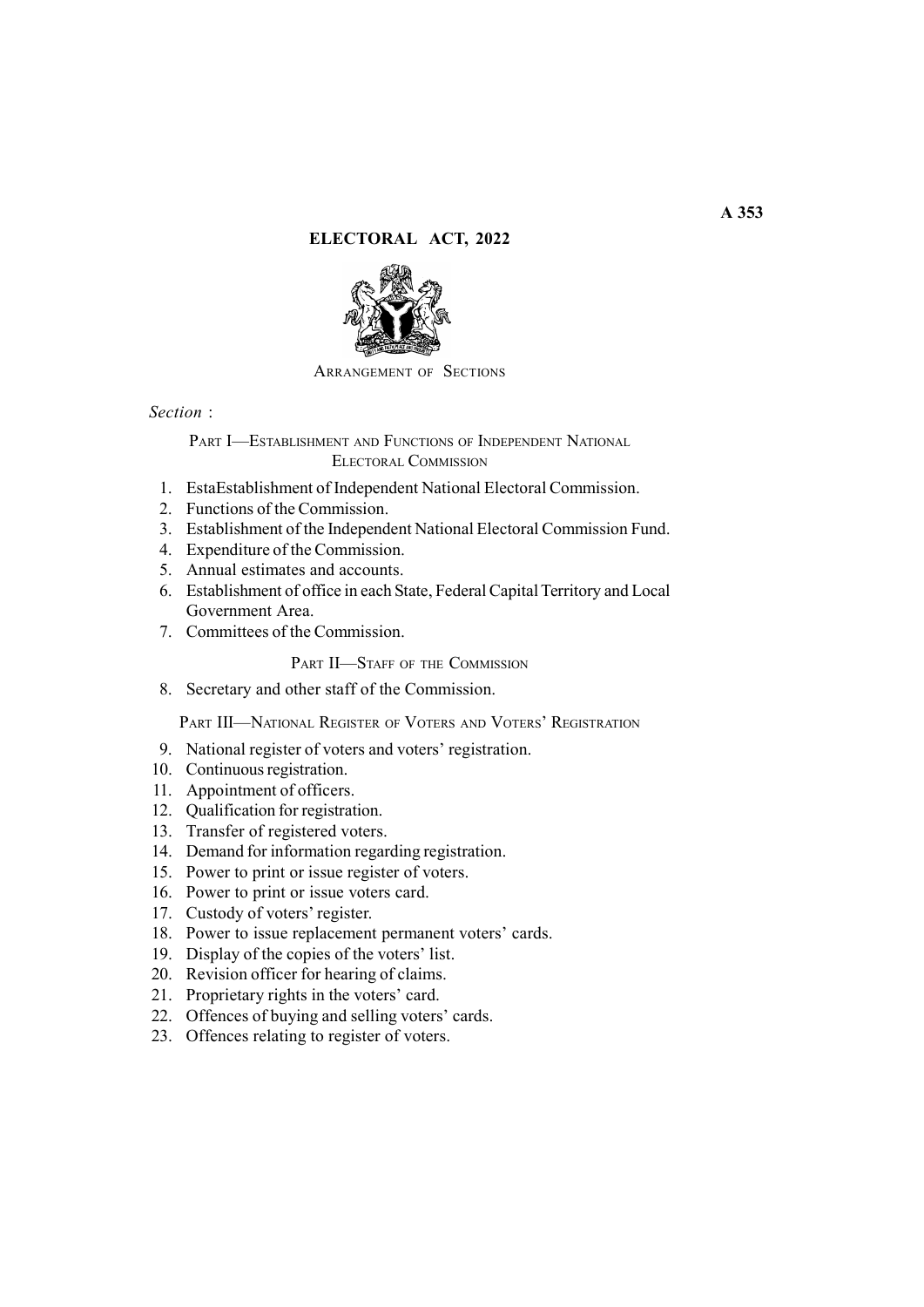## PART IV-PROCEDURE AT ELECTION

- 24. Conduct and postponement of election in emergency.
- 25. Announcement and declaration of election results.
- 26. Oath of neutrality by election officials.
- 27. Appointment of other officers for the conduct of registration of voters and elections.
- 28. Notice of election.
- 29. Submission of list of candidates and their affidavits by political parties.
- 30. Prohibition of double nomination.
- 31. Withdrawal of candidate.
- 32. Publication of nomination.
- 33. Political parties changing candidates.
- 34. Death of a candidate.
- 35. Invalidity of multiple nomination.
- 36. Failure of nomination.
- 37. Contested election.
- 38. When poll is required.
- 39. Uncontested election.
- 40. Establishment of polling units.
- 41. Ballot boxes and voting devices.
- 42. Format of ballot papers.
- 43. Polling agents.
- 44. Notice of poll.
- 45. Hour of poll.
- 46. Display of ballot boxes.
- 47. Accreditation of voters and voting.
- 48. Right to challenge issue of ballot paper.
- 49. Separate queues for men and women.
- 50. Conduct of poll by open secret ballot.
- 51. Over voting.
- 52. Ballot not to be marked by voter for identification.
- 53. Accidental destruction or marking of ballot papers.
- 54. Visually impaired and incapacitated voters.
- 55. Personal attendance.
- 56. Voting at appropriate polling unit.
- 57. Impersonation by applicant to vote.
- 58. Conduct at polling units.
- 59. Closing of poll.
- 60. Counting of votes and forms.
- 61. Recount.
- 62. Post-election procedure and collation of election results.
- 63. Rejection of ballot paper without official mark.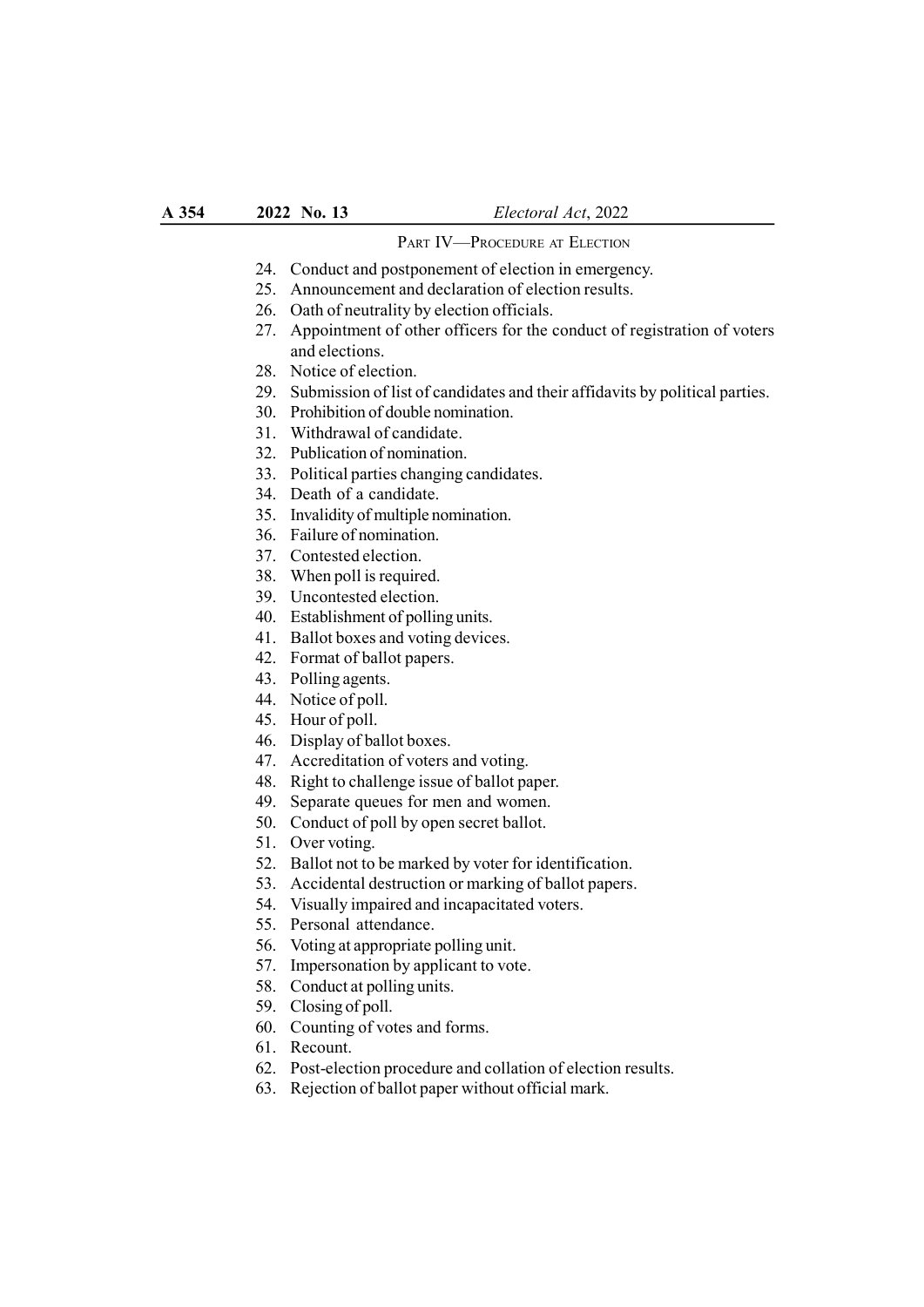- 64. Endorsement on rejected ballot paper without official mark.
- 65. Decision of returning officer on ballot paper.
- 66. Declaration of result.
- 67. Equality of votes.
- 68. Posting of results.
- 69. Custody of documents.
- 70. Step by step recording of poll.
- 71. Result forms to be signed and countersigned.
- 72. Certificate of return.
- 73. Forms for use at elections.
- 74. Access to election documents.

#### PART V—POLITICAL PARTIES

- 75. Powers of the Commission to register political parties.
- 76. Decision of the Commission subject to judicial review.
- 77. Political parties to be bodies corporate.
- 78. Contravention of section 227 of the 1999 Constitution.
- 79. Symbols of political parties.
- 80. Allocation of symbols.
- 81. Merger of political parties.
- 82. Notice of convention, congress.
- 83. Monitoring of political parties.
- 84. Nomination of candidates by parties.
- 85. Offences in relation to finances of a political party.
- 86. Period to be covered by annual statement.
- 87. Power to limit contribution to a political party.
- 88. Limitation on election expenses.
- 89. Election expenses of political parties.
- 90. Disclosure by political parties.
- 91. Conduct at political rallies, and processions.
- 92. Prohibition of certain conduct at political campaigns.
- 93. Prohibition of use of force or violence during political campaign.
- 94. Limitation on political broadcast and campaign by political parties.
- 95.Campaign for election.
- 96. Prohibition of broadcast 24 hours preceding or on polling day.
- 97. Campaign based on religion or tribe.

## PART VI-PROCEDURE FOR ELECTION TO AREA COUNCIL

- 98. Powers of the Commission.
- 99. Election to offices of Chairman, Vice-Chairman and Councilors.
- 100. Division of Area Council into registration area.
- 101. Qualification.
- 102. Disqualification.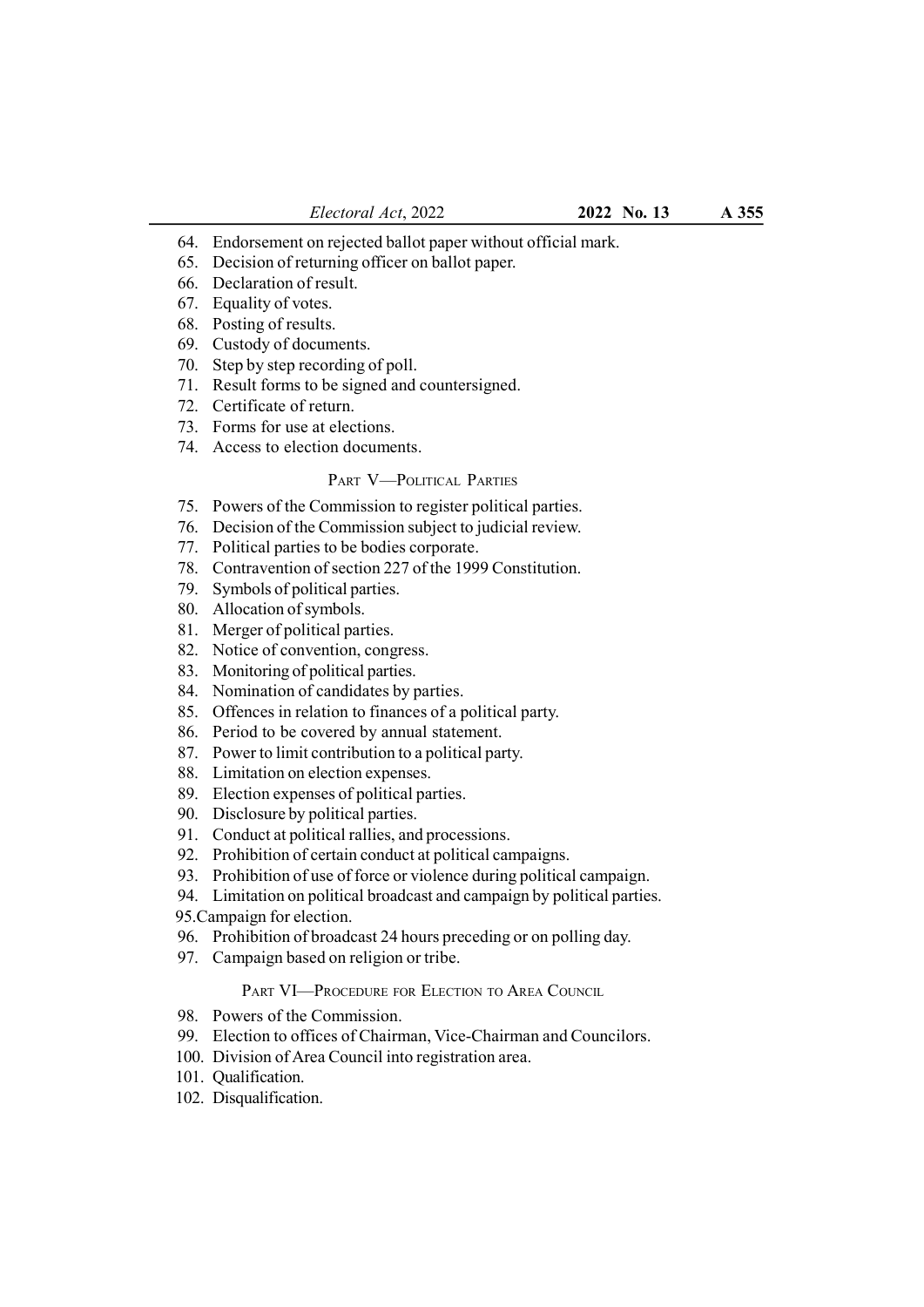- 103. Date of Area Council elections and method of voting.
- 104. Procedure for Area Council elections.
- 105. Procedure for nomination.
- 106. Election of Area Council Chairman.
- 107. Death of Chairman or Vice-Chairman before oath of office.
- 108. Dissolution of Area Council.
- 109. Vacation of seat of members.
- 110. Removal of Chairman or Vice- Chairman.
- 111. Permanent incapacity of Chairman or Vice-Chairman of an Area Council.
- 112. Performance of functions of Chairman or Vice-Chairman of an Area Council.
- 113. Recall.

## PART VII—ELECTORAL OFFENCES

- 114. Offences in relation to registration.
- 115. Offences in respect of nomination.
- 116. Disorderly behavior at political meetings.
- 117. Improper use of voters cards.
- 118. Improper use of vehicles.
- 119. Impersonation and voting when not qualified.
- 120. Dereliction of duty.
- 121. Bribery and conspiracy.
- 122. Requirement of secrecy in voting.
- 123. Wrongful voting and false statements.
- 124. Voting by unregistered person.
- 125. Disorderly conduct at elections.
- 126. Offences on election day.
- 127. Undue influence.
- 128. Threatening.
- 129. Offences relating to recall.

PART VIII—DETERMINATION OF ELECTION PETITIONS ARISING FROM ELECTIONS

- 130. Proceedings to question an election.
- 131. Establishment of Area Council Election Tribunal.
- 132. Establishment of Area Council Election Appeal Tribunal.
- 133. Persons entitled to present election petitions.
- 134. Grounds of petition.
- 135. Certain defects not to invalidate election.
- 136. Nullification of election by Tribunal or Court.
- 137. Effect of non-compliance.
- 138. Person elected to remain in office pending determination of appeal.
- 139. Legal representation of Commission.
- 140. Rules of procedure for election petition.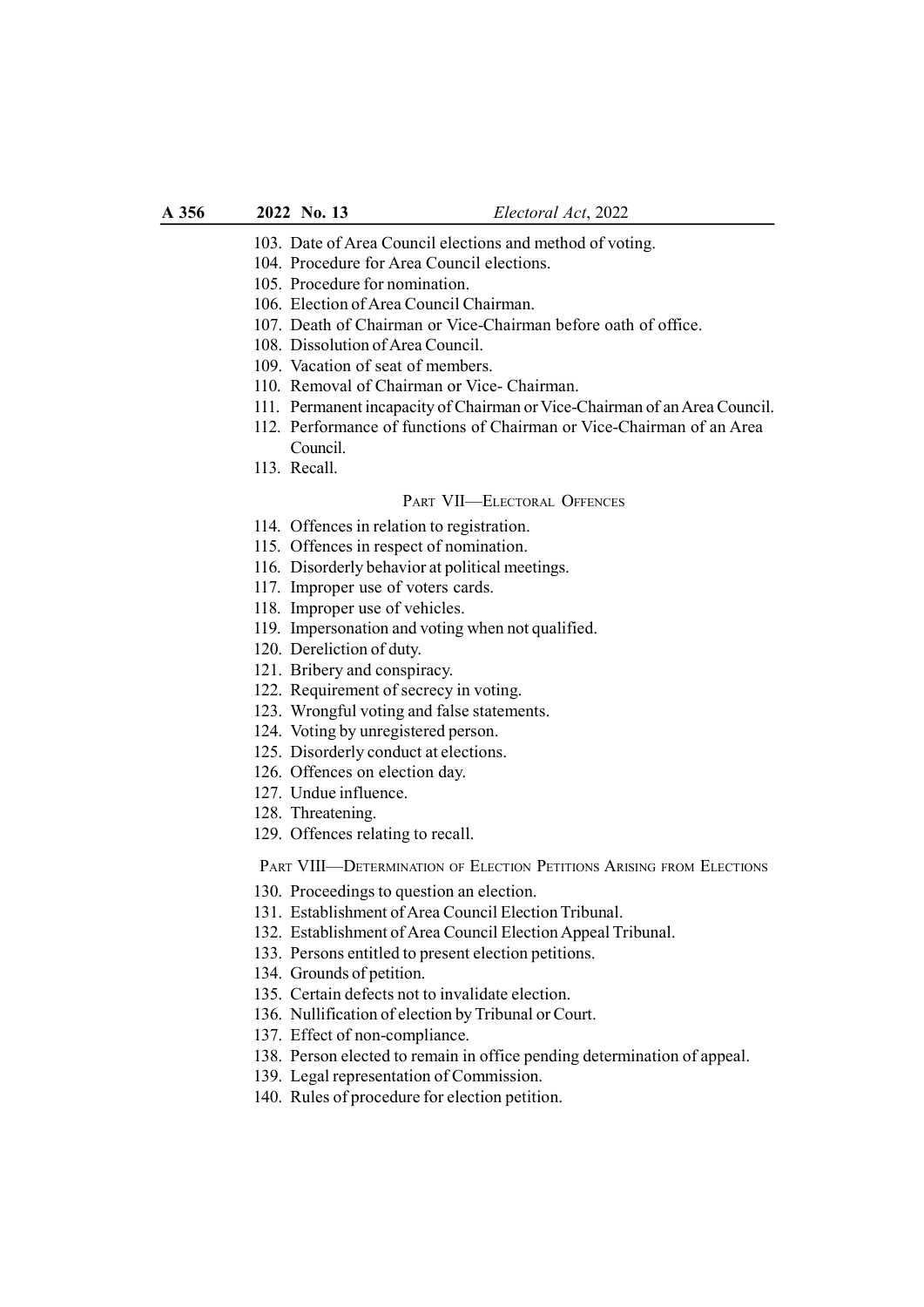# PART IX—MISCELLANEOUS PROVISIONS

- 141. Persons disqualified from acting as election officers.
- 142. Election expenses by the Commission.
- 143. Secrecy of ballot.
- 144. Prosecution of offence disclosed in election petition.
- 145. Trial of offences.
- 146. Inspection of documents.
- 147. Delegation of powers of the Commission.
- 148. Regulations.
- 149. Validation.
- 150. Procedure for Local Government election in furtherance of paragraph 11 of Part II of the Second Schedule to the Constitution.
- 151. Repeal of the Electoral Act No. 6, 2010.
- 152. Interpretation.
- 153. Citation.

**SCHEDULES**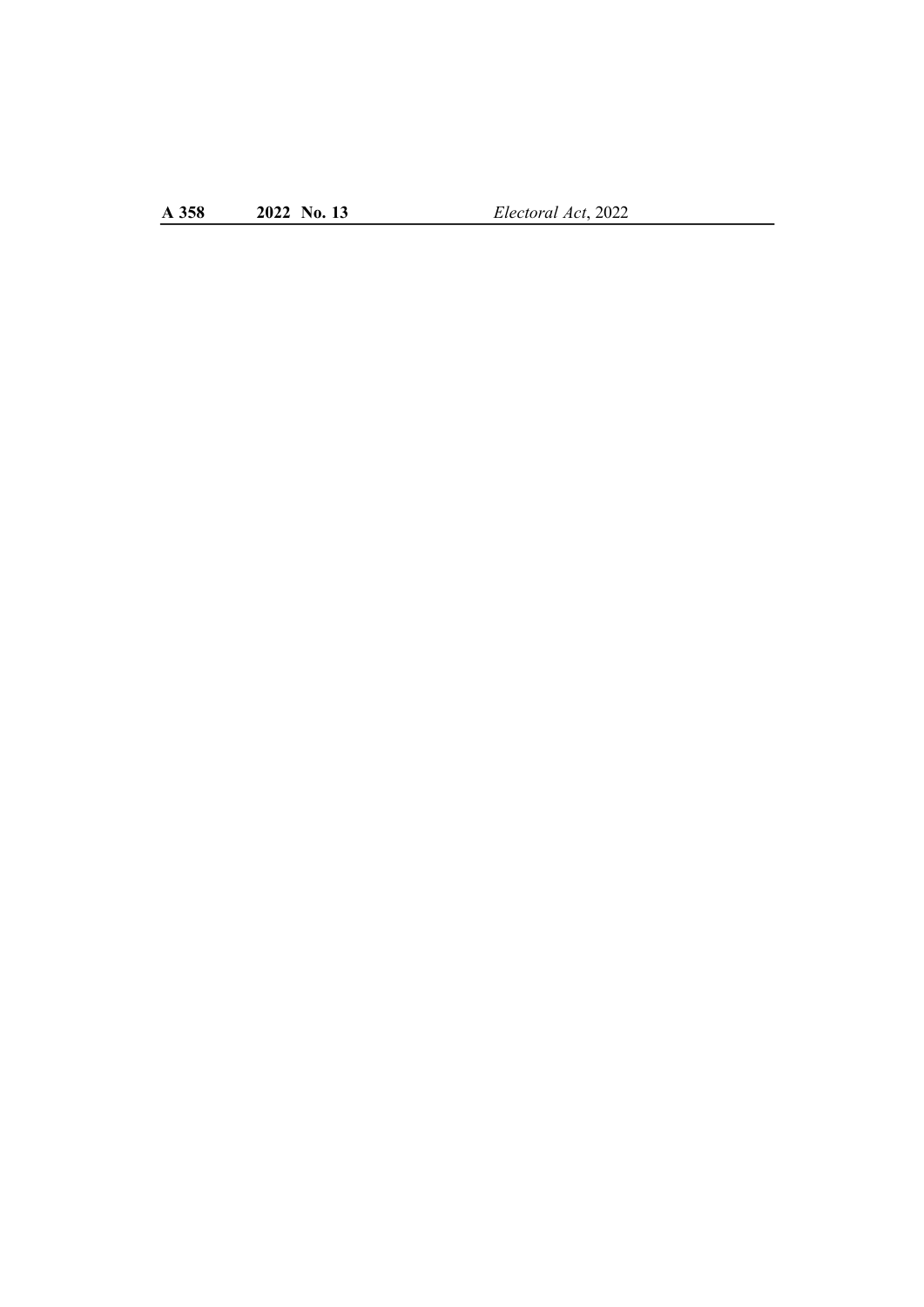#### ELECTORAL ACT, 2022

## ACT No. 13

AN ACT TO REPEAL THE ELECTORAL ACT, No. 6, 2010 AND ENACT THE ELECTORAL ACT, 2022, TO REGULATE THE CONDUCT OF FEDERAL, STATE AND AREA COUNCILS IN THE FEDERAL CAPITAL TERRITORY ELECTIONS ; AND FOR RELATED MATTERS.

> Commencement. [25th Day of February, 2022]

ENACTED by the National Assembly of the Federal Republic of Nigeria—

PART I—ESTABLISHMENT AND FUNCTIONS OF INDEPENDENT NATIONAL ELECTORAL COMMISSION

1.—(1) The Independent National Electoral Commission as established by section 153 of the Constitution (in this Act referred to as "the Commission") —

(a) is a body corporate with perpetual succession ; and

(b) may sue and be sued in its corporate name.

(2) The National Headquarters of the Commission shall be situated in the Federal Capital Territory (FCT).

2. In addition to the functions conferred on it by the Constitution, the Commission shall have power to—

(a) conduct voter and civic education ;

(b) promote knowledge of sound democratic election processes ; and

(c) conduct any referendum required to be conducted under the provisions of the Constitution or an Act of the National Assembly.

3.—(1) There is established the Independent National Electoral Commission Fund (in this Act referred to as "the Fund").

(2) There shall be paid into the Fund—

(a) such sums and payments received from the Federal Government available to the Commission for the performance of its functions under this Act ;

(b) such sums as may be credited to the Fund by way of interest from investments made from the Fund ; and

(c) aids, grants or any other accruals to the Commission in order to perform its functions.

(3) The election funds due to the Commission for any general elections are to be released to the Commission not later than one year before the next general election.

Establishment  $\alpha$ f Independent National Electoral Commission Cap. C23, LFN, 2004.

Functions of the Commission Cap. C23, LFN, 2004.

Establishment of the Independent National Electoral Commission Fund

 $\overline{A}$  359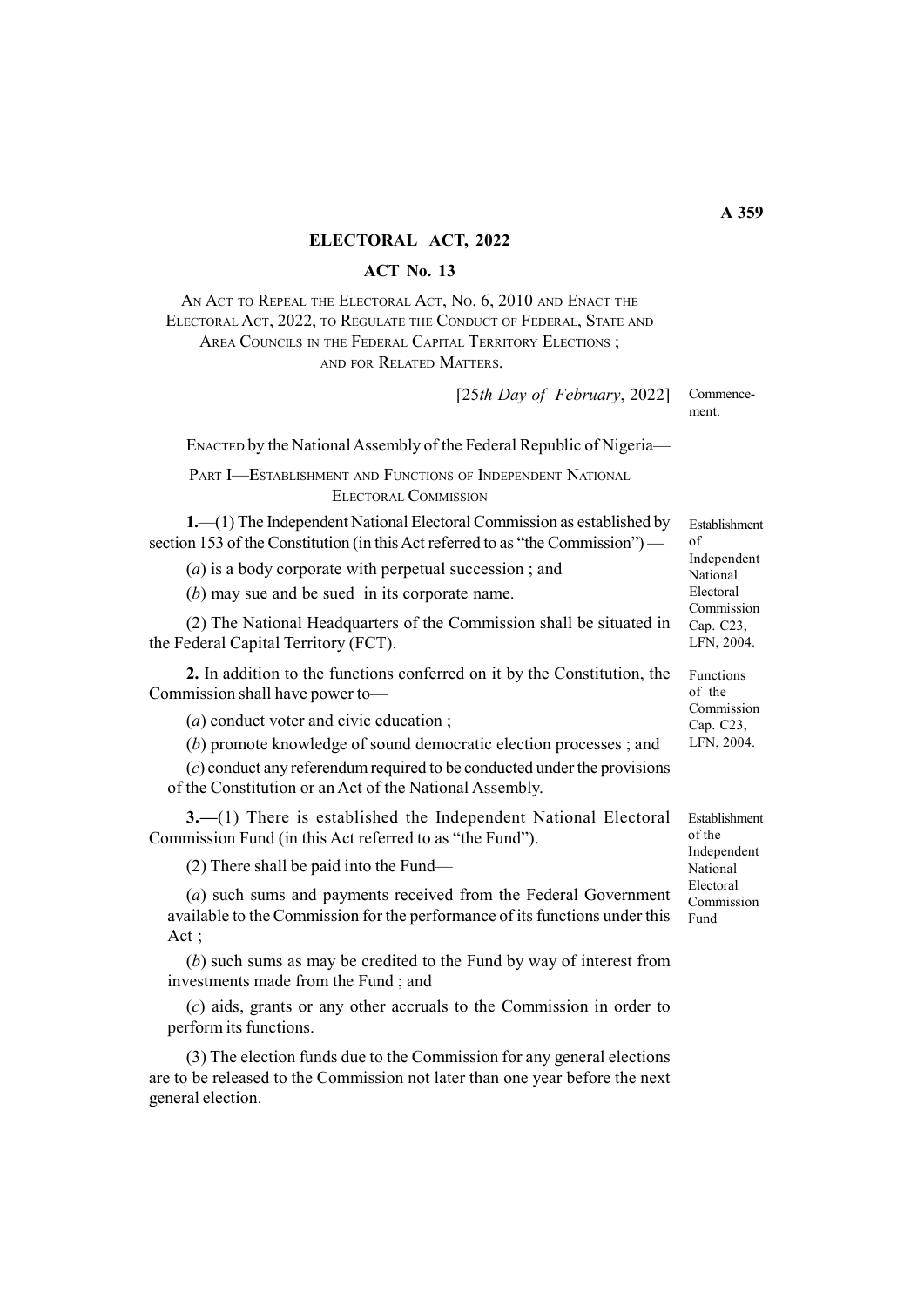(4) Disbursements from the Fund shall be made in accordance with rules set out by the Commission.

4.—(1) The Commission may apply the proceeds of the Fund to—

(a) defray the cost of administration of the Commission ;

(b) reimburse members or members of any committee set up by the Commission for such expenses as may be expressly authorised by the Commission in accordance with the rates approved by it ;

 $(c)$  the payment of the salaries, fees or other remuneration or allowances and pensions, superannuation allowance and gratuities payable to the officers and servants of the Commission ;

(d) the maintenance of any property vested in the Commission ; and

(e) all or any of its functions under this Act.

(2) No payment of any kind under subsection  $(1)$   $(c)$ , except payment as may be expressly authorised, shall be made to any person who is in receipt of emoluments from the Government of the Federation or of a State.

5. The Commission shall keep proper accounts and records in respect of each financial year and shall cause its accounts to be audited as soon as possible after the end of each financial year as required by law.

6.—(1) There is established in each State of the Federation, Federal Capital Territory and Local Government Area, an office of the Commission which shall perform such functions as may be assigned to it by the Commission.

(2) A person appointed to the office of a Resident Electoral Commissioner shall—

(a) be answerable to the Commission ; and

(b) hold office for a term of five years from the date of his or her appointment which may be renewable for another term of five years and no more.

(3) The Resident Electoral Commissioner appointed under the Constitution may only be removed by the President, acting on an address supported by two-thirds majority of the Senate praying that the Resident Electoral Commissioner be so removed for inability to perform the functions of the office, whether arising from infirmity of mind or body or any other cause, or for misconduct.

(4) The appointment of a Resident Electoral Commissioner shall be in compliance with section 14 (3) of the Constitution of the Federal Republic of Nigeria and section 4 of the Federal Character Commission (Establishment, etc.) Act.

Annual estimates and accounts.

Expenditure of the Commission.

Establishment of office in each State, Federal Capital Territory and Local Government Area.

Cap. C23, LFN, 2004

Cap. F7, LFN, 2004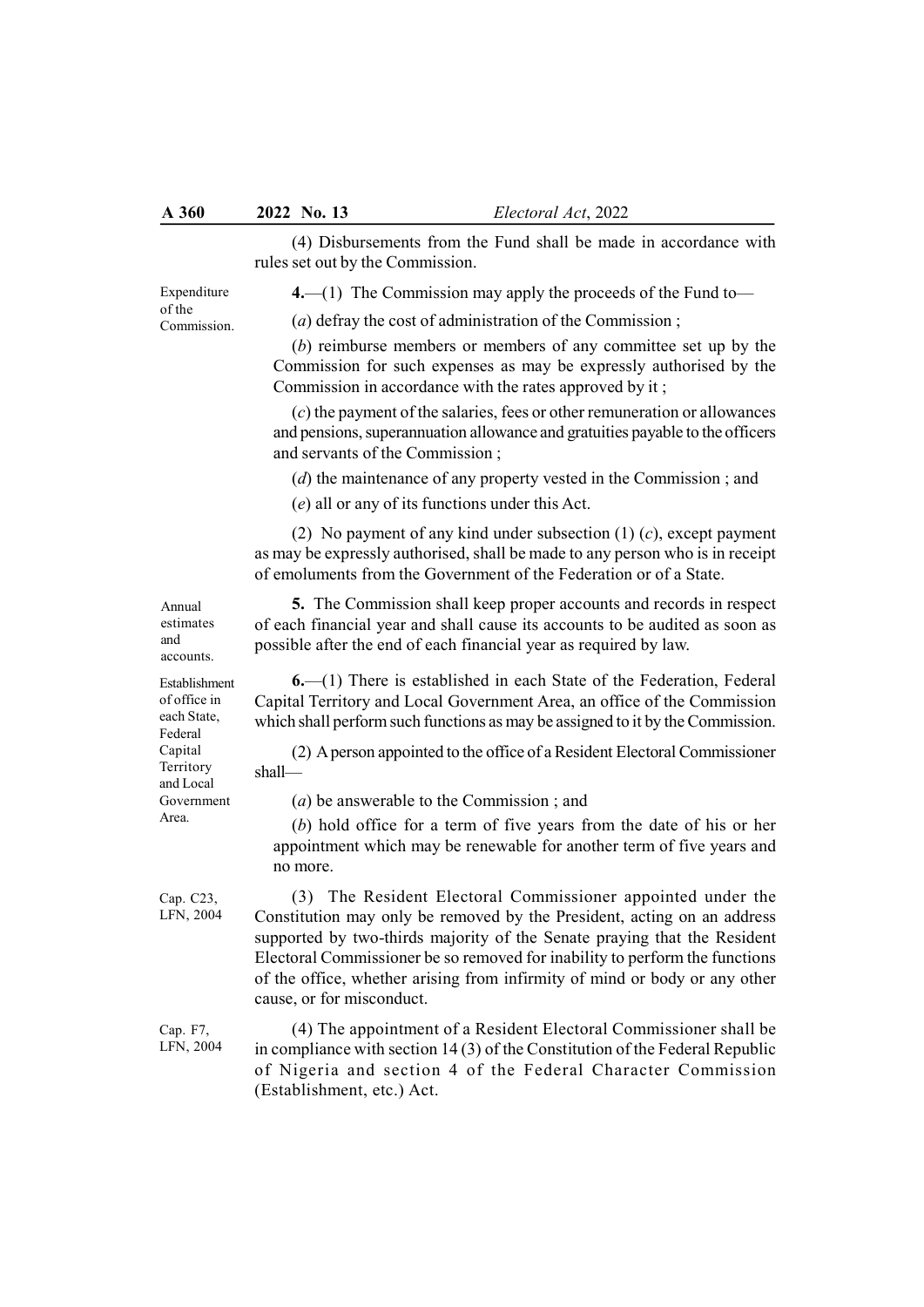7. The Commission may appoint one or more committees to perform any of its functions under this Act.

PART II-STAFF OF THE COMMISSION

8.—(1) There shall be a Secretary to the Commission who shall—

(*a*) be appointed by the Commission ;

(b) have such qualifications and experience to be determined by the Commission as are appropriate for a person required to perform the functions of his or her office under this Act ; and

(c) hold office for a term of four years from the date of his or her appointment which may be renewable for another term of four years and no more.

(2) Subject to the general direction of the Commission, the Secretary shall be—

(a) responsible for keeping proper records of the proceedings of the Commission ;

(b) the head of the Commission's secretariat and be responsible for its administration ; and

(c) responsible for the direction and control of all other employees of the Commission with the approval of the Commission.

(3) The Commission shall have power to appoint, dismiss and exercise disciplinary control over its staff as may be prescribed by this Act or any other enactment by the National Assembly.

(4) All employees of the Commission appointed under subsection (3), excluding persons appointed on a temporary basis for an honorarium, shall have the same rights and obligations as provided for in the Pension Reform Act.

(5) A person who, being a member of a political party, misrepresents himself by not disclosing his membership, affiliation, or connection to any political party in order to secure an appointment with the Commission in any capacity, commits an offence and is liable on conviction, to a fine of N5,000,000 or imprisonment for a term not more than two years or both.

PART III—NATIONAL REGISTER OF VOTERS AND VOTERS' REGISTRATION

9.—(1) The Commission shall compile, maintain, and update, on a continuous basis, a National Register of Voters (in this Act referred to as "the Register of Voters") which shall include the names of all persons—

(a) entitled to vote in any Federal, State, Local Government or Federal Capital Territory Area Council election ; and

(b) with disability status disaggregated by type of disability.

Act No. 4, 2014.

National Register of Voters and voters' registration.

Committees of the Commission.

Secretary and other staff of the Commission.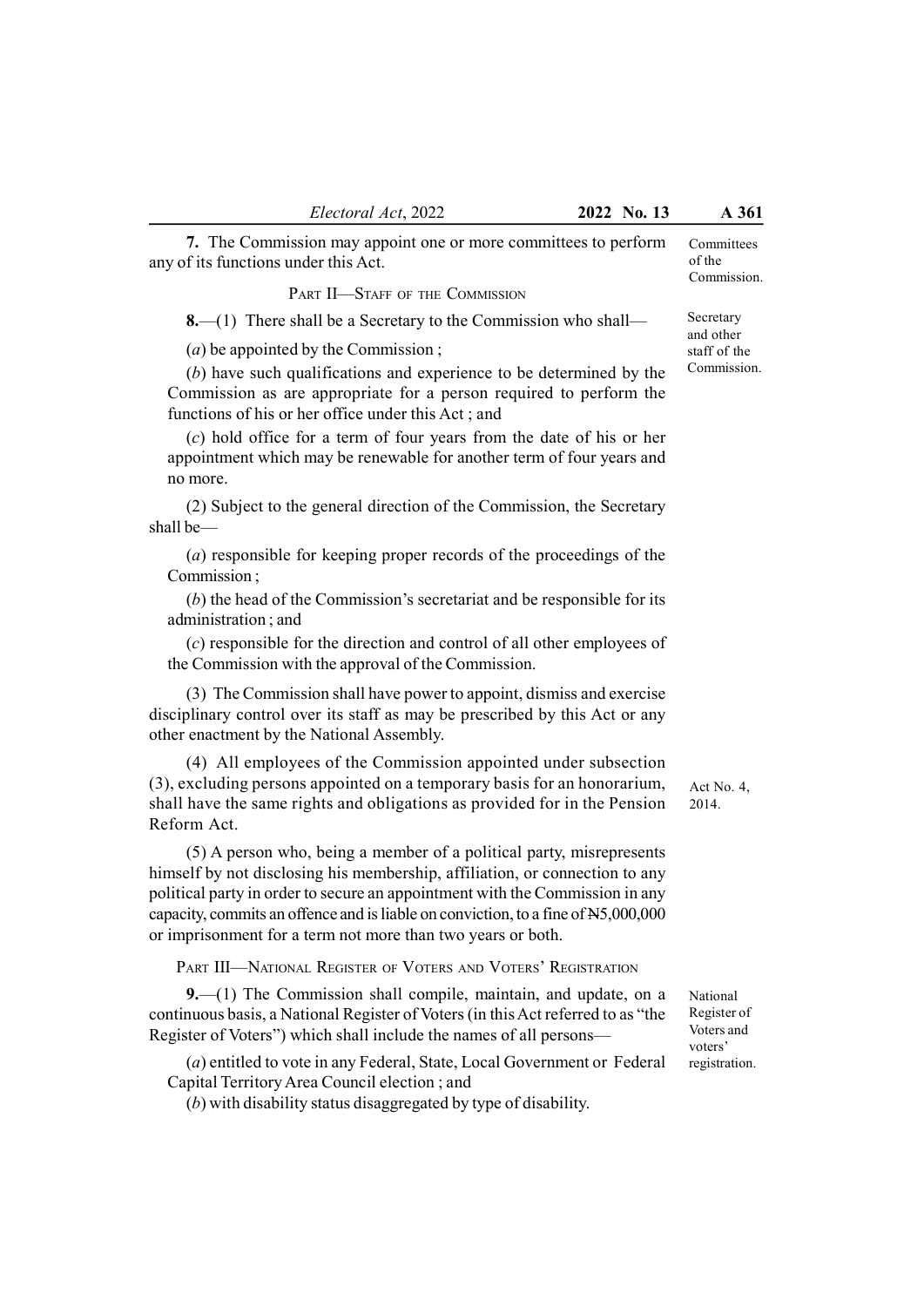(2) The Commission shall keep the Register of Voters in its National Headquarters and other locations as the Commission may determine : Provided that the Commission shall keep the Register of Voters in—

(a) electronic format in its central database ; and

(b) manual, printed, paper-based record or hard copy format.

(3) The Commission shall maintain as part of the Register of Voters, a register of voters for each State of the Federation and for the Federal Capital Territory.

(4) The Commission shall maintain as part of the Register of Voters for each State and the Federal Capital Territory, a Register of Voters for each Local Government or Area Council within the State and the Federal Capital Territory.

(5) The Register of Voters shall contain, in respect of each person, the particulars required in the Form prescribed by the Commission.

(6) The registration of voters, updating and revision of the Register of Voters under this section shall stop not later than 90 days before any election covered by this Act.

(7) The registration of voters shall be at the registration centers designated for that purpose by the Commission and notified to the public.

Continuous registration.

10.—(1) Without prejudice to section 9 (6), there shall be continuous registration of all persons qualified to be registered voters.

(2) Each applicant for registration under the continuous registration system shall appear in person at the registration venue with any of the following documents—

(a) birth certificate ;

(b) national passport, identity card or driver's licence ; or

(c) any other document that will prove the identity, age and nationality of the applicant.

(3) The Commission shall, within 60 days after each year, make available to every political party the names and address of each person registered during that year.

(4) When a general election is notified by the Commission under section 28 of this Act, the current official Register of Voters certified by the Commission in accordance with the provisions of this Act shall be the official voters' register for those elections.

(5) In the case of every bye-election conducted under this Act, the official voters' register for use at such elections shall be the existing current register relating to the senatorial district or the constituency concerned.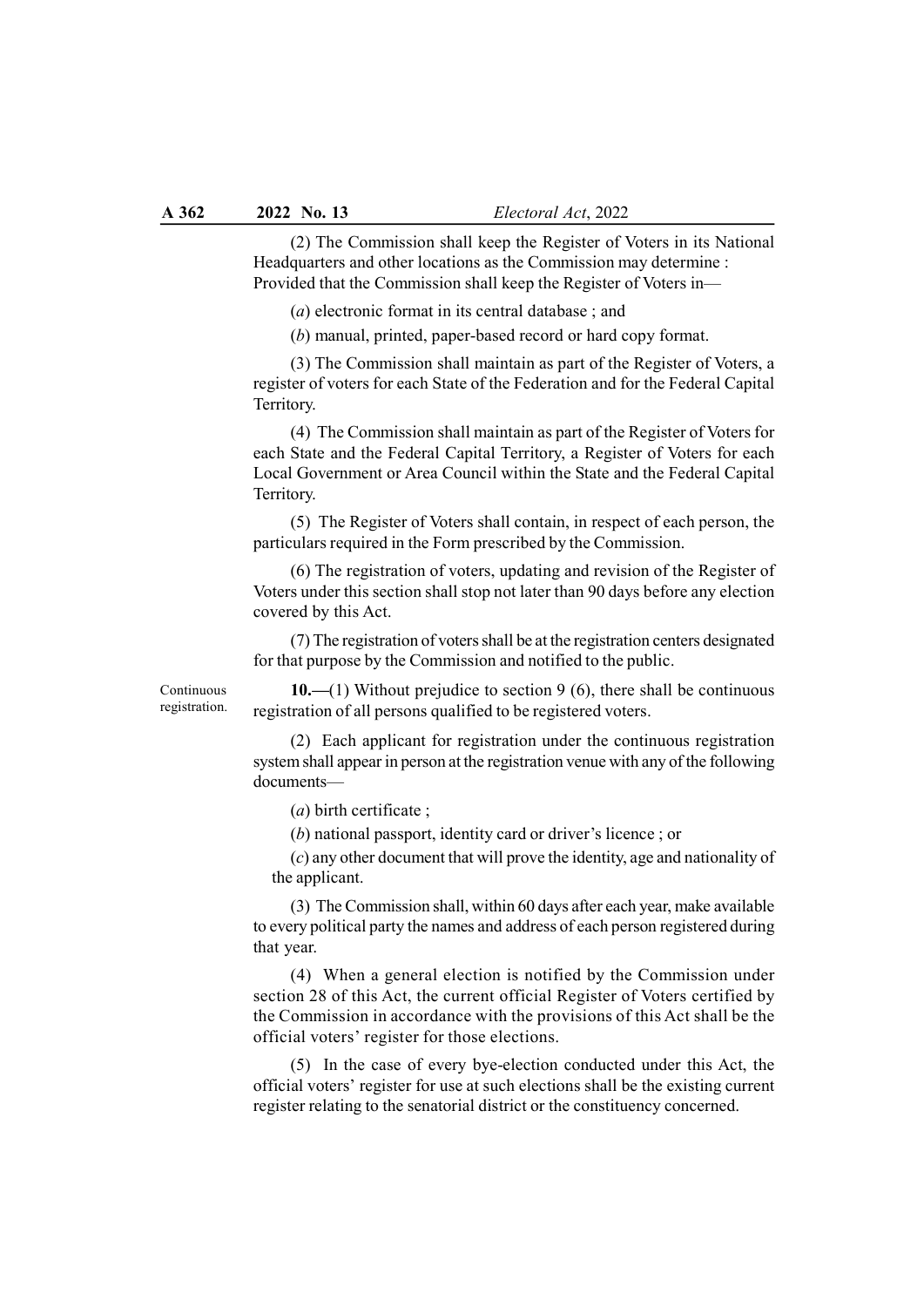Electoral Act, 2022 2022 No. 13 A 363

(6) As soon as claims and objections have been dealt with or the period for making claims and objections has expired, the supplementary list shall be included in the revised register, which shall be certified by the Commission as the official Register of Voters for the purpose of any election conducted under this Act and supersedes all previous registers.

11.—(1) For the purpose of maintaining and updating the Voters' Register, the Commission shall appoint such registration, revision or update officers as it may require, provided that such officers shall not be members of any political party.

(2) Any person may raise an objection against any officer during the registration or updating exercise provided that failure to raise such objection shall not vitiate the register.

(3) The officers appointed under subsection (1) shall perform such functions and discharge such duties as may be specified by the Commission, in accordance with the provisions of this Act, and shall not be subject to the direction or control of any person or authority other than the Commission in the performance of their functions and discharge of their duties.

12.—(1) A person shall be qualified to be registered as a voter if such a person—

(a) is a citizen of Nigeria ;

(b) has attained the age of 18 years;

(c) is ordinarily resident, works in, originates from the Local Government, Area Council or Ward covered by the registration centre ;

(d) presents himself to the registration officers of the Commission for registration as a voter ; and

(e) is not subject to any legal incapacity to vote under any law, rule or regulations in force in Nigeria.

(2) A person shall not register in more than one registration centre or register more than once in the same registration centre.

(3) A person who contravenes subsection (2) commits an offence and is liable on conviction to a fine not more than N100,000 or imprisonment for a term not more than one year or both.

 $13$ —(1) A person who before the election is resident in a constituency other than the one in which he or she was registered may apply to the Resident Electoral Commissioner of the State where he or she is currently resident for his or her name to be entered on the Transferred Voters List for the constituency.

(2) An application under subsection (1) shall be accompanied by a copy of the applicant's voters' card and shall be made not later than 90 days before the date of an election in the constituency where the applicant is resident.

Qualification  $f_{\Omega}r$ registration.

Appointment of officers.

Transfer of registered voters.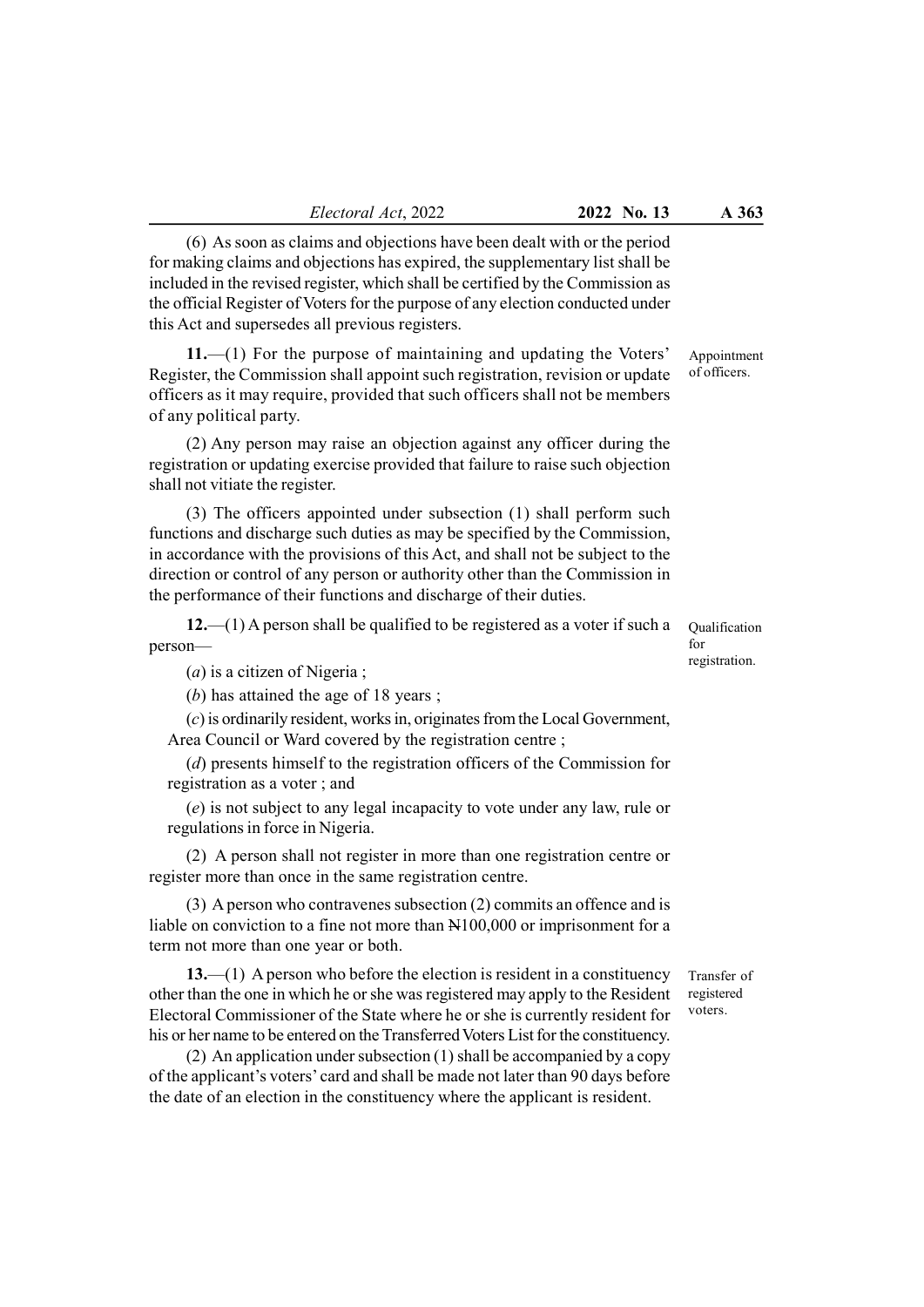(3) The Resident Electoral Commissioner to whom an application is made under this section shall cause the applicant's name to be entered in the Transferred Voters' List if he or she is satisfied that the applicant is resident in a polling area in the constituency and is registered in another constituency.

(4) Whenever an electoral officer on the direction of the Resident Electoral Commissioner enters the name of any person on the Transferred Voters' List for his or her constituency, he or she shall—

(a) assign that person to a polling station or a polling area in his or her constituency and indicate in the list the polling area or polling station to which that person is assigned ;

(b) issue the person with a new voters' card and retrieve his or her previous voter's card ; and

(c) send a copy of the entry to the electoral officer of the constituency where the person whose name has been so entered was originally registered and upon receipt of this entry, that electoral officer shall delete the name from the voters' list.

14. In the performance of his or her duties under this Act, a registration officer and an update officer shall—

(a) demand from any applicant the information necessary to enable him or her to ascertain whether the applicant is qualified to be registered as a voter in accordance with the provisions of this Act ; and

(b) require any voter or applicant to complete an application form for the purpose of the registration, but in the case of an illiterate or disabled person such application form may be completed by the registration officer on the applicant's request.

15. The Commission shall cause a voters' register for each State to be printed, reproduced, copied, duplicated or saved in electronic format and any person or political party may obtain from the Commission, on payment of such fees as may be determined by the Commission, a certified true copy of any voters' register for the State or for a Local Government or Area Council polling units or registration area within it.

16.—(1) The Commission shall design, cause to be printed and control the issuance of voters' cards to voters whose names appear in the register.

(2) No voter shall hold more than one valid voters' card.

(3) Any person who contravenes subsection (2) commits an offence and is liable on conviction, to a fine not more than N500,000 or imprisonment for a term not more than one year or both.

Demand for information regarding registration.

Power to print or issue voters card.

Power to print or issue register of voters.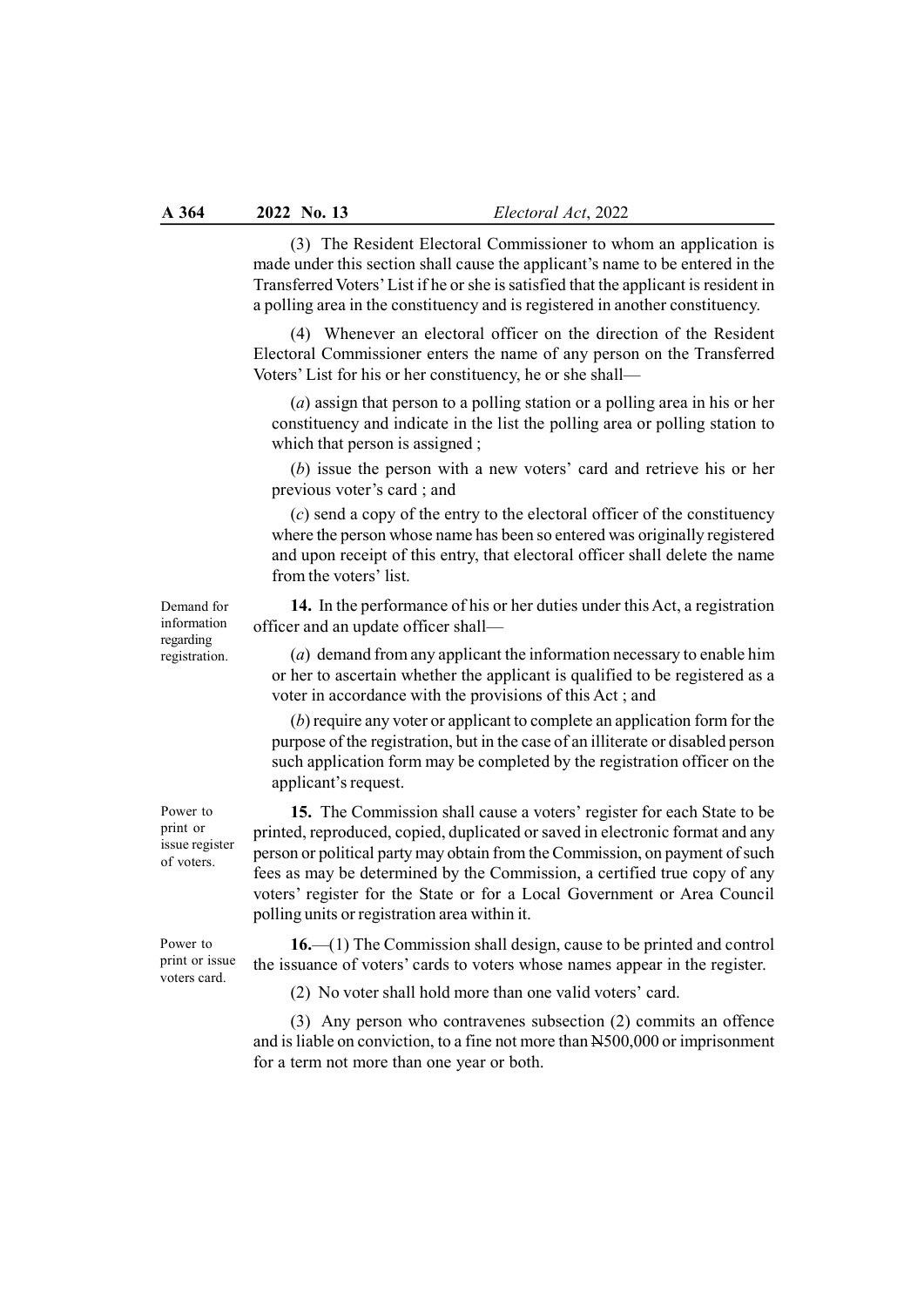(4) The Commission may, whenever it considers it necessary, replace all or any voters' cards for the time being held by voters.

17. Each electoral officer shall take custody of the voters register for his or her Local Government Area or Area Council under the general supervision of the Resident Electoral Commissioner.

18.—(1) Whenever a voter's card is lost, destroyed, defaced, torn or otherwise damaged, the owner of such card shall, not less than 90 days before polling day, apply in person to the electoral officer or any other officer duly authorised for that purpose by the Resident Electoral Commissioner, stating the circumstances of the loss, destruction, defacement or damage.

(2) Where the electoral officer or any other officer is satisfied as to the circumstances of loss, destruction, defacement or damage of the voter's card, he or she shall issue to the voter a replacement permanent voter's card.

(3) No person shall issue a replacement permanent voter's card to any voter less than 90 days before polling day.

(4) Where the electoral officer or any other officer is satisfied as to the circumstances of the loss, destruction, defacement or damage of the voter's card, he or she shall issue to the voter another copy of the voter's original voter's card with the word "REPLACEMENT" clearly marked or printed on it, showing the date of issue.

(5) Any person who contravenes subsection (3) commits an offence and is liable on conviction, to a fine not more than N200,000 or imprisonment for a term not more than two years or both.

19.—(1) Subject to the provisions of section 9 (5) of this Act, the Commission shall, not later than 90 days to a general election, appoint a period of seven days during which a copy of the voters' register for each Local Government, Area Council or Ward shall be displayed or published for public scrutiny at every registration area and on its official website or any website established by the Commission for that purpose.

(2) Upon displaying or publishing the voters register in accordance with this section, the Commission shall accept and consider objections and complaints in relation to the names omitted or included in the voters' register or in relation to any necessary correction, within 14 days after displaying the voters register in accordance with this section.

(3) During the period of the display of the voters' list under this Act, any person may—

(a) raise an objection on the form prescribed by the Commission against the inclusion in the supplementary voters' register of the name of a person on grounds that the person is not qualified to be registered as a voter in the Custody of voters' register.

Power to issue replacement permanent voters' cards.

Display of the copies of the voters' list.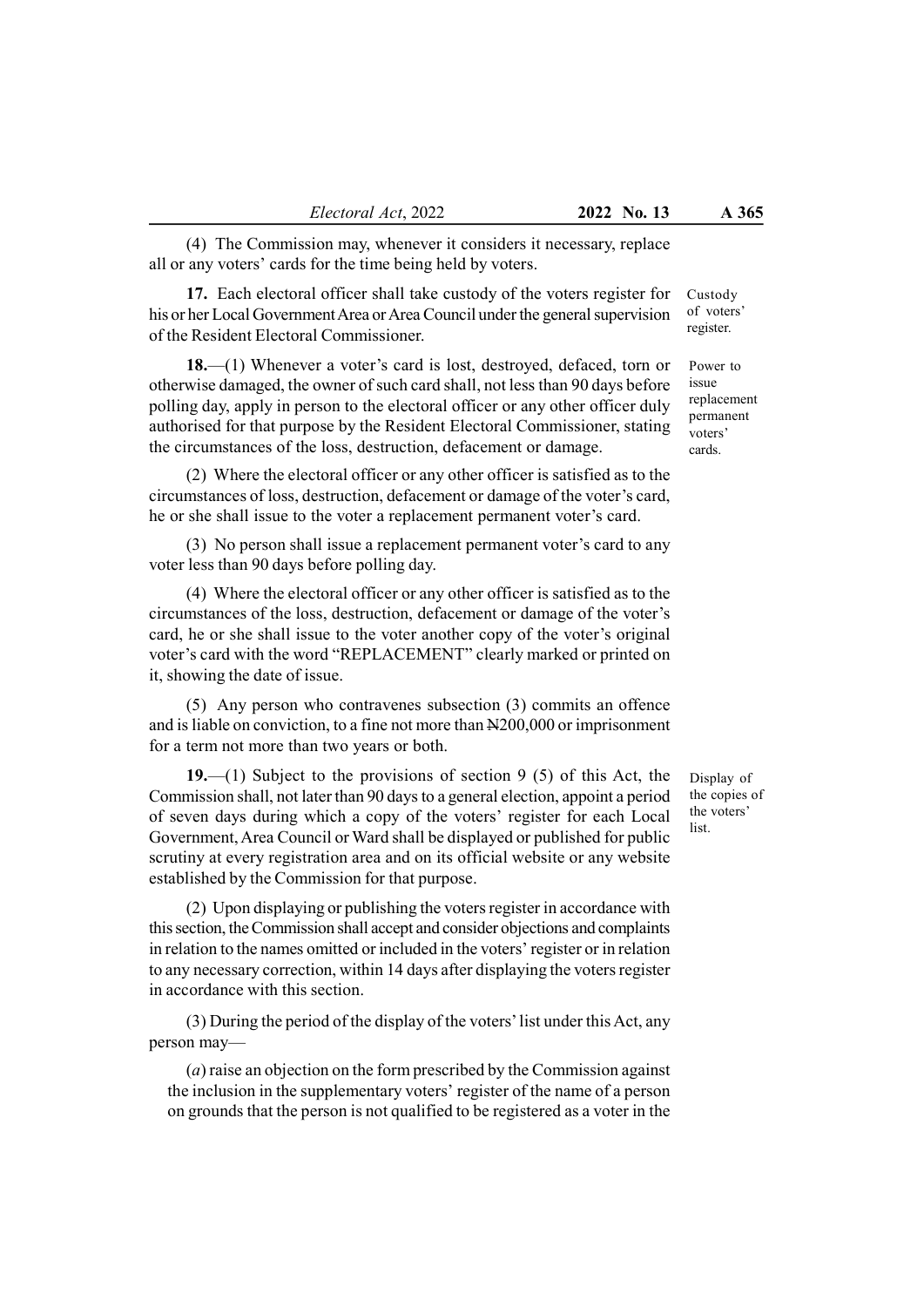State, Local Government or Area Council, Ward or registration area or that the name of a deceased person is included in the register ; or

(b) make a claim on the form prescribed by the Commission that the name of a person registered to vote has been omitted.

(4) Any objection or claim under subsection (2) shall be addressed to the Resident Electoral Commissioner through the electoral officer in charge of the Local Government or Area Council

(5) An official or staff of the Commission, who fails to display or publish the voters' register as provided under subsection (1) commits an offence and is liable on conviction to a fine of N100,000 or imprisonment for a term of six months or both.

Revision officer for hearing of claims.

20.—(1) The Commission may appoint as a Revision Officer any person to hear and determine claims for and objection to any entry in or omission from the preliminary list of voters and may appoint such number of other persons as it deems necessary to assist the Revision Officer.

(2) Any person dissatisfied with the determination by a Revision Officer or person or persons assisting a Revision Officer of his or her claims or objection as mentioned in subsection (1), shall within seven days, appeal against the decision to the Resident Electoral Commissioner in charge of that State whose decision shall be final.

21. The proprietary rights in any voters' card issued to any voter shall vest in the Commission.

22. Any person who—

(a) is in unlawful possession of any voter's card whether issued in the name of any voter or not ; or

(b) sells or attempts to sell or offers to sell any voter's card whether issued in the name of any voter or not ; or

(c) buys or offers to buy any voters' card whether on his own behalf or on behalf of any other person, commits an offence and is liable on conviction to a fine not more than N500,000 or imprisonment not more than two years or both.

 $23$ —(1) Any person who—

(a) after demand or requisition made of him or her under this Act without just cause, fails to give any such information as he or she possesses or does not give the information within the time specified ;

(b) in the name of any other person, whether living, dead or fictitious, signs an application form for registration as a voter to have that other person registered as a voter ;

rights in the voters' card.

Proprietary

Offences of buying and selling voters' cards.

**Offences** relating to register of voters.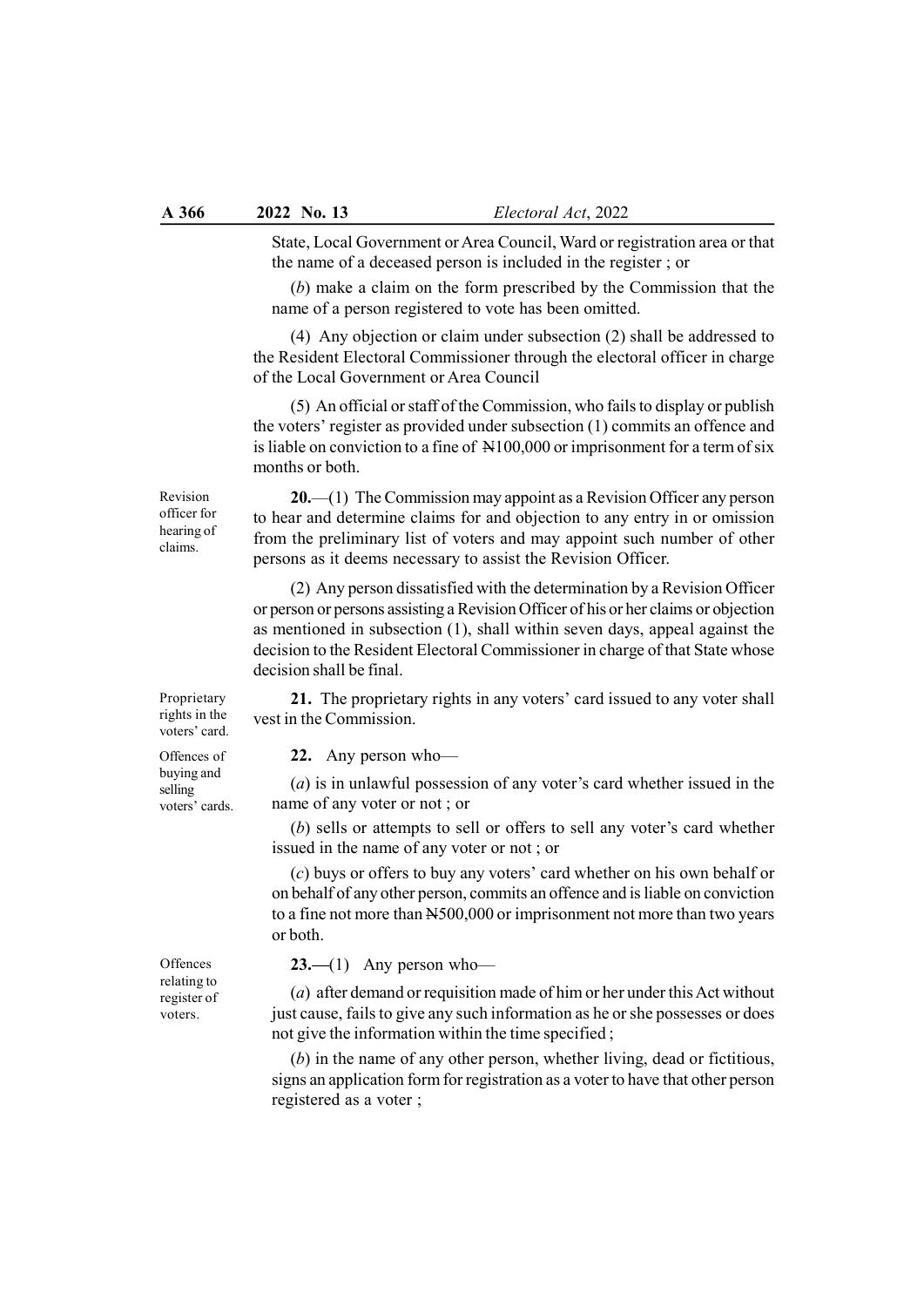(c) transmits or is involved in transmitting to any person as genuine a declaration relating to registration which is false in any material particular, knowing it to be false ;

(d) intentionally procures the inclusion in the Register of Voters of his or herself or any other person with the knowledge that he or she or that other person ought not to have been registered ; or

(e) by his or herself or any other person procures the registration of a fictitious person, commits an offence and is liable on conviction to a fine not more than N100,000 or imprisonment for a term not more than one year or both.

(2) Any person who—

(a) by duress, including threats of any kind causes or induces any person or persons generally to refrain from registering as a voter or voters ; or

(b) in any way hinders another person from registering as a voter; commits an offence and is liable on conviction, to a fine not more than N500,000or imprisonment for a term not more than five years.

## PART IV-PROCEDURE AT ELECTION

 $24.$ —(1) In the event of an emergency affecting an election, the Commission shall, as far as practicable, ensure that persons displaced as a result of the emergency are not disenfranchised.

Conduct and postponement of election in emergency.

(2) Where a date has been appointed for the holding of an election, and there is reason to believe that a serious breach of the peace is likely to occur if the election is proceeded with on that date or it is impossible to conduct the elections as a result of natural disasters or other emergencies, the Commission may postpone the election and shall in respect of the area, or areas concerned, appoint another date for the holding of the postponed election, provided that such reason for the postponement is cogent and verifiable.

(3) Where an election has commenced and there is reason to believe that there is or has been substantial disruption of election in a polling unit or constituency or it is impossible to continue with the election occasioned by threat to peace and security of electoral officials and materials, the Commission shall suspend the election and appoint another date for the continuation of the election or the process.

(4) Where the Commission appoints a substituted date in accordance with subsections (2) and (3), there shall be no return for the election until polling has taken place in the area or areas affected.

(5) Notwithstanding subsection (3), the Commission may, if satisfied that the result of the election will not be affected by voting in the area or areas in respect of which substituted dates have been appointed, direct that a return of the election be made.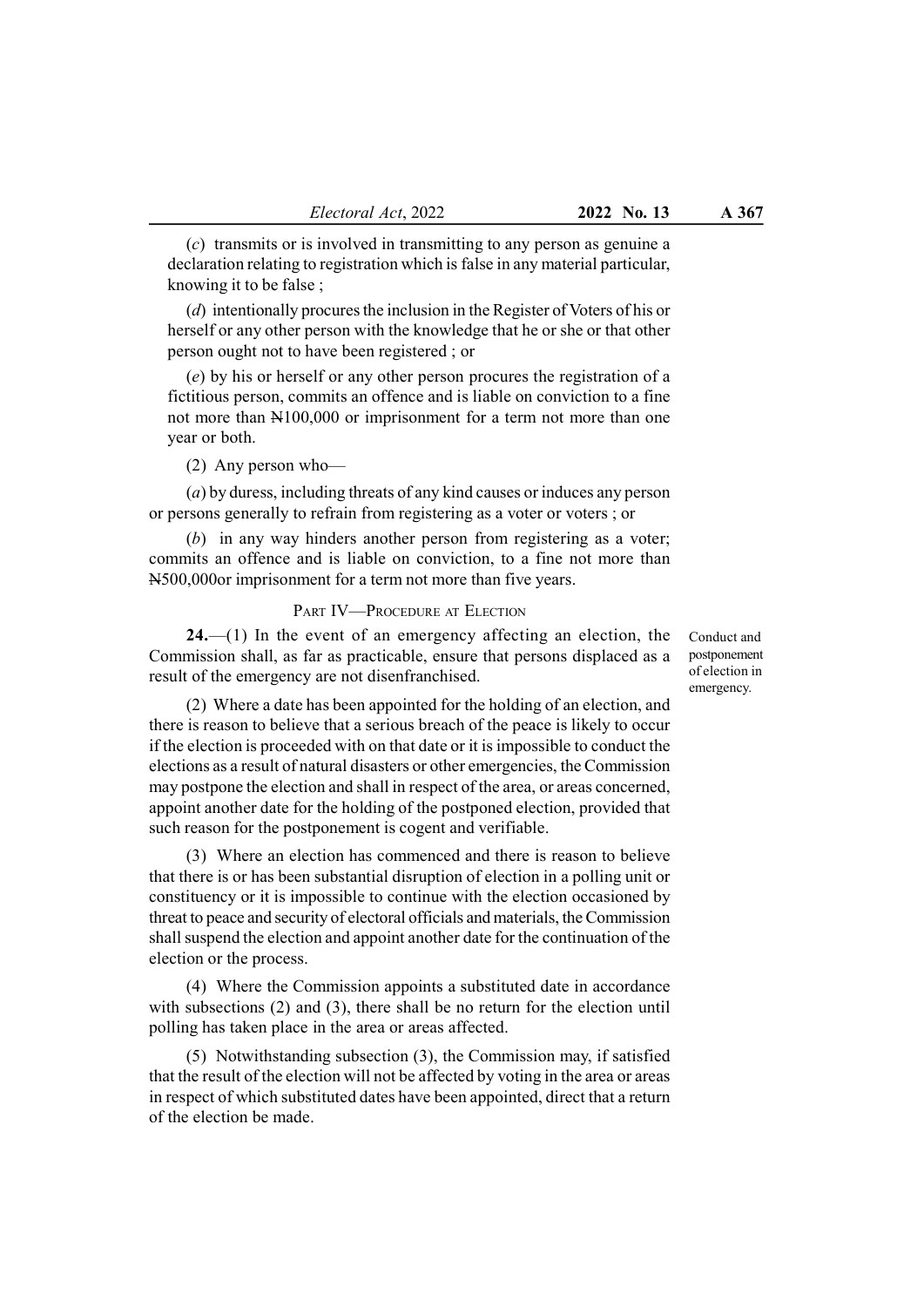(6) The decision of the Commission under subsection (4) may be challenged by any of the contestants at a court or tribunal of competent jurisdiction and on such challenge, the decision shall be suspended until the matter is determined.

Announcement and declaration of election results.

25.—(1) The results of all the elections shall be announced by the—

(a) Presiding officer at the polling unit ;

(b) Ward Collation Officer at the registration area or Ward Collation Centre ;

(c) Local Government or Area Council Collation Officer at the Local Government or Area Council Collation Centre ; and

(d) State Collation Officer at the State Collation Centre.

(2) The returning officer shall announce the result and declare the winner of the election at—

(a) Registration Area or Ward Collation Centre in the case of Councillorship election in the Federal Capital Territory ;

(b) Area Council Collation Centre in the case of Chairmanship and Vice Chairmanship election in the Federal Capital Territory ;

(c) State Constituency Collation Centre in the case of State House of Assembly election ;

(d) Federal Constituency Collation Centre in the case of election to the House of Representatives ;

(e) Senatorial District Collation Centre in the case of election to the Senate ;

 $(f)$  State Collation Centre in the case of election of a Governor of a State ;

(g) State Collation Centre in the case of a Presidential election ; and

(h) National Collation Centre in the case of election of the President.

(3) The Chief Electoral Commissioner shall be the returning officer at the Presidential election.

Oath of neutrality by election officials. Second Schedule.

26.—(1) All staff, electoral officers, presiding officers, returning officers and security officials taking part in the conduct of an election shall affirm or swear to an oath of loyalty and neutrality as in the Second Schedule, indicating that they will not accept bribe or gratification from any person, and shall perform their functions and discharge their duties impartially and in the interest of the Federal Republic of Nigeria without fear or favour.

(2) Any person who violates subsection (1), commits an offence and is punishable under section 120 (dereliction of duty).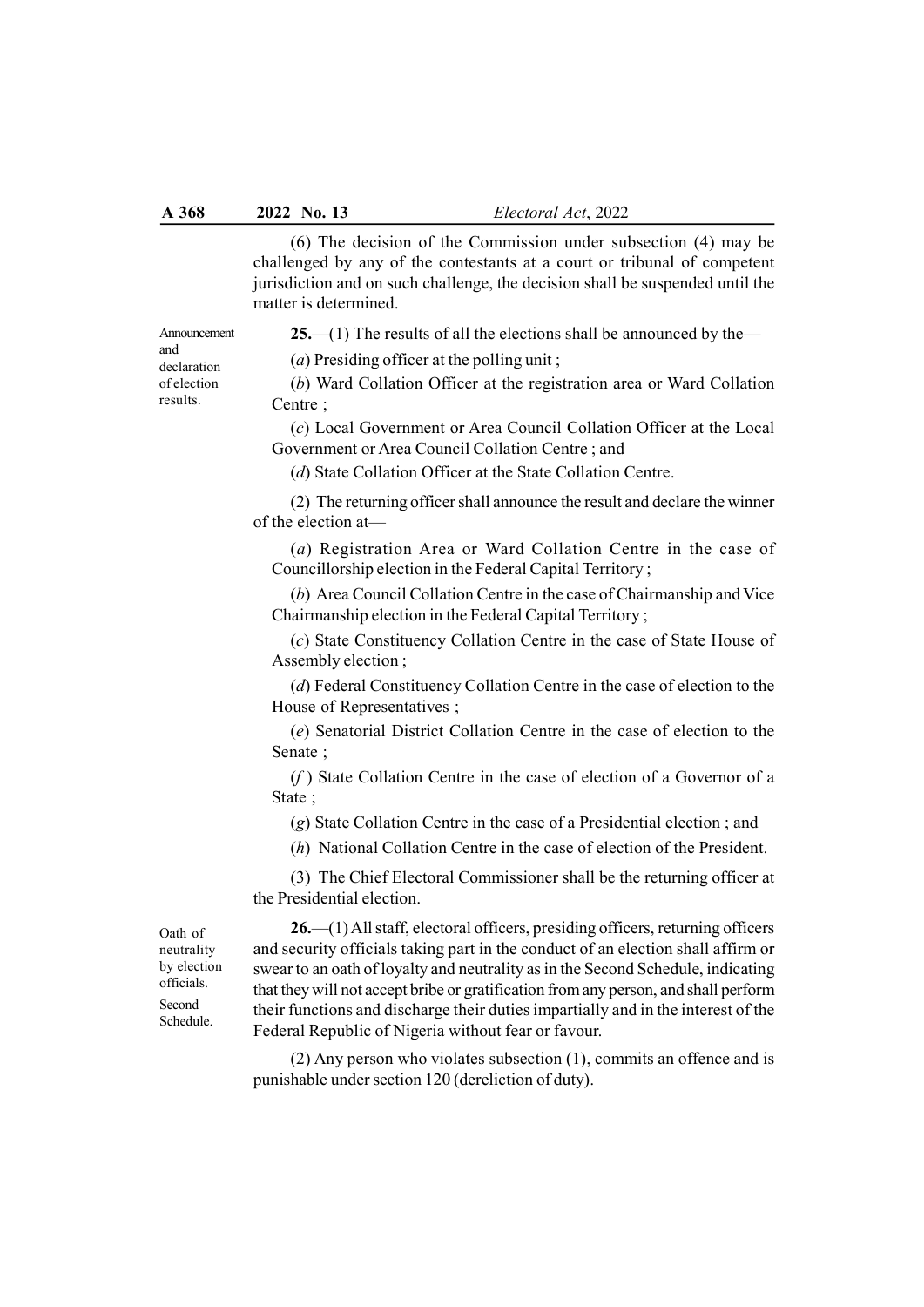27.—(1) The Commission shall for the purpose of an election or registration of voters under this Act, appoint and designate such officers as may be required provided that no person who is a member of a political party or who has openly expressed support for any candidate shall be so appointed.

(2) The officers appointed under subsection (1) shall perform such functions and discharge such duties as may be specified by the Commission, in accordance with the provisions of this Act, and shall not be subject to the direction or control of any person or authority other than the Commission in the performance of their functions and discharge of their duties.

(3) Notwithstanding the provisions of any other law and for purpose of securing the vote, the Commission shall be responsible for requesting for the deployment of relevant security personnel necessary for elections or registration of voters and shall assign them in the manner determined by the Commission in consultation with the relevant security agencies :

Provided that the Commission shall only request for the deployment of the Nigerian Armed Forces for the purpose of securing the distribution and delivery of election materials and protection of election officials.

**28.**—(1) The Commission shall, not later than 360 days before the day appointed for holding of an election under this Act, publish a notice in each State of the Federation and the Federal Capital Territory—

(a) stating the date of the election ; and

(b) appointing the place at which nomination papers are to be delivered.

(2) The notice shall be published in each constituency in respect of which an election is to be held.

(3) In the case of a by-election, the Commission shall, not later than 14 days before the date appointed for the election, publish a notice stating the date of the election.

(4) There shall not be substitution of candidates in a by-election except where a candidate of a political party in a by-election dies, the party shall submit to the Commission the name of its substitute candidate within seven days of the death of the candidate in the Form prescribed by the Commission.

 $29.$ —(1) Every political party shall, not later than 180 days before the date appointed for a general election under this Act, submit to the Commission, in the prescribed Forms, the list of the candidates the party proposes to sponsor at the elections, who must have emerged from valid primaries conducted by the political party.

(2) The list or information submitted by each candidate shall be accompanied by an affidavit sworn to by the candidate at the Federal High Appointment of other officers for the conduct of registration of voters and elections.

Notice of election.

Submission of list of candidates and their affidavits by political parties.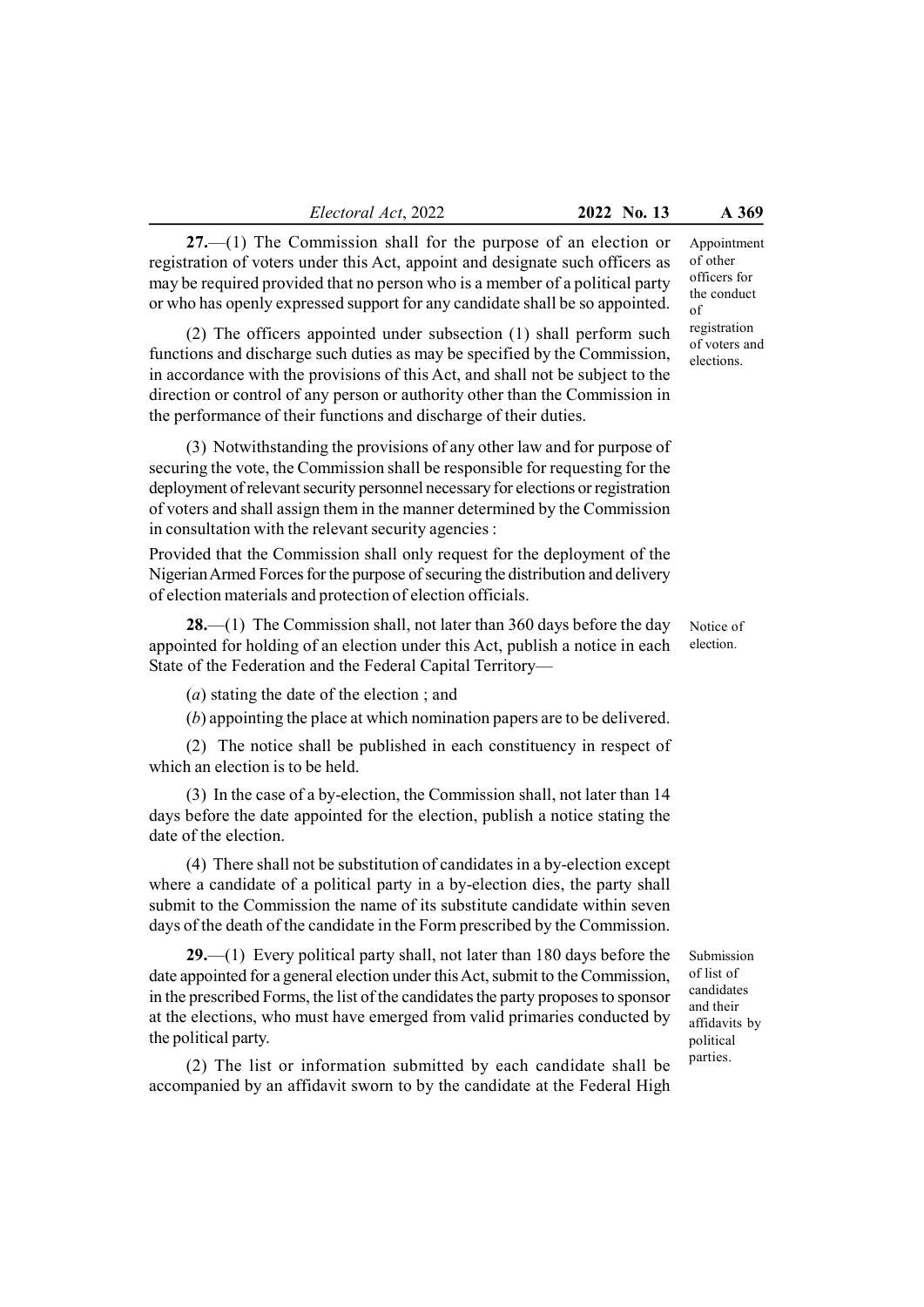Court, High Court of a State, or Federal Capital Territory, indicating that he or she has fulfilled all the constitutional requirements for election into that office.

(3) The Commission shall, within seven days of the receipt of the personal particulars of the candidate, publish same in the constituency where the candidate intends to contest the election.

(4) Any person may apply to the Commission for a copy of nomination form, affidavit and any other document submitted by a candidate at an election and the Commission shall, upon payment of a prescribed fee, issue such person with a certified copy of the document within 14 days.

(5) Any aspirant who participated in the primaries of his political party who has reasonable grounds to believe that any information given by his political party's candidate in the affidavit or any document submitted by that candidate in relation to his constitutional requirements to contest the election is false, may file a suit at the Federal High Court against that candidate seeking a declaration that the information contained in the affidavit is false.

(6) Where the Court determines that any of the information contained in the affidavit is false only as it relates to constitutional requirements of eligibility, the Court shall issue an order disqualifying the candidate and the sponsoring political party and then declare the candidate with the second highest number of valid votes and who satisfies the constitutional requirement as the winner of the election.

(7) A candidate for an election shall, at the time of submitting the prescribed form, furnish the Commission with an identifiable address in the state where he or she intends to contest the election at which address all documents and court processes from either the Commission or any other person shall be served on him or her.

(8) A political party which presents to the Commission the name of a candidate who does not meet the qualification stipulated in this section, commits an offence and is liable on conviction to a fine of N10,000,000.

Prohibition of double nomination.

 $30$ .—(1) A candidate for an election shall be nominated in writing by such number of persons whose names appear on the register of voters in the constituency as the Commission may prescribe.

(2) A person shall not nominate more than one person for an election to the same office.

(3) Any person who contravenes subsection (2) commits an offence and is liable on conviction to a fine not more than N100,000 or imprisonment for a term of three months or both, but his or her action shall not invalidate the nomination.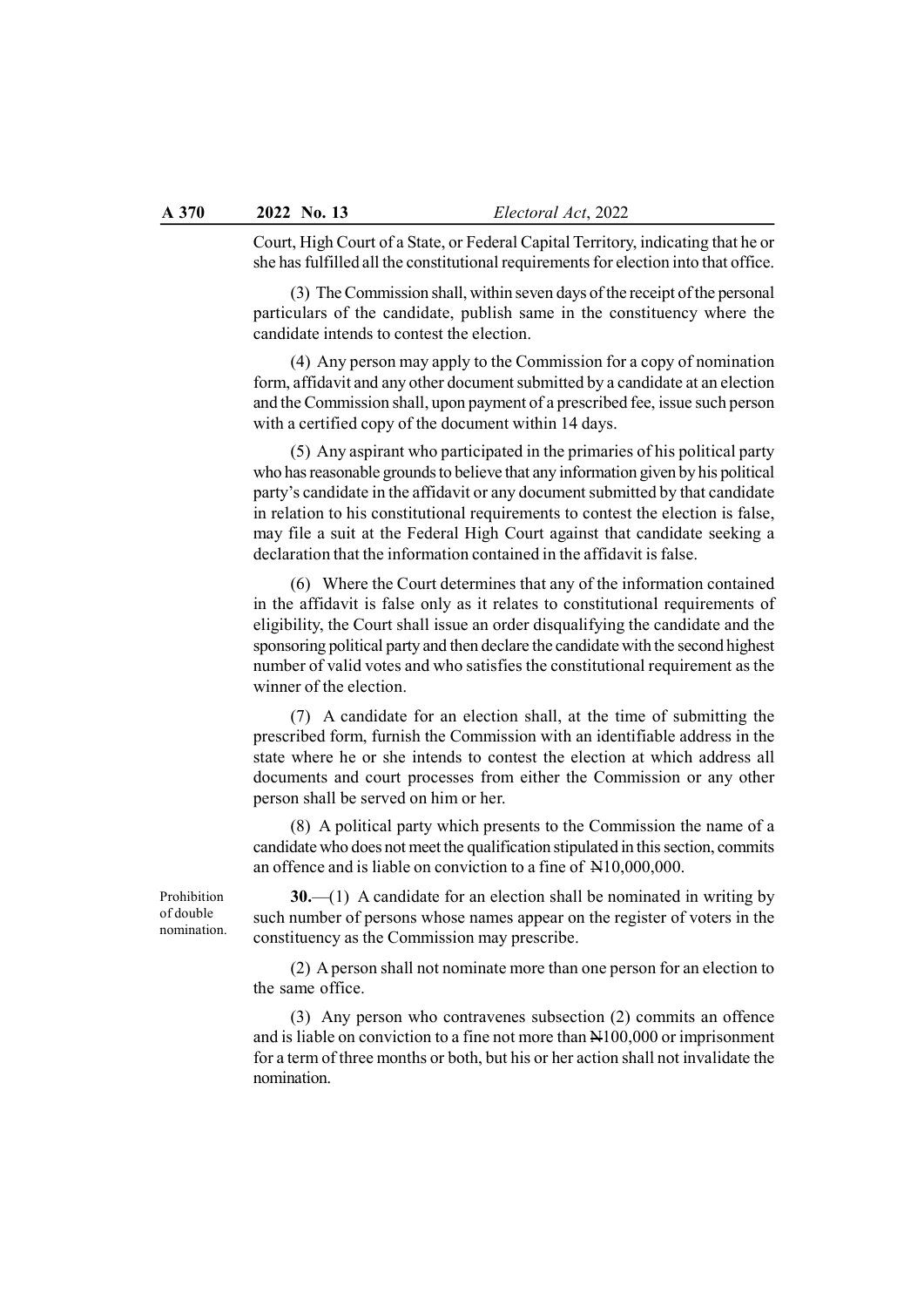(4) An account shall not be taken of the signature of a person on a nomination paper where the candidate had died, withdrawn or the nomination paper was held invalid by a Court of competent jurisdiction.

(5) A person who has subscribed as a nominator shall not, so long as the candidate stands nominated withdraw his or her nomination.

31. A candidate may withdraw his or her candidature by notice in writing signed by him and delivered personally by the candidate to the political party that nominated him for the election and the political party shall convey such withdrawal to the Commission not later than 90 days to the election.

32.—(1) The Commission shall, at least 150 days before the day of the election, publish by displaying or causing to be displayed at the relevant office or offices of the Commission and on the Commission's web site, a statement of the full names and addresses of all candidates standing nominated.

(2) Any registered political party that observes that the name of its candidate is missing on the list published in accordance with subsection (1) shall notify the Commission in writing, signed by its National Chairman and Secretary, supported with an affidavit not later than 90 days to the election.

(3) Failure of the political party to notify the Commission in accordance with subsection (2) shall not be a ground to invalidate the election.

33. A political party shall not be allowed to change or substitute its candidate whose name has been submitted under section 29 of this Act, except in the case of death or withdrawal by the candidate :

Provided that in the case of such withdrawal or death of a candidate, the political party affected shall, within 14 days of the occurrence of the event, hold a fresh primary election to produce and submit a fresh candidate to the Commission for the election concerned.

34.—(1) If after the time for the delivery of nomination paper and before the commencement of the poll, a nominated candidate dies, the Chief National Electoral Commissioner shall, being satisfied of the fact of the death, countermand the poll in which the deceased candidate was to participate and the Commission

(2) The list of voters to be used at a postponed election shall be the official voters register which was to be used if the election had not been postponed.

shall appoint some other convenient date for the election within 14 days.

(3) If after the commencement of polls and before the announcement of the final result and declaration of a winner, a candidate dies—

(a) the Commission shall, being satisfied of the fact of the death, suspend the election for a period not more than 21 days ; and

of candidate.

Withdrawal

Publication of nomination.

Political parties changing candidates.

Death of a candidate.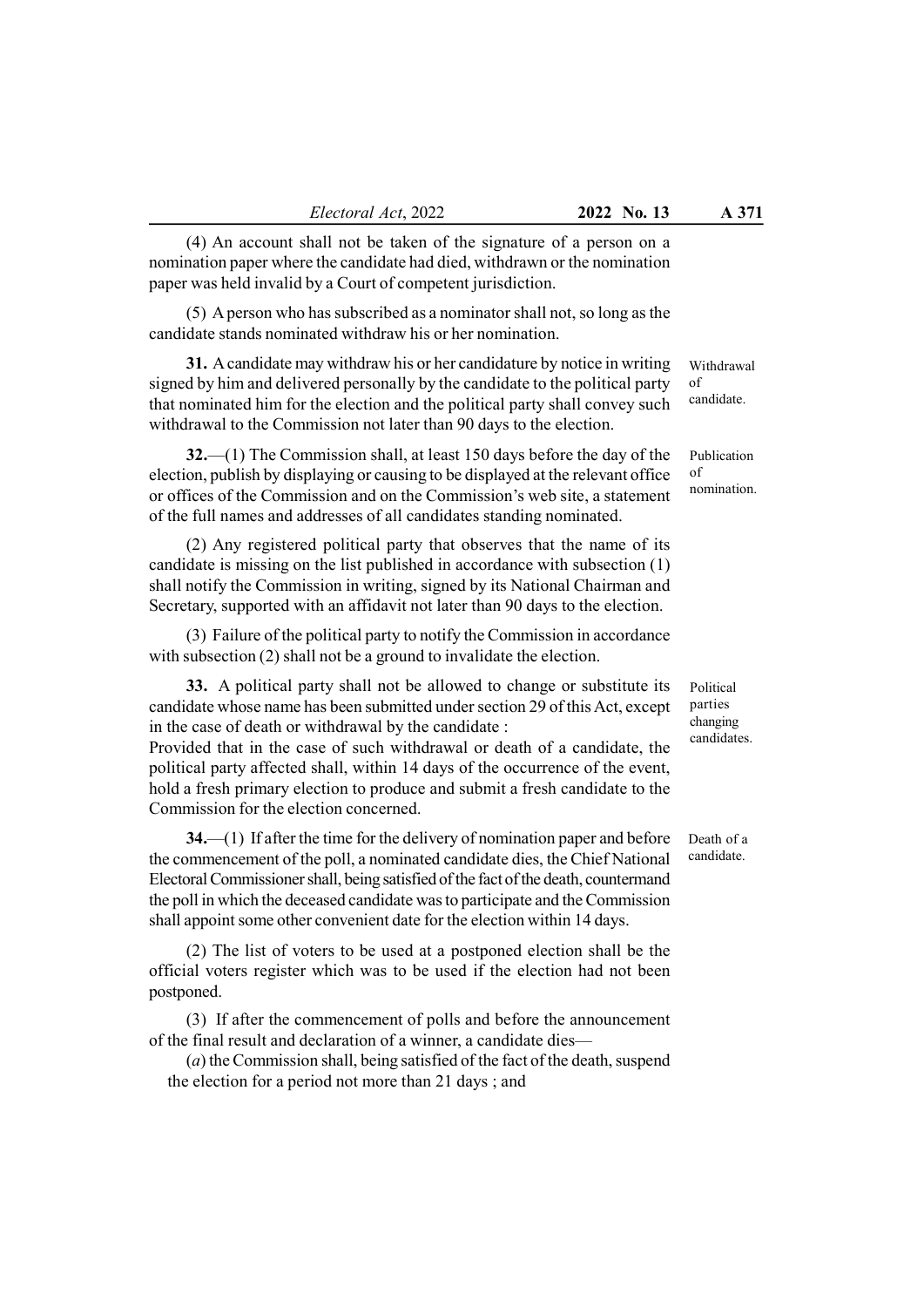(b) in the case of election into a legislative House, the election shall start afresh and the political party whose candidate died may, if it intends to continue to participate in the election, conduct a fresh primary within 14 days of the death of its candidate and submit the name of a new candidate to the Commission to replace the dead candidate :

Provided that in the case of presidential or gubernatorialor Federal Capital Territory Area Council election, the running mate shall continue with the election and nominate a new running mate.

35. Where a candidate knowingly allows himself to be nominated by more than one political party or in more than one constituency, his nomination shall be void.

36. Where at the close of nomination there is no candidate validly nominated, the Commission shall extend the time for nomination and fix a new date for the election.

37. Subject to any other provisions of this Act, if after the latest time for the delivery of nomination papers and the withdrawal of candidates for an election under this Act more than one person remains validly nominated, a poll shall be taken.

38. A poll shall take place in accordance with the provisions of this Act in the case of an election to—

(a) the office of President or Governor of a State, whether or not only one person is validly nominated in respect of such office ; and

(b) any other office, if after the expiry of the time for delivery of nomination papers there is more than one person standing nominated.

 $39$ ,  $-(1)$  Where after the expiration of time for delivery of nomination papers, withdrawal of candidates and the extension of time as provided for in this Act there is only one person who is validly nominated in respect of an election, other than to the office of the President or Governor, that person shall be declared elected.

(2) Where a person is declared elected under subsection (1), a Declaration of Result Form as may be prescribed by the Commission shall be completed and a copy issued to the person by the returning officer while the original of the form shall be returned to the Commission as in the case of a contested election.

40.—(1) The Commission shall divide each Local Government Area into registration areas or Electoral Wards not being less than 10 and not more than 20 as the circumstance of the Local Government Area may require. Establishment of polling units.

nomination. Failure of

Invalidity of multiple

nomination.

Contested election.

When poll is required.

Uncontested election.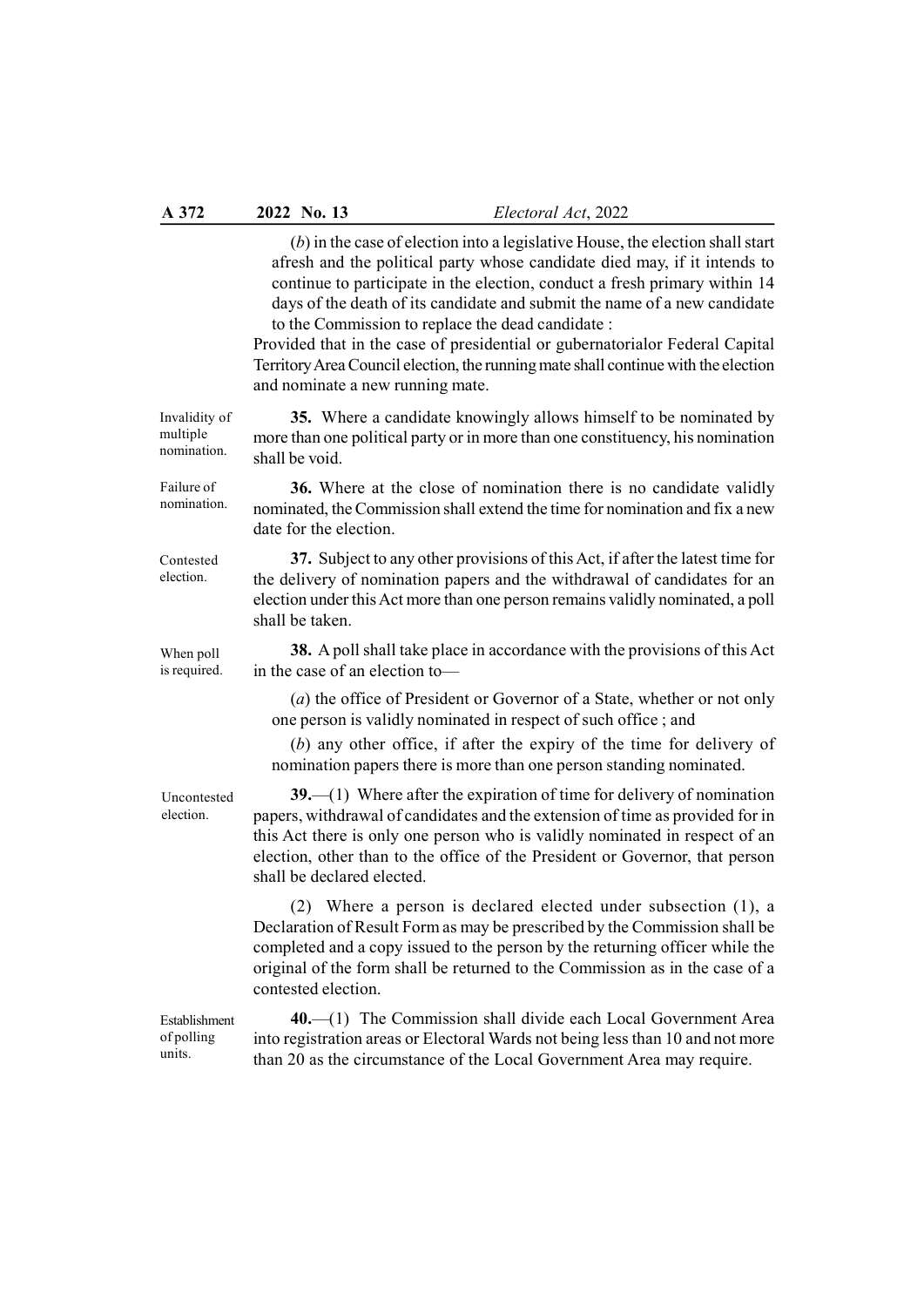(2) The Commission shall establish adequate number of polling units in each registration area or Electoral ward and shall allot voters to such polling units.

41.—(1) The Commission shall provide suitable boxes, electronic voting machine or any other voting device for the conduct of elections.

(2) The forms to be used for the conduct of elections to the offices mentioned in this Act shall be determined by the Commission.

(3) The Polling agents shall be entitled to be present at the distribution of the election materials, electronic voting machine and voting devices from the office to the polling booth.

(4) Polling agents who are in attendance at a polling unit, may be entitled, before the commencement of the election, to have originals of electoral materials to be used by the Commission for the election inspected, and this process may be recorded as evidence in writing, on video or by other means by any Polling Agent, accredited observer or official of the Commission.

(5) A Polling Agent who is in attendance at a polling unit, may observe originals of the electoral materials and this may be recorded as evidence.

(6) The Commission shall, before the commencement of voting in each election, provide all election materials for the conduct of such election at the polling unit.

42.—(1) The Commission shall prescribe the format of the ballot papers which shall include the symbol adopted by the political party of the candidate and such other information as it may require.

(2) The ballot papers shall be numbered serially with differentiating colours for each office being contested.

(3) The Commission shall, not later than 20 days to an election, invite in writing, a political party that nominated a candidate in the election to inspect its identity appearing on samples of relevant electoral materials proposed for the election and the political party may state in writing within two days of being so invited by the Commission that it approves or disapproves of its identity as it appears on the samples.

(4) Unless the political party disapproves of its identity under subsection (3) in writing, it shall not complain of unlawful exclusion from the election under this Act in relation to its identity appearing on electoral materials used for the election.

(5) A political party that fails to comply with an invitation by the Commission under subsection (3) shall be deemed to have approved its identity on samples of electoral materials proposed to be used for an election.

Format of ballot papers.

Ballot boxes and voting devices.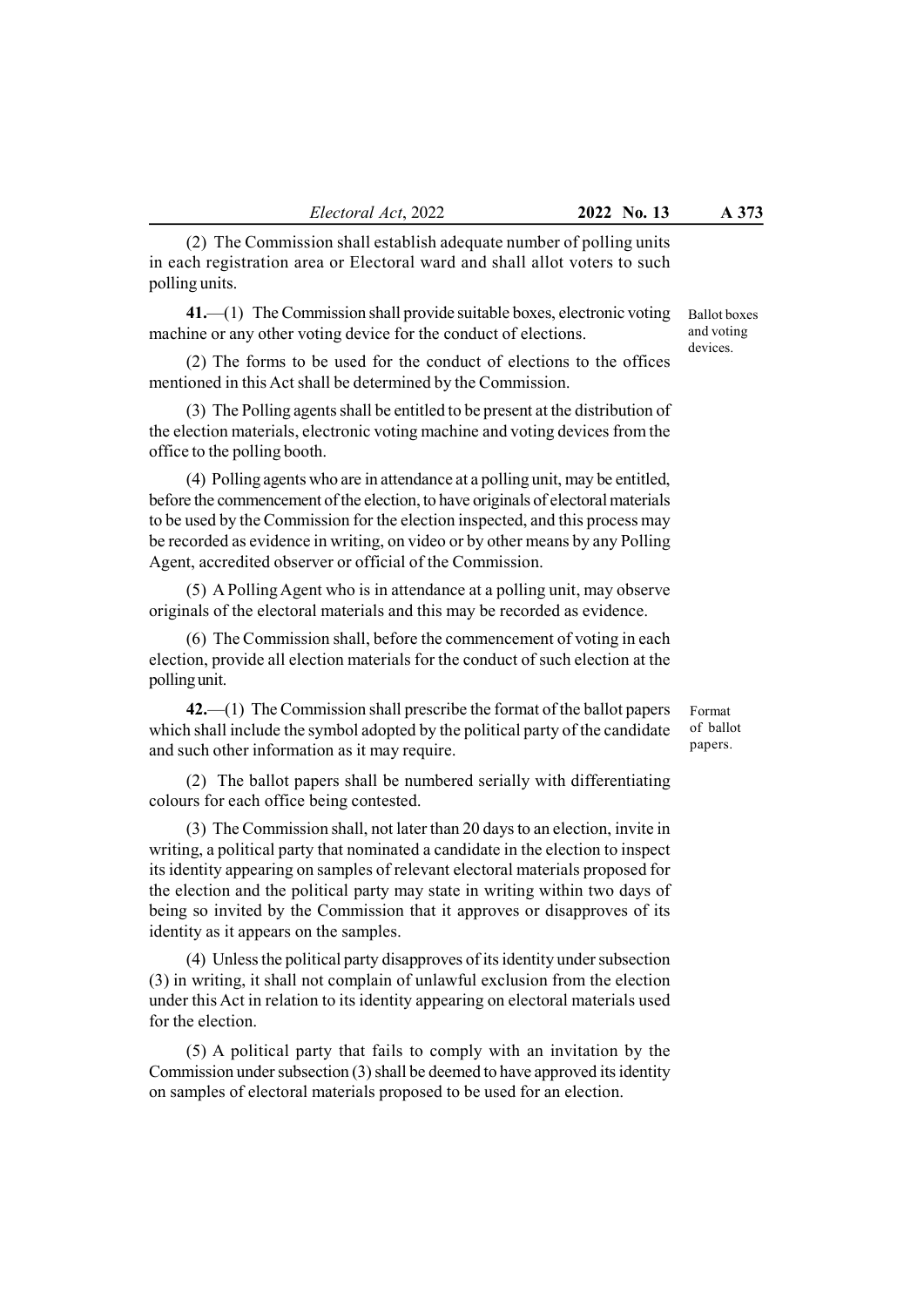| A 374                       | 2022 No. 13                                                                                                                                                                                                                                                                                                                                                                                                                                                                                                                                                                                                                                                                                                                                                                                                                                                                                                                                                                                                                                                                                                                                                                                                          | Electoral Act, 2022                                                                                                                                                                                                                                                                                                            |  |  |  |  |
|-----------------------------|----------------------------------------------------------------------------------------------------------------------------------------------------------------------------------------------------------------------------------------------------------------------------------------------------------------------------------------------------------------------------------------------------------------------------------------------------------------------------------------------------------------------------------------------------------------------------------------------------------------------------------------------------------------------------------------------------------------------------------------------------------------------------------------------------------------------------------------------------------------------------------------------------------------------------------------------------------------------------------------------------------------------------------------------------------------------------------------------------------------------------------------------------------------------------------------------------------------------|--------------------------------------------------------------------------------------------------------------------------------------------------------------------------------------------------------------------------------------------------------------------------------------------------------------------------------|--|--|--|--|
| Polling<br>agents.          | $43$ . $-$ (1) Each Political Party, in consultation with its candidate, may, by<br>notice in writing addressed to the Resident Electoral Commissioner of the<br>State, appoint a polling agent for each polling unit and collation centre in the<br>Local Government Area or Area Council for which it has candidate and the<br>notice, which sets out the name, address and contact details of the polling<br>agent, shall be accompanied by two passport photographs of each polling<br>agent and sample signature of the polling agent and be given to the electoral<br>officer at least 14 days before the date fixed for the election :<br>Provided that no person who is serving as Chairman or member of a Local<br>Government Area or Area Council, Commissioner, Deputy Governor or<br>Governor of a State, Minister of the Federal Government, or any other person<br>holding elective or appointive political office under any tier of government and<br>who has not resigned from his office at least three months prior to the said<br>election shall serve as a polling agent of any political party, either at the polling<br>unit or at any centre designated for collation of results of election. |                                                                                                                                                                                                                                                                                                                                |  |  |  |  |
|                             | under this Act.                                                                                                                                                                                                                                                                                                                                                                                                                                                                                                                                                                                                                                                                                                                                                                                                                                                                                                                                                                                                                                                                                                                                                                                                      | $(2)$ Notwithstanding the requirement of subsection $(1)$ , a candidate shall<br>not be precluded from doing any act or thing which his political party, in<br>consultation with him, has appointed a polling agent to do on his or her behalf                                                                                 |  |  |  |  |
|                             | done properly, invalidate the act or thing.                                                                                                                                                                                                                                                                                                                                                                                                                                                                                                                                                                                                                                                                                                                                                                                                                                                                                                                                                                                                                                                                                                                                                                          | (3) Where in this Act, an act or thing is required or authorised to be done<br>by or in the presence of a Polling Agent, the non-attendance of the Polling<br>Agent at the time and place appointed for the act or thing or refusal by the<br>Polling Agent to do the act or thing shall not, if the act or thing is otherwise |  |  |  |  |
| Notice of<br>poll.          | specifying the $-$                                                                                                                                                                                                                                                                                                                                                                                                                                                                                                                                                                                                                                                                                                                                                                                                                                                                                                                                                                                                                                                                                                                                                                                                   | 44. The Commission shall, not later than 14 days before the day of the<br>election, cause to be published, in such manner as it may deem fit, a notice                                                                                                                                                                         |  |  |  |  |
|                             | $(a)$ day and hours fixed for the poll;<br>$(b)$ persons entitled to vote; and<br>$(c)$ location of the polling units.                                                                                                                                                                                                                                                                                                                                                                                                                                                                                                                                                                                                                                                                                                                                                                                                                                                                                                                                                                                                                                                                                               |                                                                                                                                                                                                                                                                                                                                |  |  |  |  |
| Hour of poll.               | the date and time appointed by the Commission.                                                                                                                                                                                                                                                                                                                                                                                                                                                                                                                                                                                                                                                                                                                                                                                                                                                                                                                                                                                                                                                                                                                                                                       | 45. Voting in any particular election under this Act shall take place on                                                                                                                                                                                                                                                       |  |  |  |  |
| Display of<br>ballot boxes. | $46$ . $-$ (1) At the hour fixed for opening of the poll before the<br>commencement of accreditation and voting, the Presiding officer shall open<br>the empty ballot box or present the voting device and show same to such<br>persons as may lawfully be present at the polling unit and shall then close and<br>seal the box in such manner as to prevent its being opened by any<br>unauthorised person.<br>(2) The ballot box shall then be placed in full view of all present and be<br>so maintained until the close of poll.                                                                                                                                                                                                                                                                                                                                                                                                                                                                                                                                                                                                                                                                                 |                                                                                                                                                                                                                                                                                                                                |  |  |  |  |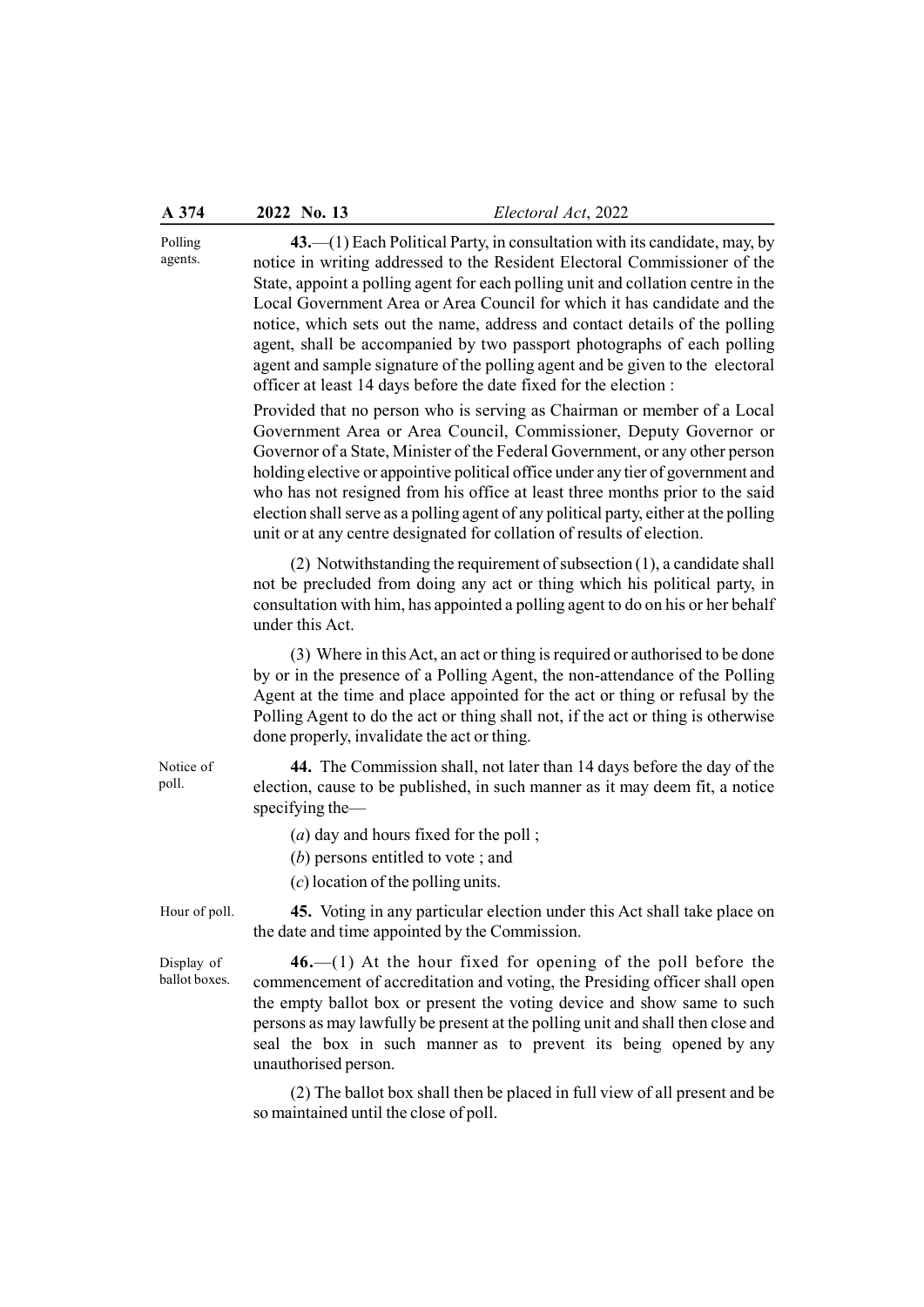47.—(1) A person intending to vote in an election shall present himself with his voter's card to a Presiding officer for accreditation at the polling unit in the constituency in which his name is registered.

(2) To vote, the presiding officer shall use a smart card reader or any other technological device that may be prescribed by the Commission, for the accreditation of voters, to verify, confirm or authenticate the particulars of the intending voter in the manner prescribed by the Commission.

(3) Where a smart card reader or any other technological device deployed for accreditation of voters fails to function in any unit and a fresh card reader or technological device is not deployed, the election in that unit shall be cancelled and another election shall be scheduled within 24 hours if the Commission is satisfied that the result of the election in that polling unit will substantially affect the final result of the whole election and declaration of a winner in the constituency concerned.

48. A candidate or a Polling Agent may challenge the right of a person to vote on such grounds and in accordance with such procedures as are provided for in this Act.

49. The Presiding officer shall separate the queue between men and women if in that area of the country the culture is such that it does not permit the mingling of men and women in the same queue.

50.—(1) Voting at an election under this Act shall be by open secret ballot.

(2) Subject to section 63 of this Act, voting at an election and transmission of results under this Act shall be in accordance with the procedure determined by the Commission.

(3) A voter on receiving a ballot paper shall mark it in the manner prescribed by the Commission.

(4) All ballots at an election under this Act at any polling station shall be deposited in the ballot box in the open view of the public.

51.—(1) No voter shall vote for more than one candidate or record more than one vote in favour of any candidate at any one election.

(2) Where the number of votes cast at an election in any polling unit exceeds the number of accredited voters in that polling unit, the Presiding officer shall cancel the result of the election in that polling unit.

(3) Where the result of an election is cancelled in accordance with subsection (2), there shall be no return for the election until another poll has taken place in the affected polling unit.

Accreditation of voters and voting.

Right to challenge issue of ballot paper.

Separate queues for men and women.

Conduct of poll by open secret ballot.

Over voting.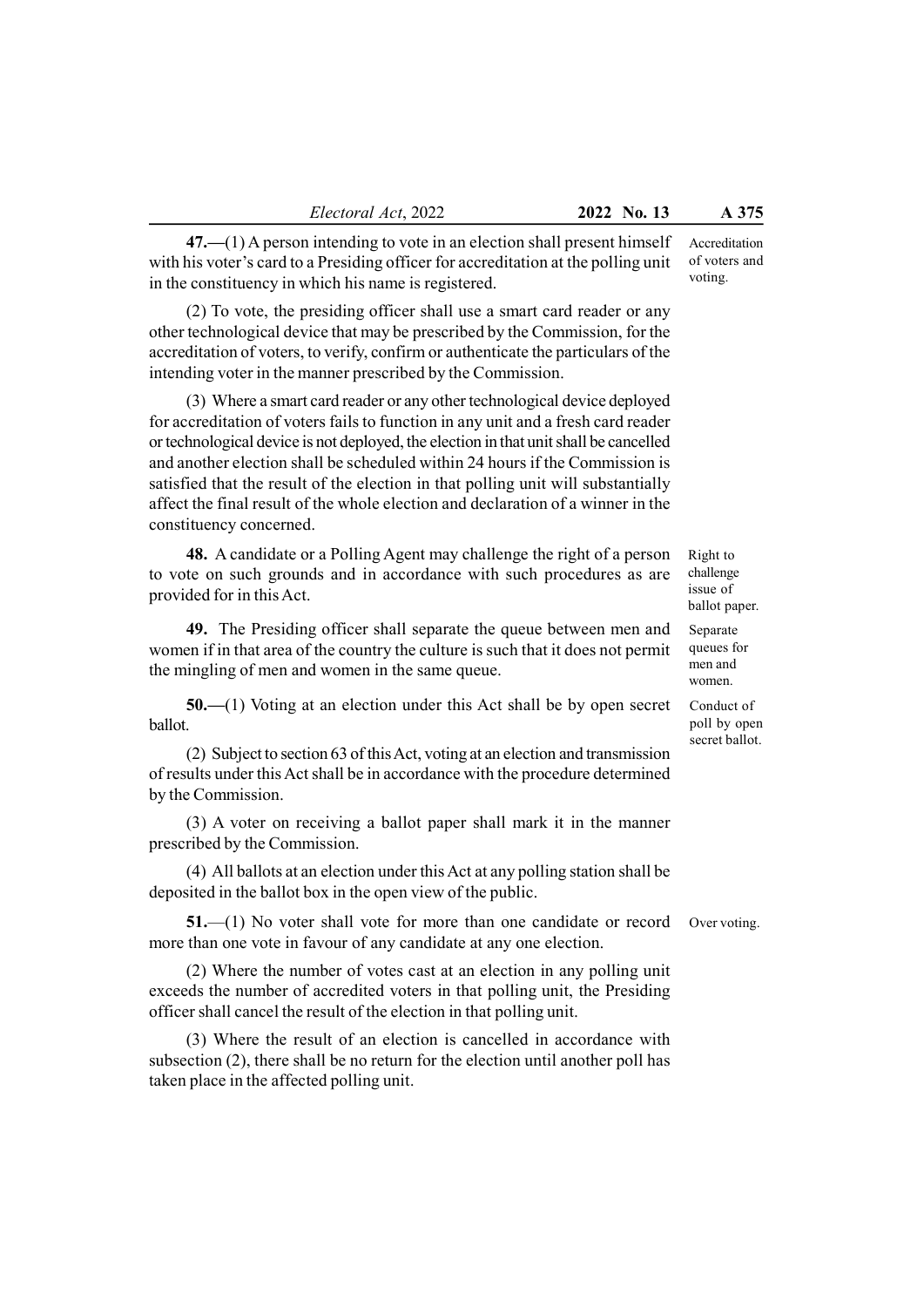(4) Notwithstanding the provisions of subsections (2) and (3) the Commission may, if satisfied that the result of the election will not substantially be affected by voting in the area where the election is cancelled, direct that a return of the election be made.

Ballot not to be marked by voter for identification.

52.—(1) Where a voter makes any writing or mark on a ballot paper by which he or she may be identified, such ballot paper shall be rejected provided that any print resulting from the staining of the thumb of the voter in the voting compartment shall not be or be deemed to be a mark of identification under this section.

(2) The Commission shall use indelible ink for any thumb mark by voters on ballot papers.

53. A voter who by accident deals with his or her ballot paper in such a manner that it may not be conveniently used for voting, may deliver it to the Presiding officer and if the Presiding officer is satisfied that the ballot paper is spoilt he or she shall issue another ballot paper to the voter in place of the ballot paper delivered up, and the spoilt ballot paper shall be immediately marked

Accidental destruction or marking of ballot papers.

Visually impaired and incapacitated voters.

54.—(1) A Voter with visual impairment or other form of disability who is otherwise unable to distinguish symbol or who suffers from any other physical disability may be accompanied into the polling unit by a person chosen by him or her and that person shall, after informing the Presiding officer of the disability, be permitted to accompany the voter into the voting compartment and assist the voter to make his or her mark in accordance with the procedure prescribed by the Commission.

cancelled by the Presiding officer.

(2) The Commission shall take reasonable steps to ensure that persons with disabilities, special needs and vulnerable persons are assisted at the polling place by the provision of suitable means of communication, such as Braille, large embossed print, electronic devices, sign language interpretation, or offsite voting in appropriate cases.

55. No voter shall record his or her vote otherwise than by personally attending at the polling unit or voting centres and recording his or her vote in the manner prescribed by the Commission.

56. No person shall be permitted to vote at any polling unit other than the one to which he or she is allotted.

57.—(1) If at the time a person applies to vote and before he or she has left the polling unit, a Polling Agent, polling unit official or security agent informs the Presiding officer that he or she has reasonable cause to believe that the person is under the age of 18 years or has committed the offence of

Personal attendance.

Voting at appropriate polling unit.

Impersonation by applicant to vote.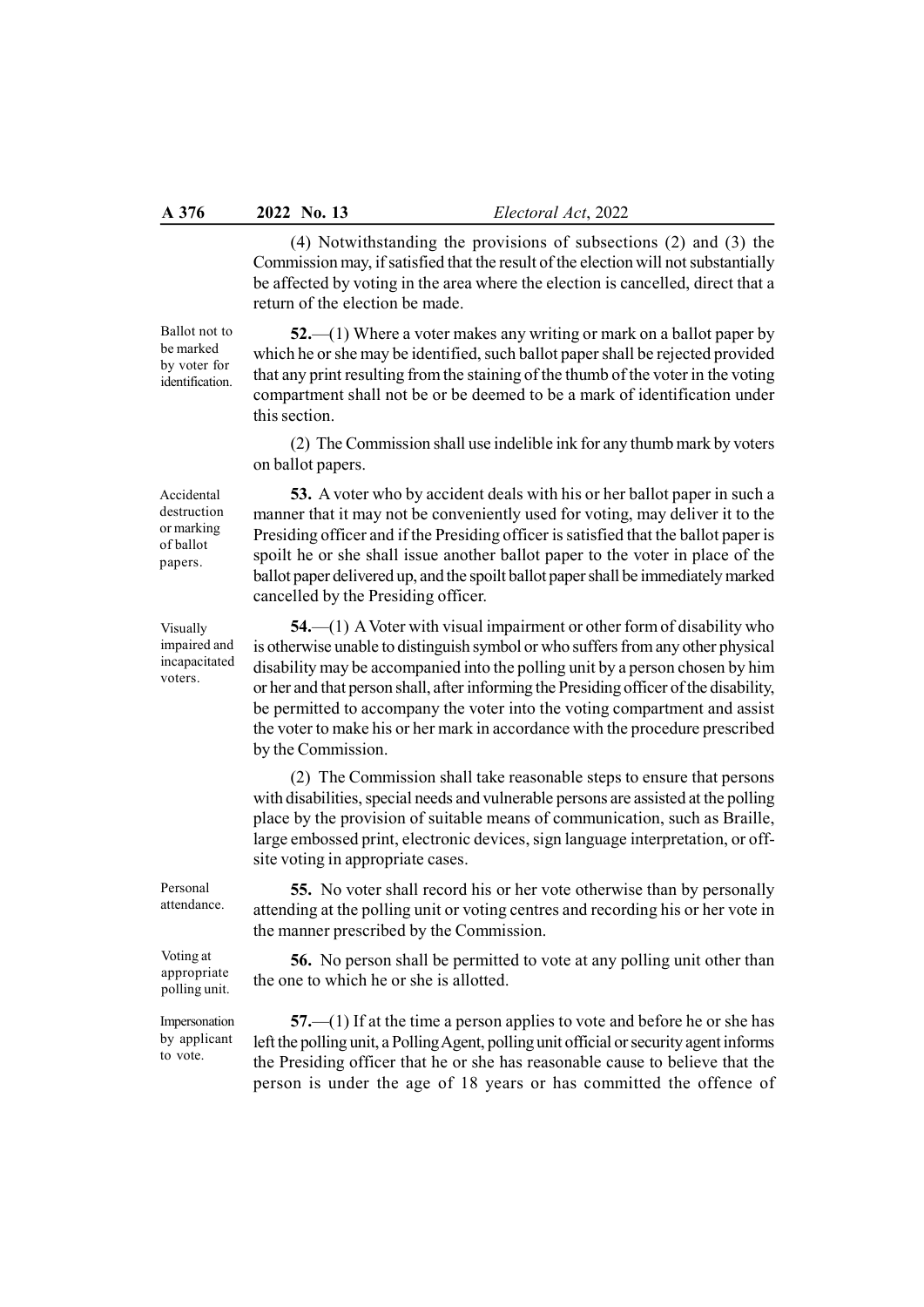impersonation and gives an undertaking on a prescribed form to substantiate the charge in a court of law, the Presiding officer may order a police officer to arrest that person and the Presiding officer's order shall be sufficient authority for the police officer to act.

(2) A person in respect of whom a Polling Agent, polling official, or security agent gives an information in accordance with the provision of subsection (1) shall not by reason of the information, be prevented from voting, but the Presiding officer shall cause the words "protested against for impersonation" to be placed against his or her name in the marked copy of the register of voters or part of the register of voters.

(3) Where a person in respect of whom a declaration is made under subsection (2), admits to the Presiding officer that he or she is not the person he or she held themselves out to be, he or she shall not be permitted to vote and shall be handed over to the police or security agent.

(4) A person arrested under this section shall be deemed to be a person taken into custody by a police officer.

58.—(1) The presiding officer shall regulate the admission of voters to the polling unit and shall exclude all persons other than the candidates, polling agents, poll clerks and persons lawfully entitled to be admitted including accredited observers, and the Presiding officer shall keep order and comply with the requirements of this Act at the polling unit.

(2) The presiding officer may order a person to be removed from a polling unit, who behaves in a disorderly manner or fails to obey a lawful order.

(3) A person removed from a polling unit under this section shall not, without the permission of the presiding officer, again enter the polling unit during the day of the election, and if charged with the commission of an offence in that polling unit, the person shall be deemed to be a person taken into custody by a police officer for an offence in respect of which he may be arrested without a warrant.

(4) The provisions of subsection (3) shall not be enforced so as to prevent a voter who is otherwise entitled to vote at a polling unit from having an opportunity of voting.

(5) In the absence of the presiding officer, the poll clerk shall enjoy and exercise all the powers of the presiding officer in respect of a polling unit.

59. At the prescribed hour for the close of poll, the Presiding officer shall declare the poll closed and no more person shall be admitted into the Polling unit and only those already inside the polling unit shall be allowed to vote.

Conduct at polling units.

Closing of poll.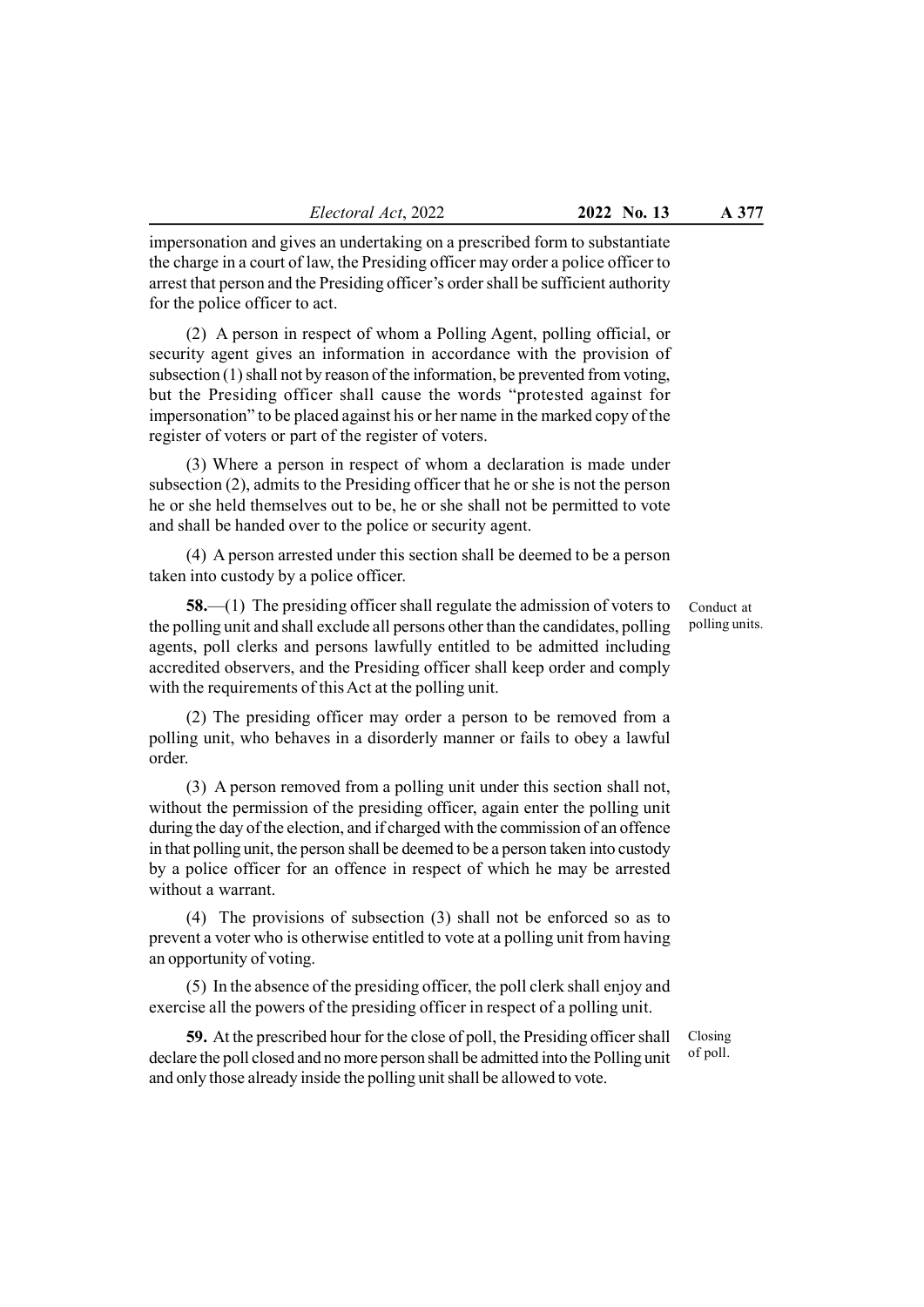Counting of votes and forms.

60.—(1) The Presiding officer shall, after counting the votes at the polling unit, enter the votes scored by each candidate in a form to be prescribed by the Commission as the case may be.

(2) The form shall be signed and stamped by the presiding officer and counter signed by the candidates or their polling agents where available at the polling unit.

(3) The presiding officer shall give to the polling agents and the police officer where available a copy each of the completed forms after it has been duly signed as provided under subsection (2).

(4) The presiding officer shall count and announce the result at the polling unit.

(5) The presiding officer shall transfer the results including total number of accredited voters and the results of the ballot in a manner as prescribed by the Commission.

(6) A presiding officer who wilfully contravenes any provision of this section commits an offence and is liable on conviction to a fine not more than N500,000 or imprisonment for a term of at least six months.

61. A candidate or a polling agent may, where present at a polling unit when counting of votes is completed by the presiding officer, demand to have the votes recounted provided that the presiding officer shall cause the votes to be so recounted only once.

Post-election procedure and collation of election results.

Recount.

 $62$ —(1) After the recording and announcement of the result, the presiding officer shall deliver same along with election materials under security and accompanied by the candidates or their polling agents, where available, to such person as may be prescribed by the Commission.

(2) The Commission shall compile, maintain and update, on a continuous basis, a register of election results to be known as the National Electronic Register of Election Results which shall be a distinct database or repository of polling unit by polling unit results, including collated election results, of each election conducted by the Commission in the Federation, and the Register of Election Results shall be kept in electronic format by the Commission at its national headquarters.

(3) Any person or political party may obtain from the Commission, on payment of such fees as may be determined by the Commission, a certified true copy of any election result kept in the National Electronic Register of Election Results for a State, Local Government, Area Council, registration area or Electoral Ward or Polling Unit, as the case may be, and the certified true copy may be in printed or electronic format.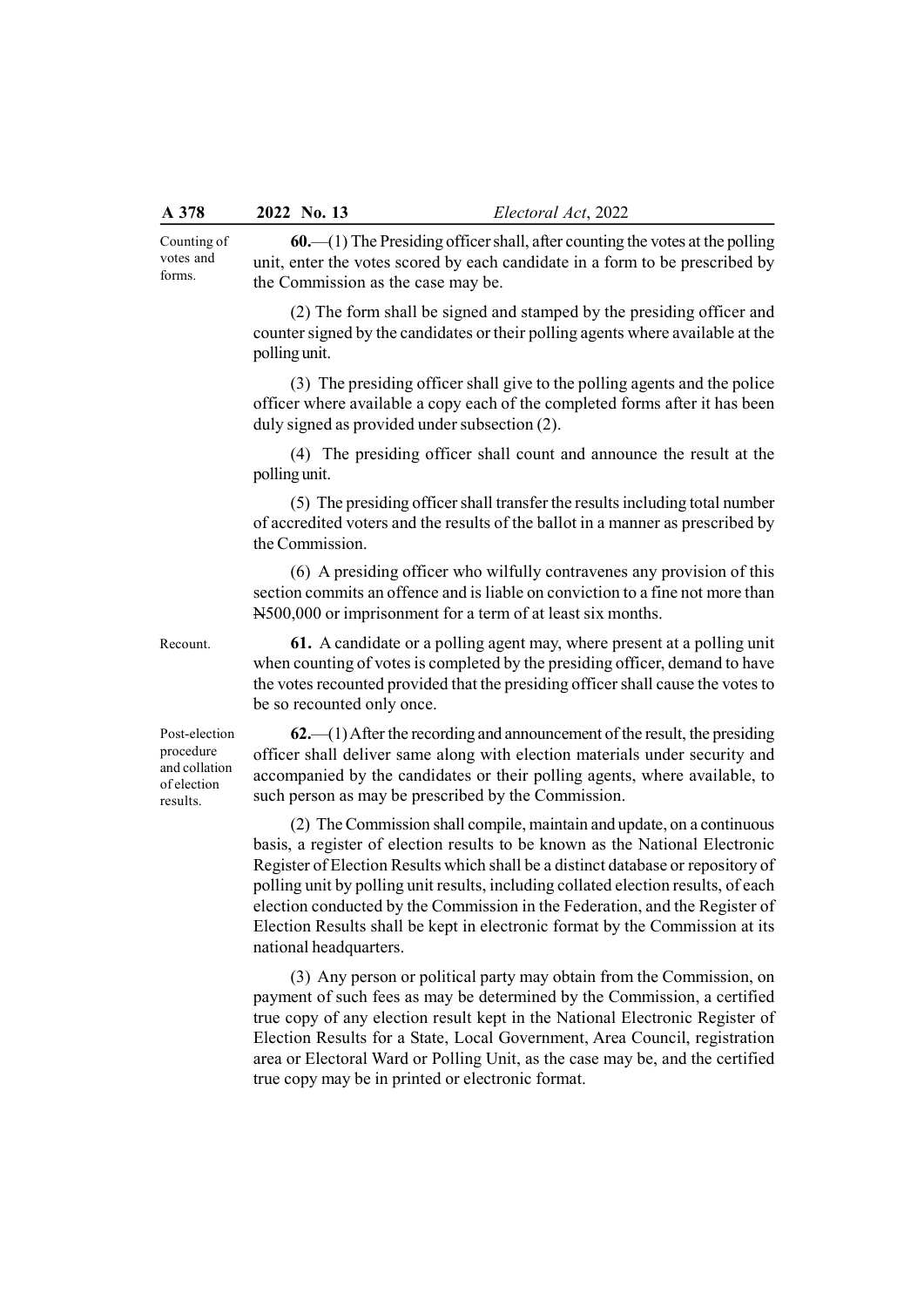63.—(1) Subject to subsection (2), a ballot paper which does not bear official mark prescribed by the Commission shall not be counted.

(2) If the returning officer is satisfied that a ballot paper which does not bear the official mark was from a book of ballot papers which was furnished to the presiding officer of the polling unit in which the vote was cast for use at the election in question, he or she shall, notwithstanding the absence of the official mark, count that ballot paper.

 $64$ ,  $-(1)$  The presiding officer shall endorse the word "rejected" on the ballot paper rejected under section 52 (1) of this Act and for any other reason, and the ballot papers shall not be counted except otherwise allowed by the returning officer who may overrule the presiding officer.

(2) If an objection to the decision of a presiding officer to reject a ballot paper is raised by a candidate or a polling agent at the time the decision is made, the presiding officer shall add to the word "rejected", the phrase "but objected to".

(3) The presiding officer shall prepare a statement on rejected ballot papers, stating the number rejected, the reason for rejection and their serial number, and he or she shall on request, allow a candidate or a polling agent to copy the statement.

(4) A collation officer or returning officerat an election shall collate and announce the result of an election, subject to his or her verification and confirmation that the—

(a) number of accredited voters stated on the collated result are correct and consistent with the number of accredited voters recorded and transmitted directly from polling units under section 47 (2) of this Act ; and

(b) the votes stated on the collated result are correct and consistent with the votes or results recorded and transmitted directly from polling units under section 60 (4) of this Act.

(5) Subject to subsection (1), a collation officer or returning officer shall use the number of accredited voters recorded and transmitted directly from polling units under section 47 (2) of this Act and the votes or results recorded and transmitted directly from polling units under section 60 (4) of this Act to collate and announce the result of an election if a collated result at his or a lower level of collation is not correct.

(6) Where during collation of results, there is a dispute regarding a collated result or the result of an election from any polling unit, the collation officer or returning officer shall use the following to determine the correctness of the disputed resultRejection of ballot paper without official mark.

Endorsement on rejected ballot paper without official mark.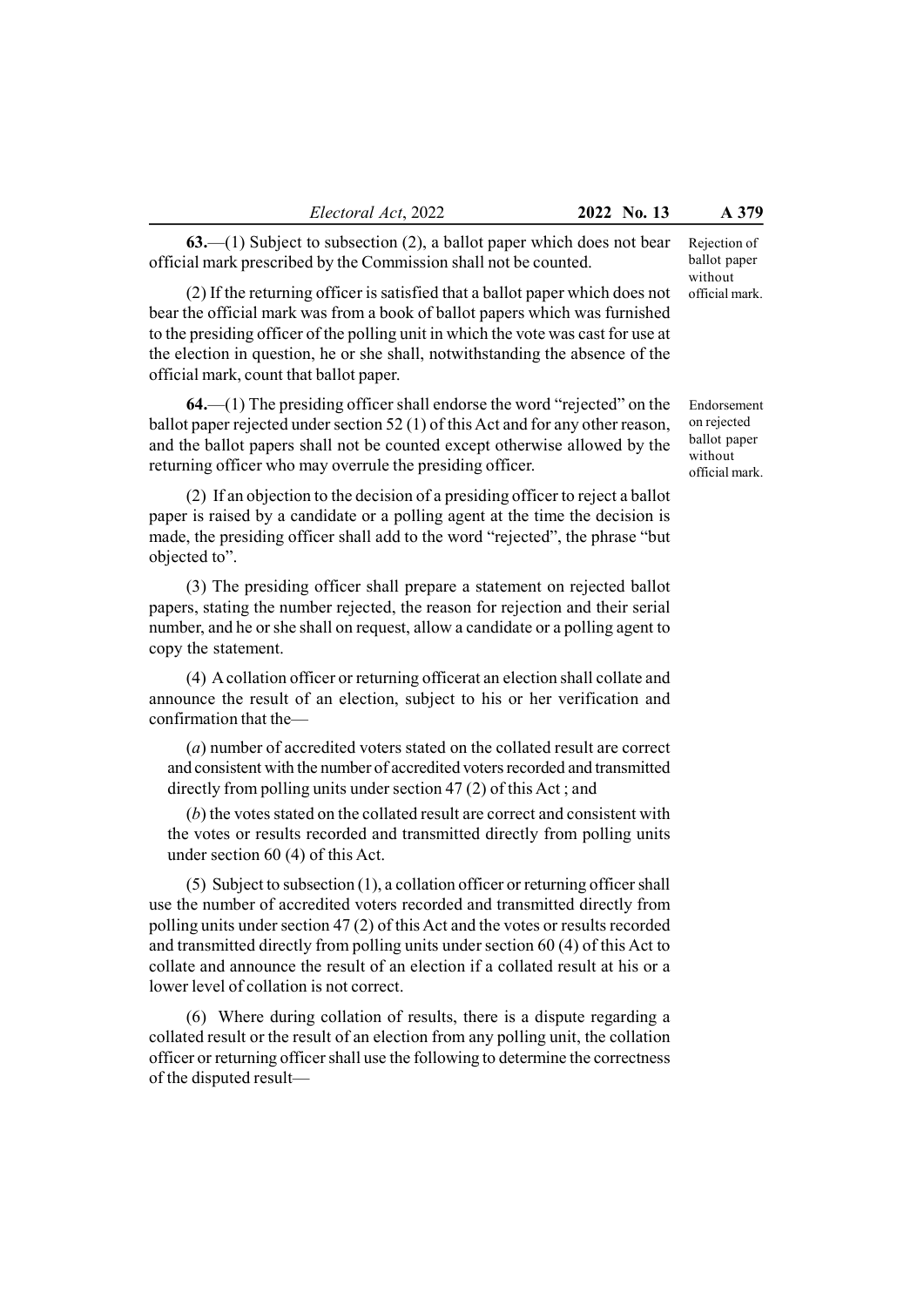(a) the original of the disputed collated result for each polling unit where the election is disputed ;

(b) the smart card reader or other technology device used for accreditation of voters in each polling unit where the election is disputed for the purpose of obtaining accreditation data directly from the smart card reader or technology device ;

(c) data of accreditation recorded and transmitted directly from each polling unit where the election is disputed as prescribed under section 47 (2) of this Act ; and

(d) the votes and result of the election recorded and transmitted directly from each polling unit where the election is disputed, as prescribed under section 60 (4) of this Act.

(7) If the disputed result under subsection (6) were otherwise found not to be correct, the collation officer or returning officer shall re-collate and announce a new result using the information in subsection  $(6)$   $(a)$ - $(d)$ .

(8) Where the dispute under subsection (6) arose at the level of collation and the returning officer has satisfied the provision of subsection  $(6)(a)-(d)$ , the returning officer shall accordingly declare the winner of the election.

(9) A returning officer or collation officer, as the case may be, commits an offence if he or she intentionally collates or announces a false result and is liable on conviction to a fine of N5,000,000 or imprisonment for a term of at least three years or both.

65.—(1) The decision of the returning officer shall be final on any question arising from or relating to—

(a) unmarked ballot paper ;

(b) rejected ballot paper ; and

(c) declaration of scores of candidates and the return of a candidate :

Provided that the Commission shall have the power within seven days to review the declaration and return where the Commission determines that the said declaration and return was not made voluntarily or was made contrary to the provisions of the law, regulations and guidelines, and manual for the election.

(2) A decision of the returning officer under subsection (1) may be reviewed by anelection tribunal or court of competent jurisdiction in an election petition proceedings under this Act.

66. In an election to the office of the President or Governor whether or not contested and in any contested election to any other elective office, the result shall be ascertained by counting the votes cast for each candidate and subjected to the provisions of sections 133, 134 and 179 of the Constitution, the candidate that receives the highest number of votes shall be declared elected by the appropriate returning officer.

Decision of returning officer on ballot paper.

Declaration of result.

Cap. C23, LFN, 2004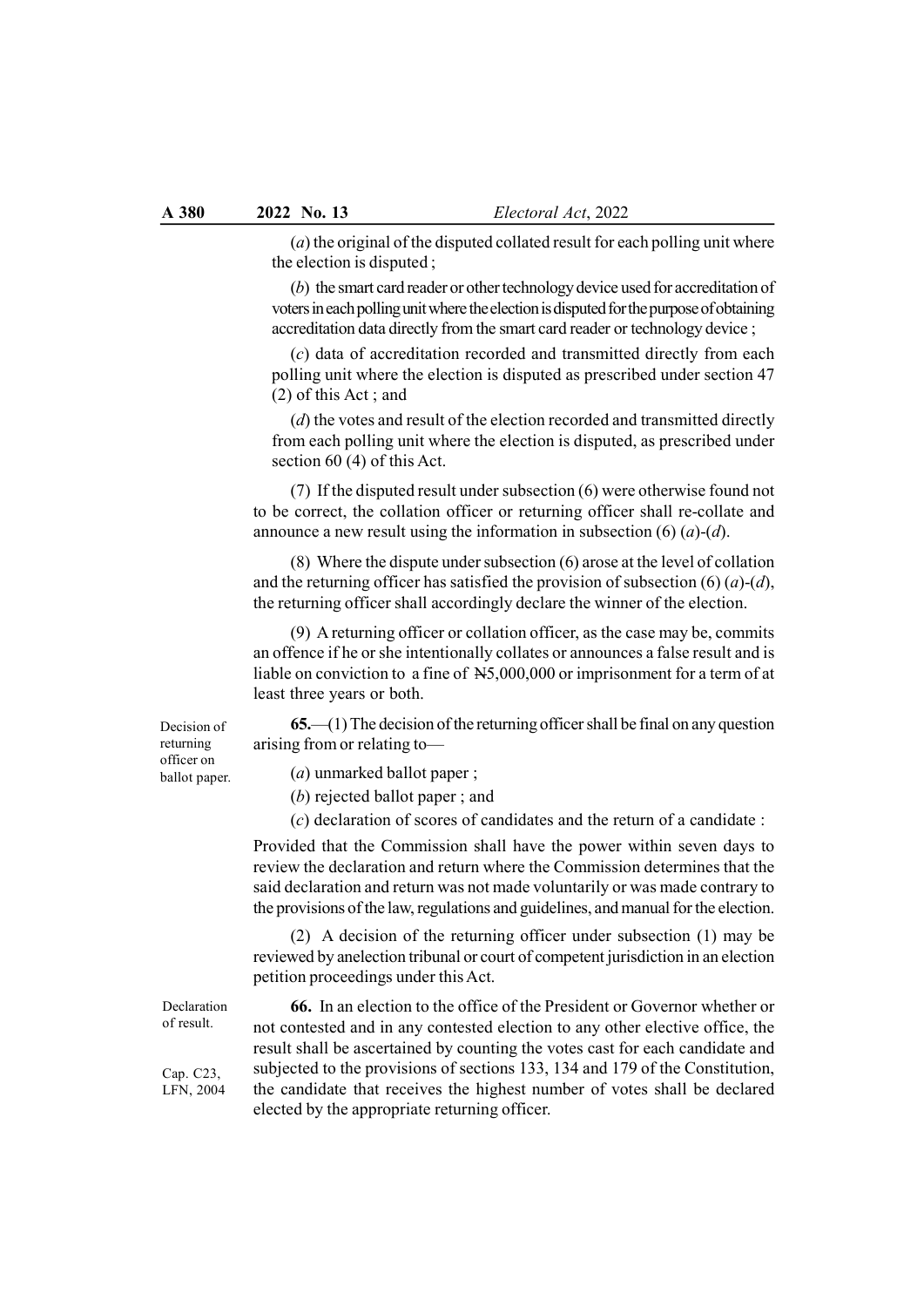67. Where two or more candidates poll equal number of votes being the highest in an election, the returning officer shall not return any of the candidates and a fresh election shall be held for the candidates who polled equal number of votes on a date to be appointed by the Commission.

68. The Commission shall cause to be posted on its notice board and website, a notice showing the candidates at the election and their scores, and the person declared as elected or returned at the election.

69. The Chief Electoral Commissioner or any officer authorised by him or her shall keep official custody of all the documents, including statement of results and ballot papers relating to the election, which are returned to the Commission by the returning officers.

70. Subject to the provisions of this Act, the Commission shall issue and publish in the Federal Government Gazette, guidelines for the elections which shall make provisions, among other things, for the step-by-step recording of the poll in the electoral forms as may be prescribed beginning from the polling unit to the last collation centre for the ward or constituency where the result of the election shall be declared.

71. Every result form completed at the ward, local government, state and national levels in accordance with the provisions of this Act or any guidelines issued by the Commission shall be stamped, signed and countersigned by the relevant officers and polling agents at those levels and copies given to the police officers and the polling agents, where available.

72.—(1) A sealed certificate of return at an election in a prescribed form shall be issued within 14 days to every candidate who has been returned by the returning officer in an election under this Act :

Provided that where the Court of Appeal or the Supreme Court being the final appellate court in any election petition, as the case may be, nullifies any candidate's certificate of return, the Commission shall within 48 hours after receipt of the court's order, issue the successful candidate with a valid certificate of return.

(2) Where the Commission fails, refuses, or neglects to issue the certificate of return under subsection (1), a certified true copy of the order of the court shall, by that very fact, be sufficient for the purpose of swearing-in a candidate declared as the winner of the election by that court.

73.—(1) The forms to be used for the conduct of elections under this Act shall be determined by the Commission.

(2) An election conducted at a polling unit without the prior recording in the forms prescribed by the Commission of the quantity, serial numbers and other particulars of results sheets, ballot papers and other sensitive electoral materials made available by the Commission for the conduct of the election shall be invalid.

Equality of votes.

> Posting of results.

Custody of documents.

Step-bystep recording of poll.

Result forms to be signed and countersigned.

**Certificate** of return.

Forms for use at elections.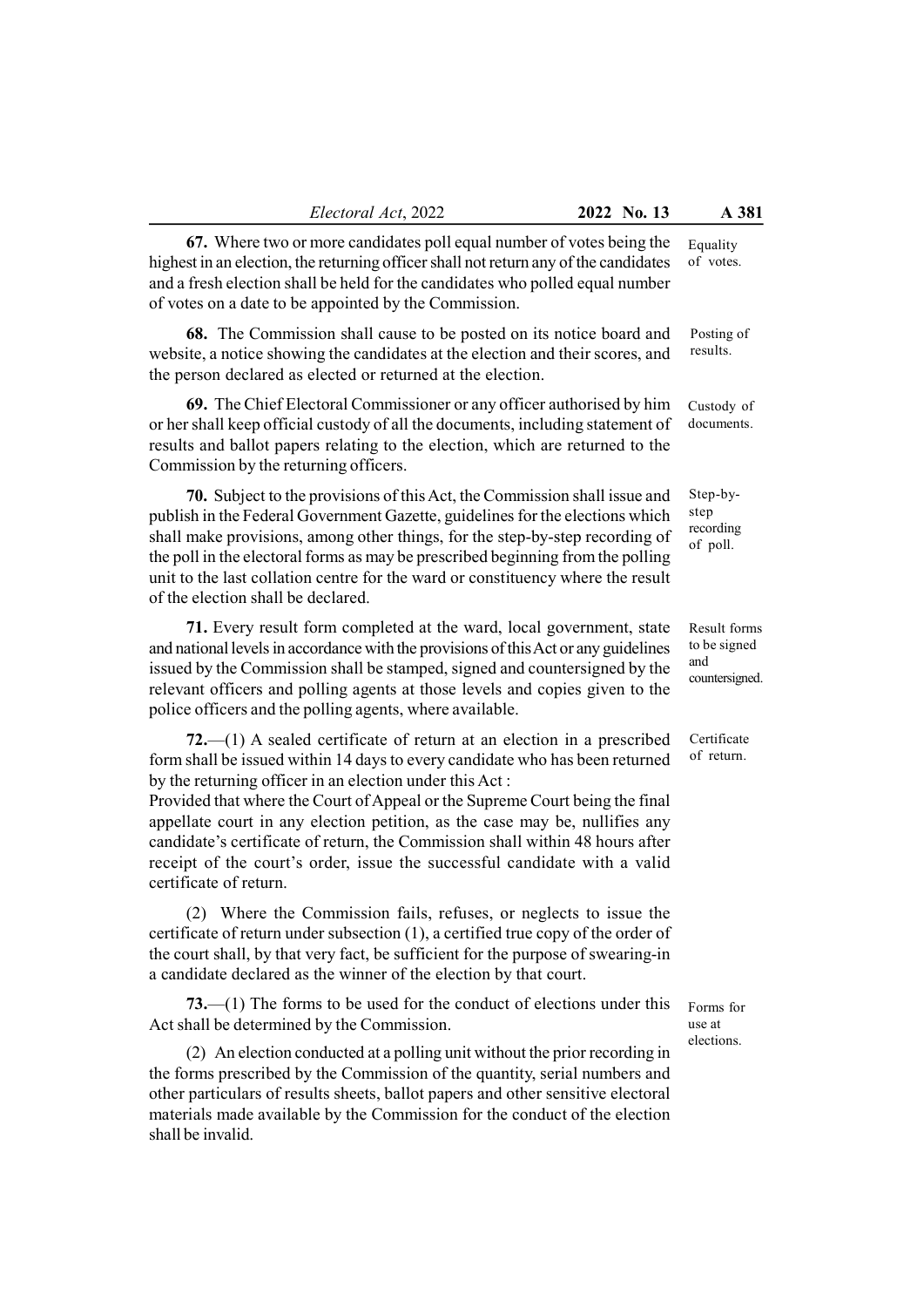(3) A Presiding officer who intentionally announces or signs any election result in violation of subsection (2) commits an offence and is liable on conviction to a fine of N10,000,000 or imprisonment for a term of at least one year or both.

Access to election documents.

74.—(1) The Resident Electoral Commissioner in a state where an election is conducted shall, within 14 days after an application is made to him by any of the parties to an election petition, cause a certified true copy of such document to be issued to the said party.

(2) Any Resident Electoral Commissioner who willfully fails to comply with the provisions in subsection (1) commits an offence and is liable on conviction to a maximum fine of N2,000,000 or imprisonment for a term of 12 months or both.

## PART V—POLITICAL PARTIES

75.—(1) Any political association that complies with the provisions of the Constitution and this Act for the purposes of registration shall be registered as a political party :

PROVIDED however, that such application for registration as a political party shall be duly submitted to the Commission not later than 12 months before a general election.

(2) The Commission shall, on receipt of the documents in fulfillment of the conditions stipulated by the Constitution, immediately issue the applicant with a letter of acknowledgement stating that all the necessary documents had been submitted to the Commission.

(3) If the association has not fulfilled all the conditions under this section, the commission shall within 90 days from the receipt of its application notify the association in writing stating the reasons for non-registration.

(4) A political association that meets the conditions stipulated in the Constitution and this Act shall be registered by the Commission as a political party within 60 days from the date of receipt of the application, and if after the 60 days such association is not registered by the Commission, unless the Commission informs the association to the contrary, it shall be deemed to have been registered.

(5) An association, its executive members or principal officer who gives false or misleading information, commit an offence and is liable on conviction, in the case of —

(*a*) the association to a fine of  $N5,000,000$ ; and

(b) each executive or principal officer of the association to a fine of N3,000,000 or imprisonment for a term of at least two years or both.

Powers of the Commission to register political parties. Cap. C23,

LFN, 2004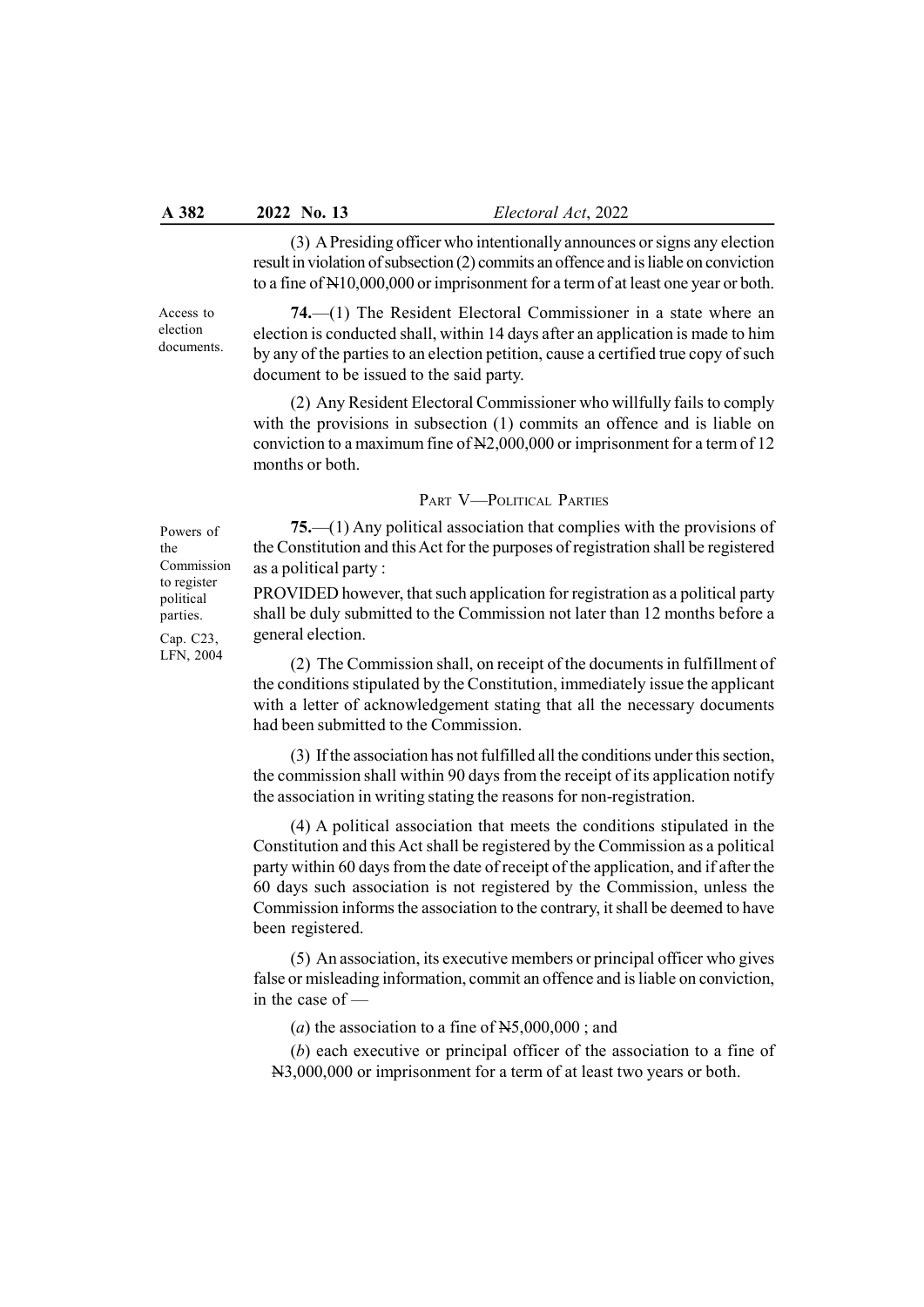(6) An application for registration as a political party shall not be processed unless there is evidence of payment of administrative fee as may be fixed by the Commission.

76. The decision of the Commission not to register any association as a political party may be challenged in the Federal High Court, provided that any legal action challenging the decision of the Commission shall be commenced within 14 days from the date of receipt of the decision on non-registration from the Commission.

77.—(1) A political party registered under this Act shall be a body corporate with perpetual succession and a common seal and may sue and be sued in its corporate name.

(2) Every registered political party shall maintain a register of its members in both hard and soft copy.

(3) Each political party shall make such register available to the Commission not later than 30 days before the date fixed for the party primaries, congresses or convention.

78.—(1) Any political party or association, which contravenes the provisions of section 227 of the Constitution, commits an offence and is liable on conviction to a fine of —

- (a)  $N5,000,000$  for the first offence;
- (b)  $N7,000,000$  for any subsequent offence; and
- (c) N500,000 for every day that the offence continues.

(2) Any person or group of persons who aids or abets a political party in contravening the provisions of section 227 of the Constitution commits an offence and is liable on conviction to a fine of N5,000,000 or imprisonment for a term of five years or both.

79.—(1) The Commission shall keep a register of symbols and name for use at elections.

(2) The Commission shall register the symbol and name of a political party if it is satisfied that—

(a) no other symbol and name of the same design is registered ;

(b) the symbol and name is distinctive from any other symbol already registered ; and

(c) its use will not be offensive or otherwise objectionable.

(3) The Commission shall remove a symbol or name from the register of symbols and names if the Commission is of the opinion that the political party in whose name the symbol is registered has ceased to exist or to use the symbol "and names".

Decision of the Commission subject to judicial review.

Political parties to be bodies corporate.

Contravention of section 227 of the 1999 Constitution.

Cap. C23, LFN, 2004

Symbols of political parties.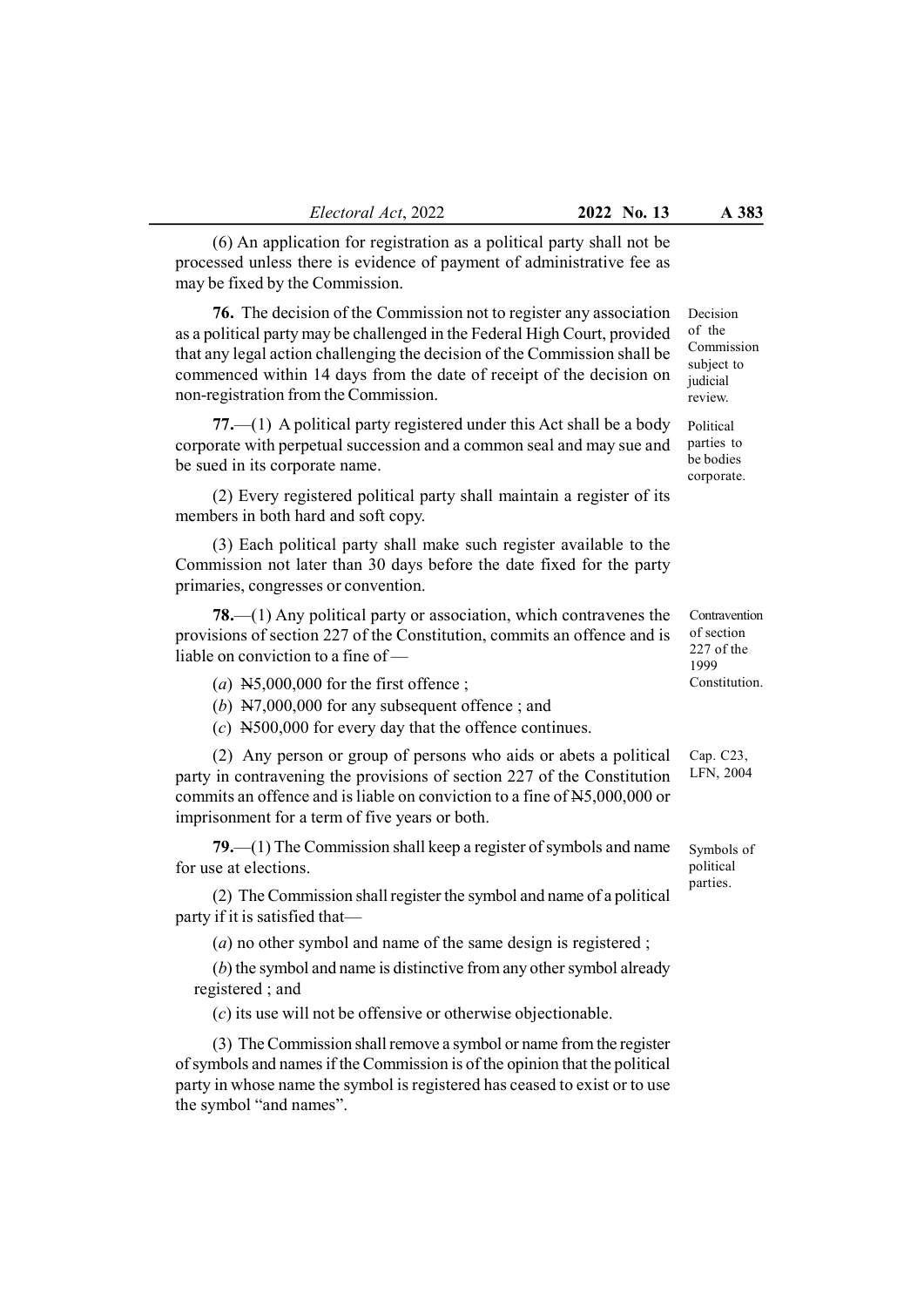(4) Nothing in this section shall authorise the allotment or registration for use at any election of a symbol or material as symbol of a party, if it portrays—

- (a) the Coat of Arms of the Federation ;
- (b) the Coat of Arms of any other country ;

(c) a device or emblem which in the opinion of the Commission is normally associated with—

(i) the official acts of Government,

(ii) any of the Armed Forces of the Federation or the Nigeria Police Force or other uniformed service,

- (*iii*) the regalia of a Chief,
- $(iv)$  any tribe or ethnic group,
- (v) any religion or cult, or

(vi) any portrait of a person living or dead ; or

 $(d)$  any symbol or part of a symbol which under the provision of this section continues to be registered by another political party.

(5) Subject to the provisions of this section, the symbol allotted to a political party and in use immediately before the coming into force of this Act shall continue to be available to, and be used by, that political party without payment of the fee.

(6) Where a political party is deregistered, no political association shall be permitted to use the name, symbol, logo or acronym of the deregistered political party within five years of deregistration.

80. Where a symbol is registered by a political party in accordance with this Act, the Commission shall allot the symbol to any candidate sponsored by the political party at any election.

81.—(1) Any two or more registered political parties may merge on approval by the Commission following a formal request presented to the Commission by the political parties for that purpose.

(2) Political parties intending to merge shall each give to the Commission nine months' notice of their intention to do so before a general election.

(3) The written request for merger shall be sent to the Chairman of the Commission and shall be signed jointly by the National Chairman, Secretary and Treasurer for the time being of the different political parties proposing the merger and shall be accompanied by—

(a) a special resolution passed by the national convention of each of the political parties proposing to merge, approving the merger ;

Allocation of symbols.

Merger of political parties.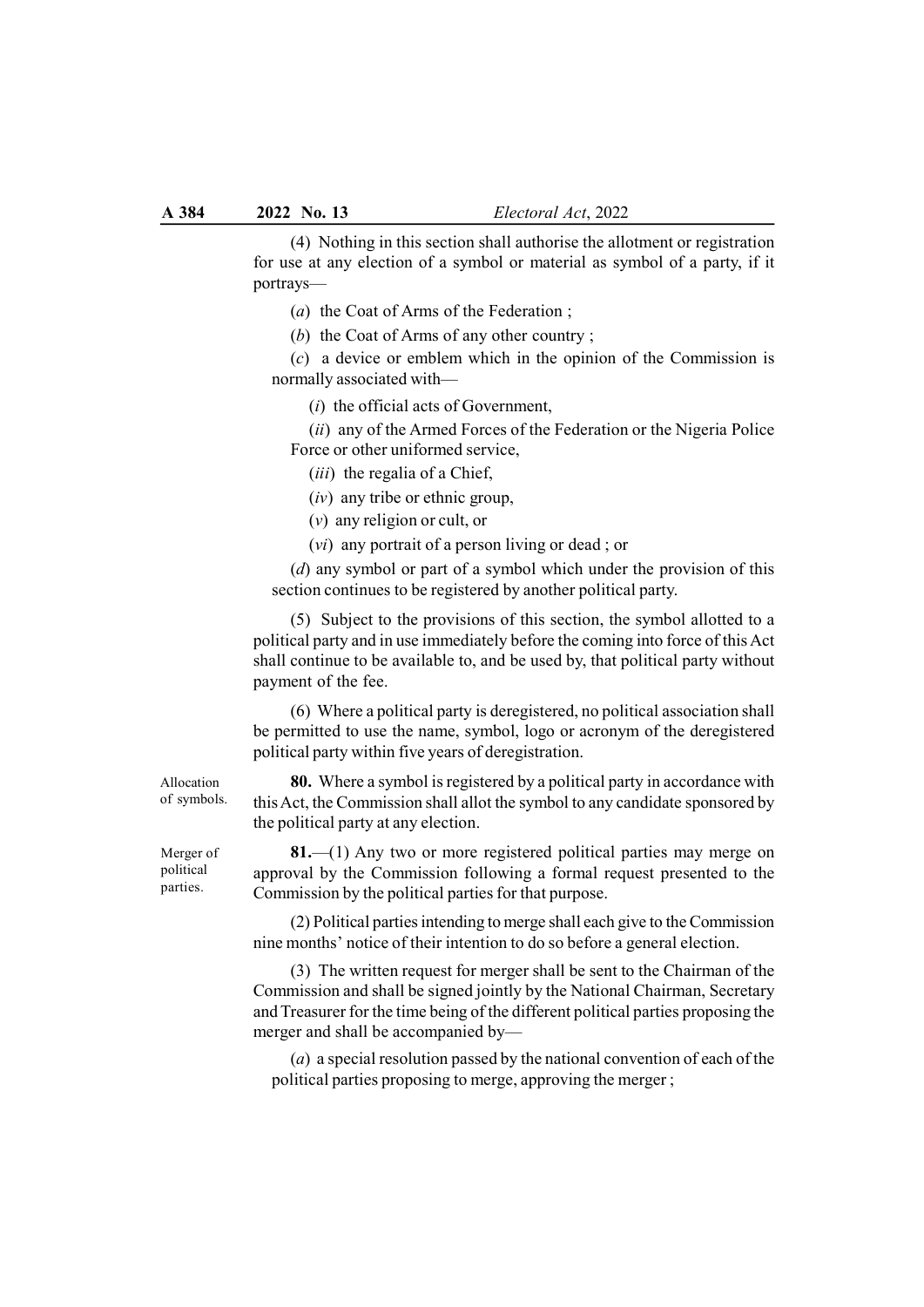(b) the proposed full name and acronym, Constitution, manifesto, symbol or logo of the party together with the addresses of the national office of the party resulting from the merger ; and

(c) evidence of payment of administrative fee as may be fixed by the Commission.

(4) On receipt of the request for merger of political parties the Commission shall consider the request, and if the parties have fulfilled the requirements of the Constitution and this Act, approve the proposed merger and communicate its decision to the parties concerned before the expiration of 60 days from the date of receipt of the formal request:Provided that where the Commission fails to communicate its decision within 60 days, the parties shall within 14 days thereafter challenge the decision of the Commission at the court and establish by cogent and verifiable reason that they have met all the constitutional requirements for merger.

(5) Where the request for the proposed merger is approved, the Commission shall withdraw and cancel the certificates of registration of all the political parties opting for the merger and substitute a single certificate of registration in the name of the party resulting from the merger.

82.—(1) Every registered political party shall give the Commission at least 21 days' notice of any convention, congress, conference or meeting convened for the purpose of "merger" and electing members of its executive committees, other governing bodies or nominating candidates for any of the elective offices specified under this Act.

(2) The Commission may, with or without prior notice to the political party attend and observe any convention, congress, conference or meeting which is convened by a political party for the purpose of —

(a) electing members of its executive committees or other governing bodies ;

(b) nominating candidates for an election at any level ; and

(c) approving a merger with any other registered political party.

(3) The election of members of the executive committee or other governing body of a political party, including the election to fill a vacant position in any of the aforesaid bodies, shall be conducted in a democratic manner and allowing for all members of the party or duly elected delegates to vote in support of a candidate of their choice.

(4) Notice of any congress, conference or meeting for the purpose of nominating candidates for Area Council elections shall be given to the Commission at least 21 days before such congress, conference or meeting.

Notice of convention and congress.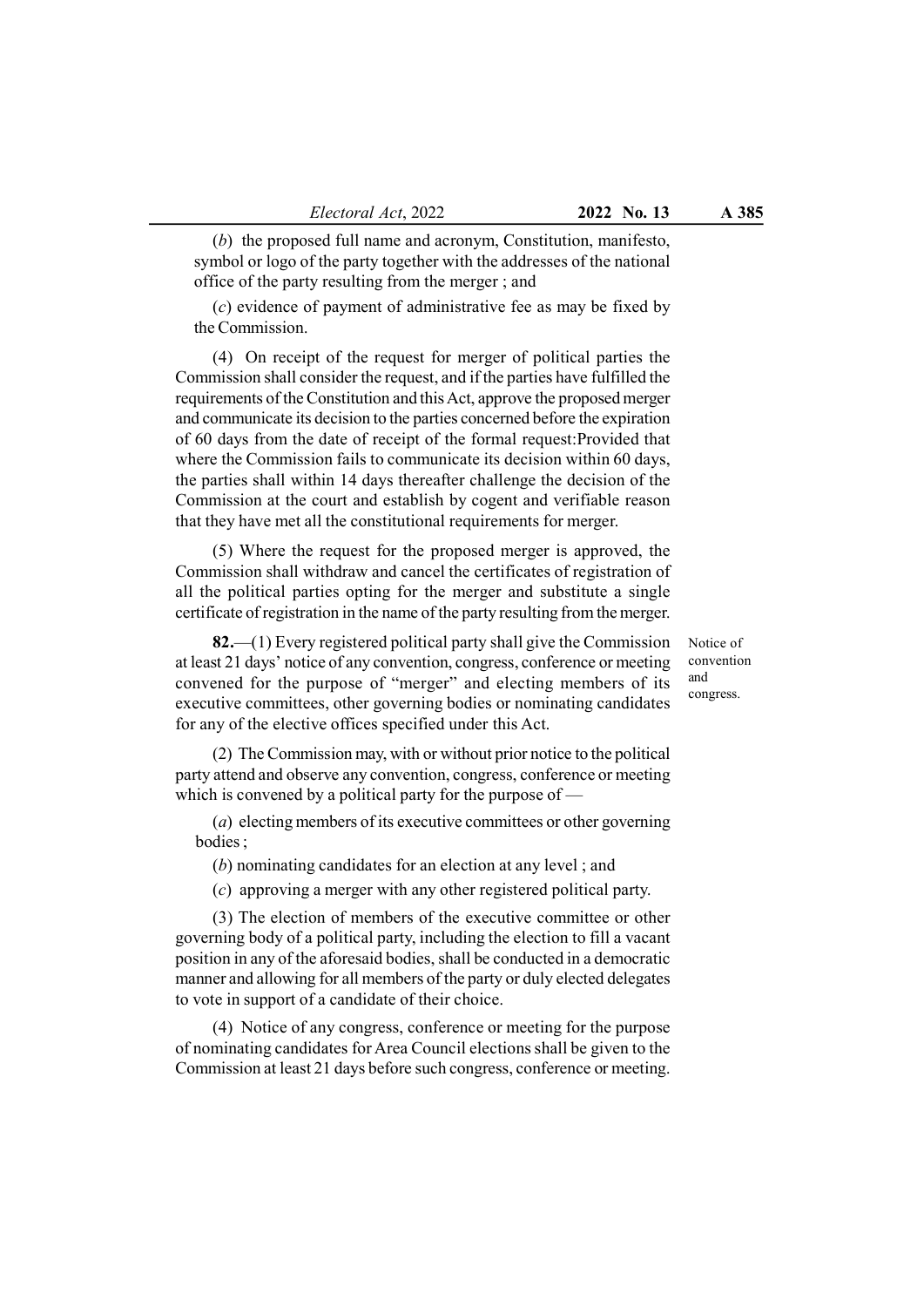(5) Failure of a political party to notify the Commission as stated in subsection (1) shall render the convention, congress, conference or meeting invalid.

83.—(1) The Commission shall keep records of the activities of all the registered political parties.

(2) The Commission may seek information or clarification from any registered political party in connection with any activities of the political party which may be contrary to the provisions of the Constitution or any other law, guidelines, rules or regulations made pursuant to an Act of the National Assembly.

(3) The Commission may direct its enquiry under subsection (2) to the Chairman or Secretary of the political party at the national, state, local government or area council or ward level, as the case may be.

(4) A political party which fails to provide the required information or clarification under subsection (2) or carry out any lawful directive given by the Commission in conformity with the provisions of this section is liable to a fine not more than N1,000,000.

84.—(1) A political party seeking to nominate candidates for elections under this Act shall hold primaries for aspirants to all elective positions which shall be monitored by the Commission.

(2) The procedure for the nomination of candidates by political parties for the various elective positions shall be by direct, indirect primaries or consensus.

## Qualifications of Aspirants and Candidates

(3) A political party shall not impose nomination qualification or disqualification criteria, measures, or conditions on any aspirant or candidate for any election in its constitution, guidelines, or rules for nomination of candidates for elections, except as prescribed under sections 65, 66, 106, 107, 131, 137, 177 and 187 of the Constitution.

## Direct Primaries

(4) A political party that adopts the direct primaries procedure shall ensure that all aspirants are given equal opportunity of being voted for by members of the party and shall adopt the procedure outlined—

(a) in the case of presidential primaries, all registered members of the party shall vote for aspirants of their choice at a designated centre at each ward of the Federation ;

(b) the procedure under paragraph  $(a)$  shall be adopted for direct primaries in respect of Gubernatorial, Senatorial, Federal and State Constituencies ;

Cap. C23, LFN, 2004

Nomination of candidates by parties.

Cap. C23 LFN, 2004

Monitoring of political parties.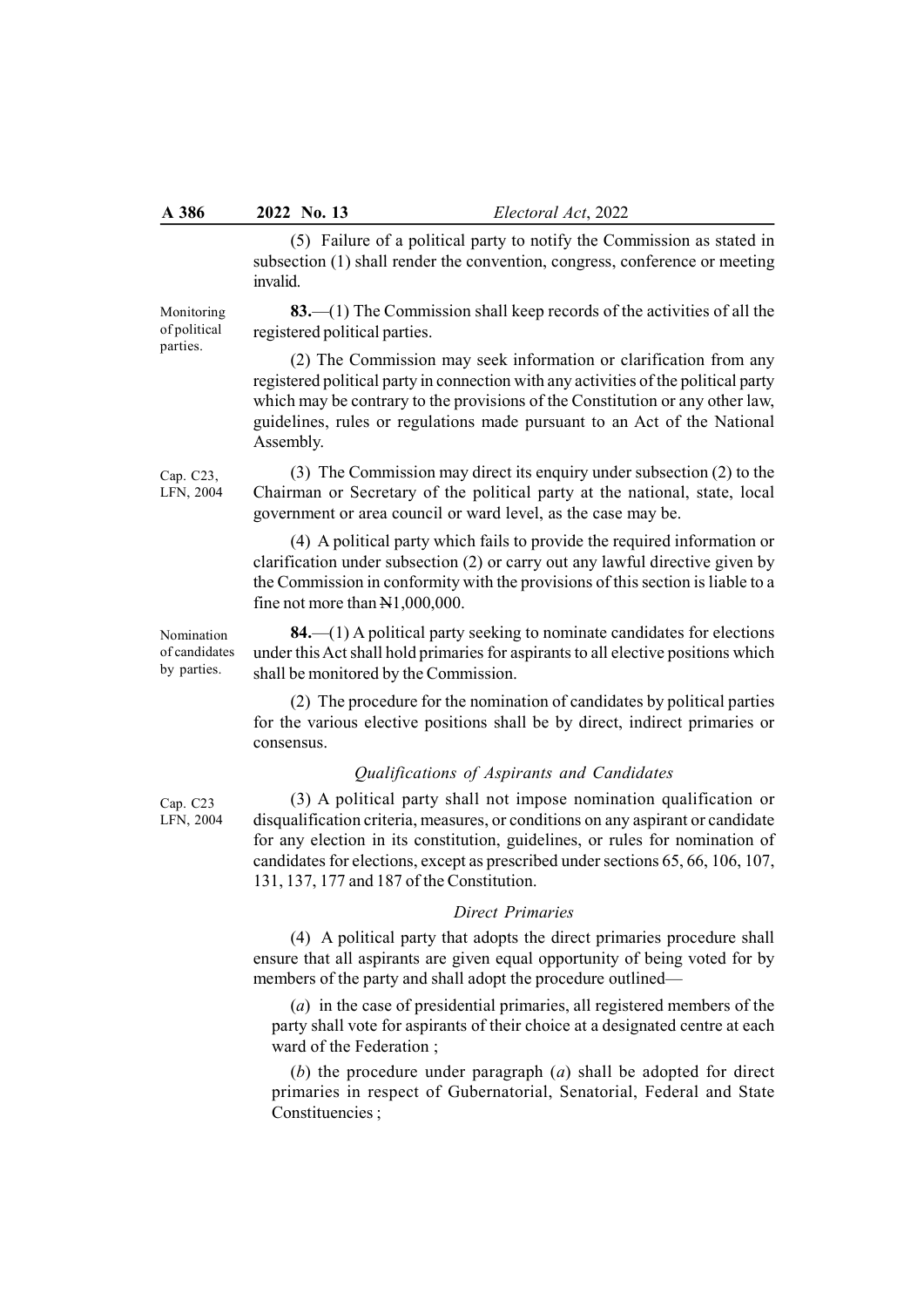(c) Special conventions or congresses shall be held to ratify the candidate with the highest number of votes at designated centres at the National, State, Senatorial, Federal and State Constituencies, as the case may be.

#### Indirect Primaries

(5) A political party that adopts the system of indirect primaries for the choice of its candidate shall adopt the procedure outlined—

(a) in the case of nominations to the position of Presidential candidate, the—

(i) political party shall hold a special presidential convention at a designated centre in the Federal Capital Territory or any other place within the Federation that is agreed to by the National Executive Committee of the party where delegates shall vote for aspirants of their choice,

 $(ii)$  aspirant with the highest number of votes cast at the end of voting shall be declared the winner of the presidential primaries of the political party and that aspirant's name shall be forwarded to the Commission as the candidate of the party ;

(b) in the case of nominations to the position of a Governorship candidate, the political party shall, where it intends to sponsor candidates—

 $(i)$  hold a special congress in the State Capital or any other place within the State with delegates voting for aspirants of their choice at the congress to be held on a specified date appointed by the National Executive Committee (NEC) of the party, and

 $(ii)$  the aspirant with the highest number of votes cast at the end of voting shall be declared the winner of the primaries of the party and the aspirant's name shall be forwarded to the Commission as the candidate of the party, for the particular State ;

(c) in the case of nominations to the position of a Senatorial candidate, a Member of the House of Representatives and a Member of a State House of Assembly, the political party shall, where it intends to sponsor candidates—

(i) hold special congresses in the Senatorial District, Federal Constituency and the State Assembly Constituency respectively, with delegates voting for aspirants of their choice in designated centres on specified dates, and

(*ii*) the aspirant with the highest number of votes cast at the end of voting shall be declared the winner of the primaries of the party and the aspirant's name shall be forwarded to the Commission as the candidate of the party ;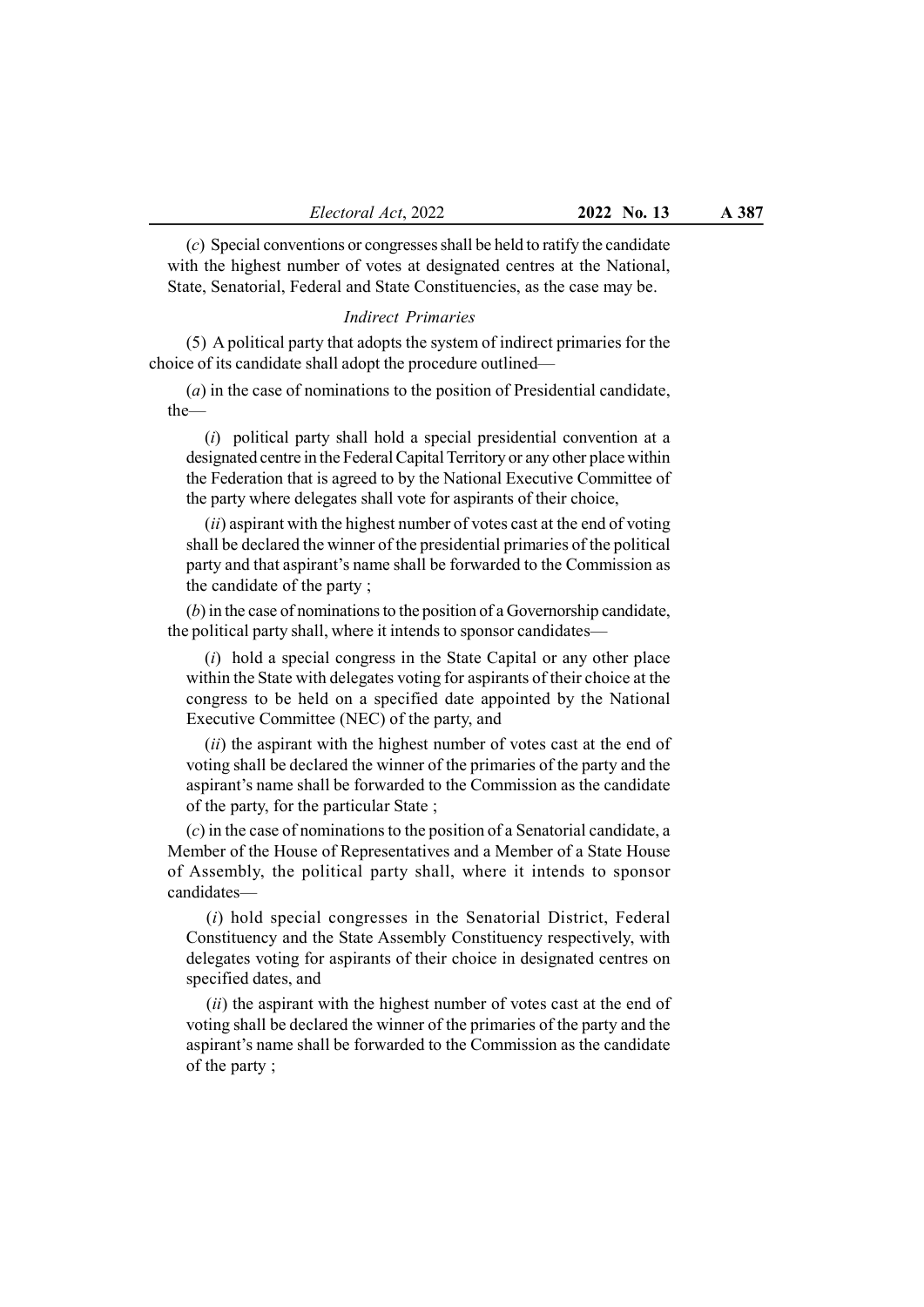$(d)$  in the case of the position of a Chairmanship candidate of an Area Council, the political party shall, where it intends to sponsor a candidate—

 $(i)$  hold special congresses in the Area Councils, with delegates voting for aspirants of their choice at designated centres on a specified date, and

 $(ii)$  the aspirant with the highest number of votes cast at the end of voting shall be declared the winner of the primaries of the party and the aspirant's name shall be forwarded to the Commission as the candidate of the party.

(6) In the case of a Councillorship candidate, the procedure for the nomination of the candidate shall be by direct primaries in the ward, and the name of the candidate with the highest number of votes cast shall be submitted to the Commission as the candidate of the party.

(7) Where there is only one aspirant or a consensus candidate in a political party for any of the elective positions mentioned in subsection  $(5)(a)$ ,  $(b)$ ,  $(c)$  and  $(d)$ , the party shall convene a special convention or congress at a designated centre on a specified date for the confirmation of such aspirant and the name of the aspirant shall be forwarded to the Commission as the candidate of the party.

(8) A political party that adopts the system of indirect primaries for the choice of its candidate shall clearly outline in its constitution and rule the procedure for the democratic election of delegates to vote at the convention, congress or meeting.

# Consensus Candidate

(9) A political party that adopts a consensus candidate shall secure the written consent of all cleared aspirants for the position, indicating their voluntary withdrawal from the race and their endorsement of the consensus candidate.

(10) Where a political party is unable to secure the written consent of all cleared aspirants for the purpose of a consensus candidate, it shall revert to the choice of direct or indirect primaries for the nomination of candidates for the aforesaid elective positions.

(11) A special convention or nomination congress shall be held to ratify the choice of consensus candidates at designated centres at the National, State, Senatorial, Federal and State Constituencies, as the case may be.

## Political Appointee not Eligible as a Voting Delegate or Aspirant

(12) No political appointee at any level shall be a voting delegate or be voted for at the Convention or Congress of any political party for the purpose of the nomination of candidates for any election.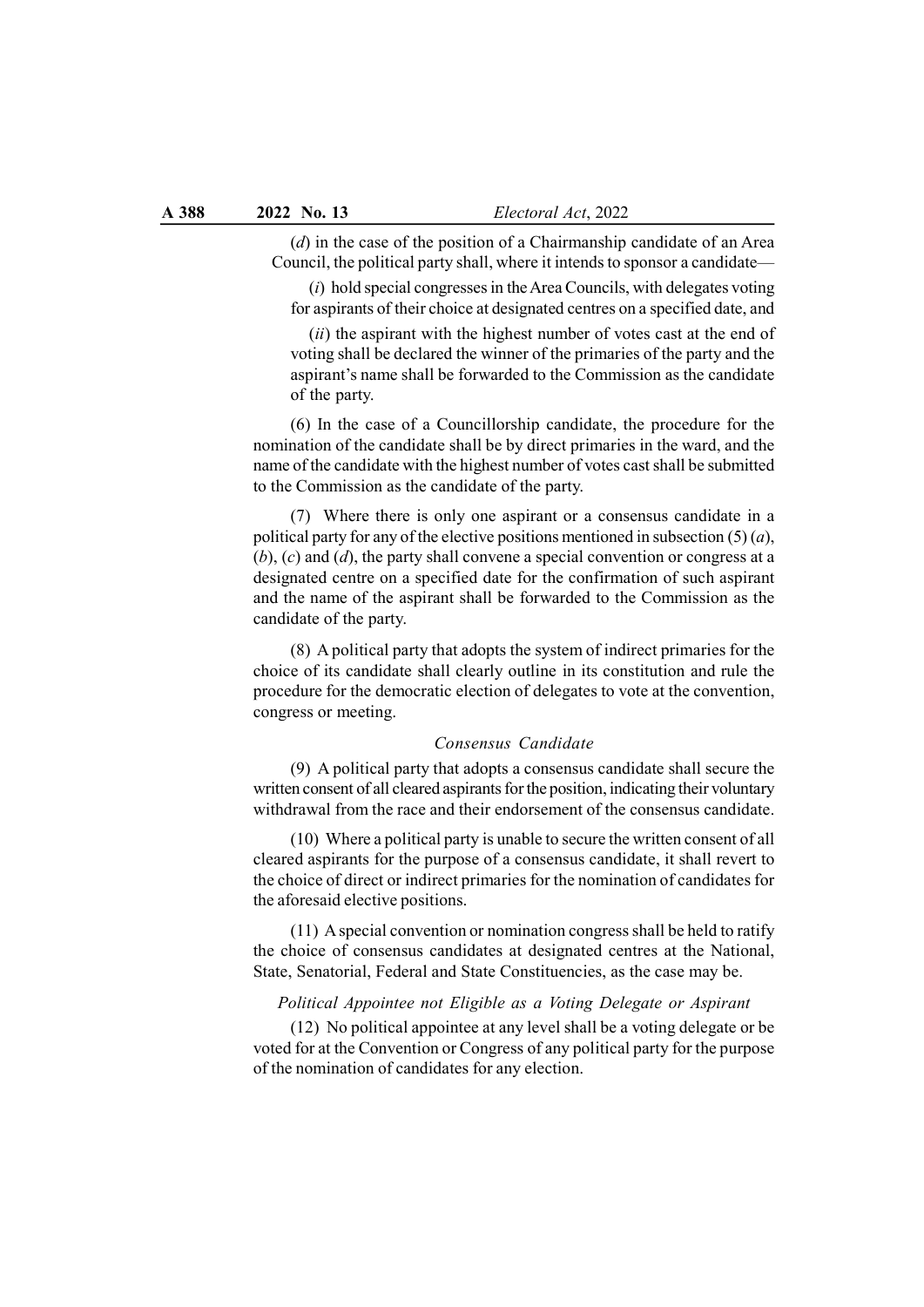(13) Where a political party fails to comply with the provisions of this Act in the conduct of its primaries, its candidate for election shall not be included in the election for the particular position in issue.

(14) Notwithstanding the provisions of this Act or rules of a political party, an aspirant who complains that any of the provisions of this Act and the guidelines of a political party have not been complied with in the selection or nomination of a candidate of a political party for election, may apply to the Federal High Court for redress.

(15) Nothing in this section shall empower the Courts to stop the holding of primaries or general elections under this Act pending the determination of a suit.

85. Any political party that—

(a) holds or possesses any fund outside Nigeria in contravention of section  $225(3)(a)$  of the Constitution, commits an offence and shall on conviction forfeit the funds or assets purchased with such funds to the Commission and in addition may be liable to a fine of at least N5,000,000 ; or

(b) retains any fund or other asset remitted to it from outside Nigeria in contravention of section 225 (3) (*a*) of the Constitution commits an offence and shall on conviction forfeit the funds or assets to the Commission and in addition may be liable to a fine of at least N5,000,000.

86.—(1) Every political party shall submit to the Commission a detailed annual statement of assets and liabilities and analysis of its sources of funds and other assets, together with statement of its expenditure including hard and soft copy of its list of members or in such a form as the Commission may require.

(2) Any official of the political party who contravenes subsection (1) commits an offence and is liable to a fine of N1,000,000 or imprisonment for a term of six months or both.

(3) A political party shall grant to any officer authorised in writing by the Commission, access to examine the records and audited accounts kept by the political party in accordance with the provisions of this Act and the political party shall give to the officer all such information as may be requested in relation to all contributions received by or on behalf of the party.

(4) The Commission shall publish the report on such examinations and audit in two national newspapers and Commission's website within 30 days of receipt of the results.

87.—(1) The Commission shall have power to place limitation on the amount of money or other assets which an individual can contribute to a political party or candidate and to demand such information on the amount donated and source of the funds.

Offences in relation to finances of a political party.

Cap. C23, LFN, 2004

Period to be covered by annual statement.

Power to limit contribution to a political party.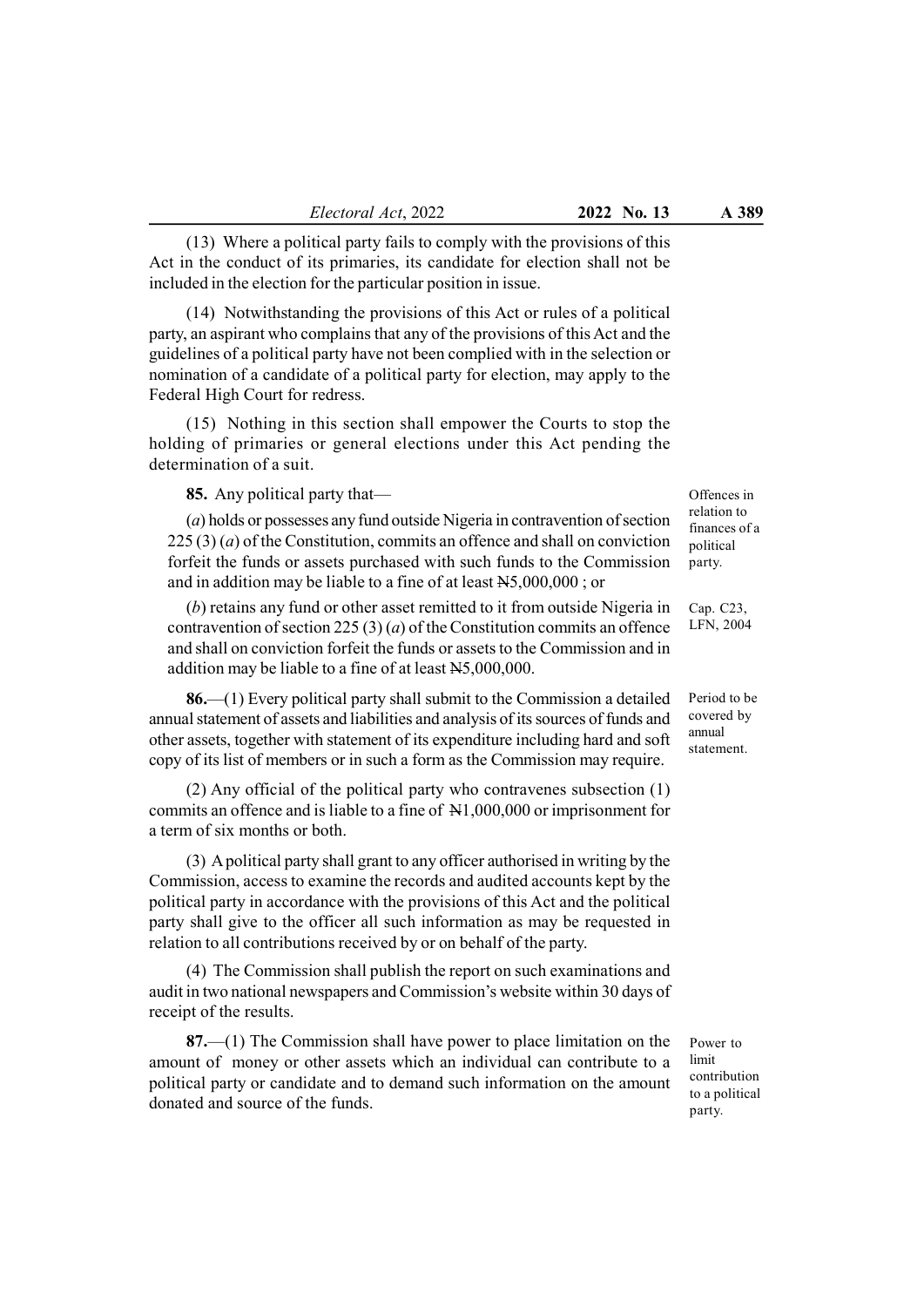(2) Any individual, candidate or political party who exceeds the limit placed by the Commission in subsection (1), commits an offence and is liable on conviction to—

(a) in case of a political party, a fine not more than  $N10,000,000$  and forfeiture of the amount donated ; and

(b) in case of an individual, a fine of five times the amount donated in excess of the limit placed by the Commission.

88.—(1) Election expenses shall not exceed the sum stipulated in subsections (2)-(7).

(2) The maximum election expenses to be incurred by a candidate at a presidential election shall not exceed N5,000,000,000.

(3) The maximum amount of election expenses to be incurred by a candidate in respect of governorship election shall not exceed N1,000,000,000.

(4) The maximum amount of election expenses to be incurred by a candidate in respect of Senatorial and House of Representatives seat shall not exceed N100,000,000 and N70,000,000 respectively.

(5) In the case of State Assembly election, the maximum amount of election expenses to be incurred by a candidate shall not exceed N30,000,000.

(6) In the case of a chairmanship election to an Area Council, the maximum amount of election expenses to be incurred by a candidate shall not exceed N30,000,000.

(7) In the case of Councillorship election to an Area Council, the maximum amount of election expenses to be incurred by a candidate shall not exceed N5,000,000.

(8) No individual or other entity shall donate to a candidate more than N50,000,000.

(9) A candidate who knowingly acts in contravention of this section, commits an offence and is liable on conviction to a fine of 1% of the amount permitted as the limit of campaign expenditure under this Act or imprisonment for a term not more than 12 months or both.

(10) Any individual who knowingly acts in contravention of subsection (9) is liable on conviction to a maximum fine of N500,000 or imprisonment for a term of nine months or both.

(11) An accountant who falsifies, or conspires or aids a candidate to forge or falsify a document relating to his expenditure at an election or receipt or donation for the election or in any way aids and abets the contravention of the provisions of this section commits an offence and is liable on conviction to a fine of N3,000,000 or imprisonment for a term of three years or both.

Limitation on election expenses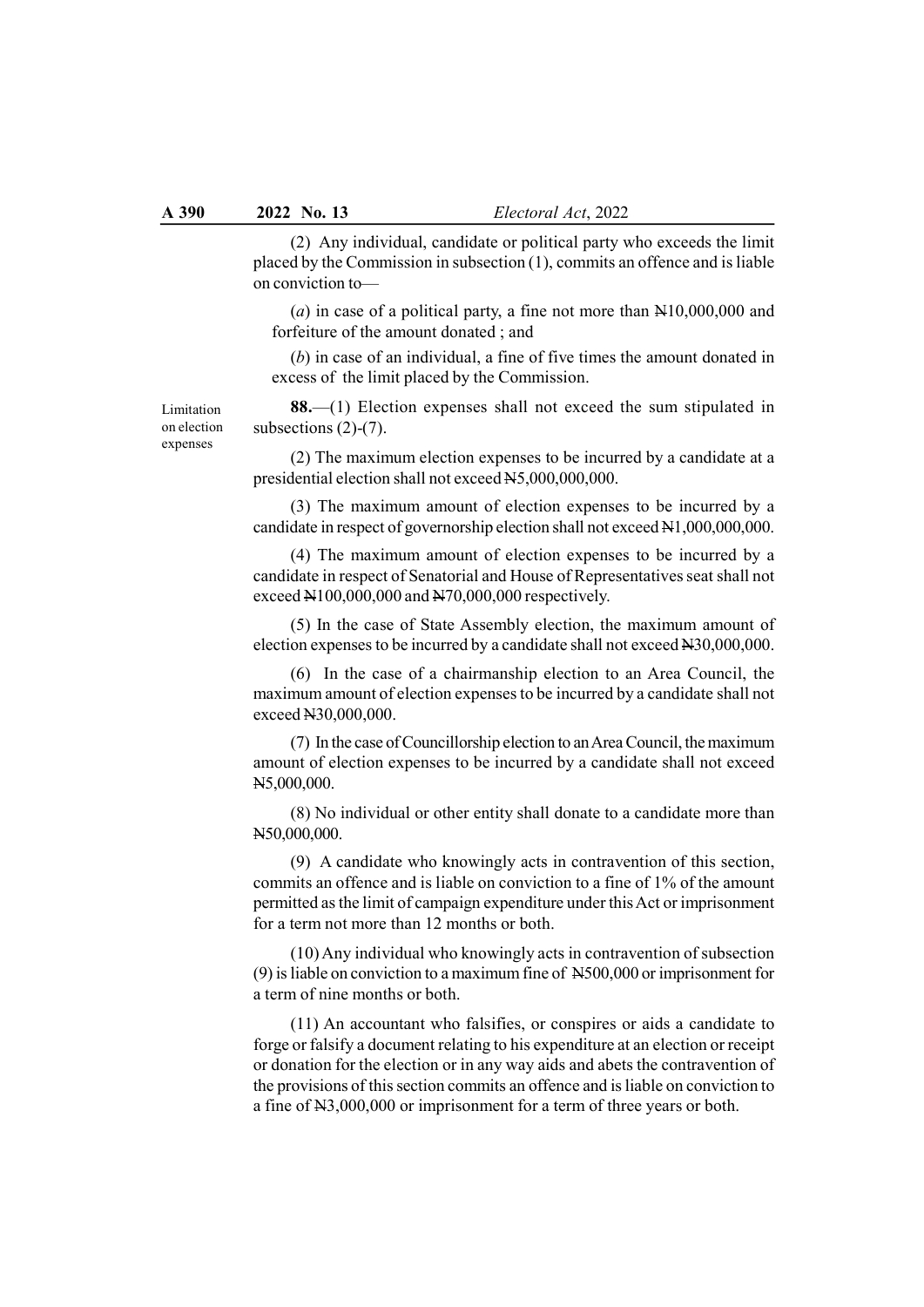Electoral Act, 2022 2022 No. 13 A 391

89.—(1) For the purposes of an election, "election expenses" means expenses incurred by a political party within the period from the date notice is given by the Commission to conduct an election up to and including, the polling day in respect of the particular election. expenses of political parties.

(2) Election expenses incurred by a political party for the management or the conduct of an election shall be determined by the Commission in consultation with the political parties.

(3) Election expenses of a political party shall be submitted to the Commission in a separate audited return within six months after the election and such return shall be signed by the political party's auditors and countersigned by the Chairman of the party and be supported by a sworn affidavit by the signatories as to the correctness of its contents.

(4) A political party which contravenes subsection (3) commits an offence and is liable on conviction to a maximum fine of N1,000,000 and in the case of failure to submit an accurate audited return within the stipulated period, the court may impose a maximum penalty of N200,000 per day on any party for the period after the return was due until it is submitted to the Commission.

(5) The return referred to in subsection (3) shall show the amount of money expended by or on behalf of the party on election expenses, the items of expenditure and commercial value of goods and services received for election purposes.

(6) The political party shall cause the return submitted to the Commission under subsection (3) to be published in at least two national newspapers and official website of the party.

(7) Any political party that incurs election expenses beyond the limit set in subsection (2) commits an offence and is liable on conviction to a maximum fine of N1,000,000 and forfeiture to the Commission, of the amount by which the expenses exceed the limit set by the Commission.

(8) The Commission shall make available for public inspection during regular business hours at its headquarters and state offices the audited returns of the political parties required by subsection (3) which shall include the names, addresses, occupation, and amount contributed by each contributor to a party.

 $90.$ —(1) A political party shall not accept or keep in its possession any anonymous monetary or other contribution, gift or property, from any source.

Disclosure by political parties.

(2) A political party shall keep an account and asset book into which shall be recorded—

(a) all monetary and other forms of contributions received by the party ; and

Election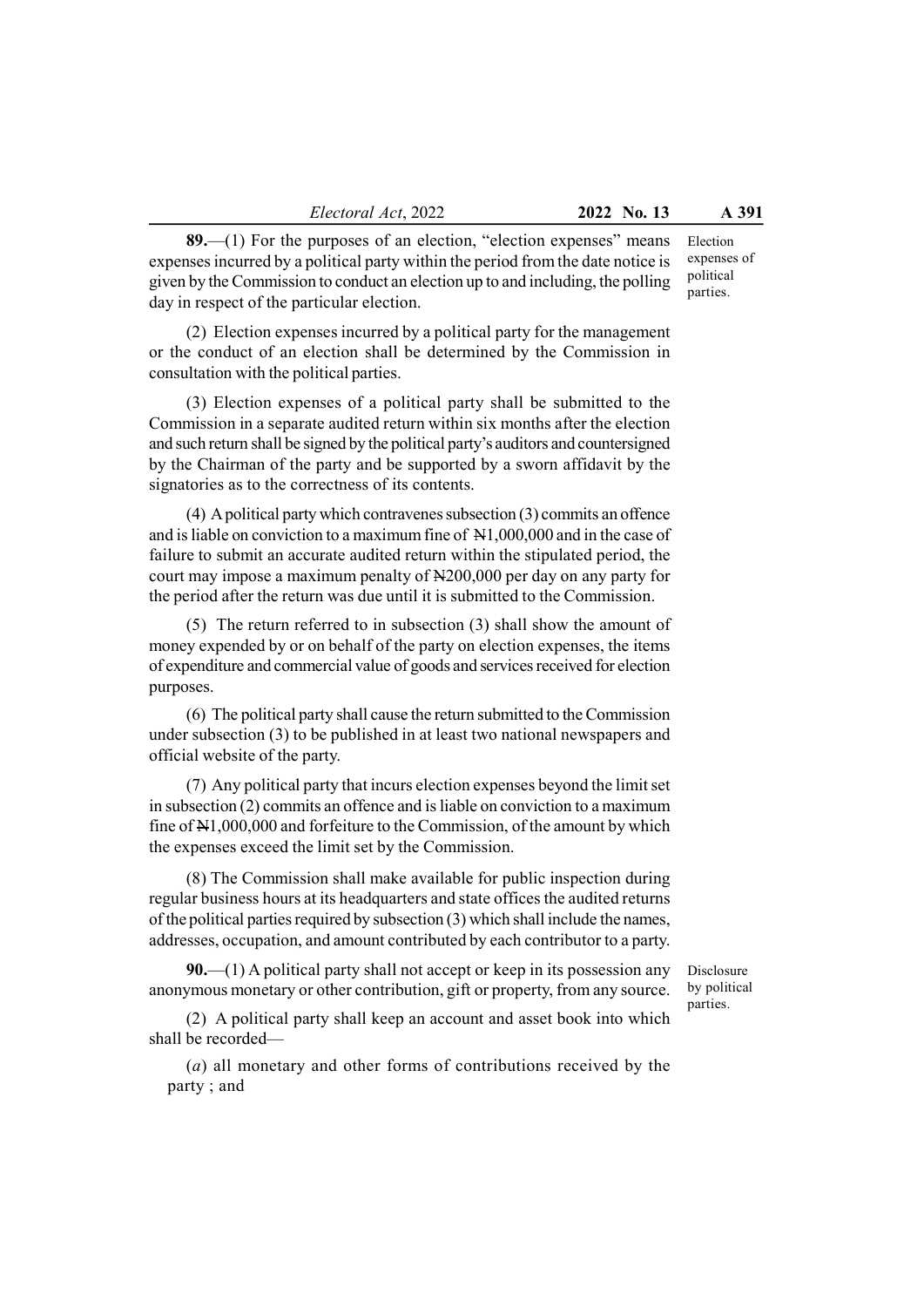(b) the name and address of any person or entity that contributes any money or asset which exceeds N1,000,000.

(3) A political party shall not accept any monetary or other contribution which is more than N50,000,000 unless it can identify the source of the money or other contribution to the Commission.

(4) A political party sponsoring the election of a candidate shall, within three months after the announcement of the results of the election, file a report of the contributions made by individuals and entities to the Commission.

91.—(1) The Commissioner of Police in each State of the Federation and the Federal Capital Territory, Abuja, shall provide adequate security for proper and peaceful conduct of political rallies and processions in their respective jurisdictions and, for this purpose, the Police may be supported by the Nigerian Security and Civil Defence Corps and any other security agency of the Federal Government.

(2) For the purpose of subsection (1), a person shall be deemed to be acting in pursuance of a lawful duty if he is acting in his capacity as a police officer or as a member of a security agency authorised to carry arms and is specifically posted to be present at that political rally or procession.

(3) Notwithstanding any provision in the Police Act, the Public Order Act and any regulation made thereunder or any other law to the contrary, the role of the Nigerian Police Force and the Nigerian Security and Civil Defence Corps and any other security agency of the Federal Government in political rallies, processions and meetings shall be limited to the provision of adequate security as provided in subsection (1).

(4) No registered political party in Nigeria, its aspirants or candidate shall be prevented from holding rallies, processions or meetings at any time for their constitutional political purposes, and the Police shall in a consultative manner, resolve any conflict of time and venue between and amongst parties where such arises.

Prohibition of certain conduct at political campaigns.

92.—(1) A political campaign or slogan shall not be tainted with abusive language directly or indirectly likely to injure religious, ethnic, tribal or sectional feelings.

(2) Abusive, intemperate, slanderous or base language or insinuations or innuendoes designed or likely to provoke violent reaction or emotions shall not be employed or used in political campaigns.

(3) Places designated for religious worship, police stations, and public offices shall not be used—

(a) for political campaigns, rallies and processions ; or

Conduct at political rallies and processions.

Act No. 2, 2020.

Cap. P42,

LFN 2004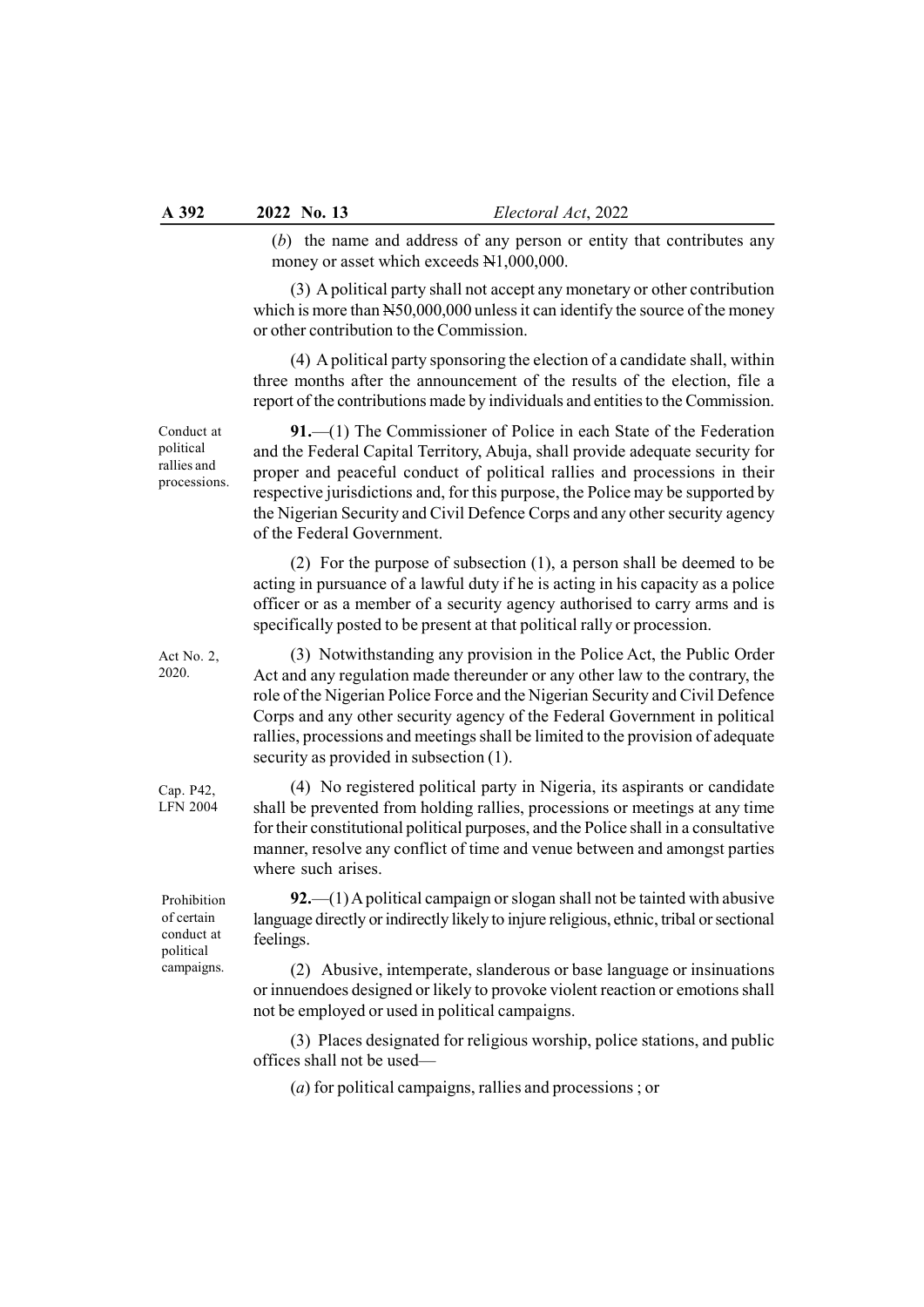(b) to promote, propagate or attack political parties, candidates or their programmes or ideologies.

(4) Masquerades shall not be employed or used by any political party, aspirant or candidate during political campaigns or for any other political purpose.

(5) A political party, aspirant or candidate of a political party shall not retain, organise, train or equip any person or group of persons for the purpose of enabling them to be employed for the use or display of physical force or coercion in promoting any political objective or interest, or in such manner as to arouse reasonable apprehension that they are organised, trained or equipped for that purpose.

(6) A political party, aspirant or candidate shall not keep or use armed private security organisation, vanguard or any other group or individual by whatever name called for the purpose of providing security, assisting or aiding the political party or candidate in whatever manner during campaigns, rallies, processions or elections.

(7) A political party, aspirant or candidate that contravenes any of the provisions of this section commits an offence and is liable on conviction—

(a) in the case of an aspirant or candidate, to a maximum fine of N1,000,000 or imprisonment for a term of 12 months ; and

(b) in the case of a political party, to a fine of  $N2,000,000$  in the first instance, and N1,000,000 for any subsequent offence.

(8) A person or group of persons who aids or abets a political party, an aspirant or a candidate in contravening the provisions of subsection (5), commits an offence and is liable on conviction to a fine of N500,000 or imprisonment for a term of three years or both.

93. (1) A party, candidate, aspirant, or person or group of persons shall not directly or indirectly threaten any person with the use of force or violence during any political campaign in order to compel that person or any other person to support or refrain from supporting a political party or candidate.

Prohibition of use of force or violence during political campaign.

(2) A political party, candidate, aspirant, person or group of persons that contravenes the provisions of this section commits an offence and is liable on conviction—

 $(a)$  in the case of a candidate, aspirant, or person or group of persons, to a maximum fine of N1,000,000 or imprisonment for a term of 12 months ; and

(b) in the case of a political party, to a fine of  $N2,000,000$  in the first instance, and N500,000 for any subsequent offence.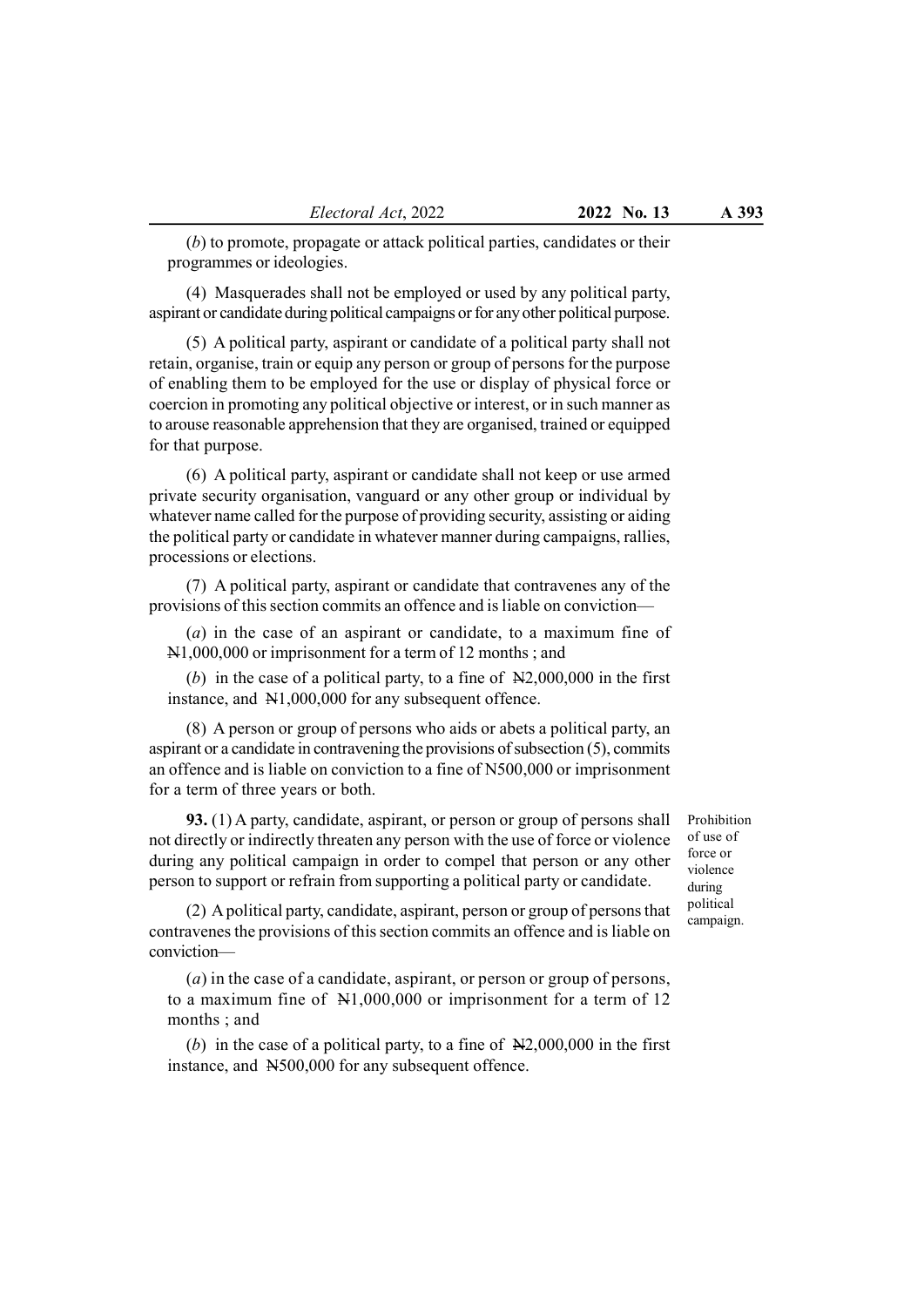|  | A 394 | 2022 No. 13 | Electoral Act, 2022 |
|--|-------|-------------|---------------------|
|--|-------|-------------|---------------------|

Limitation on political broadcast and campaign by political parties.

94.—(1) For the purpose of this Act, the period of campaigning in public by every political party shall commence 150 days before polling day and end 24 hours prior to that day.

(2) A registered political party which through any person acting on its behalf during the 24 hours before polling day—

(a) advertises on the facilities of any broadcasting undertaking ; or

(b) procures for publication or acquiesces in the publication of an advertisement in a newspaper, for the purpose of promoting or opposing a particular candidate, commits an offence under this Act and is liable on conviction to a maximum fine of N500,000.

Campaign for election.

95.—(1) A candidate and his or her party shall campaign for the elections in accordance with such rules and regulations as may be determined by the Commission.

(2) State apparatus including the media shall not be employed to the advantage or disadvantage of any political party or candidate at any election.

(3) Media time shall be allocated equally among the political parties or candidates at similar hours of the day.

(4) At any public electronic media, equal airtime shall be allotted to all political parties or candidates during prime times at similar hours each day, subject to the payment of appropriate fees.

(5) At any public print media, equal coverage and visibility shall be allotted to all political parties.

(6) A person who contravenes subsections (3) and (4) commits an offence and is liable on conviction, in the case of —

(a) a public media, to a fine of  $N2,000,000$  in the first instance and N5,000,000 for subsequent conviction ; and

(b) principal officers and other officers of the media house, to a fine of N1,000,000 or imprisonment for a term of six months.

Prohibition of broadcast, 24 hours preceding or on polling day.

96.—(1) A person, print or electronic medium that broadcasts, publishes, advertises or circulates any material for the purpose of promoting or opposing a particular political party or the election of a particular candidate over the radio, television, newspaper, magazine, handbills, or any print or electronic media whatsoever called within twenty four hours immediately preceding or on polling day commits an offence under this Act.

(2) Where an offence under subsection (1) is committed by a body corporate, the principal officers of that body shall be deemed to have equally committed the same offence.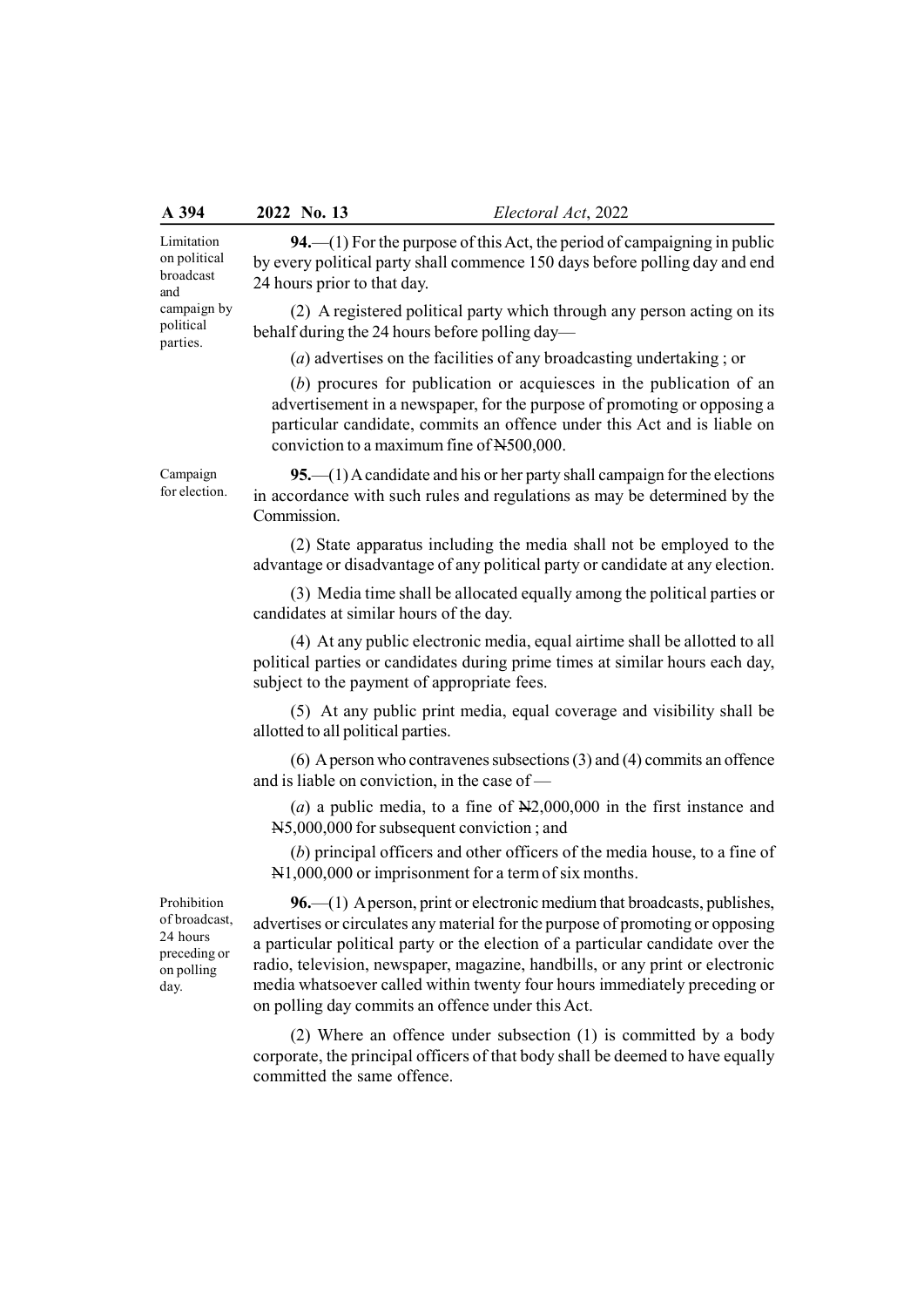(3) A person convicted of an offence under this section is liable—

(a) in the case of a body corporate to a maximum fine of  $N1,000,000$ ; and

(b) in the case of an individual to a maximum fine of  $N1,000,000$  or to imprisonment for a term of six months or both.

97.—(1) A candidate, person or association that engages in campaigning or broadcasting based on religious, tribal, or sectional reason for the purpose of promoting or opposing a particular political party or the election of a particular candidate, commits an offence under this Act and is liable on conviction—

(a) to a maximum fine of  $N1,000,000$  or imprisonment for a term of 12 months or both ; and

(b) in the case of a political party, to a maximum fine of  $N10,000,000$ .

PART VI—PROCEDURE FOR ELECTION TO AREA COUNCIL

98.—(1) The conduct of elections into the offices of Chairman, Vice Chairman and a member of an Area Council and the recall of a member of an Area Council shall be under the direction and supervision of the Commission in accordance with the provisions of this Act.

(2) The register of voters compiled and the polling units established by the Commission and any other regulations, guidelines, rules or manuals issued or made by the Commission shall be used for elections into the Area Councils or recall of a member.

99.—(1) There shall be elected for each Area Council in the Federal Capital Territory a Chairman and Vice-Chairman.

(2) There shall be a Councilor for each Electoral Ward in an Area Council of the Federal Capital Territory.

Campaign based on religion or tribe.

Powers of the Commission.

Election to offices of Chairman, Vice-Chairman and Councilors.

Division of Area Council into registration area.

100.—(1) Subject to the provisions of this section, the Commission shall divide each Area Council into registration areas or Electoral Wards not being less than 10 and not more than 20 as the circumstance of each Area Council may require.

(2) The boundaries of each registration area or Electoral Ward shall be such that the number of inhabitants of the registration area or Electoral Ward is as nearly equal to the population quota as is reasonably practicable.

(3) The Commission shall review the division of every Area Council at intervals of not less than 10 years and may alter such registration area or Electoral Ward in accordance with subsection (1) to such extent as it may consider desirable in the light of the review.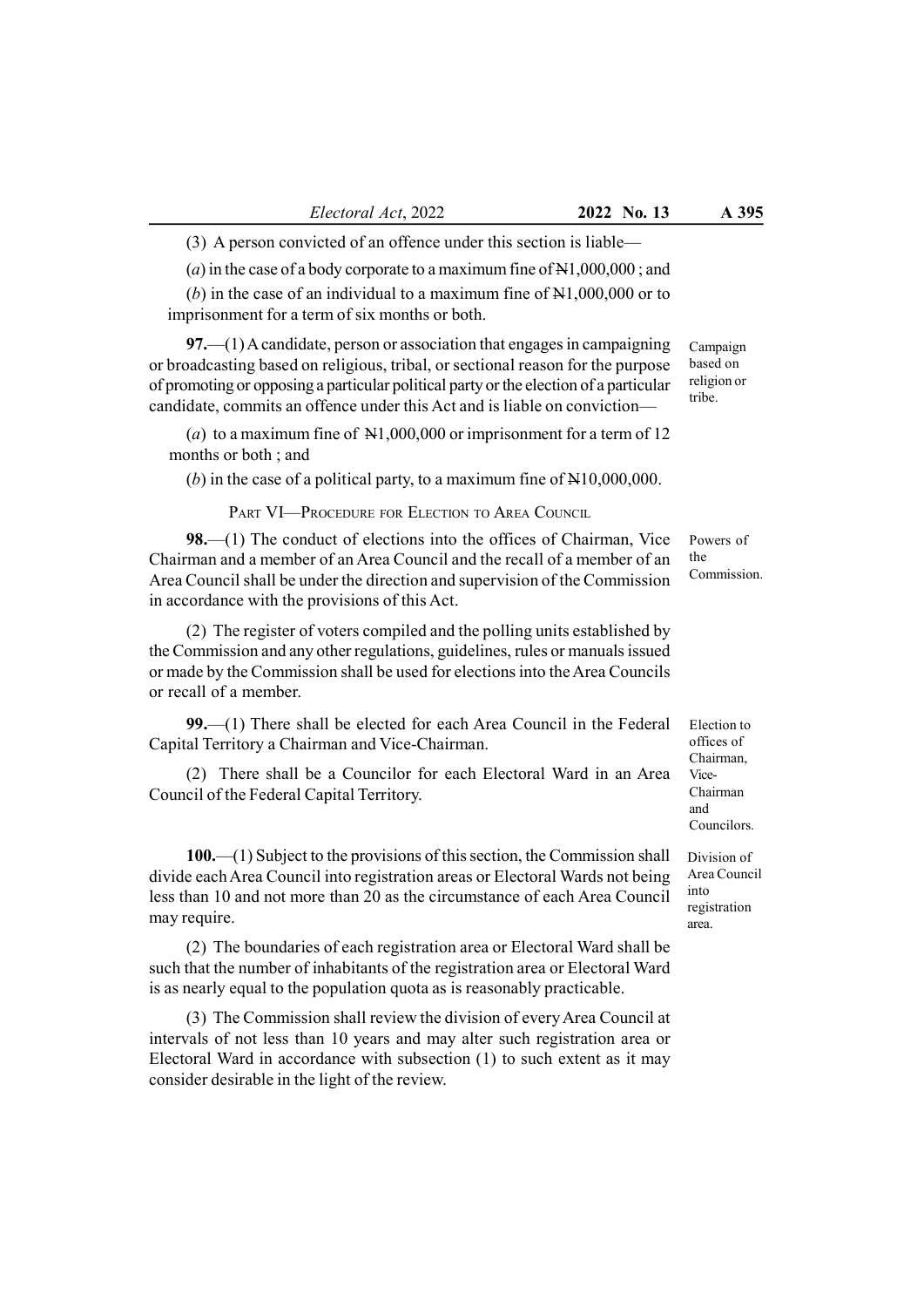(4) Notwithstanding subsection (3), the Commission may, at any time, carry out such a review and alter the Electoral Ward in accordance with the provisions of this section to such extent as it considers necessary in consequence of any amendment to section 3 of the Constitution or any provision replacing that provision or by reason of the holding of a national population census or pursuant to an Act of the National Assembly. 101. A person shall be qualified for election under this Part of this Act if he or she—  $(a)$  is a citizen of Nigeria; (b) is registered as a voter ; Cap. C23, LFN, 2004. Qualification.

(c) has attained the age of 25 years for Councillor and 30 years for Chairman and Vice Chairman ;

(d) is educated up to at least School Certificate level or its equivalent ; and

(e) is a member of a political party and is sponsored by that party.

Disqualification. Cap. C23, LFN, 2004

102.—(1) A person shall not be qualified to contest an Area Council election under this Act if he or she—

(a) subject to the provisions of section 28 of the Constitution, has voluntarily acquired the citizenship of a country other than Nigeria or, except in such cases as may be prescribed by the National Assembly, has made a declaration of allegiance to such a country ;

(b) is adjudged to be a lunatic or otherwise declared to be of unsound mind under any law in force in any part of Nigeria ;

(c) is under a sentence of death imposed on him or her by any competent court of law or tribunal in Nigeria ;

(d) within a period of less than 10 years before the date of an election to the Area Council, has been convicted and sentenced for an offence involving dishonesty or has been found guilty of contravention of the Code of Conduct ;

(e) is an undischarged bankrupt, having been adjudged or otherwise declared bankrupt under any law in force in any part of Nigeria ;

 $(f)$  is a person employed in the public service of the Federation or of any State or Area Council, other than a person holding elective office, and has not resigned, withdrawn or retired from such employment 30 days before the date of election ;

(g) is a member of any secret society ;

(h) has within the preceding period of 10 years presented a forged certificate to the Commission ;

 $(i)$  has been dismissed from the public service of the Federation, State, Local Government or Area Council ; or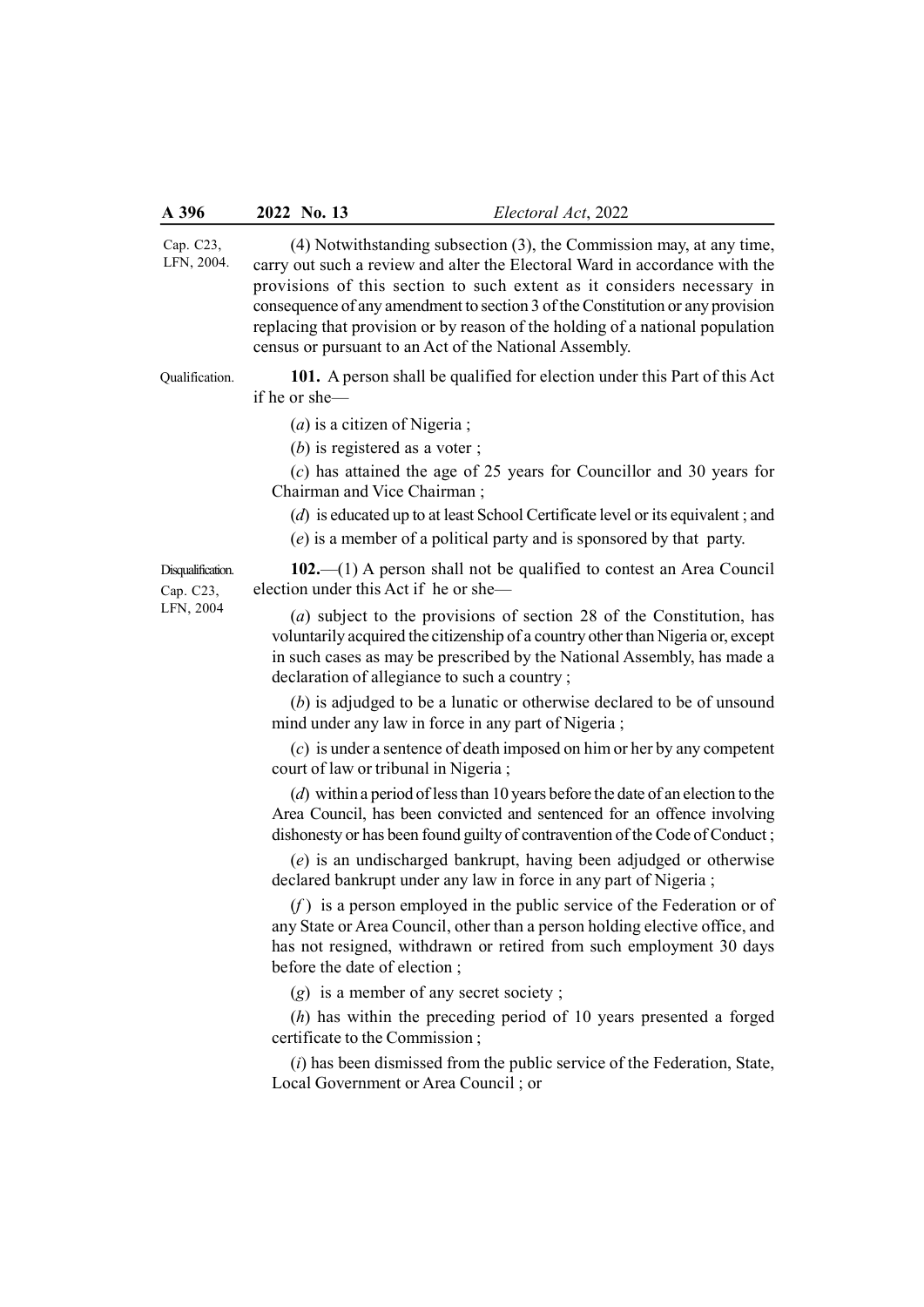$(i)$  has been elected to such office at any two previous elections in the case of Chairman.

(2) Where in respect of any person who has been—

 $(a)$  adjudged to be a lunatic :

(b) declared to be of unsound mind ;

(c) sentenced to death or imprisonment ; or

(d) adjudged or declared bankrupt,

any appeal against the decision is pending in any court of law in accordance with any law in force in Nigeria, subsection (1) shall not apply during a period beginning from the date when such appeal is lodged and ending on the date when the appeal is finally determined or, as the case may be, the appeal lapses or is abandoned, whichever is earlier.

(3) For the purpose of subsection (2), an "appeal" includes any application for an injunction or an order of certiorari, mandamus, prohibition, or habeas corpus, or any appeal from any such application.

103.—(1) Election into all the Area Councils shall be held on the same date and day throughout the Federal Capital Territory.

(2) Bye-elections to fill vacancies that occur in Area Councils shall be held within 30 days from the date the vacancy occurred.

(3) The date mentioned in subsection (1) shall not be earlier than 150 days before and not later than 30 days before the expiration of the term of office of the last holder of that office.

(4) Where a vacancy occurs more than three months before the day the Area Council stands dissolved there shall be a bye-election to fill the vacancy not later than 30 days from the date the vacancy occurred.

(5) Voting shall be by open-secret ballot.

104. The procedure for filing nominations and the casting and counting of votes for Area Council elections shall be the same as is applicable to other elections under this Act.

105.—(1) If after the expiration of time for the delivery of nomination papers and the withdrawal of candidates for election of Councillors under this Act only one candidate remains duly nominated, that candidate shall be declared returned unopposed.

(2) If after the expiration of time for the delivery of nomination papers and the withdrawal of candidates for election of Councillors under this section more than one candidate remains duly nominated, a poll shall be taken in accordance with the provisions of this Act.

Date of Area Council elections and method of voting.

Procedure for Area Council elections.

Procedure for nomination.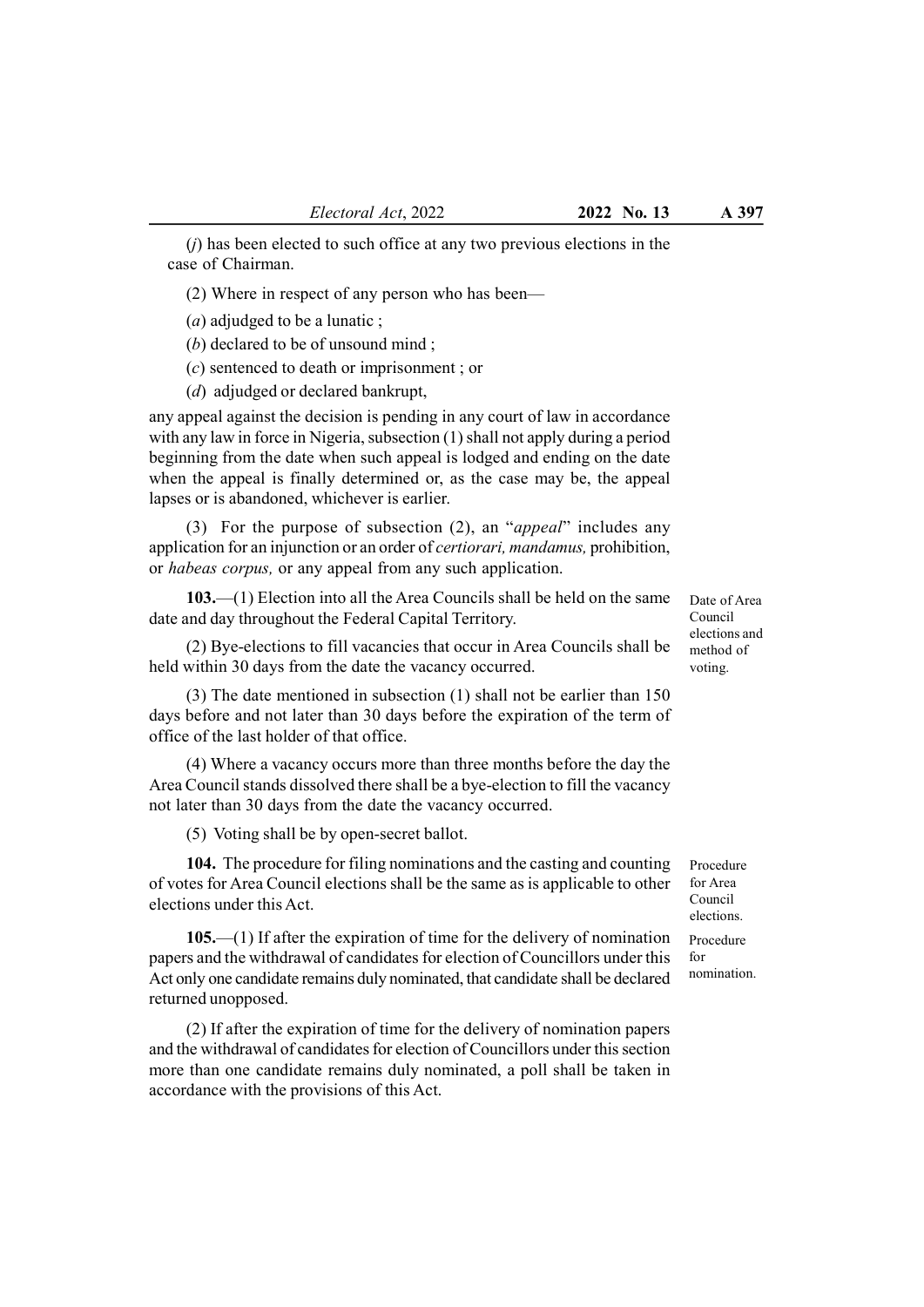(3) Where at the close of nomination for election to the office of Chairman, only one candidate—

(a) has been nominated ; or

(b) remains nominated by reason of the disqualification, withdrawal, incapacitation, disappearance, or death of the other candidate, the Commission shall extend the time for nomination by seven days :

Provided that where after the extension, only one candidate remains validly nominated there shall be no further extension.

Election of Area Council Chairman

106.—(1) A candidate for an election to the office of Chairman shall be deemed to have been duly elected to the office where being the only candidate nominated for the election he or she has—

(a) a majority of YES votes over NO votes cast at the election ; and

(b) not less than one-third of the votes cast at the election in each of at least two-thirds of all the wards in the Area Council :

Provided that where the only candidate fails to be elected in accordance with this subsection then there shall be fresh nomination.

(2) A candidate for an election to the office of the Chairman shall be deemed to have been elected where there being only two candidates for the election he has—

(a) a majority of the votes cast at the election ; and

(b) not less than one-quarter of the votes cast at the election in each of at least two-thirds of all the wards in the Area Council, as the case may be.

(3) If no candidate is duly elected under subsection (2), the Commission shall within 14 days conduct a second election between the two candidates, and the candidate who scored the majority of votes cast at the election shall be deemed duly elected at the election.

(4) A candidate for an election to the office of Chairman shall be deemed to have been duly elected where, there being more than two candidates for the election, he or she has—

(a) the highest number of votes cast at the election ; and

(b) not less than one-quarter of the votes cast at the election in each of at least two-thirds of all wards in the Area Council, as the case may be.

(5) If no candidate is duly elected in accordance with subsection (4), there shall be a second election in accordance with subsection (6) at which the only candidates shall be—

(a) the candidate who scored the highest number of votes at the election held under subsection (4) ; and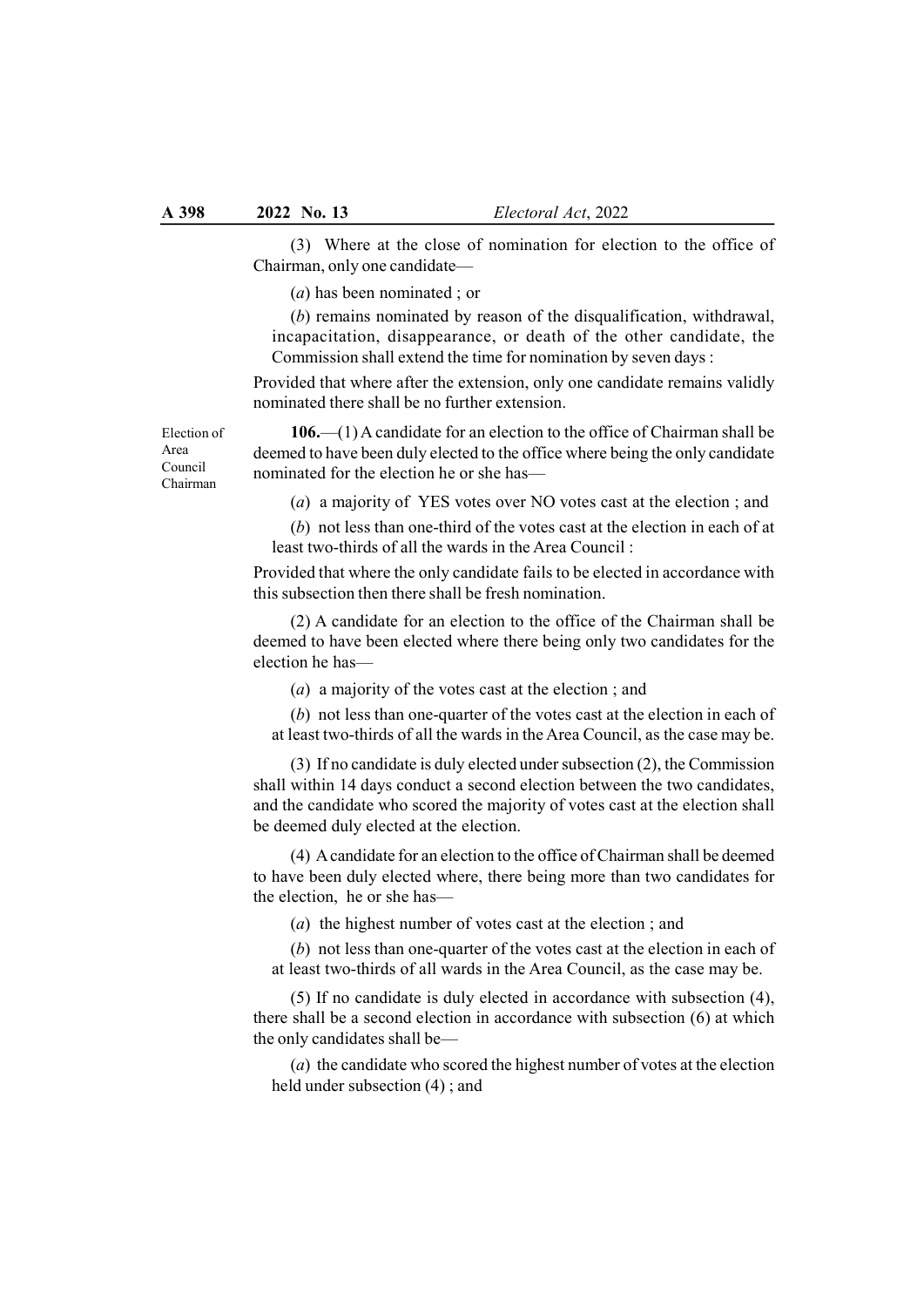(b) one among the remaining candidates who has the majority of votes in the highest number of wards so however that where there are more than one candidate, the one among them with the highest total number of votes cast at the election shall be the second candidate for the election.

(6) In default of a candidate duly elected under the foregoing subsections, the Commission shall within 14 days of the result of the election held under the said subsections arrange for another election between the two candidates and a candidate at such an election shall be deemed to have been duly elected to the office of a Chairman of the Area Council if he or she has—

(a) a majority of the votes cast at the election ; and

(b) not less than one-quarter of the votes cast at the election in each of at least two-thirds of all the wards in the Area Council, as the case may be.

(7) If no candidate is duly elected under subsection (6), arrangements shall be made within 14 days of the result of the previous election, for another election between the two candidates specified in subsection (6), and a candidate at this last election shall be deemed duly elected to the office of Chairman of the Area Council if he scores a simple majority of votes cast at the election.

107.—(1) If a person duly elected as Chairman dies before taking and subscribing to the Oath of Allegiance and Oath of Office, the person elected with him or her as Vice-Chairman shall be sworn in as Chairman who shall then nominate and with the approval of a majority of the members of the Area Legislative Council appoint a new Vice-Chairman.

(2) Where the Vice-Chairman is appointed from among the Councilors as the new Vice-Chairman, the Commission shall conduct a bye-election to fill the vacant seat created in the Ward from which the new Vice-Chairman has been appointed.

(3) Where the persons duly elected as Chairman and Vice-Chairman of an Area Council die before taking and subscribing the Oath of Allegiance and Oath of Office during which period the Area Council has not been inaugurated the Commission shall within 21 days conduct an election to fill the vacancies.

(4) If, after the commencement of poll and before the announcement of the final result and declaration of a winner, a nominated candidate dies—

(a) the Commission shall, being satisfied of the fact of the death, suspend the election for a period not exceeding 21 days ; and

(b) in the case of election into a legislative House, the election shall start afresh and the political party whose candidate died may, if it intends to continue to participate in the election, conduct a fresh primary within 14 days of the death of its candidate and submit the name of a new candidate to the Commission to replace the dead candidate :

Death of Chairman or Vice-Chairman before oath of office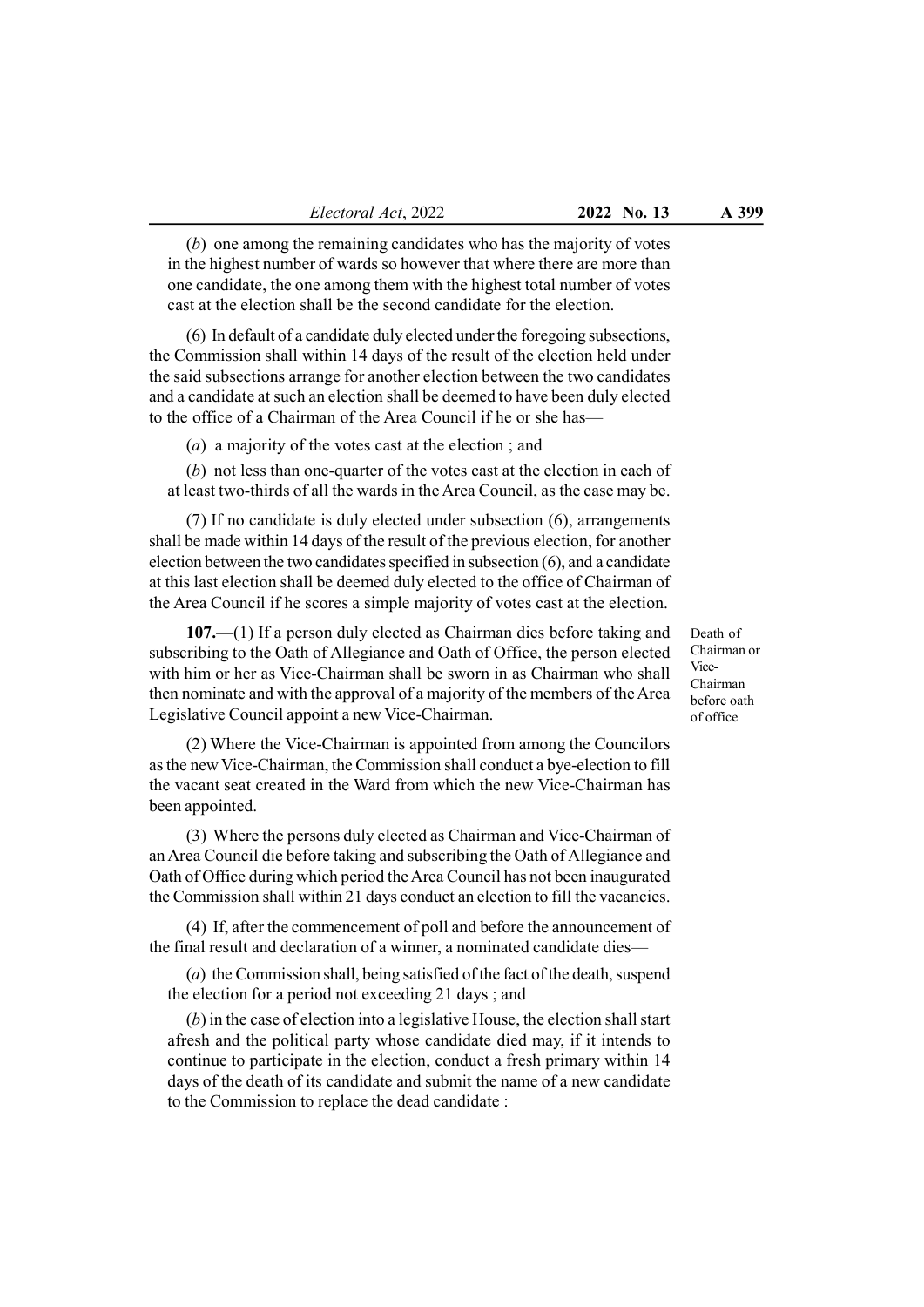## A 400 2022 No. 13 Electoral Act, 2022

Provided that in the case of Area Council Chairmanship election, the running mate of the deceased candidate shall continue with the election and nominate a new running mate.

108.—(1) An Area Council shall stand dissolved at the expiration of a period of four years commencing from the date when the—

(a) Chairman took the oath of office ; or

(b) legislative arm of the Council was inaugurated, whichever is earlier.

(2) In the determination of the four years term, where a re-run election has taken place and the person earlier sworn in wins the re-run election, the time spent in office before the date the election was annulled, shall be taken into account.

109.—(1) A member of an Area Council shall vacate his or her seat in the Council—

(a) on the date given in his or her letter of resignation ;

(b) if he or she takes up full time paid employment at any level of the government or in the private sector ;

(c) if he or she becomes a member of a secret society or does any other thing disqualifying him or her from holding the office of Chairman or Councillor under this Act ; or

(d) if the Leader of the Area Legislative Council receives a certificate under the hand of the Commission stating that the provisions of section 113 of this Act have been complied with in respect of the recall of that member.

(2) The Leader of the Area Legislative Council shall give effect to subsection (1), so that the Leader shall first present evidence satisfactory to the Area Council that any of the provisions of that subsection has become applicable in respect of that member.

110.—(1) The Chairman or Vice-Chairman may be removed from office in accordance with the provision of this section.

(2) Whenever a notice of any allegation of gross misconduct in writing signed by not less than one-third of the members of the Area Legislative Council stating that the holder of the office of Chairman or Vice-Chairman is guilty of misconduct in the performance of the functions of his office, detailed particulars shall be specified and presented to the Speaker of the Area Legislative Council.

(3) The Leader of the Area Legislative Council shall, within seven days of the notice, cause a copy of the notice to be served on the holder of the office and each member of the Area Legislative Council and shall also cause any statement made in reply to the allegation by the holder of the office to be served on each member of the Area Legislative Council.

Removal of Chairman or Vice-Chairman.

Dissolution of Area Council.

Vacation of seat of members.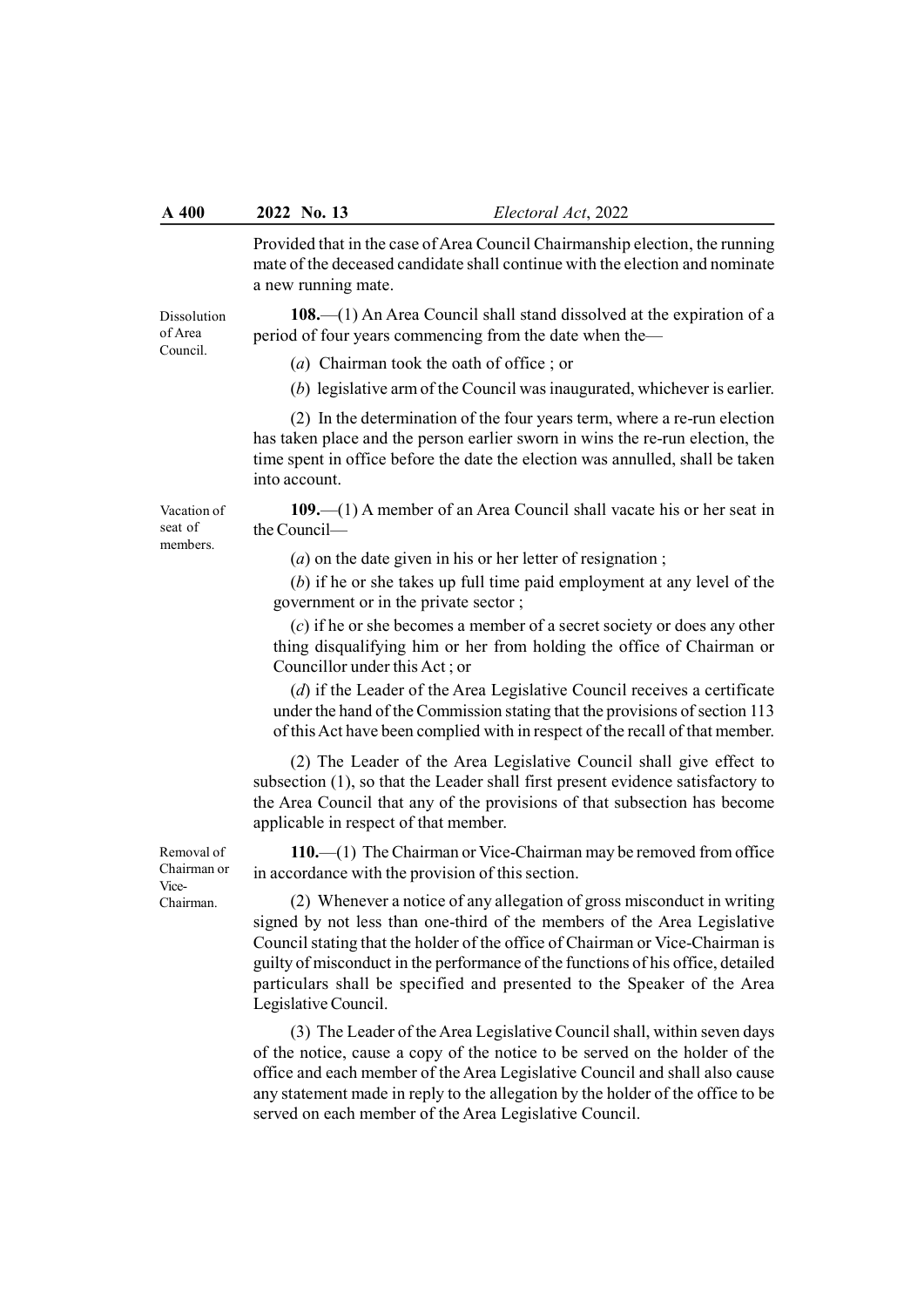Electoral Act, 2022 2022 No. 13 A 401

(4) Within 14 days of the presentation of the notice, whether or not any statement was made by the holder of the office in reply to the allegation contained in the notice, the Area Legislative Council, shall resolve by motion without any debate whether or not the allegation shall be investigated.

(5) A motion of the Area Legislative Council that the allegation be investigated shall not be declared as having been passed unless it is supported by the votes of not less than two-thirds majority of all the members of the Area Legislative Council.

(6) Within seven days of the passing of a motion under subsection (4), the Leader of the Area Legislative Council shall inform the Chief Judge of the Federal Capital Territory, Abuja, who shall appoint a panel of seven persons who, in the opinion of the Chief Judge, are of unquestionable integrity not being members of —

(a) any public or civil service ;

(b) a legislative house ; or

(c) a political party, to investigate the allegation as provided in this section.

(7) The holder of an office whose conduct is being investigated under this section shall have the right to defend his or herself in person or be represented before the panel by a legal practitioner of his or her own choice.

(8) A panel appointed under this section shall—

(a) have such powers and exercise its functions in accordance with such procedure as may be prescribed by an Act of the National Assembly ; and

(b) within three months of its appointment, report its findings to the Area Legislative Council.

(9) Where the panel reports to the Area Legislative Council that the allegation has not been proven, no further proceedings shall be taken in respect of the matter.

(10) Where the report of the panel is that the allegation against the holder of the office has been proved, then within 14 days of the receipt of the report, the Area Legislative Council shall consider the report and if by a resolution of the Area Legislative Council supported by not less than twothirds majority of all its members the report of the panel is adopted, then the holder of the office shall stand removed from office as from the date of the adoption of the report.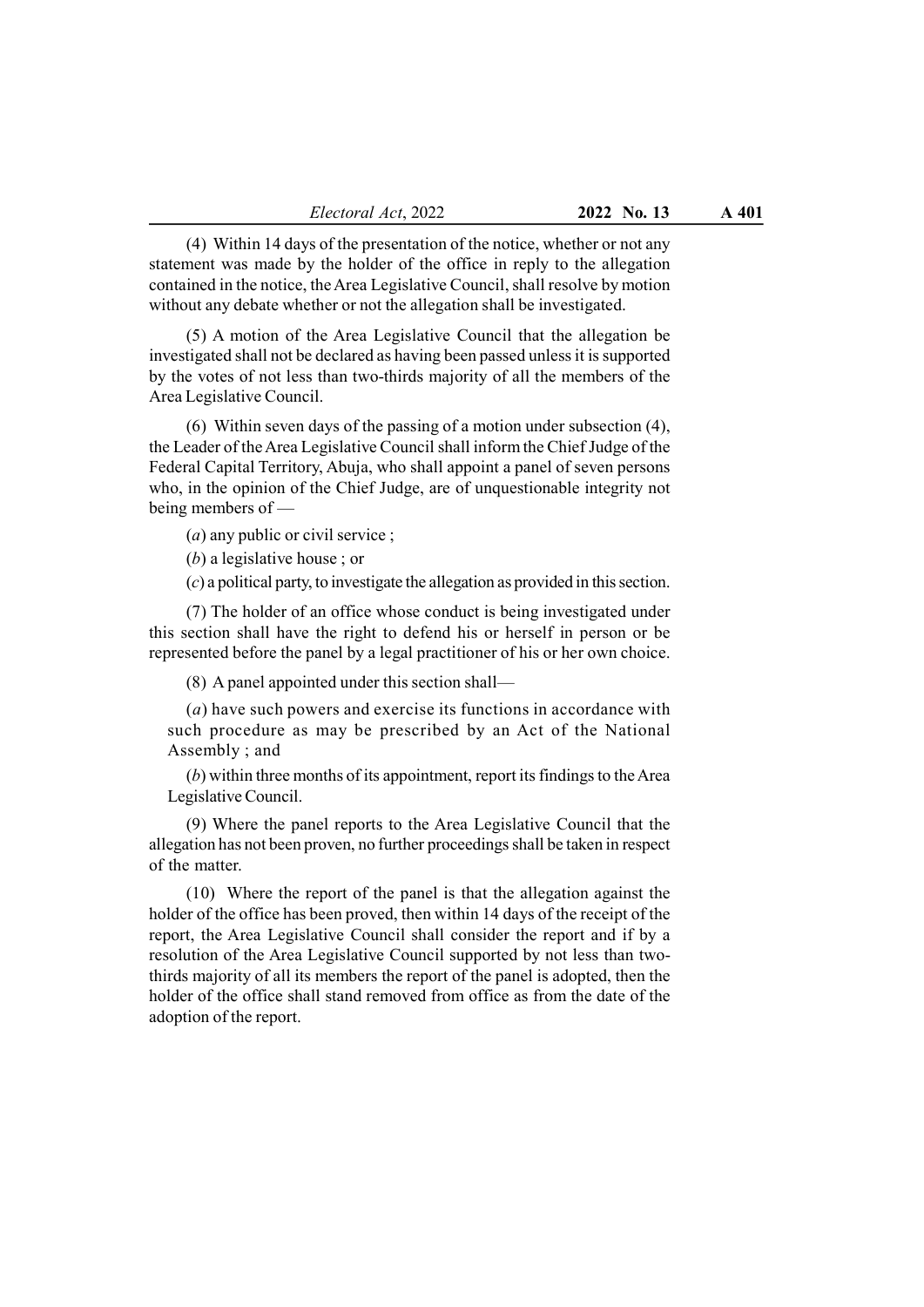Permanent incapacity of Chairman or Vice-Chairman of an Area Council.

111—(1) The Chairman or Vice-Chairman of an Area Council shall cease to hold office if —

 $(a)$  by resolution passed by two-thirds majority of all members of the Executive Council of the Area Council, it is declared that the Chairman or Vice-Chairman is incapable of discharging the functions of his or her office ; and

(b) the declaration in paragraph  $(a)$  is verified, after such medical examination panel established under subsection (4) in its report to the Speaker of the Area Legislative Council.

(2) Where the medical panel certifies in its report that, in its opinion, the Chairman or Vice-Chairman is suffering from such infirmity of body or mind as renders him permanently incapable of performing the functions of his office, a notice signed by the Speaker of the Area Legislative Council shall be published in the Official Gazette of the Area Council.

(3) The Chairman or Vice-Chairman shall cease to hold office as from the date of publication of the notice of the medical report under subsection (2).

(4) The medical panel to which this section relates shall be appointed by the Speaker of the Area Legislative Council and shall consist of five medical practitioners in Nigeria—

(a) one of whom shall be the personal physician of the holder of the office concerned ; and

(b) four other medical practitioners who have, in the opinion of the Speaker of the Area Legislative Council, attained a high degree of eminence in the field of medicine relative to the nature of examination to be conducted in accordance with the provisions of this section.

(5) In this section, the reference to "Executive Council of the Area Council" is a reference to the body of Supervisory Councilors of the Area Council, established by the Chairman and charged with such responsibility for the functions of government as the Chairman may direct.

Performance of functions of Chairman or Vice-Chairman of an Area Council.

112.—(1) The Vice Chairman of an Area Council shall hold the office of the Chairman of the Area Council if the office of the Chairman becomes vacant by reason of death, resignation, permanent incapacity or removal of the Chairman from office for any other reason in accordance with section 110 or 111 of this Act.

(2) Where any vacancy occurs in the circumstances mentioned in subsection (1) during a period when the office of Vice-Chairman of the Area Council is also vacant, the Speaker of the Area Legislative Council shall hold office of the Chairman of the Area Council for a term of not less than three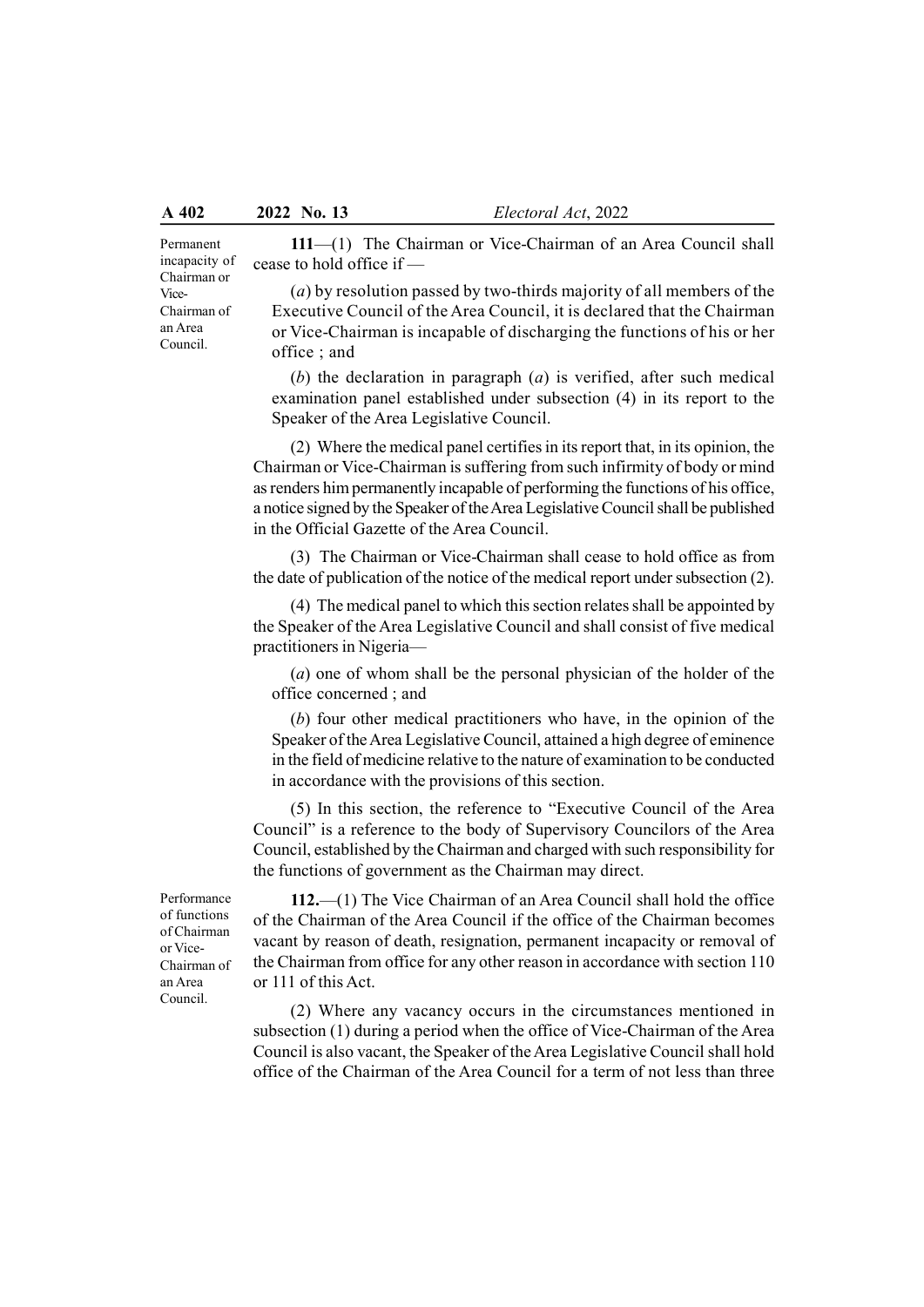months, during which there shall be an election of a new Chairman of the Area Council who shall hold office for the unexpired term of office of the last holder of the office.

(3) Where the office of the Vice-Chairman becomes vacant—

(a) by reason of death, resignation, permanent incapacity or removal in accordance with section 110 or 111 of this Act ;

(b) by his assumption of the office of Chairman of an Area Council in accordance with subsection (1) ; or

(c) for any reason, the Chairman shall nominate and, with the approval of the legislative arm of the Area Council, appoint a new Vice-Chairman.

113. A member of an area council may be recalled as a member if —

(a) there is presented to the Chairman of the Commission a petition in that behalf signed by not less than one-half of the persons registered to vote in that member's constituency alleging their loss of confidence in that member and which signatures are duly verified by the Independent National Electoral Commission ; and

(b) the petition is thereafter approved in a referendum conducted by the Commission within 90 days of the date of the receipt of the petition by a simple majority of the votes of the persons registered to vote in that member's constituency.

## PART VII—ELECTORAL OFFENCES

114. A person who—

(a) without authority, destroys, mutilates, defaces or remove or makes any alteration in any notice or document required for the purpose of registration under this Act ;

(b) presents his or herself to be or does any act whereby he or she is by whatever name or description howsoever, included in the register of voters for a constituency in which he or she is not entitled to be registered or causes his or herself to be registered in more than one registration or revision centre ;

(c) publishes any statement or report which he or she knows to be false or does not believe to be true so as to prevent persons who are qualified to register from registering as voters ;

(d) makes in any record, register or document which he or she is required to prepare, publish or keep for the purpose of registration, any entry or statement which he or she knows to be false or does not believe to be true ;

(e) impedes or obstructs a registration officer or a revision officer in the performance of his or her duties ;

Offences in relation to registration

Recall.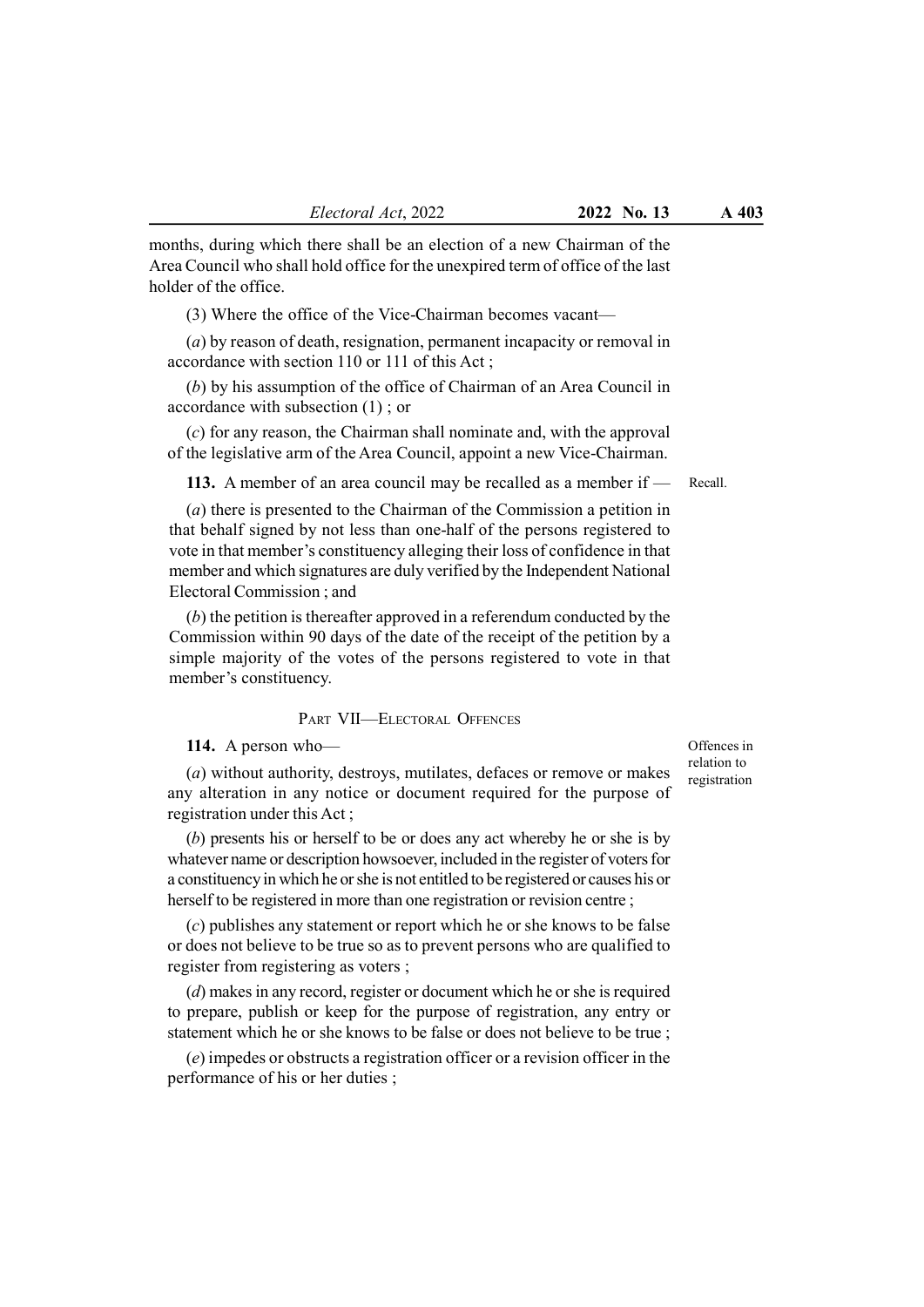$(f)$  without proper authority, wears the identification of a registration officer or assistant registration officer or wears any other identification purporting to be the identification of a registration officer or assistant registration officer ;

(g) forges a registration card ; or

(h) carries out registration or revision of voters at a centre or place not designated by the Commission, commits an offence and is liable on conviction to a maximum fine of N1,000,000 or to imprisonment for a term of 12 months or both.

Offences in respect of nomination.  $115$ —(1) A person who—

(a) forges any nomination paper or result form,

(b) willfully defaces or destroys any nomination paper or result form,

(c) delivers to an electoral officer any nomination paper or result form knowing it to be forged,

 $(d)$  signs a nomination paper or result form as a candidate in more than one constituency at the same election,

(e) forges any ballot paper or official mark on any ballot paper or any certificate of return or result form,

 $(f)$  willfully destroys any ballot paper or official mark on any ballot paper or any certificate of return or result form,

(g) without authority gives a ballot paper or result form to any person,

(h) willfully places in any ballot box any unauthorised paper or result form,

(i) willfully removes from a polling station any ballot paper or result form whether or not the ballot paper or result form was issued to him or her in that polling station,

(j) without authority destroys or in any other manner interferes with a ballot box or its contents or any ballot paper or result form then in use or likely to be used for the purpose of an election,

(k) signs a nomination paper consenting to be a candidate at an election knowing that he or she is ineligible to be a candidate at that election,

commits an offence and is liable on conviction to a maximum term of imprisonment for two years.

(2) A person who—

(a) without proper authority prints a ballot paper or what purports to be or is capable of being used as a ballot paper or result form at an election,

(b) being authorised by the Commission to print ballot papers or result form, prints more than the number or quantity the Commission authorised,

(c) without authority, is found in possession of a ballot paper or result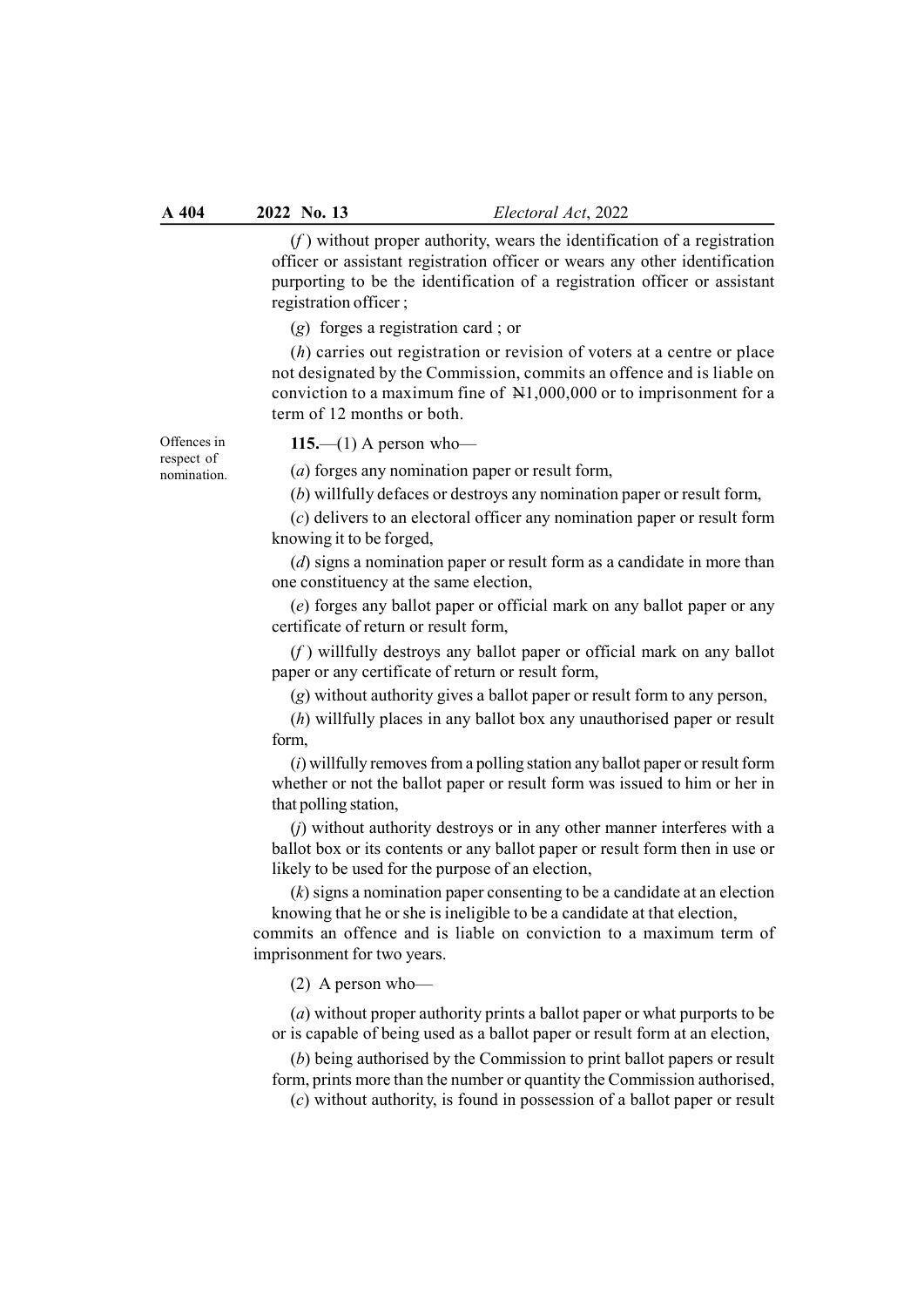form when he or she is not in the process of voting and at a time when the election for which the ballot paper or result form is intended, is not yet completed,

(d) manufactures, constructs, imports into Nigeria, has in his or her possession, supplies to any election official or uses for the purpose of an election, or causes to be manufactured, constructed or imported into Nigeria, supplies to any election official for use for the purpose of any election, any ballot box including any compartment, appliance, voting device or mechanism or by which a ballot paper or result form may or could be secretly placed or stored in, or having been deposited during polling may be secretly diverted, misplaced or manipulated,

commits an offence and is liable on conviction to a maximum fine of N50,000,000 or imprisonment for a term not less than 10 years or both.

(3) An attempt to commit any offence under this section shall be punishable in the same manner as the offence itself.

116. Any person who, at a political meeting —

(a) acts or incites another to act in a disorderly manner for the purpose of preventing the transaction of the business for which the meeting was convened, or

(b) has in his possession an offensive weapon or missiles,commits an offence and is liable on conviction to a maximum fine of N500,000 or imprisonment for a term of 12 months or both.

117. Any person who—

(a) being entitled to a voters card, gives it to some other person for use at an election other than an officer appointed and acting in the course of his or her duty under this Act,

(b) not being an officer acting in the course of his or her duty under this Act, receives any voters card in the name of some other person or persons for use at an election uses it fraudulently,

(c) without lawful excuse has in his possession more than one voters card, or

(d) buys, sells, procures or deals, with a voters card otherwise than as provided in this Act, commits an offence and is liable on conviction to a maximum fine of N1,000,000 or imprisonment for a term of 12 months or both.

118.—(1) No person shall provide for the purpose of conveying any other person to a registration office or to a polling unit any government vehicle or boat, or any vehicle or boat belonging to a public corporation except in respect of a person who is ordinarily entitled to use such vehicle or boat and in emergency in respect of an electoral officer.

Disorderly behavior at political meetings.

Improper use of voters cards.

Improper use of vehicles.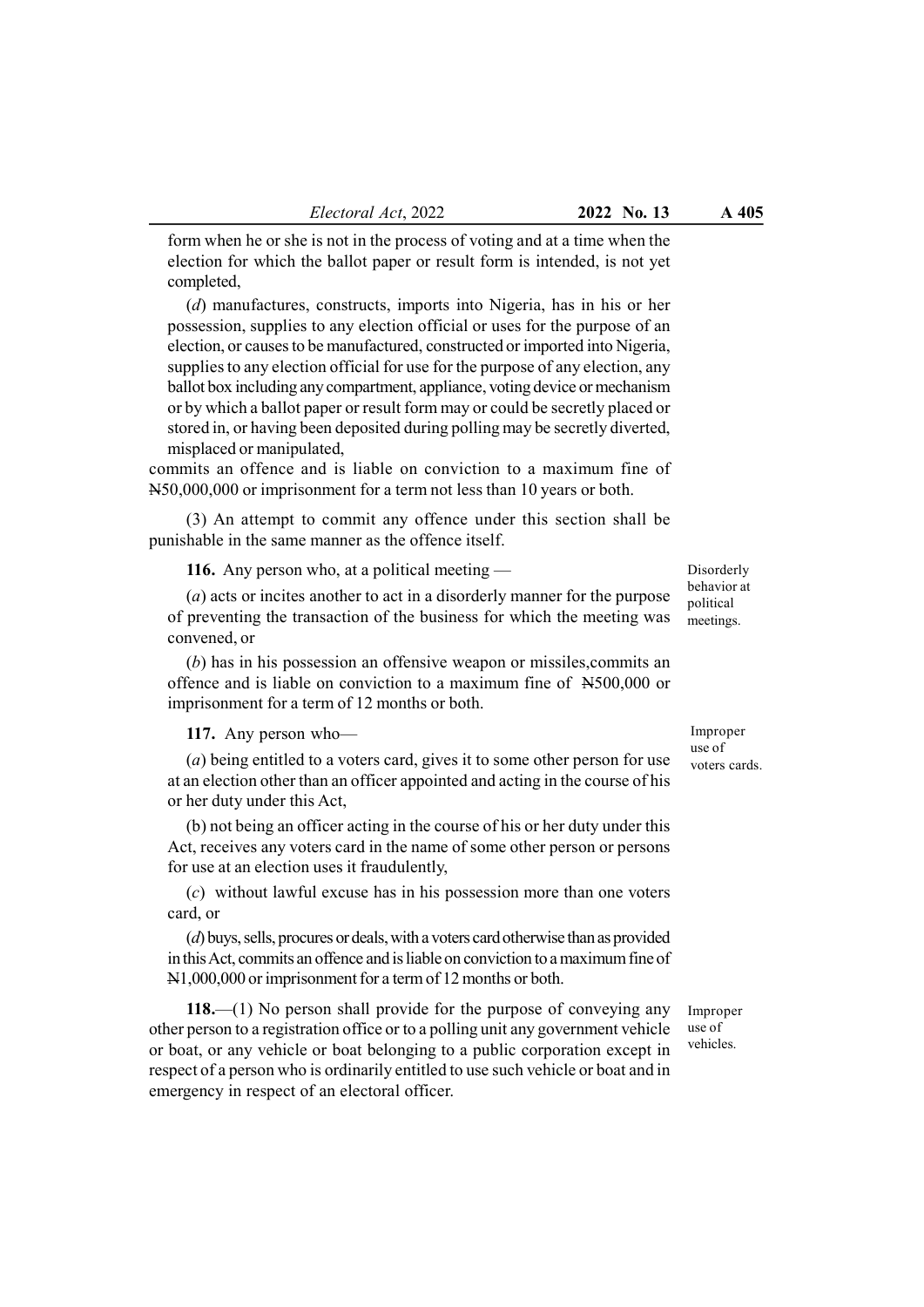(2) Any person who contravenes the provisions of this section, commits an offence and is liable on conviction to a maximum fine of N500,000 or imprisonment for a term of six months or both.

Impersonation and voting when not qualified.

119.—(1) Any person who—

(a) applies to be included in any list of voters in the name of some other person, whether such name is that of a person living or dead or of a fictitious person ;

(b) having once to his or her knowledge been improperly included in a list of voters under this Act as a voter entitled to vote at any election, applies, except as authorised by this Act, to be included in any other list of voters prepared for any constituency as a voter at an election ;

(c) applies for a ballot paper in the name of some other person, whether such name is that of a person living or dead or of a fictitious person ;

(d) having voted once at an election applies at the same election for another ballot paper ;

(e) votes or attempts to vote at an election knowing that he or she is not qualified to vote at the election ; or

 $(f)$  induces or procures any other person to vote at an election knowing that such other person is not qualified to vote at the election,

commits an offence and is liable on conviction to a maximum fine of N500,000 or imprisonment for a term of 12 months or both.

(2) Any person who commits the offence of impersonation or who aids, abets, counsels or procures the commission of that offence, is liable on conviction to a maximum fine of N500,000 or imprisonment for a term of 12 months or both.

 $120$ .—(1) Any officer appointed for the purposes of this Act, who without lawful excuse commits any act or omits to act in breach of his or her official duty commits an offence and is liable on conviction to a maximum fine of N500,000 or imprisonment for a term of 12 months or both.

(2) Any polling official who fails to report promptly at his or her polling unit on an election day without lawful excuse commits an offence of dereliction of duty and is liable on conviction to maximum fine of N500,000 or imprisonment for a term of 12 months or both.

(3) Any polling agent, political party or party agent who conspires to make false declaration of result of an election commits an offence and is liable on conviction to a maximum fine of N500,000 or imprisonment for a term of 12 months or both.

**Dereliction** of duty.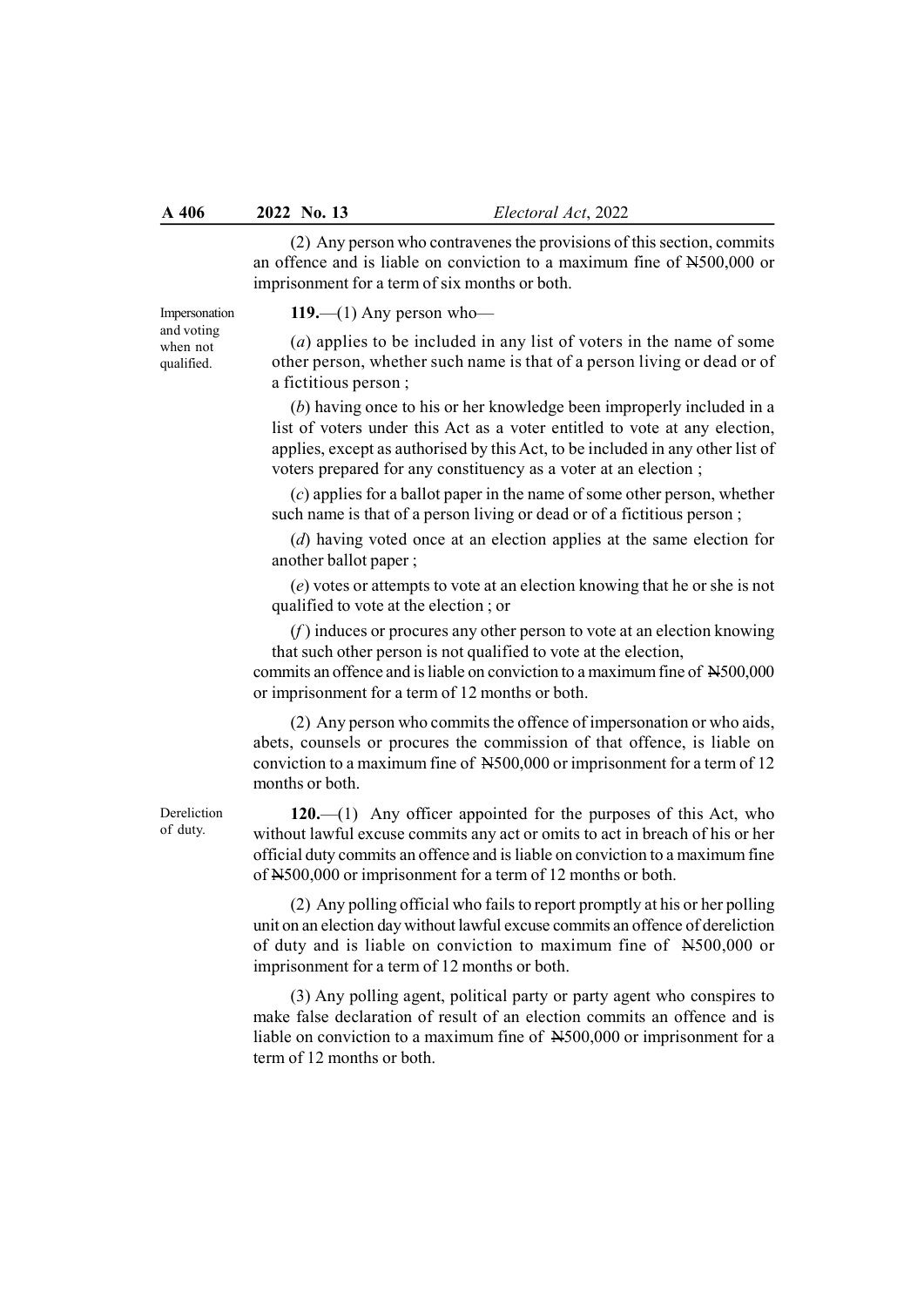(4) Any person who announces or publishes an election result knowing same to be false or which is at variance with the signed certificate of return commits and offence and is liable on conviction to imprisonment for a term of 36 months.

(5) Any returning officer or collation officer who delivers or causes to be delivered a false certificate of return knowing same to be false, commits an offence and is liable on conviction to imprisonment for a maximumterm of three years without an option of fine.

(6) Any person who delivers or causes to be delivered a false certificate of return knowing same to be false to any news media commits an offence and is liable on conviction to imprisonment for a term of three years.

121.—(1) Any person who does any of the following—

Bribery and conspiracy

(a) directly or indirectly, by his or herself or by any other person on his or her behalf, corruptly makes any gift, loan, offer, promise, procurement or agreement to or for any person, in order to induce such person to procure or to endeavour to procure the return of any person as a member of a legislative house or to an elective office or the vote of any voter at any election ;

(b) upon or in consequence of any gift, loan, offer, promise, procurement or agreement corruptly procures, or engages or promises or endeavours to procure, the return of any person as a member of a legislative house or to an elective office or the vote of any voter at any election ;

(c) advances or pays or causes to be paid any money to or for the use of any other person, with the intent that such money or any part thereof shall be expended in bribery at any election, or who knowingly pays or causes to be paid any money to any person in discharge or repayment of any money wholly or in part expended in bribery at any election ;

(d) after any election directly, or indirectly, by his or herself, or by any other person on his or her behalf receives any money or valuable consideration on account of any person having voted or refrained from voting, or having induced any other person to vote or refrain from voting or having induced any candidate to refrain from canvassing for votes for his or herself at any such election,

commits an offence and is liable on conviction to a maximum fine of N500,000 or imprisonment for a term of 12 months or both.

(2) A voter commits an offence of bribery where before or during an election directly or indirectly by his or herself or by any other person on his or her behalf, receives, agrees or contracts for any money, gift, loan, or valuable consideration, office, place or employment, for his or herself, or for any other person, for voting or agreeing to vote or for refraining or agreeing to refrain from voting at any such election.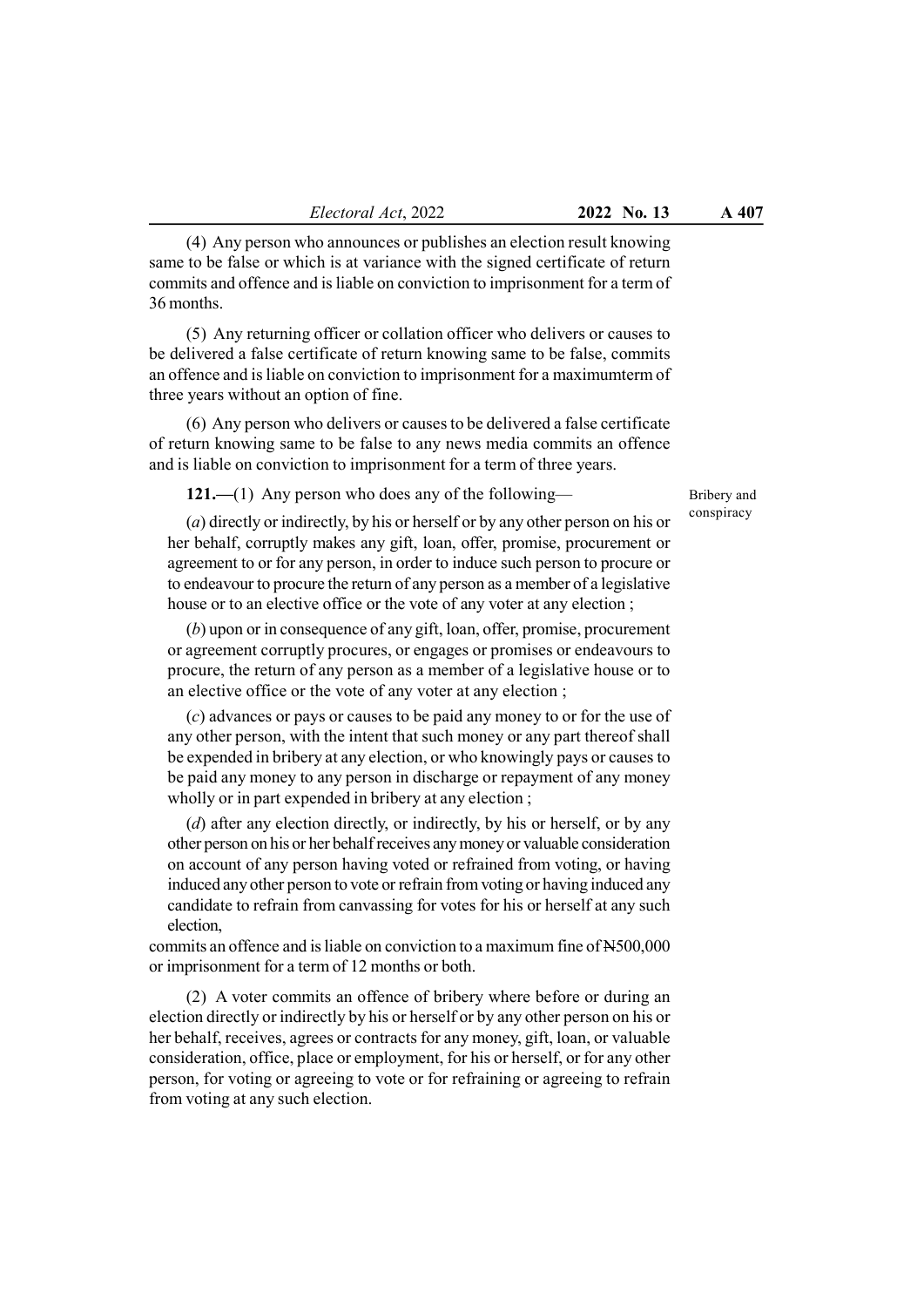(3) Nothing in this section shall extend or apply to money paid or agreed to be paid for or on account of any lawful expenses bona fide incurred at or concerning any election.

(4) Any person who commits the offence of bribery is liable on conviction to a maximum fine of N500,000 or imprisonment for a term of 12 months or both.

(5) Any person who conspires, aids or abets any other person to commit any of the offences under this Part of this Act commits the same offence and is liable to the same punishment.

(6) For the purpose of this Act, a candidate shall be deemed to have committed an offence if it was committed with his or her knowledge and consent.

Requirement of secrecy in voting.

122.—(1) Every person in attendance at a polling unit including every officer charged with the conduct of an election and his or her assistants and every polling agent and candidate in attendance at a polling station or at the collation centre, as the case may be, shall maintain and aid in maintaining the secrecy of the voting.

(2) No person in attendance at a polling booth under this section shall, except for some purpose authorised by law, communicate to any person information as to the name or number on the register of any voter who has or has not voted at the place of voting.

(3) No person shall—

(a) interfere with a voter casting his or her vote, or by any other means obtain or attempt to obtain in a polling unit, information as to the candidate for whom a voter in that place is about to vote for or has voted for ; or

(b) communicate at any time to any other person information obtained in a polling unit as to the candidate to whom a voter is about to vote or has voted for.

(4) Any person acting contrary to the provisions of this section commits an offence and is liable on conviction to a maximum fine of N100,000 or imprisonment for a term of three months or both.

Wrongful voting and false

statements.

123. Any person who—

(a) votes at an election or induces or procures any person to vote at an election, knowing that he or she or such person is prohibited from voting at the election ;

(b) before or during an election, publishes any statement of the withdrawal of a candidate at such election knowing it to be false or reckless as to its truth or falsity ; or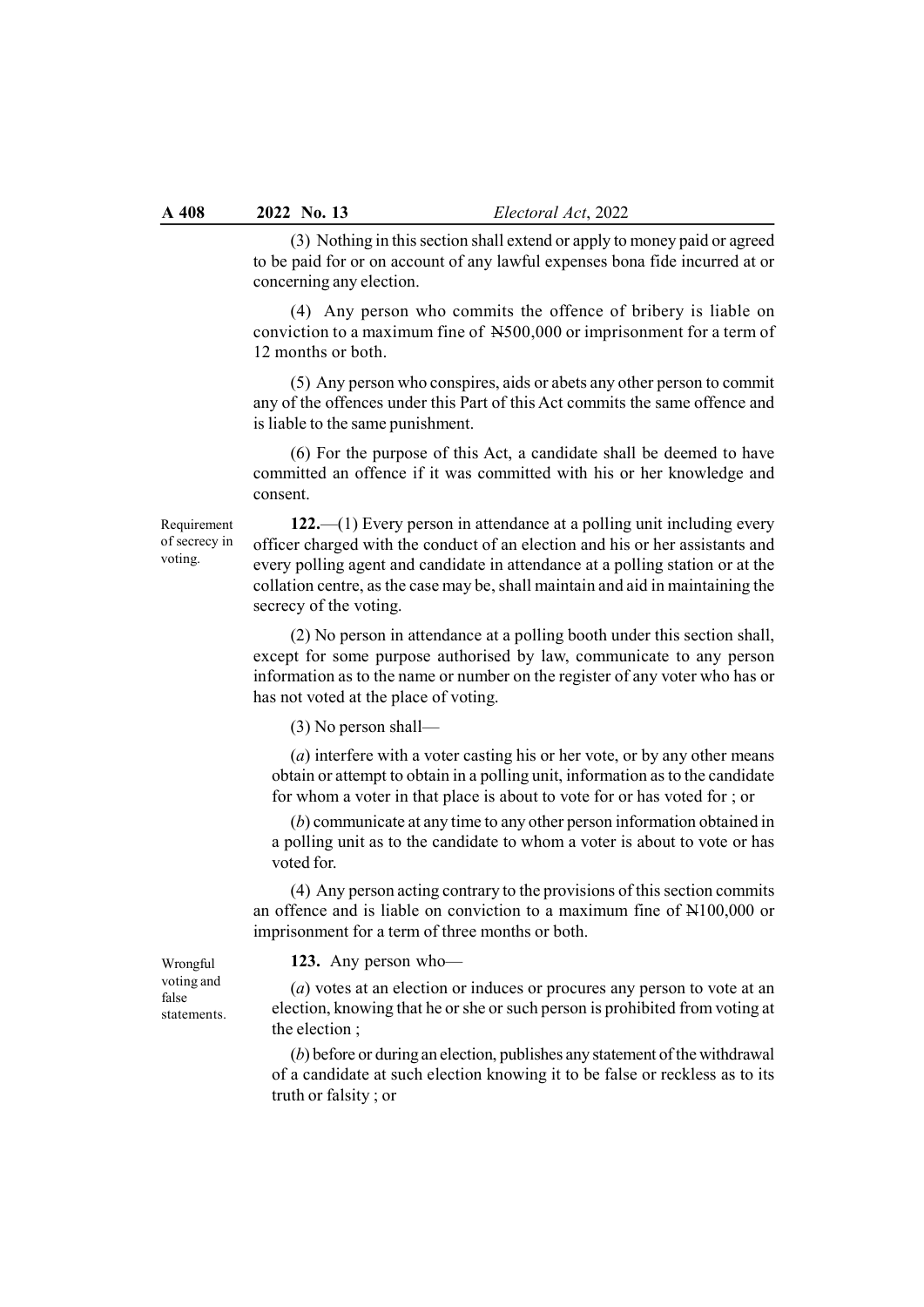(c) before or during an election publishes any statement as to the personal character or conduct of a candidate calculated to prejudice the chance of election of the candidate or to promote or procure the election of another candidate and such statement is false and was published without reasonable grounds for belief by the person publishing it that the statement is true, commits, an offence and is liable on conviction to a maximum fine of N100,000or imprisonment for a term of six months or both.

124.—(1) Any person who knowingly votes or attempts to vote in a constituency in respect of which his or her name is not on the register of voters commits an offence and is liable on conviction to a maximum fine of N100,000 or imprisonment for a term of six months or both.

(2) Any person who knowingly brings into a polling unit during an election a voter's card issued to another person commits an offence and is liable on conviction to a fine of N100,000 or imprisonment for a term of six months or both.

125. Any person who at an election acts or incites others to act in a disorderly manner commits an offence and is liable on conviction to a maximum fine of N500,000 or imprisonment for a term of 12 months or both.

126.—(1) No person shall do any of the following acts or things in a polling unit or within a distance of 300 metres of a polling unit on the date on which an election is held—

- (a) canvass for votes ;
- (b) solicit for the vote of any voter;
- (c) persuade any voter not to vote for any particular candidate ;
- (d) persuade any voter not to vote at the election;
- (e) shout slogans concerning the election ;

 $(f)$  be in possession of any offensive weapon or wear any dress or have any facial or other decoration which in any event is calculated to intimidate voters ;

(g) exhibit, wear or tender any notice, symbol, photograph or party card referring to the election ;

(h) use any vehicle bearing the colour or symbol of a political party by any means whatsoever ;

 $(i)$  loiter without lawful excuse after voting or after being refused to vote ;

(j) snatch or destroy any election materials ; and

(k) blare siren.

(2) No person shall within the vicinity of a polling unit or collation centre on the day of which an election is held—

(a) convene, hold or attend any public meeting during the hours of poll as may be prescribed by the Commission ;

Voting by unregistered person.

Disorderly conduct at elections.

Offences on election day.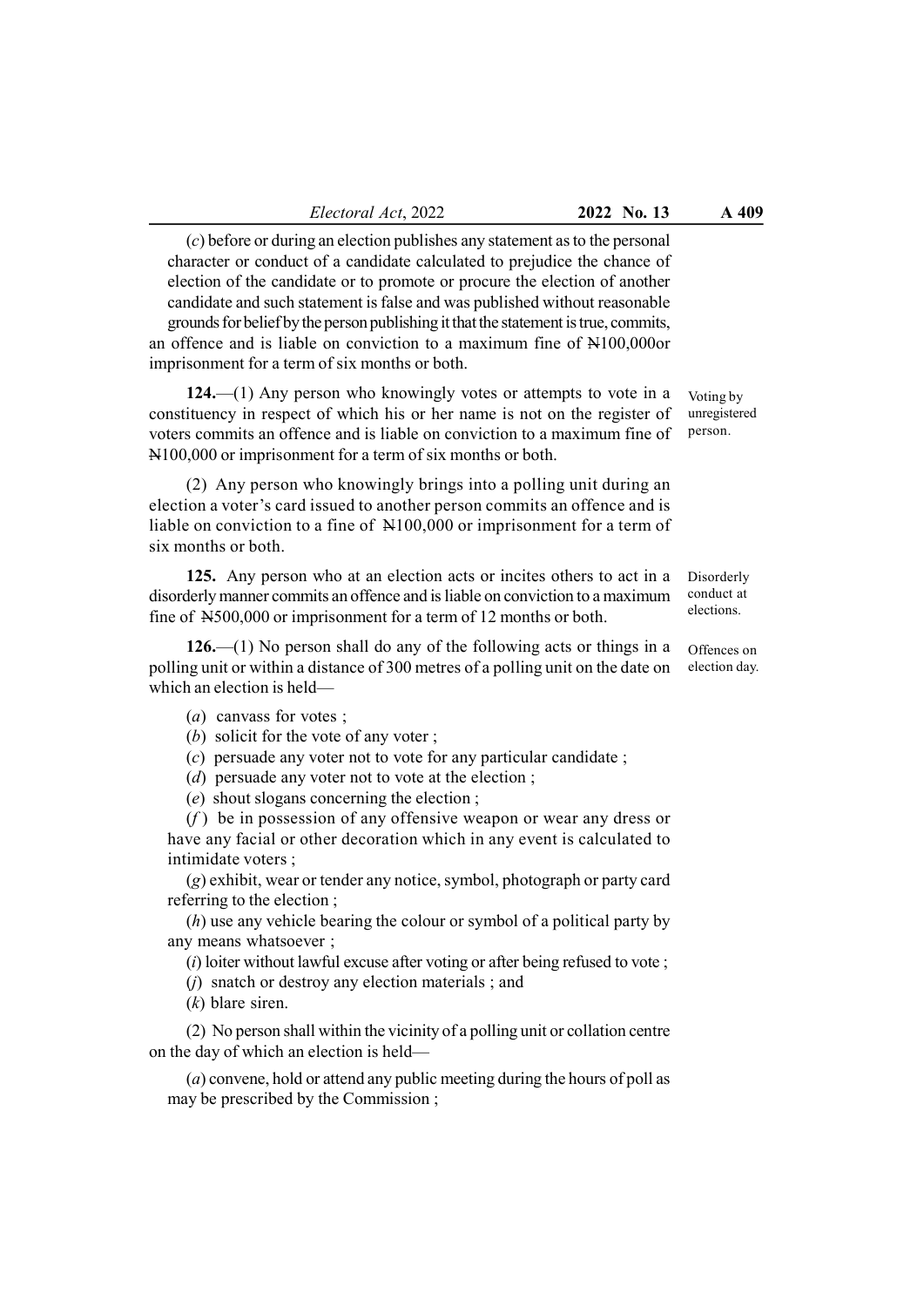(b) unless appointed under this Act to make official announcements, operate any megaphone, amplifier or public address apparatus ; or

(c) wear or carry any badge, poster, banner, flag or symbol relating to a political party or to the election.

(3) A person who contravenes any of the provisions of this section commits an offence and is liable on conviction to a fine of N100,000 or imprisonment for a term of six months for every such offence.

(4) Any person who snatches or destroys any election material or any election device, commits an offence and is liable on conviction to imprisonment for a term of 24 months.

127. A person who—

(a) corruptly by his or herself or by any other person at any time after the date of an election has been announced, directly or indirectly gives or provides or pays money to or for any person for the purpose of corruptly influencing that person or any other person to vote or refrain from voting at such election, or on account of such person or any other person having voted or refrained from voting at such election ; or

(b) being a voter, corruptly accepts or takes money or any other inducement during any of the period stated in paragraph  $(a)$ , commits an offence and is liable on conviction to a fine of N100,000 or imprisonment for a term of 12 months or both.

Threatening.

Undue influence.

128. A person who—

(a) directly or indirectly, by his or herself or by another person on his or her behalf, makes use of or threatens to make use of any force, violence or restrain ;

(b) inflicts or threatens to inflict by his or herself or by any other person, any minor or serious injury, damage, harm or loss on or against a person in order to induce or compel that person to vote or refrain from voting, or on account of such person having voted or refrained from voting ;

(c) by abduction, duress, or a fraudulent device or contrivance, impedes or prevents the free use of the vote by a voter or thereby compels, induces, or prevails on a voter to give or refrain from giving his vote ; or

(d) prevents any political aspirant from free use of the media, designated vehicles, mobilisation of political support and campaign at an election, commits an offence and is liable on conviction to a fine of N1,000,000 or imprisonment for a term of three years.

**Offences** relating to recall.

129. The offences referred to in this Act shall apply to recall of a member of a Legislative House and a member of an Area Council mutatis mutandis.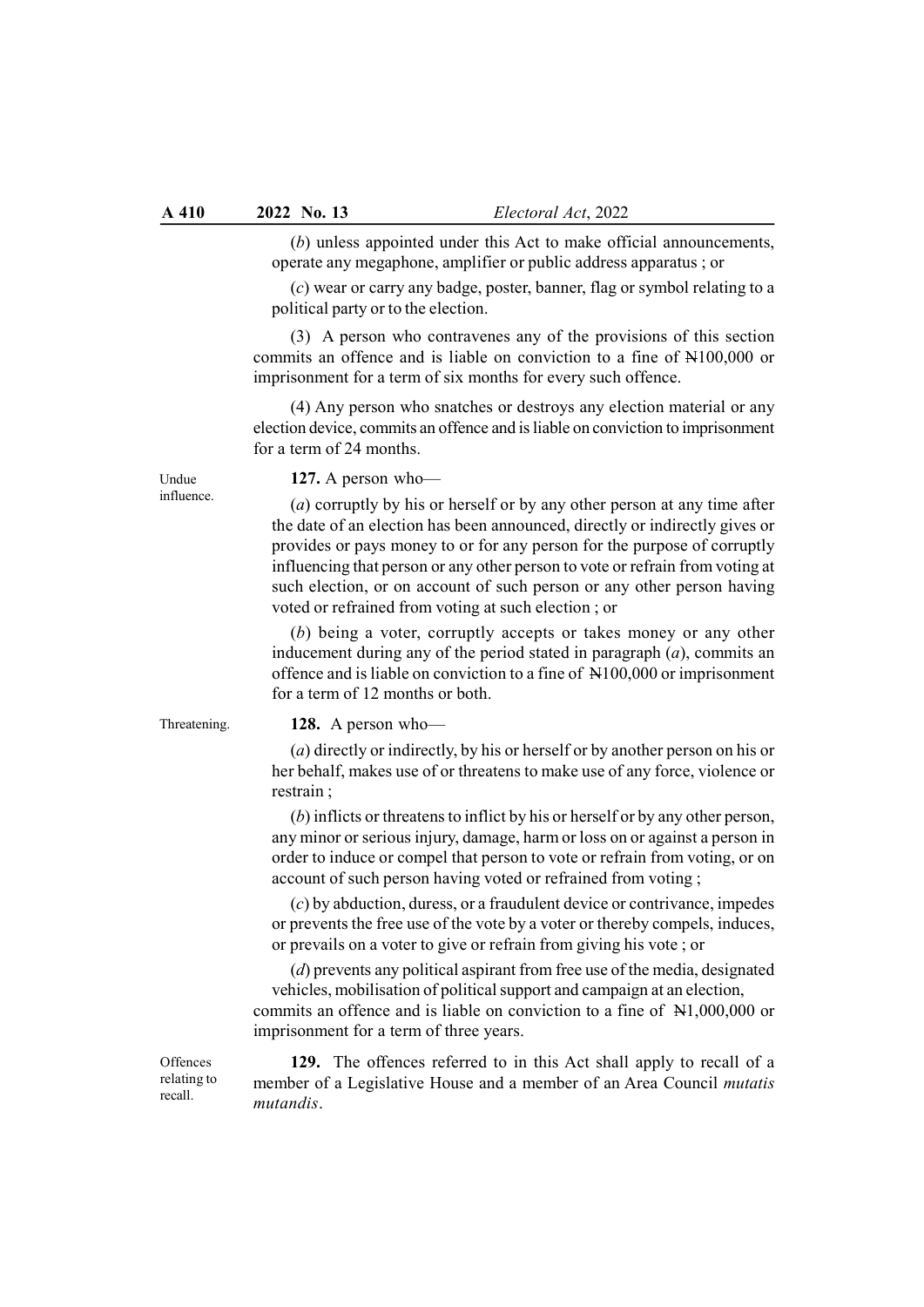PART VIII—DETERMINATION OF ELECTION PETITIONS ARISING FROM ELECTIONS

130.—(1) No election and return at an election under this Act shall be questioned in any manner other than by a petition complaining of an undue election or undue return (in this Act referred to as an "election petition") presented to the competent tribunal or court in accordance with the provisions of the Constitution or of this Act, and in which the person elected or returned is joined as a party.

(2) In this Part "tribunal or court" means—

(a) in the case of Presidential election, the Court of Appeal ; and

(b) in the case of any other elections under this Act, the election tribunal established under the Constitution or by this Act.

(3) The election tribunals shall—

(a) be constituted not later than 30 days before the election ; and

(b) when constituted, open their registries for business seven days before the election.

131.—(1) There is established for the Federal Capital Territory one or more Election Tribunal (in this Act referred to as "the Area Council Election Tribunal") which shall, to the exclusion of any other court or tribunal, have original jurisdiction to hear and determine any question as to whether—

(a) any person has been validly elected to the office of Chairman, Vice-Chairman or Councilor ;

(b) the term of office of any person elected to the office of Chairman, Vice-Chairman or Councilor ;

(c) the seat of a member of an Area Council has become vacant ;

(d) a question or petition brought before the Area Council Election Tribunal has been properly or improperly brought.

(2) An Area Council Election Tribunal shall consist of a Chairman and two other members.

(3) The Chairman shall be a Chief Magistrate and the two other members shall be appointed from among Magistrates of the judiciary of the Federal Capital Territory, Abuja and legal practitioners of at least 10 years post-call experience, non-legal practitioners of unquestionable integrity or other members of the judiciary of the Federal Capital Territory not below the rank of a Magistrate.

(4) The Chairman and other members of the Area Council Election Tribunal shall be appointed by the Chief Judge of the High Court of the Federal Capital Territory, Abuja.

Establishment of Area Council Election Tribunal.

Proceedings to question an election.

Cap. C23, LFN, 2004.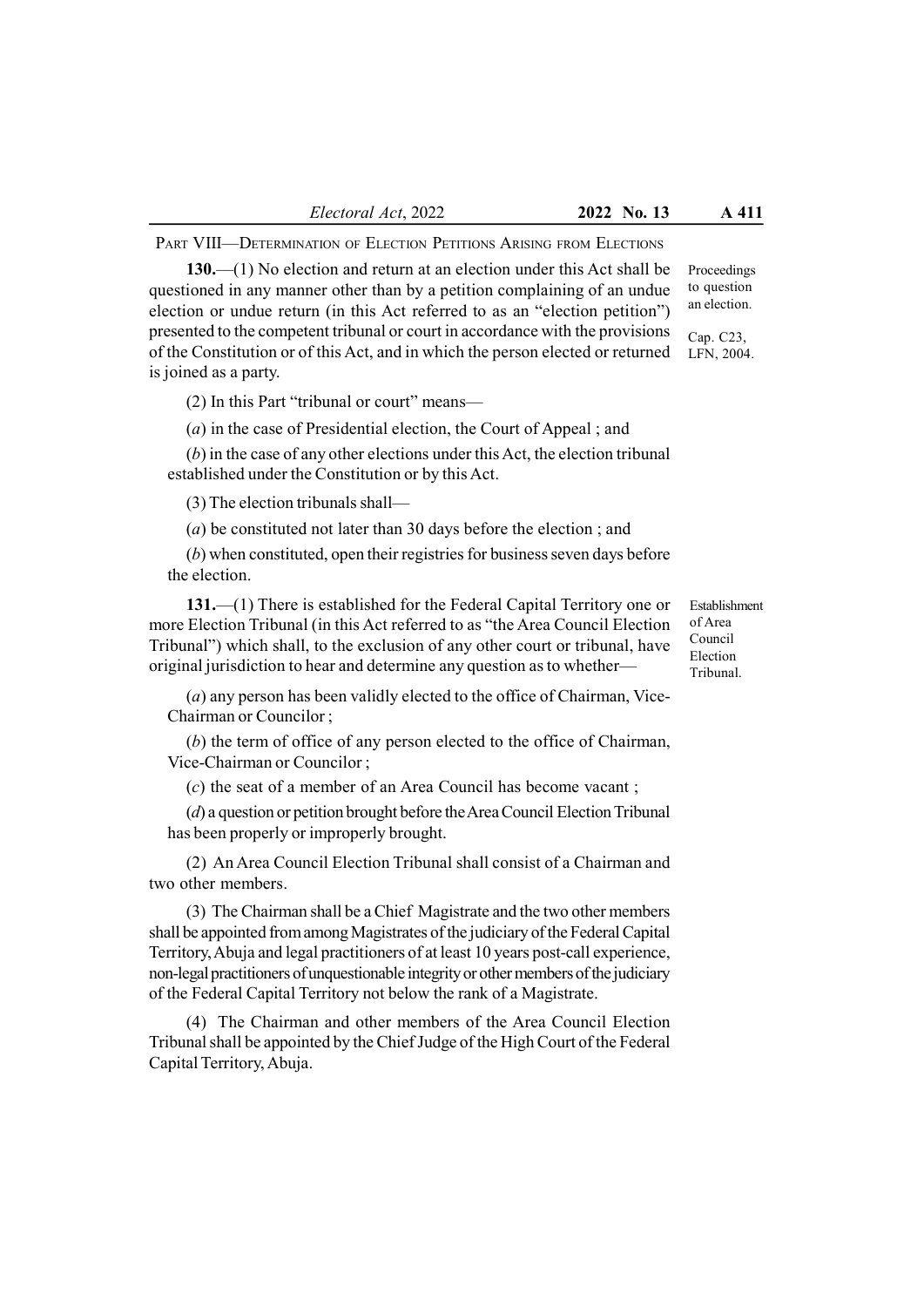(5) The Area Council Election Tribunal shall—

(a) be constituted not later than 21 days before the election ; and

(b) when constituted, open their registries for business not later than eight days after the election.

(6) An Area Council Election Tribunal shall deliver its judgment in writing within 90 days from the date of filing of the petition.

Establishment of Area Council Election Appeal Tribunal.

132.—(1) There is established for the Federal Capital Territory the Area Council Election Appeal Tribunal which shall to the exclusion of any other court or tribunal hear and determine appeals arising from the decision of the Area Council Election Petition Tribunal.

(2) The decision of the Area Council Election Appeal Tribunal in respect of Area Council elections shall be final.

(3) An Area Council Election Appeal Tribunal shall consist of a Chairman and two other members and the Chairman shall be a Judge of the High Court and the two other members shall be appointed from among Judges of the High Court of the Federal Capital Territory, Abuja, Kadis of the Sharia Court of Appeal of the Federal Capital Territory, Abuja, Judges of the Customary Court of Appeal or other members of the Judiciary of the Federal Capital Territory, Abuja, not below the rank of a Chief Magistrate.

(4) The Chairman and other members of the Area Council Election Appeal Tribunal shall be appointed by the Chief Judge of the High Court of the Federal Capital Territory, Abuja.

(5) The Area Council Election Appeal Tribunal shall—

(a) be constituted not later than 14 days before the election ; and

(b) when constituted, open their registries for business not later than 30 days after the election.

(6) The quorum of the Area Council Election Appeal Tribunal when hearing any appeal from decisions of the Area Council Election Tribunal shall be all three members of the Appeal Tribunal.

(7) An election petition shall be filed within 21 days after the date of the declaration of result of the elections.

(8) The Tribunal shall deliver a judgment in writing within 180 days from the date of the filing of the petition.

(9) An appeal from a decision of an Area Council Election Tribunal shall be heard and disposed of within 60 days from the date of the delivery of judgment of the Tribunal.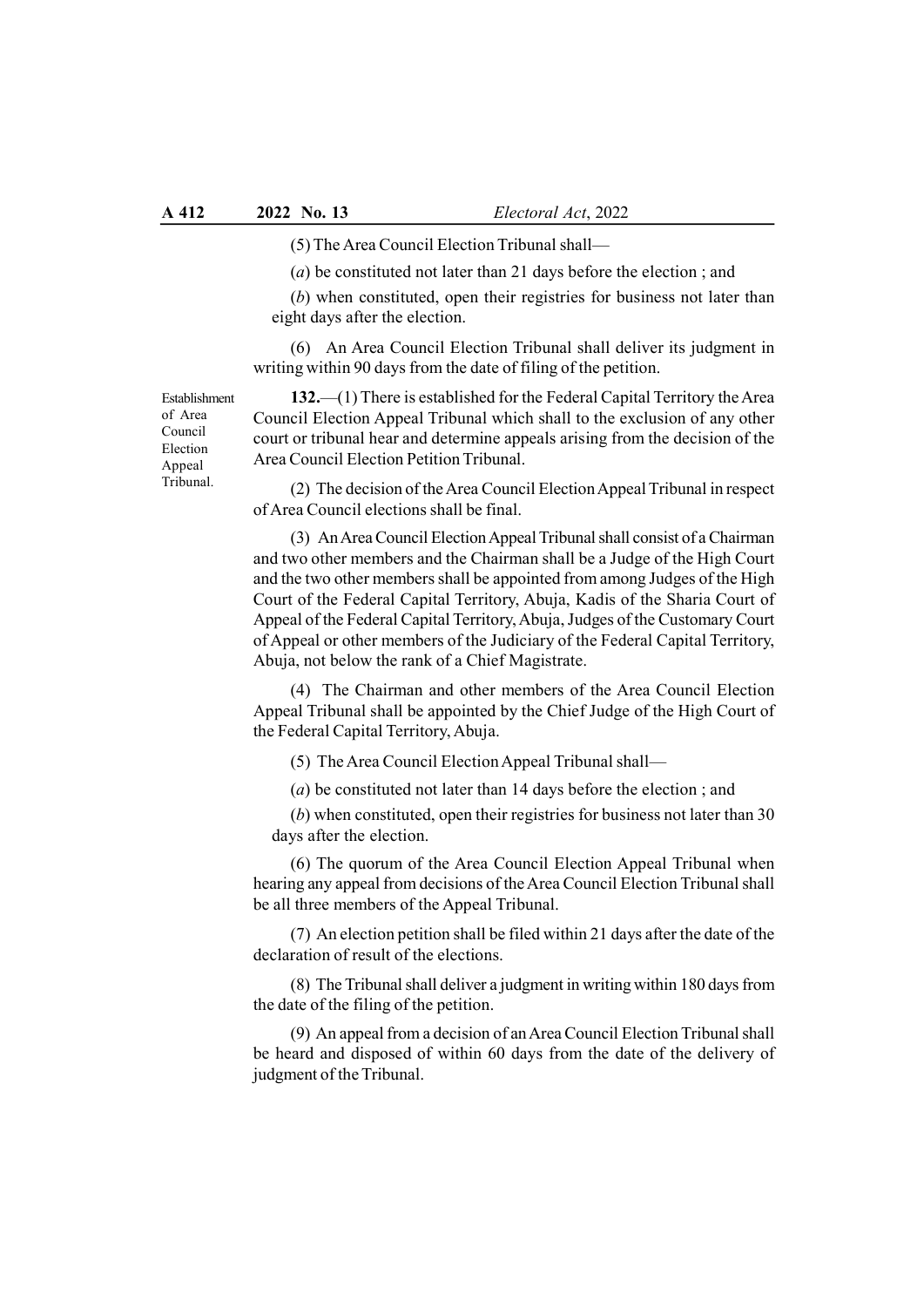(10) The Court in all appeals from Election Tribunal may adopt the practice of first giving its decision and reserving the reason to a later date.

133.—(1) An election petition may be presented by one or more of the following persons—

(a) a candidate in an election ; or

(b) a political party which participated in the election.

(2) A person whose election is complained of is, in this Act, referred to as the respondent.

(3) If the petitioner complains of the conduct of an electoral officer, a presiding or returning officer, it shall not be necessary to join such officers or persons notwithstanding the nature of the complaint and the Commission shall, in this instance, be—

(a) made a respondent ; and

(b) deemed to be defending the petition for itself and on behalf of its officers or such other persons.

134.—(1) An election may be questioned on any of the following grounds—

 $(a)$  a person whose election is questioned was, at the time of the election, not qualified to contest the election ;

(b) the election was invalid by reason of corrupt practices or noncompliance with the provisions of this Act ; or

(c) the respondent was not duly elected by majority of lawful votes cast at the election.

(2) An act or omission which may be contrary to an instruction or directive of the Commission or of an officer appointed for the purpose of the election but which is not contrary to the provisions of this Act shall not of itself be a ground for questioning the election.

(3) With respect to subsection  $(1)(a)$ , a person is deemed to be qualified for an elective office and his election shall not be questioned on grounds of qualification if, with respect to the particular election in question, he meets the applicable requirements of sections 65, 106, 131 or 177 of the Constitution and he is not, as may be applicable, in breach of sections 66, 107, 137 or 182 of the Constitution.

135.—(1) An election shall not be liable to be invalidated by reason of non-compliance with the provisions of this Act if it appears to the Election Tribunal or Court that the election was conducted substantially in accordance with the principles of this Act and that the non-compliance did not affect substantially the result of the election.

Certain defects not to invalidate election.

Cap. C23, LFN, 2004.

Grounds of petition.

Persons entitled to present election petitions.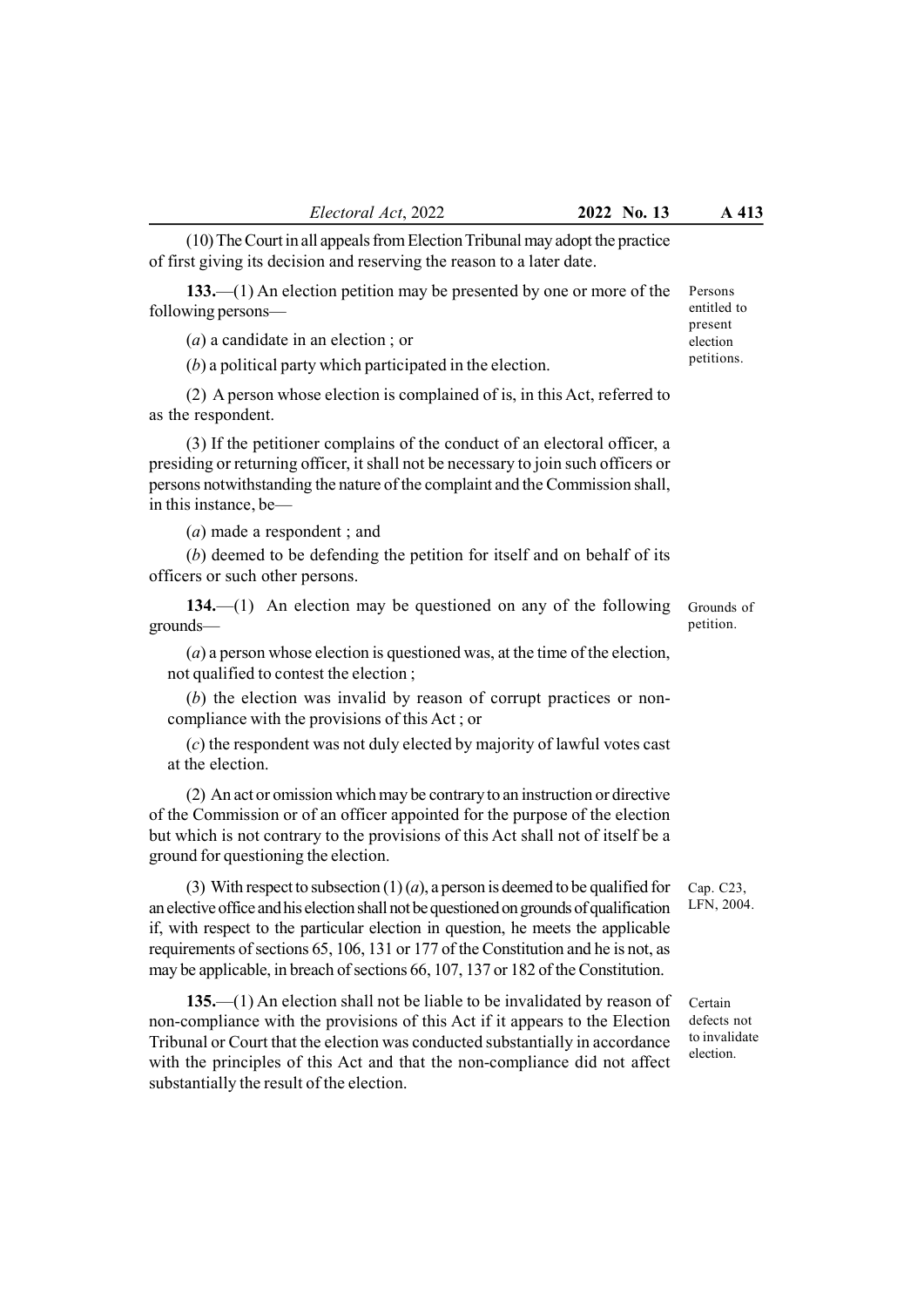(2) An election shall not be liable to be questioned by reason of a defect in the title or want of title of the person conducting the election or acting in the office provided such a person has the right or authority of the Commission to conduct the election.

(3) No election shall be questioned or cancelled by reason that there is a mistake, conflict or inconsistency in the date contained in the result of such election signed by a returning officer or any other officer of the Commission.

Nullification of election by Tribunal or Court.

Cap. C23, LFN, 2004.

136.—(1) Subject to subsections (2) and (3), if the Tribunal or the Court as the case may be, determines that a candidate who was returned as elected was not validly elected on any ground, the Tribunal or Court shall nullify the election and order the Commission to conduct a fresh election not later than 90 days after the—

(a) decision if an appeal is not filed against the decision ; or

(b) nullification of the election by the court having final appellate jurisdiction in respect of the said election.

(2) Where an election tribunal or court nullifies an election on the ground that the person who obtained the highest votes at the election was not qualified to contest the election, the election tribunal or court shall declare the person with the second highest number of valid votes cast at the election who satisfies the requirements of the Constitution and this Act as duly elected :

Provided that the person with the second highest number of valid votes cast at the election remains a member of the political party on which platform he contested the election otherwise, the candidate with the next highest number of votes in the election and who satisfies the same conditions shall be declared the winner of the election.

(3) If the tribunal or the court determines that a candidate who was returned as elected was not validly elected on the ground that he did not score the majority of valid votes cast at the election, the election tribunal or the Court, as the case may be, shall declare as elected the candidate who scored the highest number of valid votes cast at the election and satisfied the requirements of the Constitution and this Act.

(4) All objections filed in an election petition shall be determined at the time of final judgment.

137. It shall not be necessary for a party who alleges non-compliance with the provisions of this Act for the conduct of elections to call oral evidence if originals or certified true copies manifestly disclose the non-compliance alleged.

Cap. C23, LFN, 2004

Effect of noncompliance.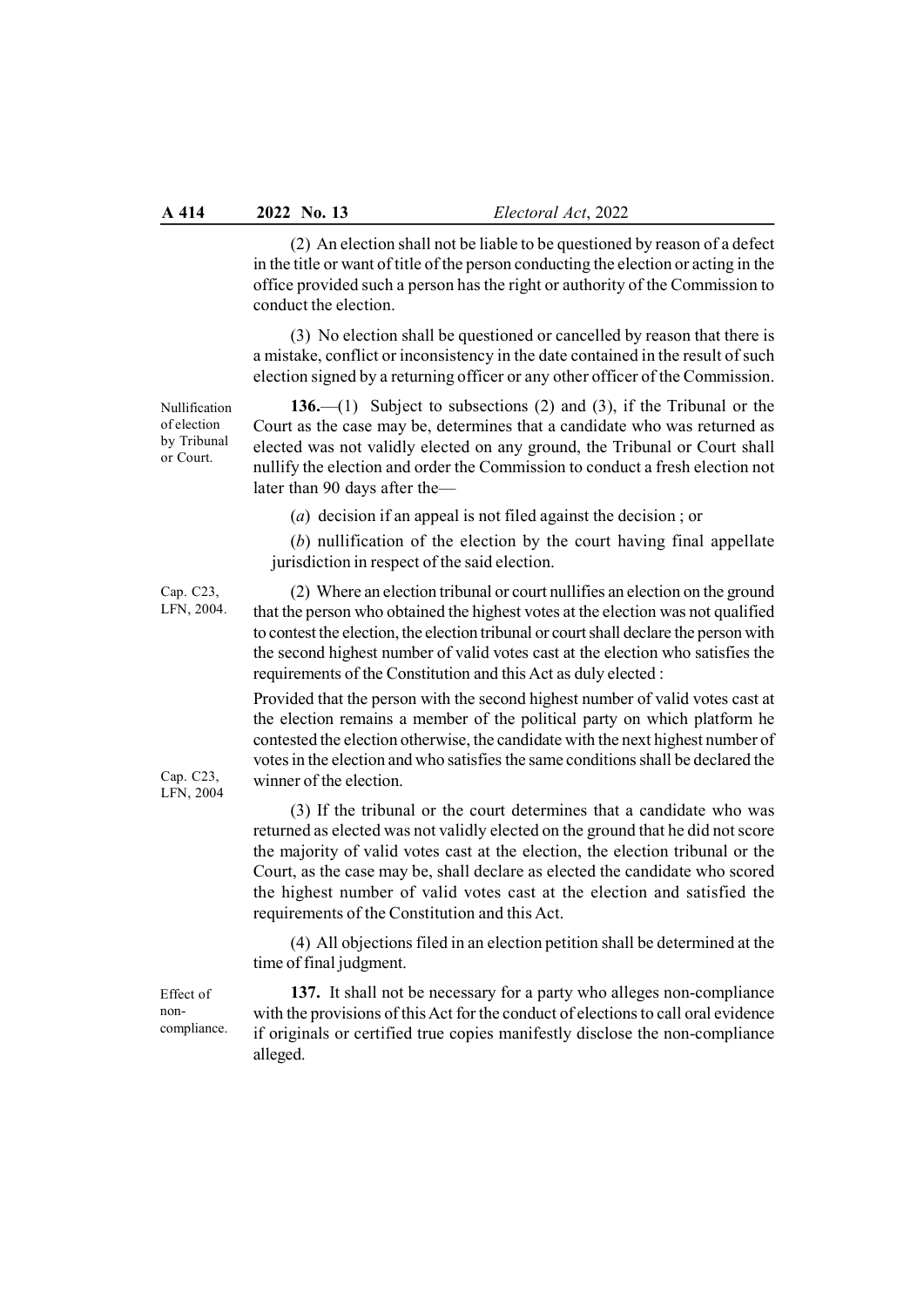138.—(1) Where the election is nullified by the Court and notice of appeal against the decision is given within the stipulated period for appeal, the elected candidate shall, notwithstanding the contrary decision of the Court, remain in office and enjoy all the benefits that accrued to the office pending the determination of the appeal and shall not be sanctioned for the benefits derived while in office.

(2) If the Election Tribunal or the Court, as the case maybe, determines that a candidate returned as elected was not validly elected, the candidate returned as elected shall, notwithstanding the contrary decision of the Election Tribunal or the Court, remain in office pending the expiration of the period of 21 days within which an appeal may be brought.

139.—(1) Where the Commission has been joined as a respondent in an election petition, a legal officer of the Commission or a legal practitioner engaged by the Commission shall represent the Commission at the Tribunal or Court.

(2) A private legal practitioner or legal officer engaged by the Commission under subsection (1) shall be entitled to be paid such professional fees or honorarium, as the case may be, to be determined by the Commission.

140.—(1) The rules of procedure to be adopted for election petitions and appeals arising therefrom shall be as set out in the First Schedule to this Act.

(2) The President of the Court of Appeal may issue practice directions to the—

(a) Court of Appeal, in respect of pre-election and post-election appeals ; and

(b) Election Tribunal, in respect of post-election matters.

#### PART IX—MISCELLANEOUS PROVISIONS

141. No person holding an elective office to which this Act relates or a registered member of a political party shall be eligible for or be appointed to carry out the duties of a returning officer, an electoral officer, presiding officer or a poll clerk, and any officer appointed to carry out any of those duties shall be ineligible for nomination as a candidate for election while he or she continues to hold such appointment.

142.—(1) The Commission may prescribe a scale of —

(a) remuneration for officers appointed under this Act for the conduct of elections ; and

(b) maximum charges in respect of other expenses incurred by an electoral officer, a presiding officer or a returning officer in connection with an election, and may revise the scale as it thinks fit or expedient.

Person elected to remain in office pending determination of appeal

Legal representation of Commission.

Rules of procedure for election petition. First Schedule.

Persons disqualified from acting as election officers.

Election expenses by the Commission.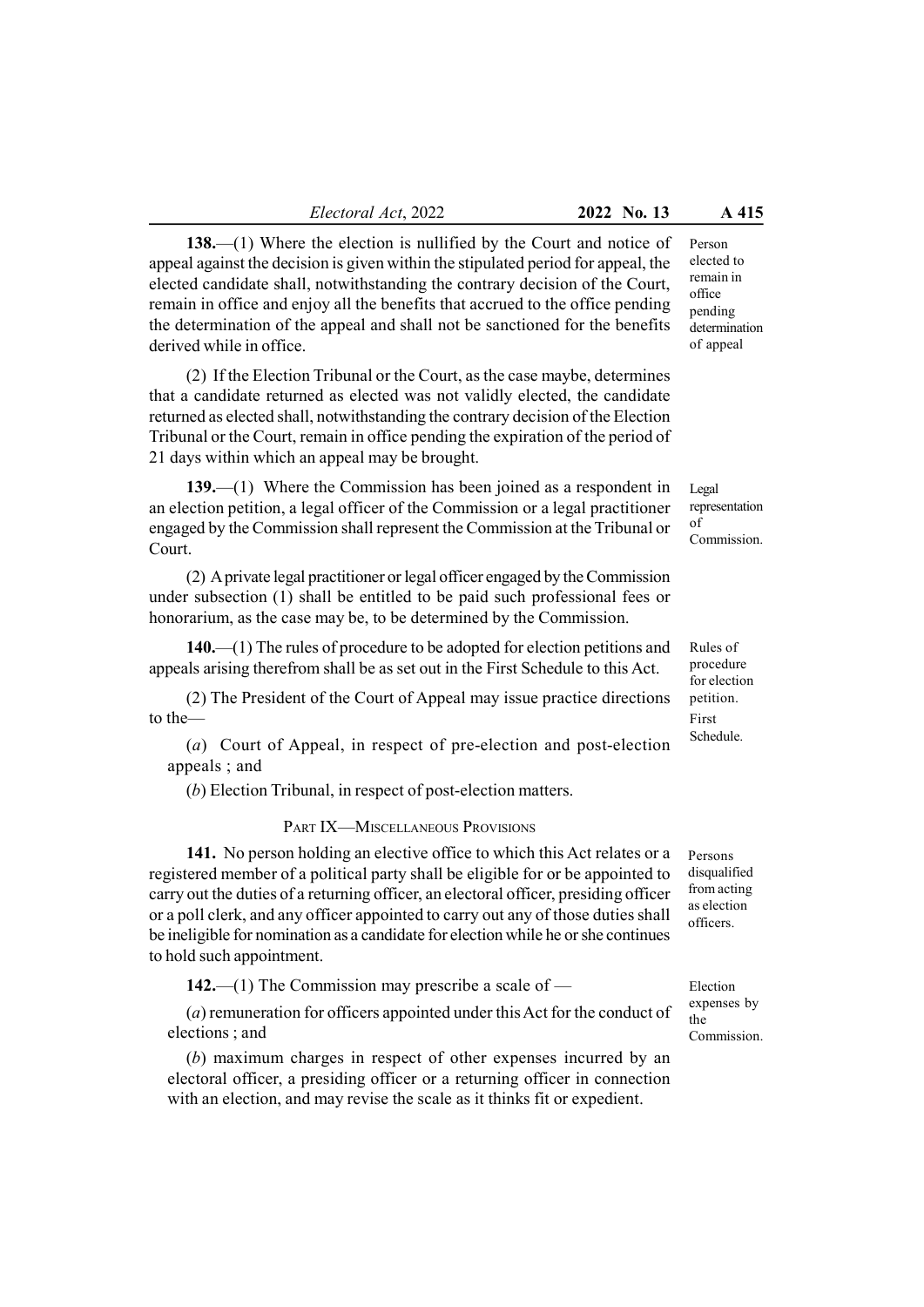(2) An electoral officer, presiding officer, or returning officer shall, in addition to any remuneration prescribed under subsection  $(1)$   $(a)$ , be entitled to such sums in respect of expenses not exceeding the prescribed scale, in connection with the conduct of an election as are reasonable.

(3) The Commission may pay such honoraria as it may determine to all other persons and officers who may be involved in one way or the other in conducting an election under this Act, or in carrying out any task in connection with an election or election petition arising therefrom.

(4) All fees and other remunerations approved under subsection (1) shall be paid from the Fund established under section 3 (1) of this Act and shall be paid in such manner as the Commission deems fit.

Secrecy of ballot.

143. No person who has voted in any election under this Act shall, in any legal proceedings arising out of the election, be required to say for whom he or she voted.

144. The Commission shall consider any recommendation made to it by a tribunal with respect to the prosecution by it of any person for an offence disclosed in any election petition.

145.—(1) An offence committed under this Act shall be triable in a Magistrate Court or a High Court of a State in which the offence is committed, or the Federal Capital Territory, Abuja.

(2) A prosecution under this Act shall be undertaken by legal officers of the Commission or any legal practitioner appointed by it.

146.—(1) An order for inspection of a polling document or any other document or packet in the custody of the Chief National Electoral Commissioner or any other officer of the Commission may be made by an Election Tribunal or a Court of competent jurisdiction if it is satisfied that the order required is for the purpose of instituting, maintaining or defending an election petition.

(2) A document other than a document referred to in subsection (1) relating to an election and which is retained by the Chief National Electoral Commissioner or any other officer of the Commission in accordance with this section shall be open for inspection on an order made by the Election Tribunal or the Court in exercise of its powers to compel the production of documents in legal proceedings.

(3) Where there is a breach of an order of the Election Tribunal or the Court directed at the Commission, particularly order to produce, inspect or take copies of electoral documents or materials, the Commission shall first be

Prosecution of offence disclosed in election petition.

Trial of offences.

Inspection of documents.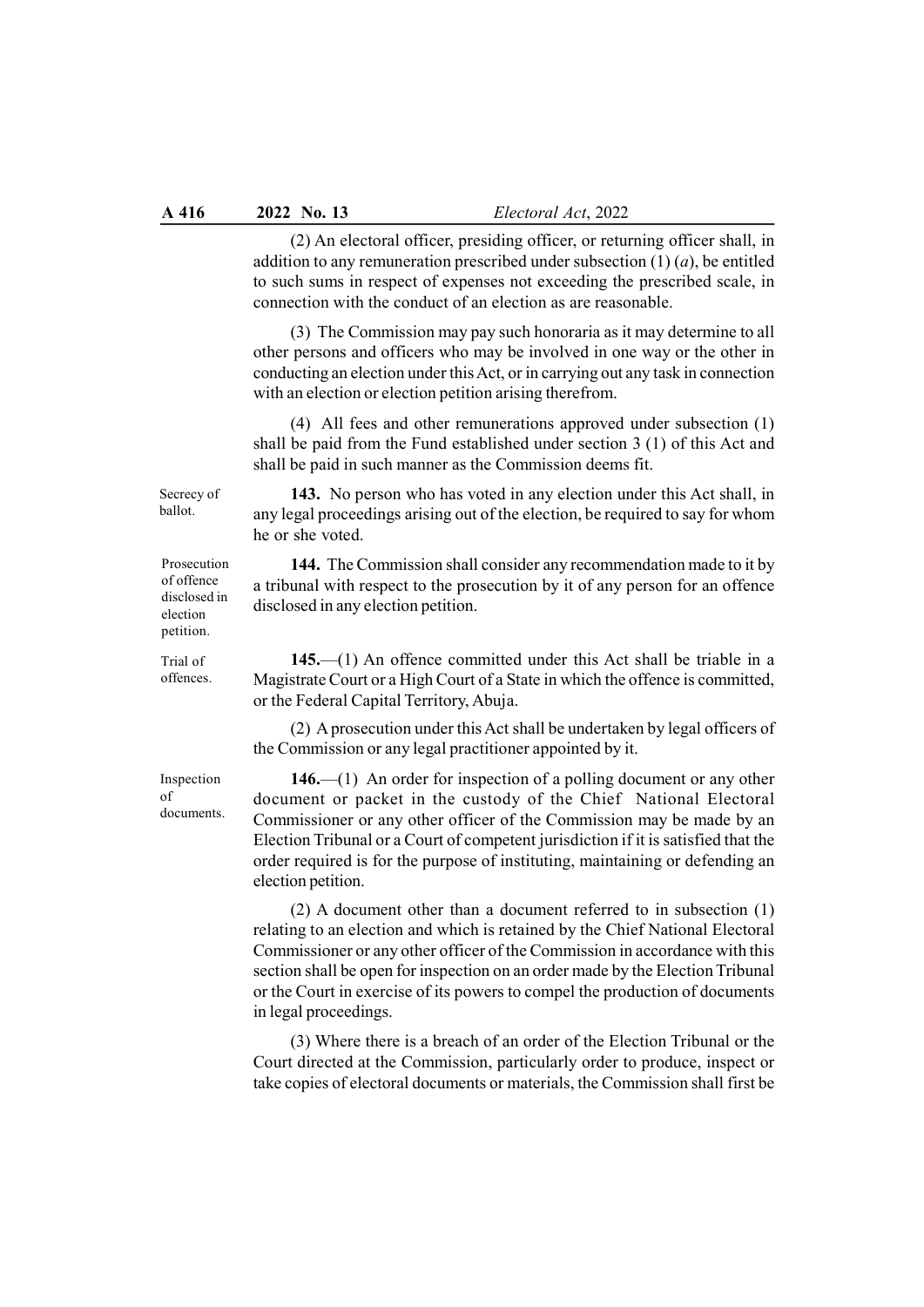summoned to show cause why it cannot comply with the order to establish disobedience before it can be deemed to have disobeyed the order.

(4) Such disobedience where established, shall attract court sanctions, which shall include the committal by the Tribunal or Court of the Commission's official to whom the order is directed to summary conviction to imprisonment for at least two years, without an option of fine.

147. Without prejudice to other provisions of this Act, the Commission may delegate any of its powers and functions to any National Electoral Commissioner, Resident Electoral Commissioner, electoral officer, any other officer of the Commission or any other officer appointed under the provision of this Act subject to any conditions or limitations which it may consider necessary or expedient to impose and no such delegation shall be construed to limit the right of the Commission to exercise such power, itself.

148. The Commission may, subject to the provisions of this Act, issue regulations, guidelines, or manuals for the purpose of giving effect to the provisions of this Act and for its administration.

149. Notwithstanding any other provisions of this Act, any defect or error arising from any actions taken by an official of the Commission in relation to any notice, form or document made or given or other things done by the official in pursuance of the provisions of the Constitution or of this Act, or any rules made thereunder remain valid, unless otherwise challenged and declared invalid by a competent court of law or tribunal.

150.—(1) In furtherance of the provision of paragraph 11 of Part II of the Second Schedule to the Constitution, the procedure regulating elections conducted by the Commission to Area Councils in the Federal Capital Territory under this Act shall be the same and apply with equal force as the procedure regulating elections conducted to Local Government Areas by any State Commission.

(2) For the purpose of subsection (1), a State Commission shall be deemed to have and exercise the powers of the Commission in respect of the procedure regulating elections to Area Councils under this Act.

(3) Any election to a Local Government Area that is conducted by a State Commission in violation of subsection (1) shall be invalid.

(4) Any official of a State Commission who contravenes the provision of subsection (1) commits an offence and shall be subject to prosecution as if he were an official of the Commission who committed the same offence under this Act.

Delegation of powers of the Commission.

Regulations.

Validation.

Cap. C23, LFN, 2004.

Procedure for Local Government Election in furtherance of paragraph 11 of Part II of the Second Schedule to the **Constitution** 

Cap. C23, LFN, 2004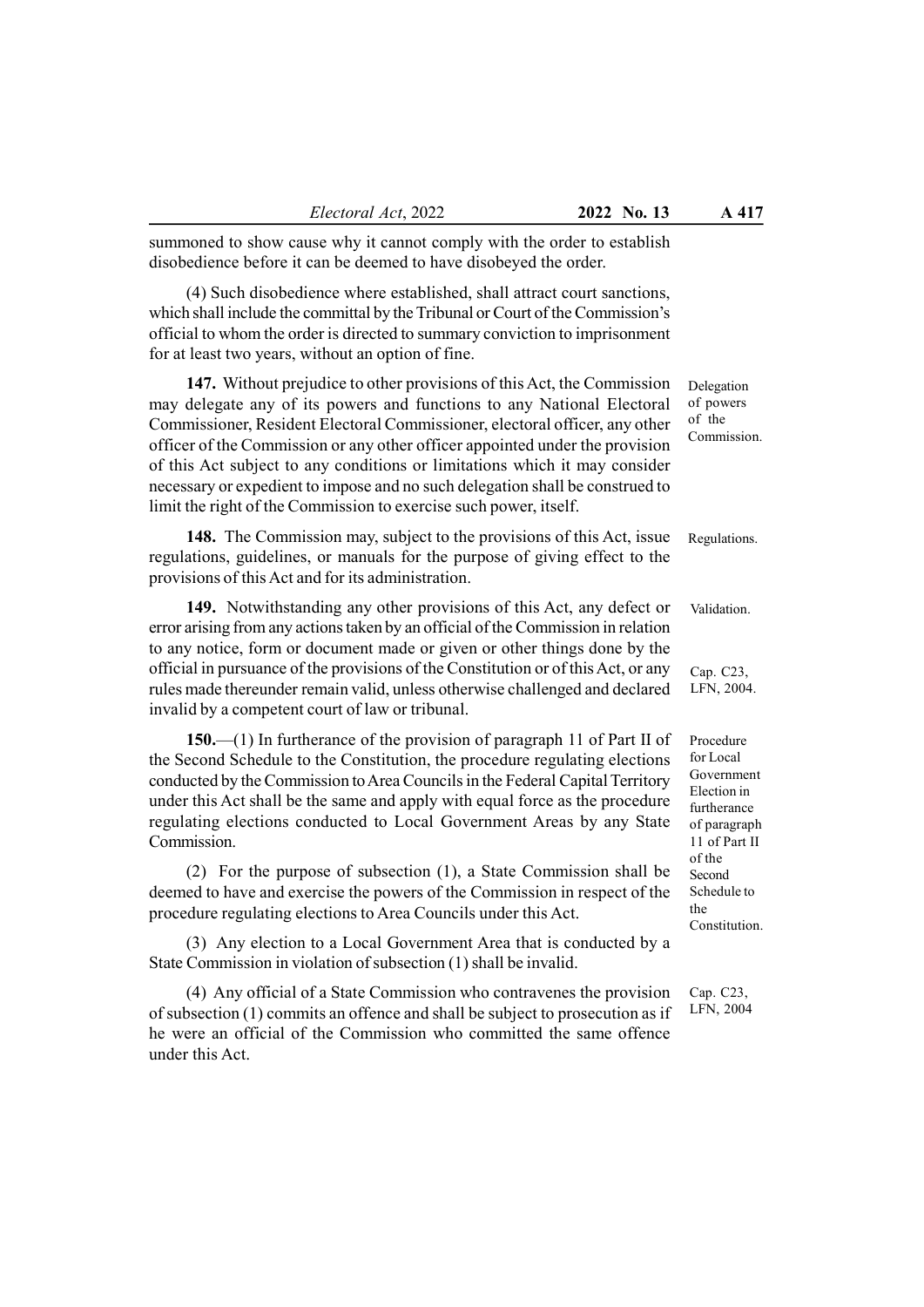Repeal of the Electoral Act No. 6, 2010.

Interpretation.

152. In this Act—

"Area Council" means Area Councils recognised and existing by virtue of section 3 (6) of the Constitution and as set out in Part II of the First Schedule thereof and any additional Area Council provided by an Act of the National Assembly in accordance with the provisions of the Constitution ;

151. The Electoral Act No. 6, 2010 is repealed.

"appointment" includes appointment to an office, confirmation of appointment, promotion or transfer ;

"*aspirant*" means a person who aspires or seeks or strives to contest an election to a political office ;

"association" means a body of persons (corporate or otherwise) who agree to act together for any common purpose and includes an association formed for any ethnic, social, cultural, occupational or religious purpose ;

"Attorney-General of the Federation" means the Chief Law Officer of the Federation ;

"Area Councils" means Area Councils in the Federal Capital Territory; "authority" includes government or government agency and corporate bodies ;

"campaigning in public" referred to in section 95 means the campaign that commences after the publication of the notice of election by the Commission under section 28 of this Act ;

"candidate" means a person who has secured the nomination of a political party to contest an election for any elective office ;

"Chief Electoral Commissioner" means the Chairman of the Independent National Electoral Commission ;

"civil servant" means a person employed in the civil service of the Federation or of a State or Local government as contained in the Constitution of the Federal Republic of Nigeria, 1999 ;

"Clerk" means the Clerk of the National Assembly, Clerk of the State House of Assembly, and Clerk of the Legislative House of the Local Government or Area Council or any person acting in that capacity ;

"Commission" means the Independent National Electoral Commission established by the Constitution ;

"Constitution" means the Constitution of the Federal Republic of Nigeria 1999 ;

"conviction" means a pronouncement by a court or tribunal that a person is guilty of an offence under this Act or under the provisions of the Constitution whether or not any punishment is imposed on the person as a result of the conviction and includes admission by a person in writing, verbally, or by conduct that he is guilty, or has committed or aided and abetted the commission of the offence or crime concerned ;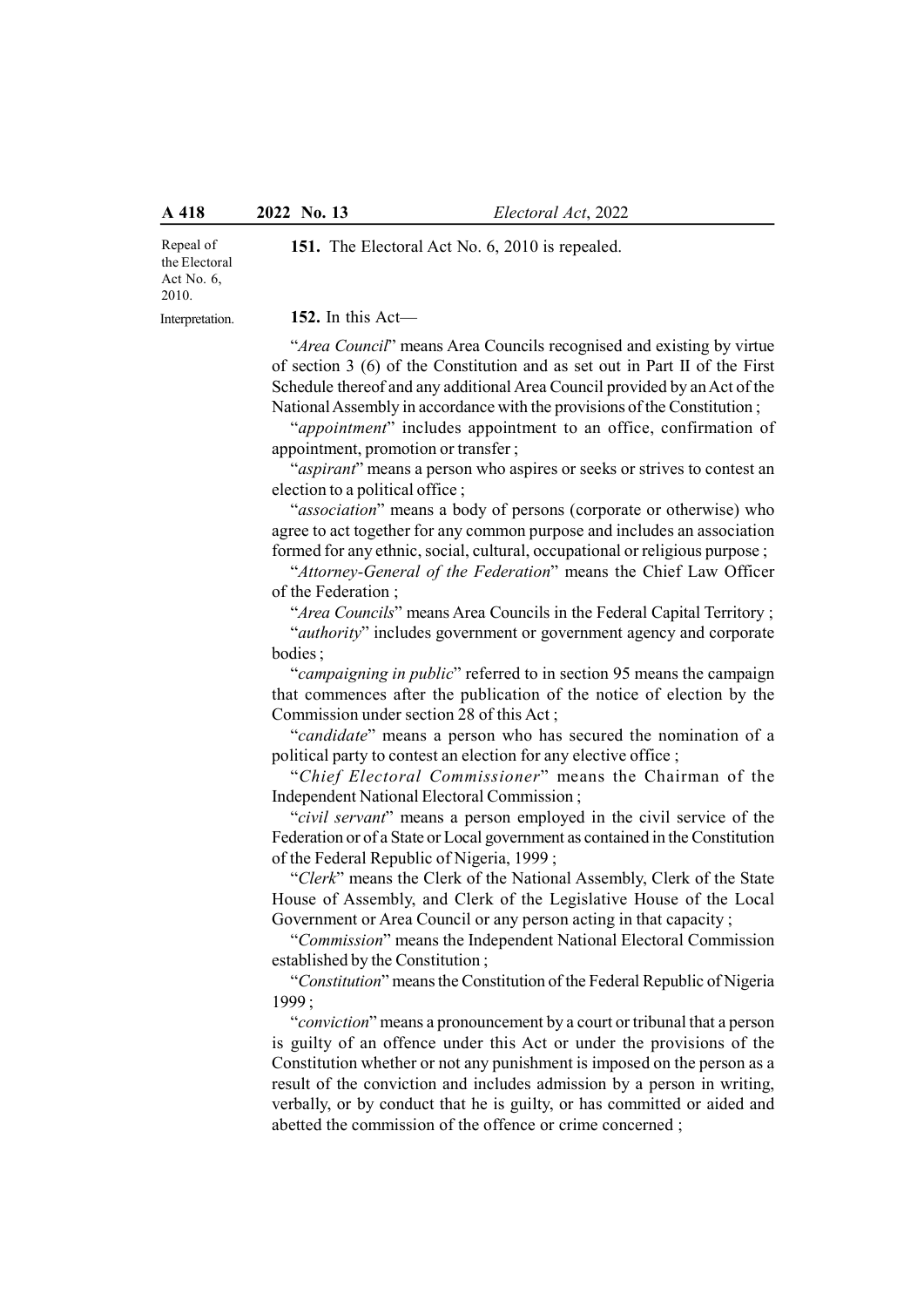"conduct" referred to in the latter is, for instance, where a person reimburses the sums of money or any parts of it obtained through corrupt practice in order to avoid prosecution ;

"decision" means in relation to court or tribunal, any determination of that court or tribunal and includes a judgment, decree, conviction, sentence, order or recommendation ;

"direct primaries" means an election at which candidates for elective office are chosen by direct vote of political party members instead of by delegates at a convention or congress ;

"election" means any election held under this Act and includes a referendum ;

"electoral officer" means a staff of the Commission who is the head of the Commission's office at a Local Government Area or Area Council level ;

"electronic format" refers to the electronic version of the Register of Voters or National Electronic Register of Election Results, as the case may be, created, recorded, transmitted or stored in digital form or in other intangible forms by electronic, magnetic or optical means or by any other means that has capabilities for creation, recording, transmission or storage similar to those means and which may be converted to or reproduced in a paper document ;

"Federation" means the Federal Republic of Nigeria ;

"function" includes powers and duties;

"general election" means an election held in the Federation at large which may be at all levels, and at regular intervals to select officers to serve after the expiration of the full terms of their predecessors;

"Government" includes the Government of the Federation, a State, Local Government Area or Area Council, or any person or organ exercising power or authority on its behalf ;

"House" or "Legislative House" means the Senate, House of Representatives, House of Assembly of a State and includes the Legislative House of a Local Government Area or Area Council ;

"leader of an association" means every person holding an executive position in that association, including in particular, the Chairman, Secretary or Treasurer of the association and every member of its committee management, however described ;

"leader of a political party" means every person holding an executive position in that political party, including in particular, the Chairman, Secretary or Treasurer of the political party and every member of its committee of management, however described ;

"legal incapacity" means a person disqualified under the Constitution or thisActor any other law, rules and regulations from registering as a voter or from contesting elections ;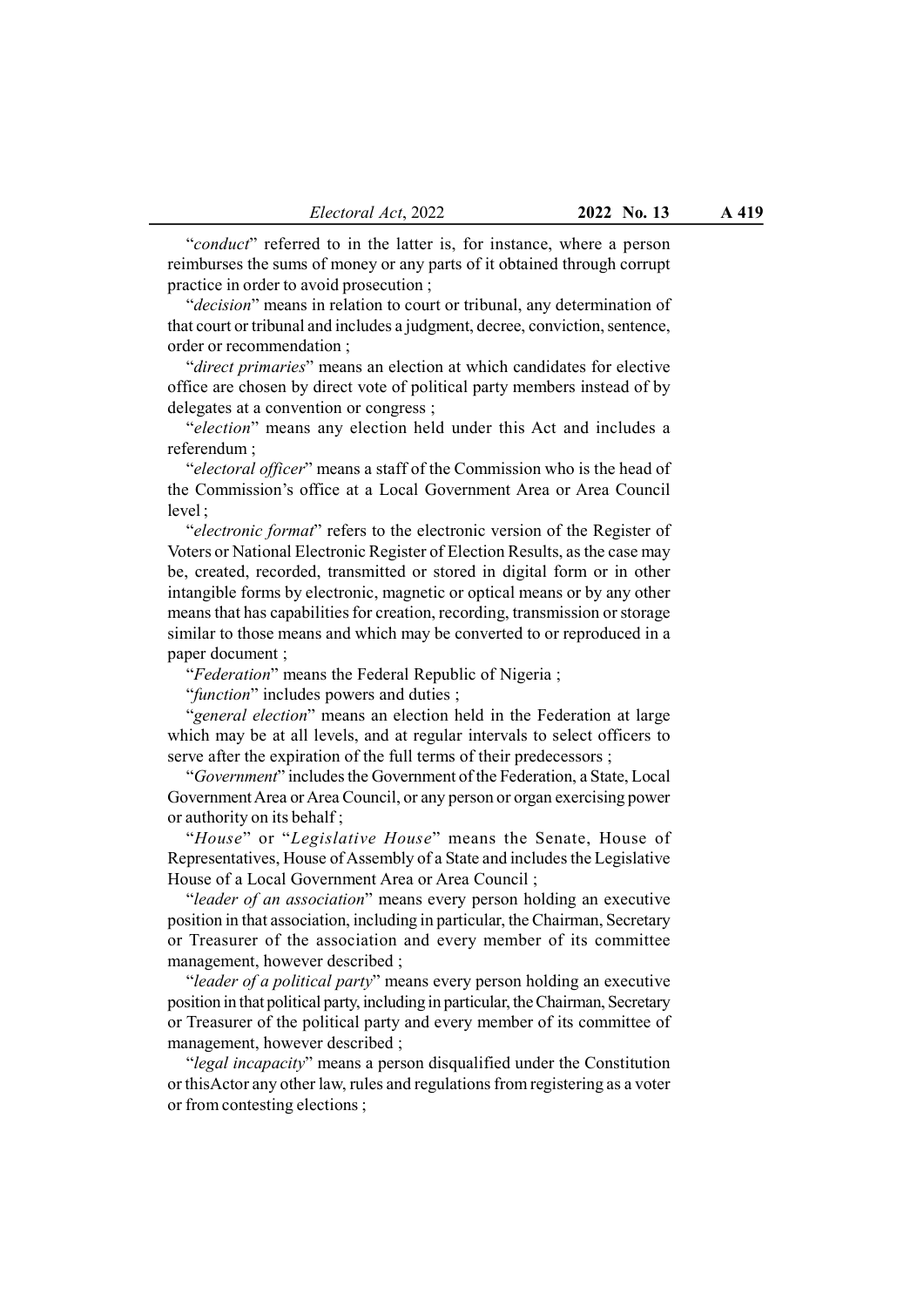"Local Government" means Local Government recognised and existing by section 3(6) of the Constitution and set out in Parts I and II of the First Schedule and any additional Local Government provided for by an Act of the National Assembly in accordance with section 8 (5) of the Constitution ;

"National Assembly" means the Senate and the House of Representatives ;

"number of accredited voters" means number of intending voters accredited to vote in an election ;

"offensive weapon or missile" includes any cannon, gun, rifle, carbine, revolver, pistol or any other firearm, bow and arrow, spear, cutlass, knife, dagger, axe, cudgel, or any other thing capable of being used as an offensive weapon or missile, including teargas, acid, and any inflammable substance capable of injuring a person ;

"*office*" or "*public office*" means any of the offices the occupation to which is by election or appointment under this Act;

"person with disability" means-

(a) a person who has received temporary or permanent Certificate of Disability to a have condition which is expected to continue permanently or for a considerable length of time which can reasonably be expected to limit the person's functional ability substantially, but not limited to seeing, hearing, thinking, ambulating, climbing, descending, lifting, grasping, rising and includes any related function or any limitation due to weakness or significantly decreased endurance so that it cannot perform his everyday routine, leaving and working without significantly increased hardship and vulnerability to everyday obstacles and hazards ; and

(b) a person with long time physical, mental, intellectual, or sensory impairment which interaction with various barriers may hinder their full and effective participation in society ons equal basis with others ;

"person with special needs" means a person who requires assistance for disabilities that may be medical, mental, emotional, physical or psychological ;

"*petition*" means an election petition under this Act;

"*polling agent*" means a person representing a political party or its candidate at the polling unit, ward, Local Government, Federal constituency, Senatorial district, State or Federal collation centres ;

"*polling unit*" means the place, enclosure, booth, shade or house at which voting takes place under this Act;

"*political party*" includes any association of persons whose activities includes canvassing for votes in support of a candidate for election under this Act and registered by the Commission ;

"powers" includes functions and duties;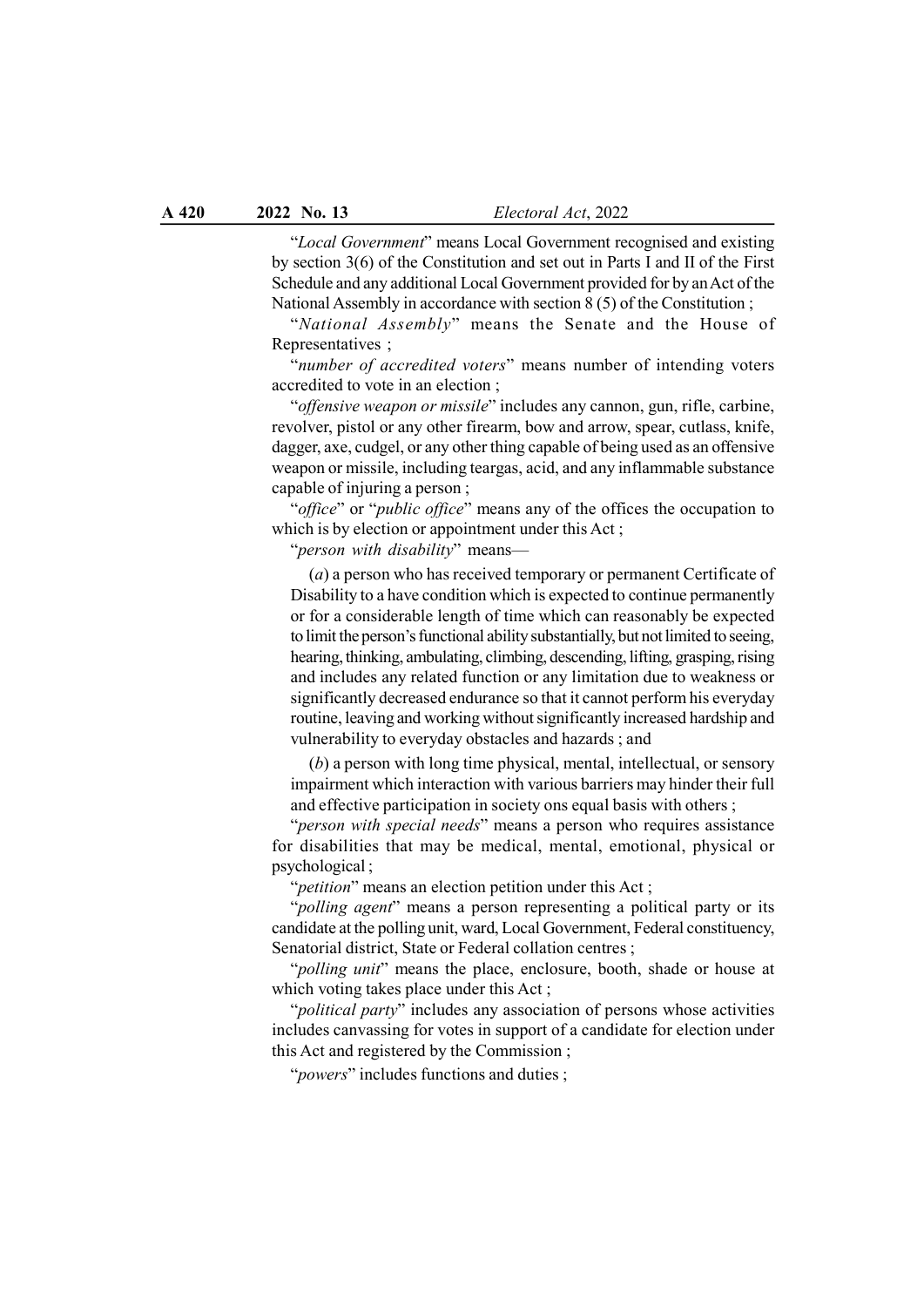"President" means the President of the Federal Republic of Nigeria;

"Presiding Officer" means a person appointed by the Commission to be in charge of the conduct of election in a polling unit or polling station, and this shall include persons who may be under different titles but who are charged by the Commission with the same responsibilities at a polling unit or polling station as a Presiding officer ;

"*primaries*" or "*primary election*" mean intra-party election by voters of a given political party to nominate candidates for elective office in accordance with a political party's constitution and the law ;

"Registrar" includes Chief Registrar, Deputy Chief Registrar and Registrar of other grades of the Supreme Court, Court of Appeal, Federal High Court and the High Court of a State;

"Registration Officer" includes supervisory assistant registration officer and assistant registration officer ;

"Resident Electoral Commissioner" means the Commissioner deployed for the time being to a State ;

"return" means the declaration by a returning officer of a candidate in an election under this Act as being the winner of that election ;

"returning officer" means a person appointed by the Commission to be in charge of the conduct of election in a constituency, and this includes persons who may be under different titles but who are charged by the Commission with the same responsibilities in a constituency as a Returning Officer ;

"school certificate" has the meaning as defined in the Constitution ; "secret society" has the meaning as defined in the Constitution ;

"State" when used otherwise than in reference to one of the component parts of the Federal Republic of Nigeria shall include government of a State and all references in this Act to a State in the Federation shall, where appropriate, be deemed to include references to the Federal Capital Territory ;

"State Commission" means State Independent Electoral Commission created under section 197 of the Constitution ;

"vulnerable person" means a woman, child or person living under extreme poverty, person with disability, the sick and the elderly, refugee, internally displaced person, migrant, person in detention or ethnic and religious minority groups ; and

"ward collation officer" means registration area Collation Officer.

153. This Act may be cited as the Electoral Act, 2022.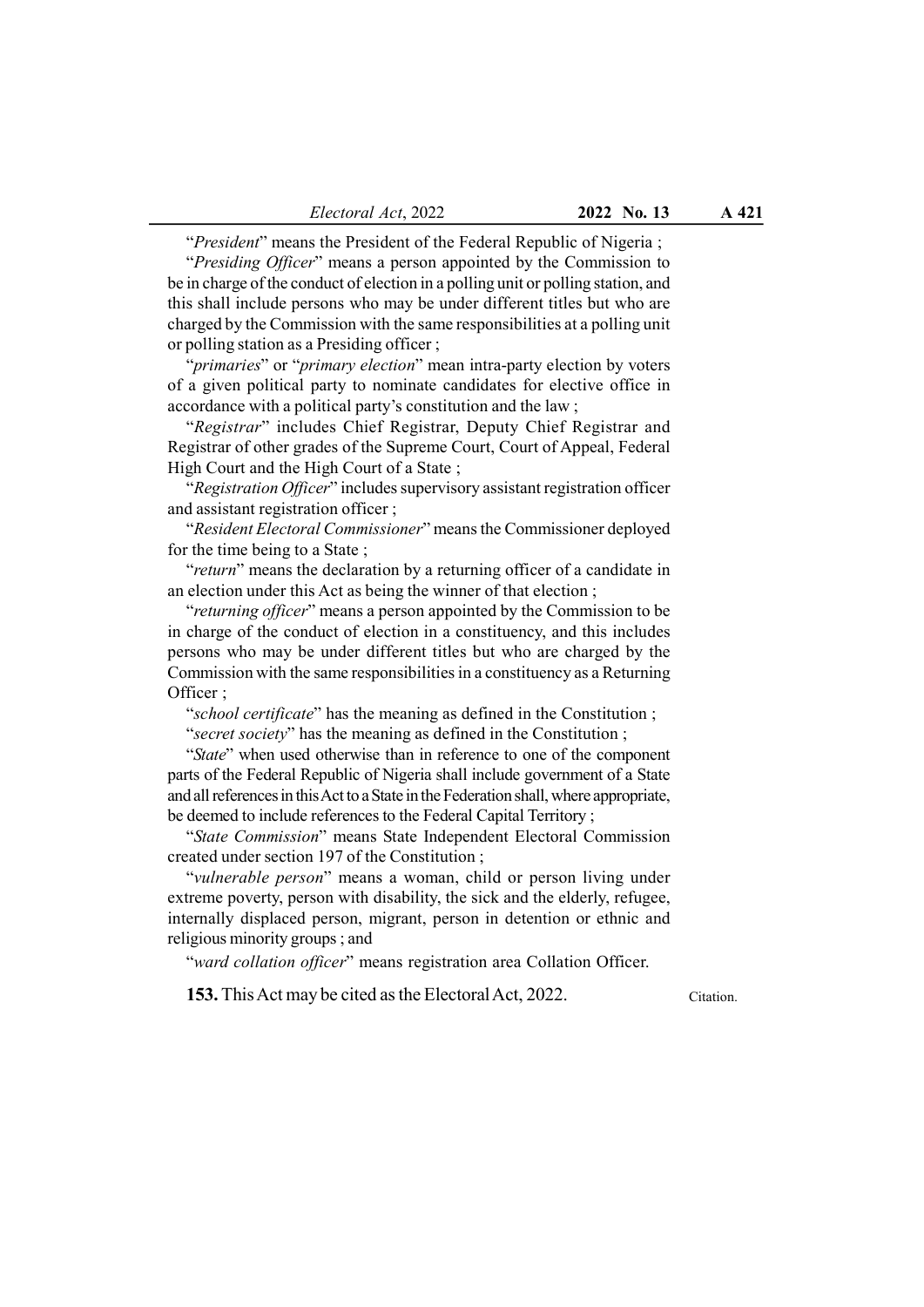## SCHEDULES

#### FIRST SCHEDULE Section 140 (1) and 152

#### Rules of Procedure for Election Petitions

## Interpretation

1. In this Schedule—

"Attorney-General" means the Attorney-General of the Federation and includes the Attorney-General of a State where the context admits ;

"Civil Procedure Rules" means the civil procedure rules of the Federal High Court for the time being in force;

"election" means any election under this Act to which an election petition relates ;

"registry" means a registry set up for an Election Tribunal established by the Constitution or this Act or the registry of the Court of Appeal ;

"Secretary" means the Secretary of an Election Tribunal established by the Constitution or this Act and shall include the Registrar of the Court of Appeal or any officer or Clerk acting for him ;

"Tribunal" means an Election Tribunal established under this Act or the Court of Appeal ;

"tribunal notice board" means a notice board at the Registry or a notice board at the place of hearing where notice of presentation of election petition or notice of hearing an election petition or any other notice may be given or posted.

# Security for costs

2. (1) At the time of presenting an election petition, the petitioner shall give security for all costs which may become payable by him to a witness summoned on his behalf or to a respondent.

(2) The security shall be of such amount not less than N5,000 as the Tribunal or Court may order and shall be given by depositing the amount with the Tribunal or Court.

(3) Where two or three persons join in an election petition, a deposit as may be ordered under subparagraph (2) shall be sufficient.

(4) If no security is given as required by this paragraph, there shall be no further proceedings on the election petition.

## Presentation of Election Petition

3.—(1) The presentation of an election petition under this Act shall be made by the petitioner (or petitioners if more than one) in person, or by his solicitor, if any, named at the foot of the election petition to the Secretary, and the Secretary shall give a receipt.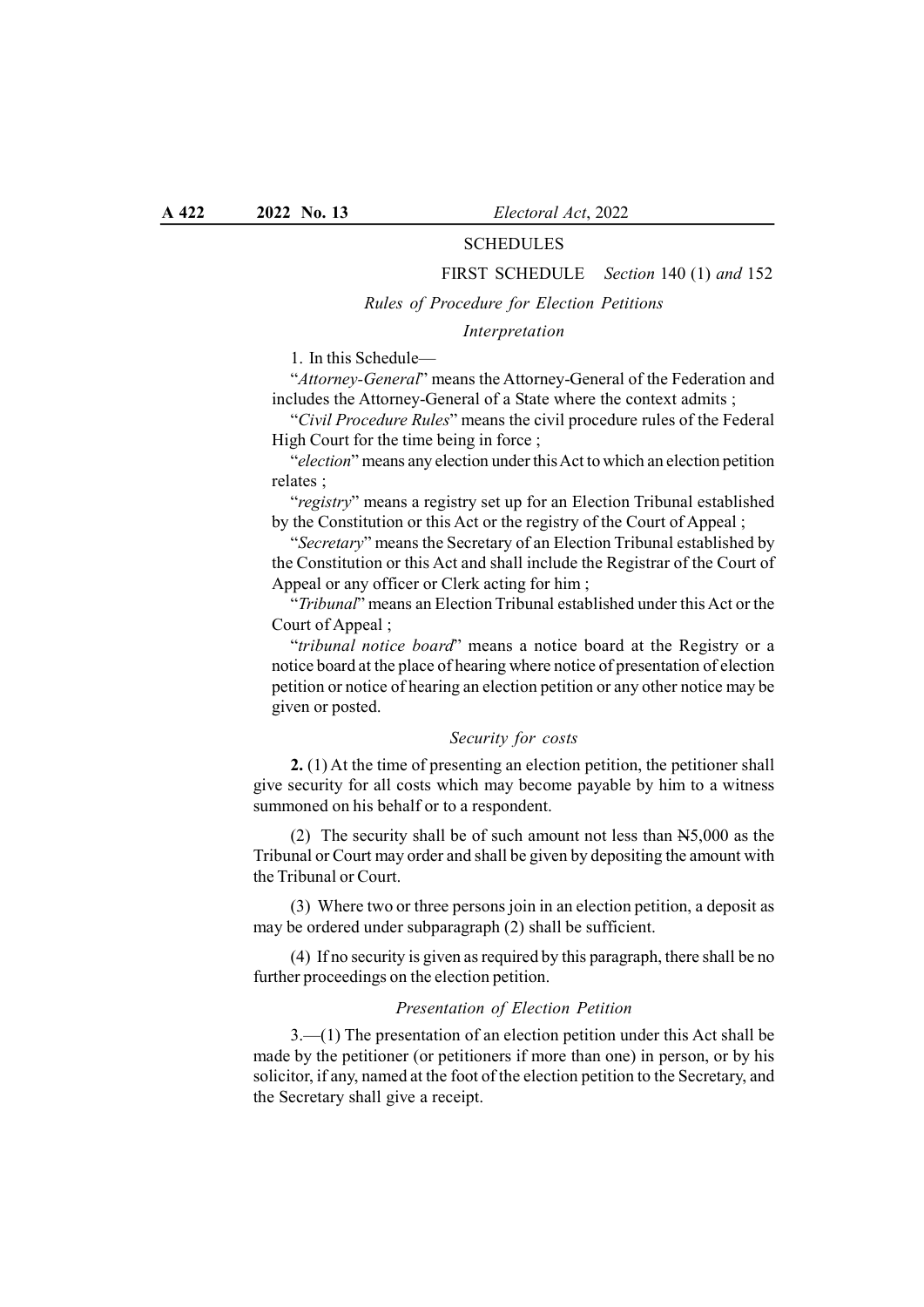(2) The Petitioner shall, at the time of presenting the election petition, deliver to the Secretary a copy of the election petition for each respondent and ten other copies to be preserved by the Secretary.

(3) The Secretary shall compare the copies of the election petition received in accordance with subparagraph (2) with the original petition and shall certify them as true copies of the election petition on being satisfied by the comparison that they are true copies of the election petition.

(4) The petitioner or his solicitor, as the case may be, shall, at the time of presenting the election petition, pay the fees for the service and the publication of the petition, and for certifying the copies and, in default of the payment, the election petition shall be deemed not to have been received; unless the Tribunal or Court otherwise orders.

# Contents of election petition

4.—(1) An election petition under this Act shall—

(a) specify the parties interested in the election petition ;

(b) specify the right of the petitioner to present the election petition ;

(c) state the holding of the election, the scores of the candidates and the person returned as the winner of the election ; and

(d) state clearly the facts of the election petition and the ground or grounds on which the petition is based and the relief sought by the petitioner.

(2) The election petition shall be divided into paragraphs each of which shall be confined to a distinct issue or major facts of the election petition, and every paragraph shall be numbered consecutively.

(3) The election petition shall—

(a) conclude with a prayer or prayers, as for instance, that the petitioner or one of the petitioners be declared validly elected or returned, having polled the highest number of lawful votes cast at the election or that the election may be declared nullified, as the case may be ; and

(b) be signed by the petitioner or all petitioners or by the solicitor, if any, named at the foot of the election petition.

(4) At the foot of the election petition there shall also be stated an address of the petitioner for service at which address documents intended for the petitioner may be left and its occupier.

(5) The election petition shall be accompanied by—

(a) a list of the witnesses that the petitioner intends to call in proof of the petition ;

(b) written statements on oath of the witnesses ; and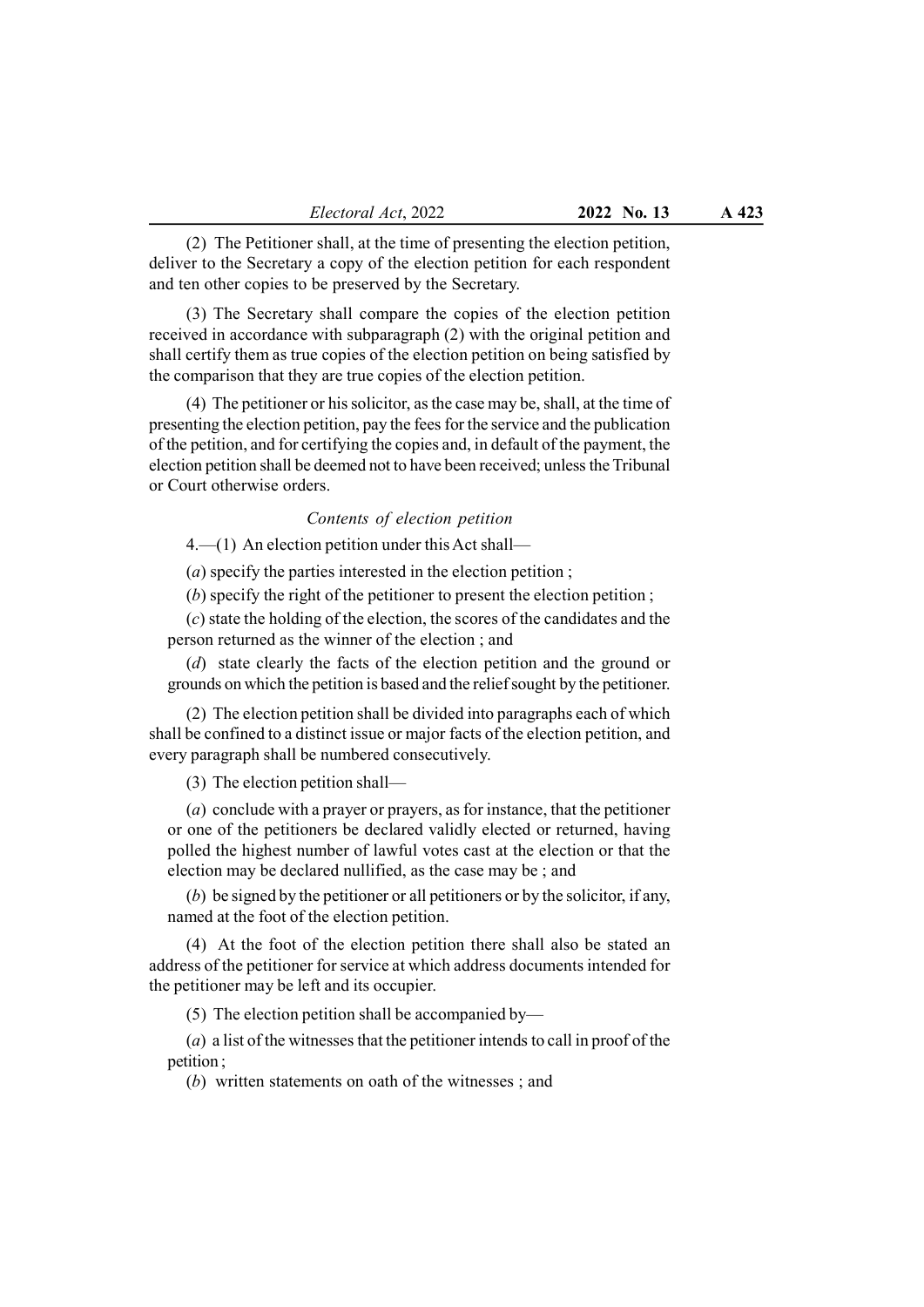(c) copies or list of every document to be relied on at the hearing of the petition.

(6) A petition which fails to comply with subparagraph (5) shall not be accepted for filing by the Secretary.

(7) An election petition, which does not comply with subparagraph (1) or any provision of that subparagraph is defective and may be struck out by the Tribunal or Court.

#### Further particulars

5. Evidence need not to be stated in the election petition, but the Tribunal or Court may order such further particulars as may be necessary—

(*a*) to prevent surprise and unnecessary expense;

(b) to ensure fair and proper hearing in the same way as in a civil action in the Federal High Court ; and

(c) on such terms as to costs or otherwise as may be ordered by the Tribunal or Court.

## Address of service

6. For the purpose of service of an election petition on the respondents, the petitioner shall furnish the Secretary with the address of the respondents' abode or the addresses of places where personal service can be effected on the respondents.

#### Action by Secretary

7.—(1) On the presentation of an election petition and payment of the requisite fees, the Secretary shall immediately—

(a) cause notice of the presentation of the election petition, to be served on each of the respondents ;

(b) post on the tribunal notice board a certified copy of the election petition ; and

(c) set aside a certified copy for onward transmission to the person or persons required by law to adjudicate and determine the election petition.

(2) In the notice of presentation of the election petition, the Secretary shall state a time, not being less than five days but not more than seven days after the date of service of the notice, within which each of the respondents shall enter an appearance in respect of the election petition.

(3) In fixing the time within which the respondents are to enter appearance, the Secretary shall have regard to—

(a) the necessity for securing a speedy hearing of the election petition ; and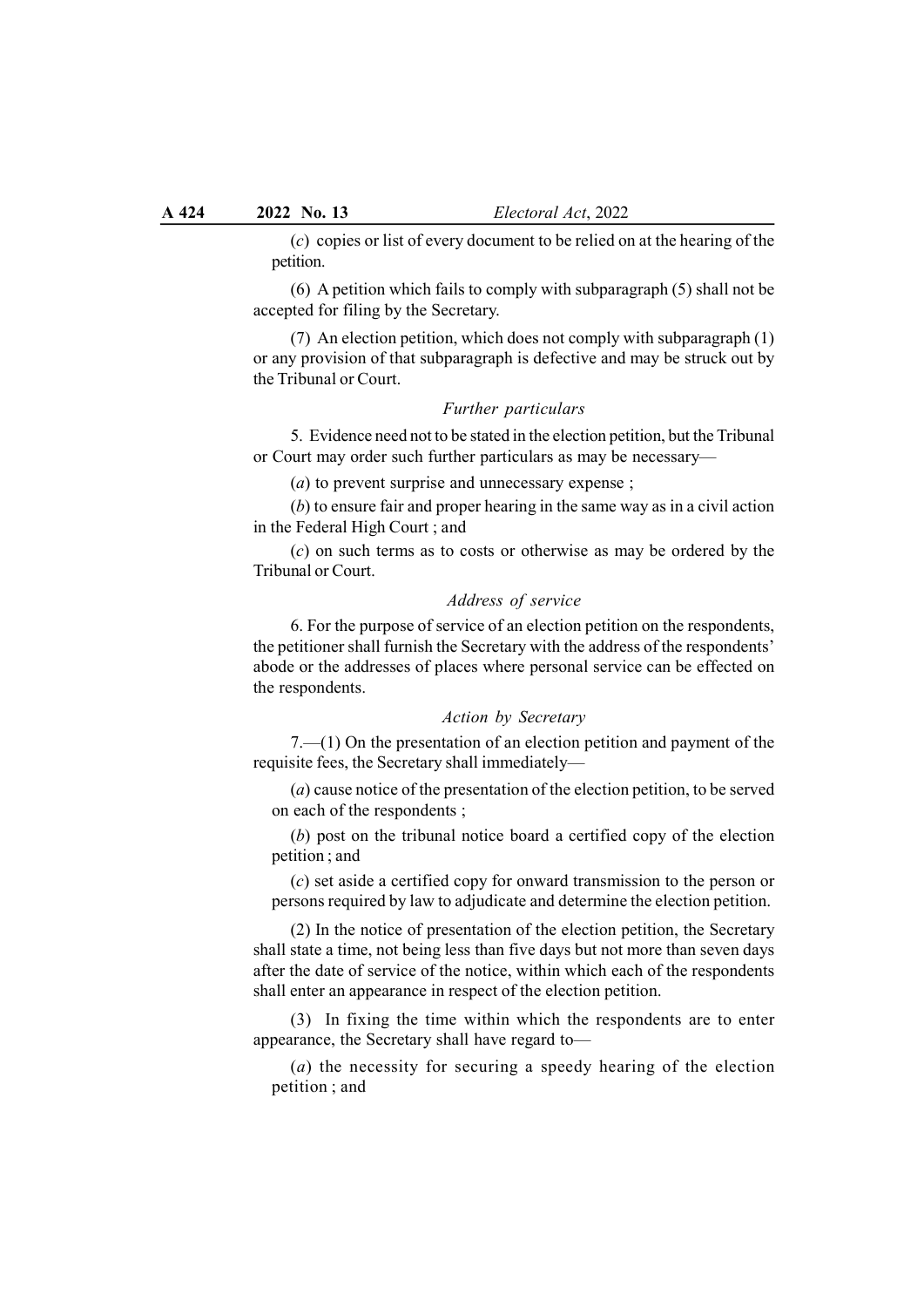(b) the distance from the Registry or the place of hearing to the address furnished under paragraph 4 (4).

#### Personal service on respondent

8.—(1) Subject to subparagraph (2) and (3), service on the respondents—

(a) of the documents mentioned in paragraph  $7(1)(a)$ ; and

(b) of any other documents required to be served on them before entering appearance, shall be personal.

(2) Where the petitioner has furnished, under paragraph 6, the addresses of the places where personal service can be effected on the respondents and the respondents or any of them cannot be found at the place or places, the Tribunal or Court on being satisfied, on an application supported by an affidavit showing that all reasonable efforts have been made to effect personal service, may order that service of any document mentioned in subparagraph (1) be effected in any ways mentioned in the relevant provisions of the Civil Procedure Rules for effecting substituted service in civil cases and that service shall be deemed to be equivalent to personal service.

(3) The proceedings under the election petition shall not be vitiated notwithstanding the fact that—

(a) the respondents or any of them may not have been served personally ; or

(b) a document of which substituted service has been effected pursuant to an order made under subparagraph (2) did not reach the respondent, and in either case, the proceedings may be heard and continued or determined as if the respondents or any of them had been served personally with the document and shall be valid and effective for all purposes.

#### Entry of appearance

9.—(1) Where the respondent intends to oppose the election petition, he shall—

(a) within such time after being served or deemed to have been served with the election petition ; or

(b) where the Secretary has stated a time under paragraph 7 (2), within such time as is stated by the Secretary, enter an appearance by filing in the registry a memorandum of appearance stating that he intends to oppose the election petition and giving the name and address of the solicitor, if any, representing him or stating that he acts for himself, as the case may be, and, in either case, giving an address for service at which documents intended for him may be left or served.

(2) If an address for service and its occupiers are not stated, the memorandum of appearance shall be deemed not to have been filed, unless the Tribunal or Court otherwise orders.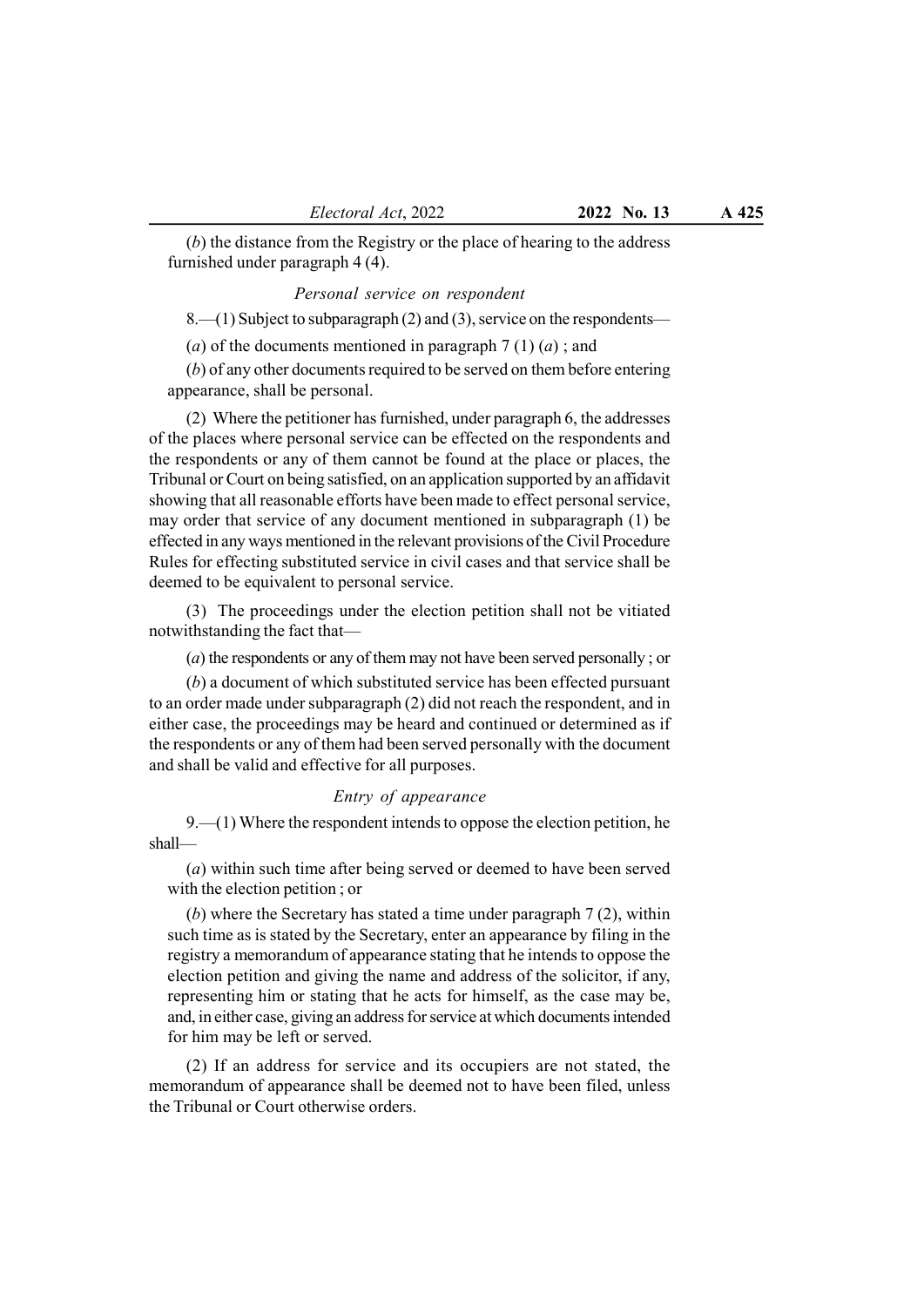(3) The memorandum of appearance shall be signed by the respondent or his solicitor, if any.

(4) At the time of filing the memorandum of appearance, the respondent or his solicitor, as the case may be, shall—

(a) leave a copy of the memorandum of appearance for each of the other parties to the election petition and three other copies of the memorandum to be preserved by the Secretary ; and

(b) pay the fees for service as may be prescribed or directed by the Secretary and in default of the copies being left and the fees being paid at the time of filing the memorandum of appearance, the memorandum of appearance shall be deemed not to have been filed, unless the Tribunal or Court otherwise orders.

(5) A respondent who has a preliminary objection against the hearing of the election petition on grounds of law may file a conditional memorandum of appearance.

# Non-filing of Memorandum of Appearance

10.—(1) If the respondent does not file a memorandum of appearance as required under paragraph 9, a document intended for service on him may be posted on the tribunal notice board and that shall be sufficient notice of service of the document on the respondent.

(2) The non-filing of a memorandum of appearance shall, not bar the respondent from defending the election petition if the respondent files his reply to the election petition in the registry within a reasonable time, but, in any case, not later than 21 days from the receipt of the election petition.

#### Notice of Appearance

11. The Secretary shall cause copies of the memorandum of appearance to be served on, or its notice to be given to the other parties to the election petition.

# Filing of reply

12.—(1) The respondent shall, within 21 days of service of the petition on him file in the registry his reply, specifying in it which of the facts alleged in the election petition he admits and which he denies, and setting out the facts on which he relies in opposition to the election petition.

(2) Where the respondent in an election petition, complaining of an undue return and claiming the seat or office for a petitioner intend to prove that the claim is incorrect or false, the respondent in his reply shall set out the facts and figures clearly and distinctly disproving the claim of the petitioner.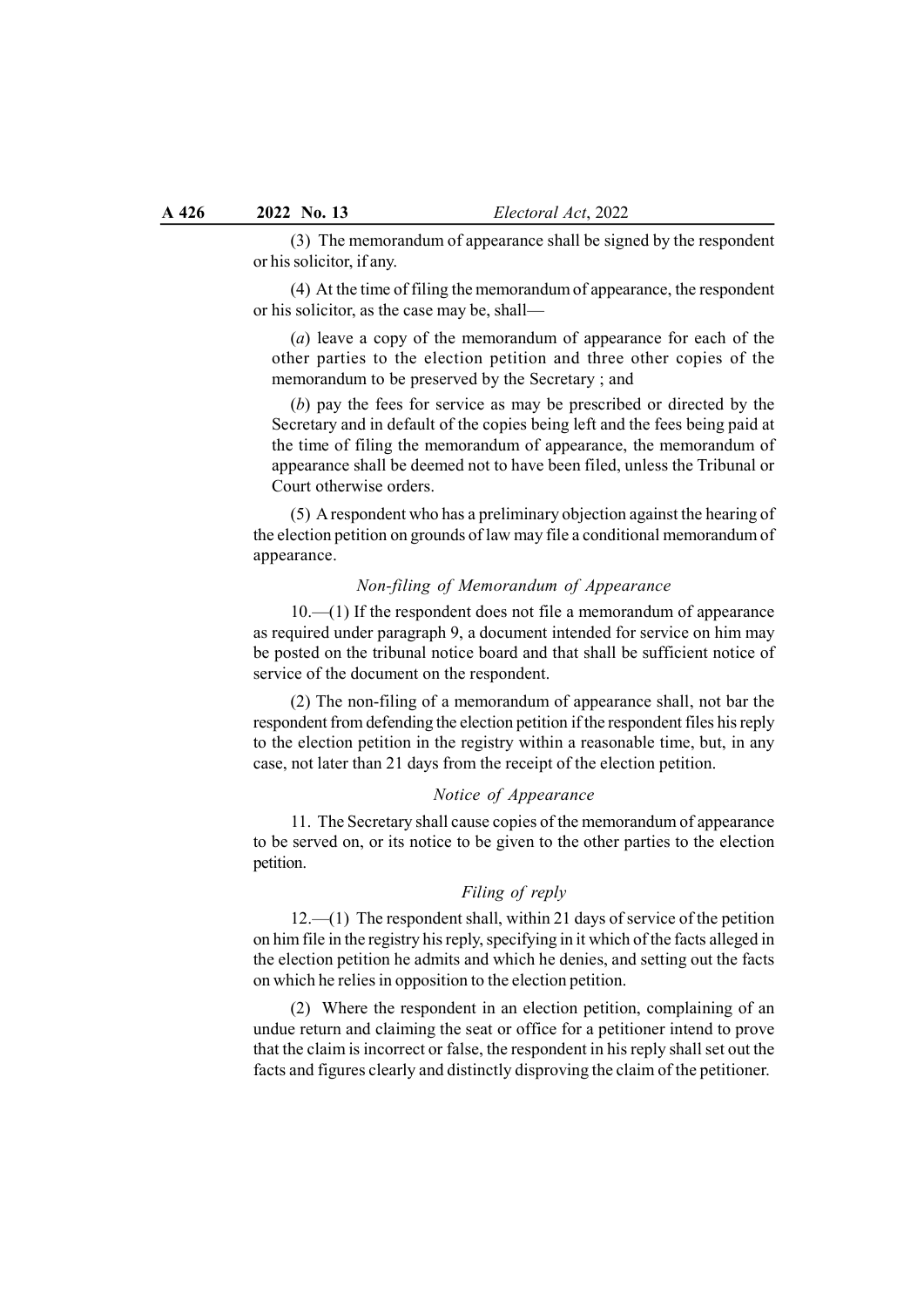(3) The reply may be signed by the respondent or the solicitor representing him, if any and shall state the name and address of the solicitor at which subsequent processes shall be served; and shall be accompanied by copies of documentary evidence, list of witnesses and the written statements on oath.

(4) At the time of filing the reply, the respondent or his solicitor, if any shall leave with the Secretary copies of the reply for services on the other parties to the election petition with 10 extra copies of the reply to be preserved by the Secretary, and pay the fees for service as may be prescribed or directed by the Secretary, and in default of leaving the required copies of the reply or paying the fees for service, the reply shall be deemed not to have been filed, unless the Tribunal or Court otherwise orders.

(5) A respondent who has an objection to the hearing of the petition shall file his reply and state the objection in it, and the objection shall be heard along with the substantive petition.

## Service of Reply

13. The Secretary shall cause a copy of the reply to be served on each of the other parties to the election petition.

## Amendment of Election petition and reply

14.—(1) Subject to subparagraph (2), the provisions of the Civil Procedure Rules relating to amendment of pleadings shall apply in relation to an election petition or a reply to the election petition as if for the words "any proceedings" in those provisions, there were substituted the words,"the election petition or reply".

(2) After the expiration of the time limited by—

(a) Section 132 (7) of this Act for presenting the election petition, no amendment shall be made—

 $(i)$  introducing any of the requirements of paragraph 4 (1) not contained in the original election petition filed, or

(ii) effecting a substantial alteration of the ground for, or the prayer in, the election petition, or

(*iii*) except anything which may be done under subparagraph  $(2)$   $(a)$ (ii), effecting a substantial alteration of or addition to, the statement of facts relied on to support the ground for, or sustain the prayer in the election petition ; and

 $(b)$  paragraph 12 for filing the reply, no amendment shall be made—

 $(i)$  alleging that the claim of the seat or office by the petitioner is incorrect or false, or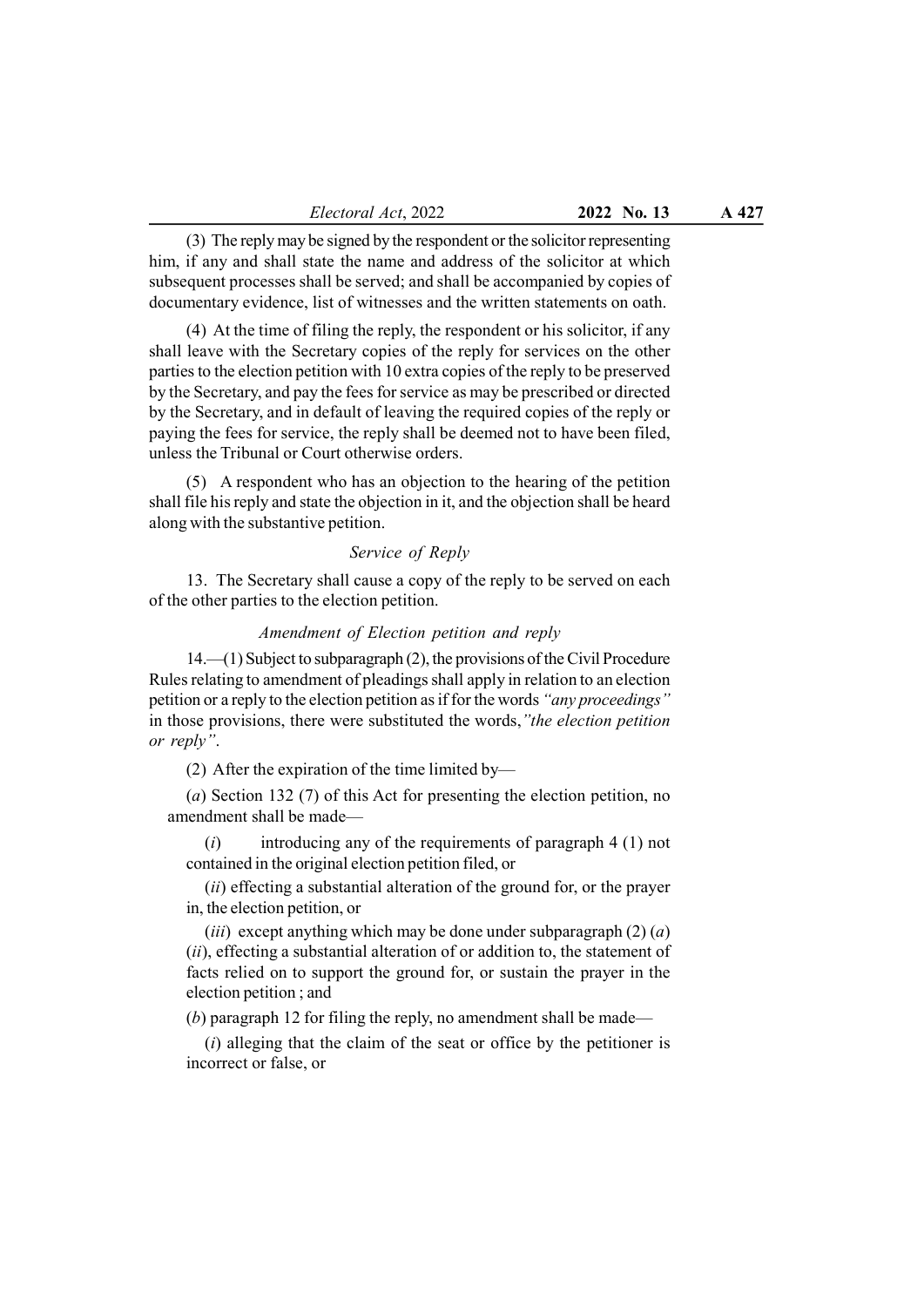(*ii*) except anything which may be done under the provisions of subparagraph  $(2)$   $(a)$   $(ii)$ , effecting any substantial alteration in or addition to the admissions or the denials contained in the original reply filed, or to the facts set out in the reply.

# Particulars of votes rejected

15. When a petitioner claims the seat alleging that he had the highest number of valid votes cast at the election, the party defending the election or return at the election shall set out clearly in his reply particulars of the votes, if any, which he objects to and the reasons for his objection against such votes, showing how he intends to prove at the hearing that the petitioner is not entitled to succeed.

#### Petitioner's Reply

 $16-1$ ) If a person in his reply to the election petition raises new issues of facts in defence of his case which the petition has not dealt with, the petitioner shall be entitled to file in the registry, within five days from the receipt of the respondent's reply, a petitioner's reply in answer to the new issues of fact, so that—

(a) the petitioner shall not at this stage be entitled to bring in new facts, grounds or prayers tending to amend or add to the contents of the petition filed by him ; and

(b) the petitioner's reply does not run counter to the provisions of paragraph 14 (1).

(2) The time limited by subparagraph (1) shall not be extended.

(3) The petitioner in proving his case shall have the time limit as prescribed under paragraph 41 (10).

#### Further particulars or directive

17.—(1) If a party in an election petition wishes to have further particulars or other directions of the Tribunal or Court, he may, at any time after entry of appearance, but not later than 10 days after the filing of the reply, apply to the Tribunal or Court specifying in his notice of motion the direction for which he prays and the motion shall, unless the Tribunal or Court otherwise orders, be set down for hearing on the first available day.

(2) If a party does not apply as provided in subparagraph (1), he shall be taken to require no further particulars or other directions and the party shall be barred from so applying after the period laid down in subparagraph (1) has lapsed.

(3) Supply of further particulars under this paragraph shall not entitle the party to go beyond the ambit of supplying such further particulars as have been demanded by the other party, and embark on undue amendment of, or additions to, his petition or reply, contrary to paragraph 14.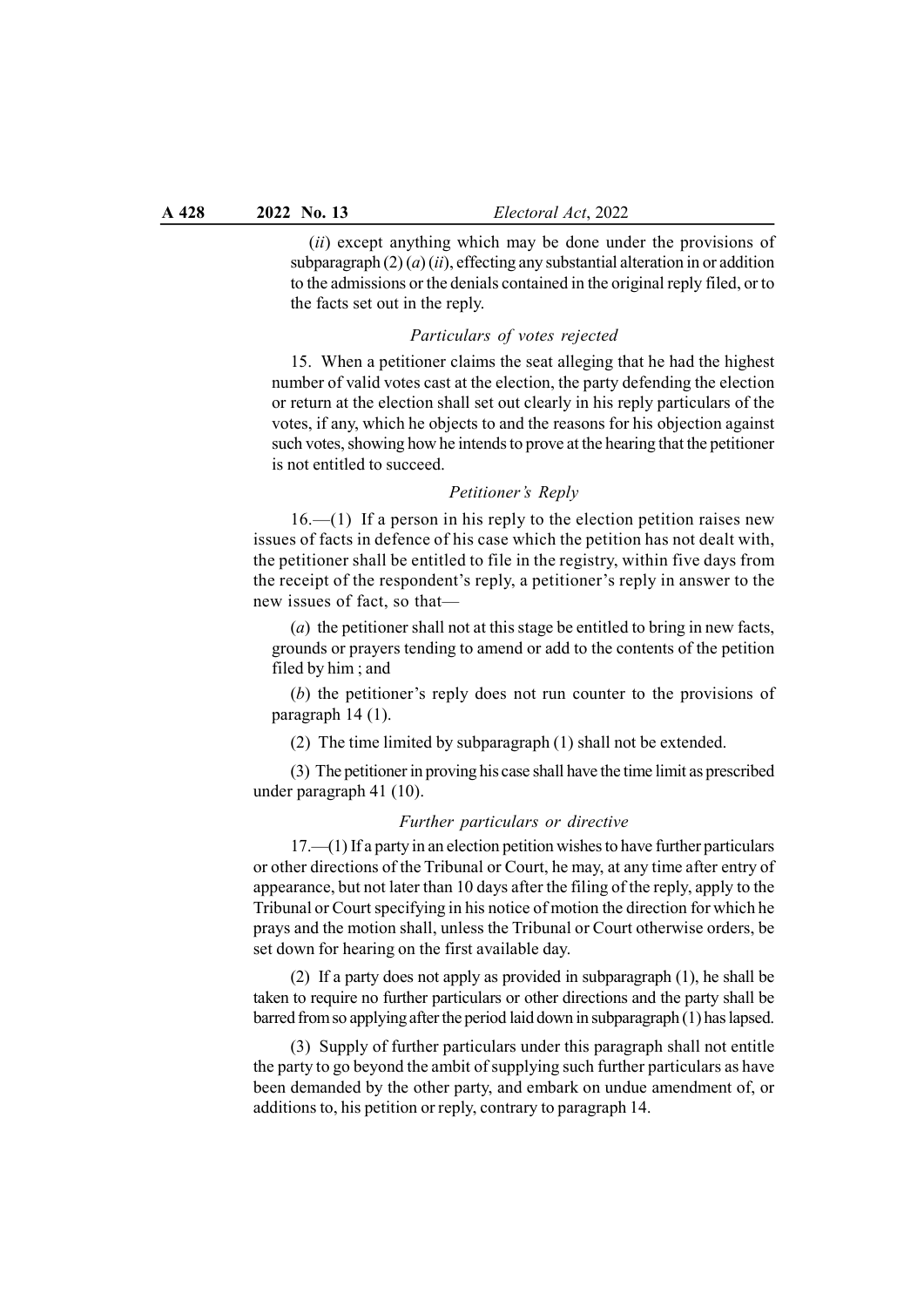# Pre-hearing session and scheduling

18.—(1) Within seven days after the filing and service of the petitioner's reply on the respondent or seven days after the filing and service of the respondent's reply, whichever is the case, the petitioner shall apply for the issuance of pre-hearing notice as in Form TF 007.

(2) Upon application by a petitioner under sub-paragraph (1), the Tribunal or Court shall issue to the parties or their legal practitioners (if any) a prehearing conference notice as in Form TF 007 accompanied by a pre-hearing information sheet as in Form TF 008 for—

(a) the disposal of all matters which can be dealt with on interlocutory application ;

(b) giving such directions as to the future course of the petition as appear best adapted to secure its just, expeditious and economical disposal in view of the urgency of election petitions ;

(c) giving directions on order of witnesses to be called and such documents to be tendered by each party to prove their cases having in view the need for the expeditious disposal of the petition ; and

(d) fixing clear dates for hearing of the petition.

(3) The respondent may bring the application in accordance with subparagraph (1) where the petitioner fails to do so, or by motion which shall be served on the petitioner and returnable in three clear days, apply for an order to dismiss the petition.

(4) Where the petitioner and the respondent fail to bring an application under this paragraph, the Tribunal or Court shall dismiss the petition as abandoned petition and no application for extension of time to take that step shall be filed or entertained.

(5) Dismissal of a petition under subparagraphs (3) and (4) is final, and the Tribunal or Court shall be functus officio.

(6) At the pre-hearing session, the Tribunal or Court shall enter a scheduling Order for—

(*a*) joining other parties to the petition ;

(b) amending petition or reply or any other processes ;

(c) filing and adoption of written addresses on all interlocutory applications ;

(*d*) additional pre-hearing session;

(e) order of witnesses and tendering of documents that will be necessary for the expeditious disposal of the petition ; and

 $(f)$  any other matters that will promote the quick disposal of the petition in the circumstances.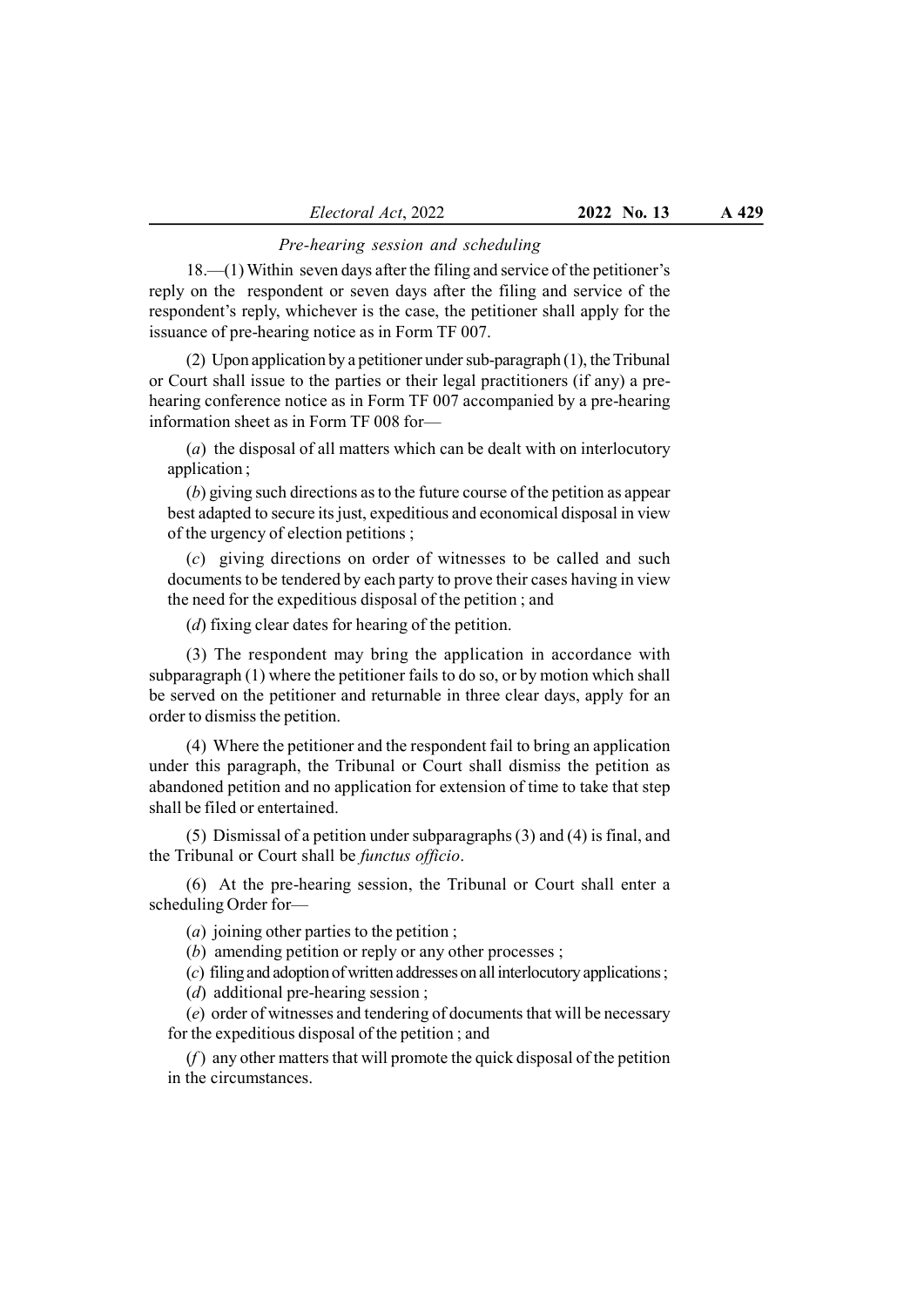(7) At the pre-hearing session, the Tribunal or Court shall consider and take appropriate action in respect of the following as may be necessary or desirable—

(a) amendments and further and better particulars ;

(b) the admissions of facts, documents and other evidence by consent of the parties ;

(c) formulation and settlement of issues for trial ;

(d) hearing and determination of objections on point of law;

(e) control and scheduling of discovery inspection and production of documents ;

 $(f)$  narrowing the field of dispute between certain types of witnesses especially the Commission's staff and witnesses that officiated at the election, by their participation at pre-hearing session or in any other manner ;

(g) giving orders or directions for hearing of cross-petitions or any particular issue in the petition or for consolidation with other petitions ;

(h) determining the form and substance of the pre-hearing order ; and

 $(i)$  such other matters as may facilitate the just and speedy disposal of the petition bearing in mind the urgency of election petitions.

(8) At the pre-hearing session, the Tribunal or Court shall ensure that hearing is not delayed by the number of witnesses and objections to documents to be tendered and shall pursuant to subparagraphs  $7(b)$ , and  $(e)$ —

(a) allow parties to admit or exclude documents by consent ; and

(b) direct parties to streamline the number of witnesses to those whose testimonies are relevant and indispensable.

(9) The pre-hearing session or series of the pre-hearing sessions with respect to any petition shall be completed within 14 days of its commencement, and the parties and their legal practitioners shall co-operate with the Tribunal or Court in working within this time table and as far as practicable, pre-hearing sessions shall be held from day to day or adjourned only for purposes of compliance with prehearing sessions, unless extended by the Chairman or the Presiding Justice.

(10) After a pre-hearing session or series of pre-hearing sessions the Tribunal or Court shall issue a report and this report shall guide the subsequent course of the proceedings, unless modified by the Tribunal or Court.

(11) If a party or his Legal Practitioner fails to attend the pre-hearing sessions or obey a scheduling or pre-hearing order or is substantially unprepared to participate in the session or fails to participate in good faith, the Tribunal or Court shall in the case of —

(a) the petitioner, dismiss the petition ; and

(b) a respondent enter judgment against him.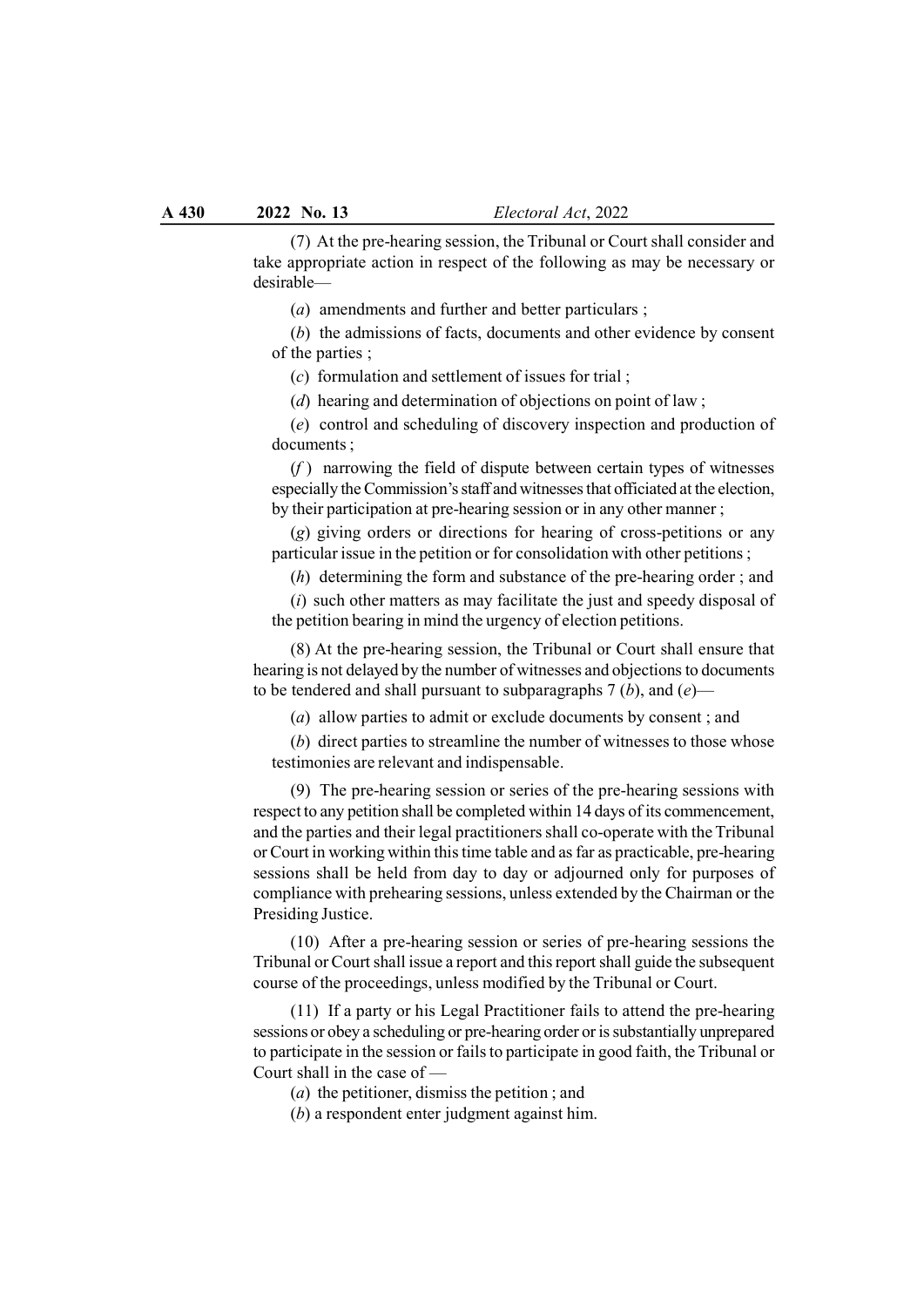(12) Any judgment given under subparagraph (11) may be set aside upon an application made within seven days of the judgment (which shall not be extended) with an order as to costs of a sum not less than N20,000.00.

(13) The application shall be accompanied by an undertaking to participate effectively in the pre-hearing session jointly signed by the applicant and the Legal Practitioner representing him.

#### Hearing of petition to be in open tribunal or court

19. Every election petition shall be heard and determined in an open tribunal or court.

#### Time and place of hearing petition

 $20$ —(1) Subject to the provisions of subparagraph (2), the time and place of the hearing of an election petition shall be fixed by the Tribunal or Court and notice of the time and place of the hearing, which may be as in Form TF. 005 set out in Second Schedule to this Act, shall be given by the Secretary at least five days before the day fixed for the hearing by—

(a) posting the notice on the tribunal notice board ; and

(b) sending a copy of the notice by registered post or through a messenger to the—

 $(i)$  petitioner's address for service,

(*ii*) respondent's addresses for service, if any, or

(*iii*) Resident Electoral Commissioner or the Commission as the case may be.

(2) In fixing the place of hearing, the Tribunal or Court shall have due regard to the proximity to and accessibility from the place where the election was held.

# Notice of hearing

21. A tribunal or court, as the case may be, shall publish the notice of hearing by causing a copy of the notice to be displayed in the place which was appointed for the delivery of nomination papers prior to the election or in some conspicuous place or places within the constituency, but failure to do so or any miscarriage of the copy of notice of hearing shall not affect the proceedings if it does not occasion injustice against any of the parties to the election petition.

# Posting of notice on tribunal notice board deemed to be good notice

22. The posting of the notice of hearing on the tribunal notice board shall be deemed and taken to be good notice, and the notice shall not be vitiated by any miscarriage of the copy or copies of the notice sent pursuant to paragraph 16.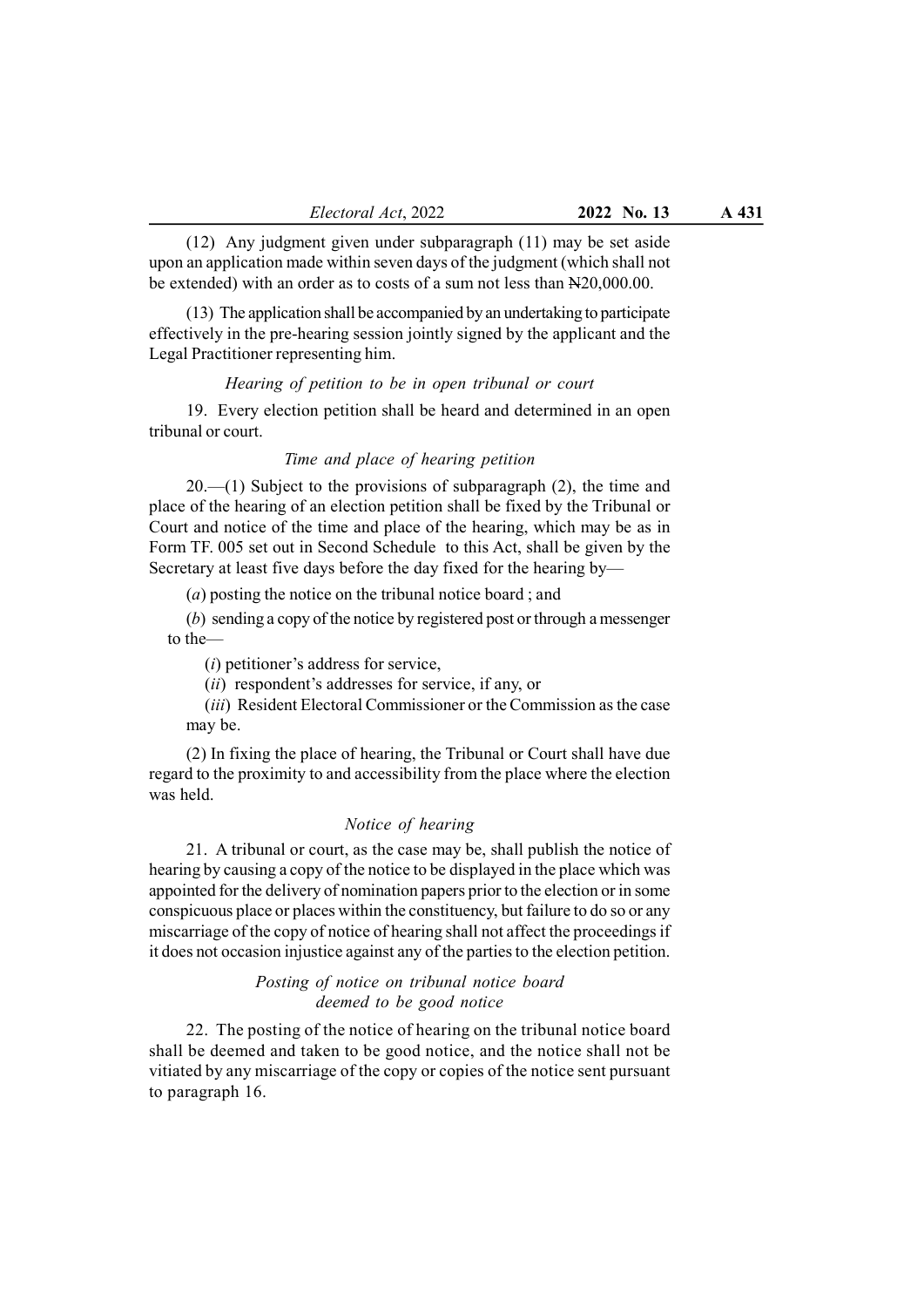#### Postponement of hearing

23.—(1) The Tribunal or Court may, by order made on the application of a party to the election petition or at the instance of the Tribunal or Court, postpone the beginning of the hearing to such day as the Tribunal or Court may consider appropriate having regard at all times to the need for speedy conclusion of the hearing of the election petition.

(2) A copy of the order shall be sent by the Secretary by registered post or messenger to the electoral officer or the Resident Electoral Commissioner or the Commission who shall publish the order in the manner provided in paragraph 20 for publishing the notice of hearing, but failure on the part of the electoral officer or Resident Electoral Commissioner or the Commission to publish the copy of the order of postponement shall not affect the proceedings in any manner whatsoever.

(3) The Secretary shall post or cause to be posted on the tribunal notice board a copy of the order.

(4) Where the Tribunal or Court gives an order of postponement at its own instance a copy of the order shall be sent by the Secretary by registered post or messenger to the address for service given by the petitioner and to the address for service, if any, given by the respondents or any of them.

(5) The provisions of paragraph 21 shall apply to an order or a notice of postponement as they do to the notice of hearing.

# Non arrival of Chairman of tribunal or Presiding Justice of the court

24. If the Chairman of the tribunal or presiding justice of the court has not arrived at the appointed time for the hearing or at the time to which the hearing has been postponed, the hearing shall, by reason of that fact, stand adjourned to the following day and so from day to day.

# Hearing continues from day to day

25.—(1) No formal adjournment of the Tribunal or Court for the hearing an election petition shall be necessary, but the hearing shall be deemed adjourned and may be continued until the hearing is concluded unless the Tribunal or Court otherwise directs as the circumstances may dictate.

(2) If the Chairman of the Tribunal or the presiding justice of the court who begins the hearing of an election petition is disabled by illness or otherwise, the hearing may be recommended and concluded by another Chairman of the Tribunal or presiding justice of the Court appointed by the appropriate authority.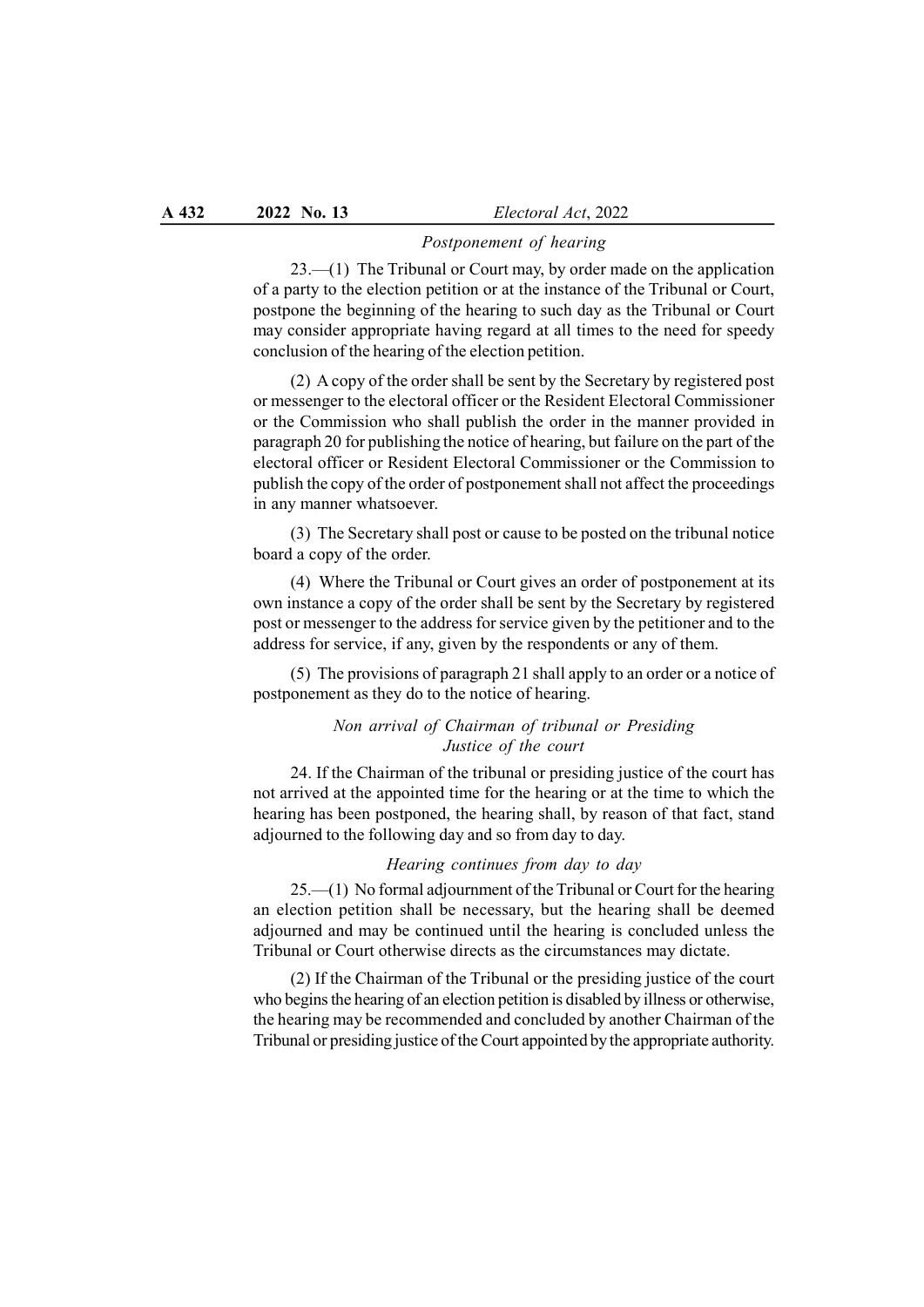#### Adjournment of hearing

26.—(1) After the hearing of an election petition has begun, if the inquiry cannot be continued on the ensuing day or, if that day is a Sunday or a Public holiday, on the day following the same, the hearing shall not be adjourned *sine* die but to a definite day to be announced before the rising of the Tribunal or Court and notice of the day to which the hearing is adjourned shall immediately be posted by the Secretary on the notice board.

(2) The hearing may be continued on a Saturday or on a public holiday if circumstances dictate.

# Power of Chairman of the Tribunal or the presiding justice of the court to dispose on interlocutory matters

27.—(1) All interlocutory questions and matters may be heard and disposed of by the Chairman of the Tribunal or the presiding justice of the court who shall have control over the proceedings as a Judge in the Federal High Court.

(2) After the hearing of the election petition is concluded, if the Tribunal or Court before which it was heard has prepared its judgment but the Chairman or the presiding justice is unable to deliver it due to illness or any other cause, the judgment may be delivered by one of the members, and the judgment as delivered shall be the judgment of the Tribunal or Court and the member shall certify the decision of the Tribunal or Court to the Resident Electoral Commissioner, or to the Commission.

# Effect of determination of election petition

 $28$ —(1) At the conclusion of the hearing, the Tribunal shall determine whether a person whose election or return is complained of or any other person, and what person, was validly returned or elected, or whether the election was void, and shall certify the determination to the Resident Electoral Commissioner or the Commission.

(2) If the Tribunal or Court has determined that the election is invalid, then, subject to section 134 of this Act, where there is an appeal and the appeal fails, a new election shall be held by the Commission.

(3) Where a new election is to be held under the provisions of this paragraph, the Commission shall appoint a date for the election which shall not be later than three months from the date of the determination.

# Withdrawal or abatement of petition

29.—(1) An election petition shall not be withdrawn without leave of the tribunal or court.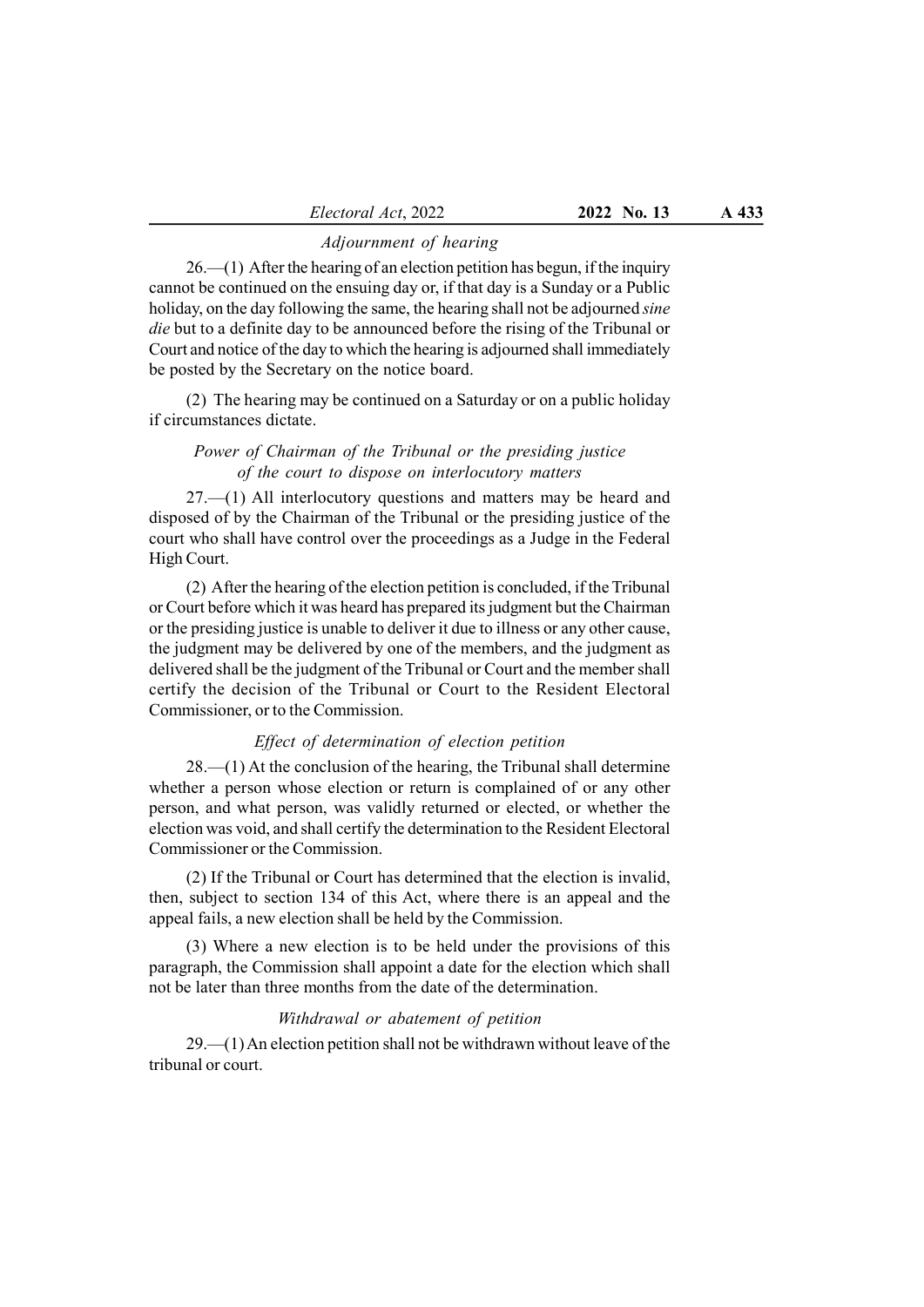(2) Where the petitioners are more than one no application for leave to withdraw the election petition shall be made except with the consent of all the petitioners.

(3) The application for leave to withdraw an election shall be made by motion after notice of the application has been given to the respondents.

(4) The notice of motion shall state the grounds on which the motion to withdraw is based, supported with affidavit verifying the facts and reasons for withdrawal, signed by the petitioner or petitioners in the presence of the Secretary.

(5) At the time of filing the notice of motion the petitioner or petitioners shall leave copies for service on the respondent.

(6) The petitioner or petitioners shall also file the affidavits required under paragraph 29 together with copies for each respondent and pay the fees prescribed or directed by the Secretary for services.

### Affidavits against illegal term of withdrawal

30.—(1) Before the leave for withdrawal of an election petition is granted, each of the parties to the petition shall produce an affidavit, stating that—

(a) to the best of the deponent's knowledge and belief no agreement or term of any kind whatsoever has been made ; and

(b) no undertaking has been entered into, in relation to the withdrawal of the petition, but if any lawful agreement has been made with respect to the withdrawal of the petition, the affidavit shall set forth that agreement and shall make the foregoing statement subject to what appears from the affidavit.

#### Time for hearing motion for leave to withdraw petition

31.—(1) The time for hearing the motion for leave to withdraw the election petition shall be fixed by the Tribunal or Court.

(2) The Secretary may give notice of the day fixed for the hearing of the motion to the respondents and post or cause to be posted on the Tribunal notice board a copy of the notice.

#### Payment of costs to respondents

32. If the election petition is withdrawn, the petitioner shall be liable to pay appropriate costs to the respondents or any of them unless the Tribunal or Court otherwise orders.

### Abatement of proceedings in election petition

33.—(1) If a sole petitioner or the survivor of several petitioners dies, then, subject to subparagraphs (2) and (3), there shall be no further proceedings on the election petition and the Tribunal or Court may strike it out of its cause list.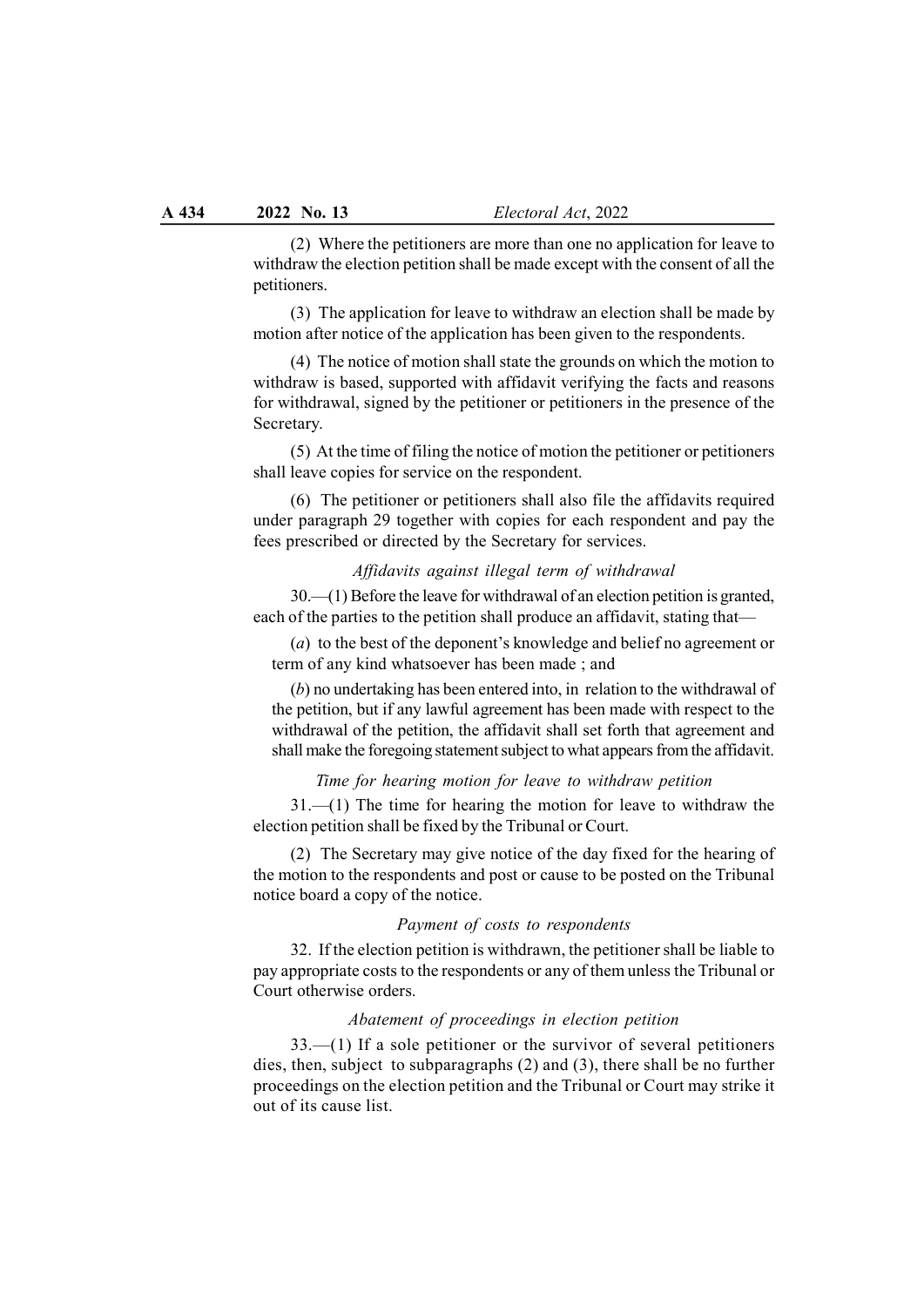(2) The death of a petitioner shall not affect his liability for the payment of costs previously incurred in the course of proceedings in respect of the election petition prior to its abatement.

(3) Where notice, with copies for each party to the election petition supported by the affidavit of two witnesses testifying to the death of a sole petitioner or of the survivor of several petitioners, is given to the Secretary, he shall submit the notice to the Tribunal or Court and if the Tribunal or Court so directs, the Secretary shall—

(a) serve notice on the other parties to the petition ;

(b) post or cause to be posted a notice on the Tribunal notice board ; and

(c) cause notice to be published in conspicuous places in the constituency, in such form as the Tribunal or Court may direct.

## Notice of no opposition to petition

34.—(1) If before the hearing of an election petition, a respondent, other than the electoral officer, the returning officer or Presiding officer, gives to the Tribunal or Court notice in writing signed by him or his Solicitor before the Secretary that he does not intend to oppose the election petition, the Secretary shall—

(a) serve notice on the other parties to the election petition ; and

(b) post or cause to be posted a notice on the Tribunal notice board.

(2) The respondent shall file the notice with a copy for each other party to the election petition not less than six days before the day appointed for hearing of the election petition.

(3) A respondent who has given notice of his intention not to oppose the election petition shall not appear or act as a party against the election petition in any proceeding on it ; but the giving of the notice shall not of itself cause him to cease to be a respondent.

## Countermand of notice of hearing

35.—(1) Where a notice of—

(a) the petitioner's intention to apply for leave to withdraw an election petition ; or

(b) the death of the sole petitioner or the survivor of several petitioners ; or

(c) the respondent's intention not to oppose an election petition, is received after notice of hearing of the election petition has been given, and before the hearing has begun, the Secretary shall forthwith countermand the notice of hearing.

(2) The countermand shall be given in the same manner, and, as near as may be, as the notice of hearing.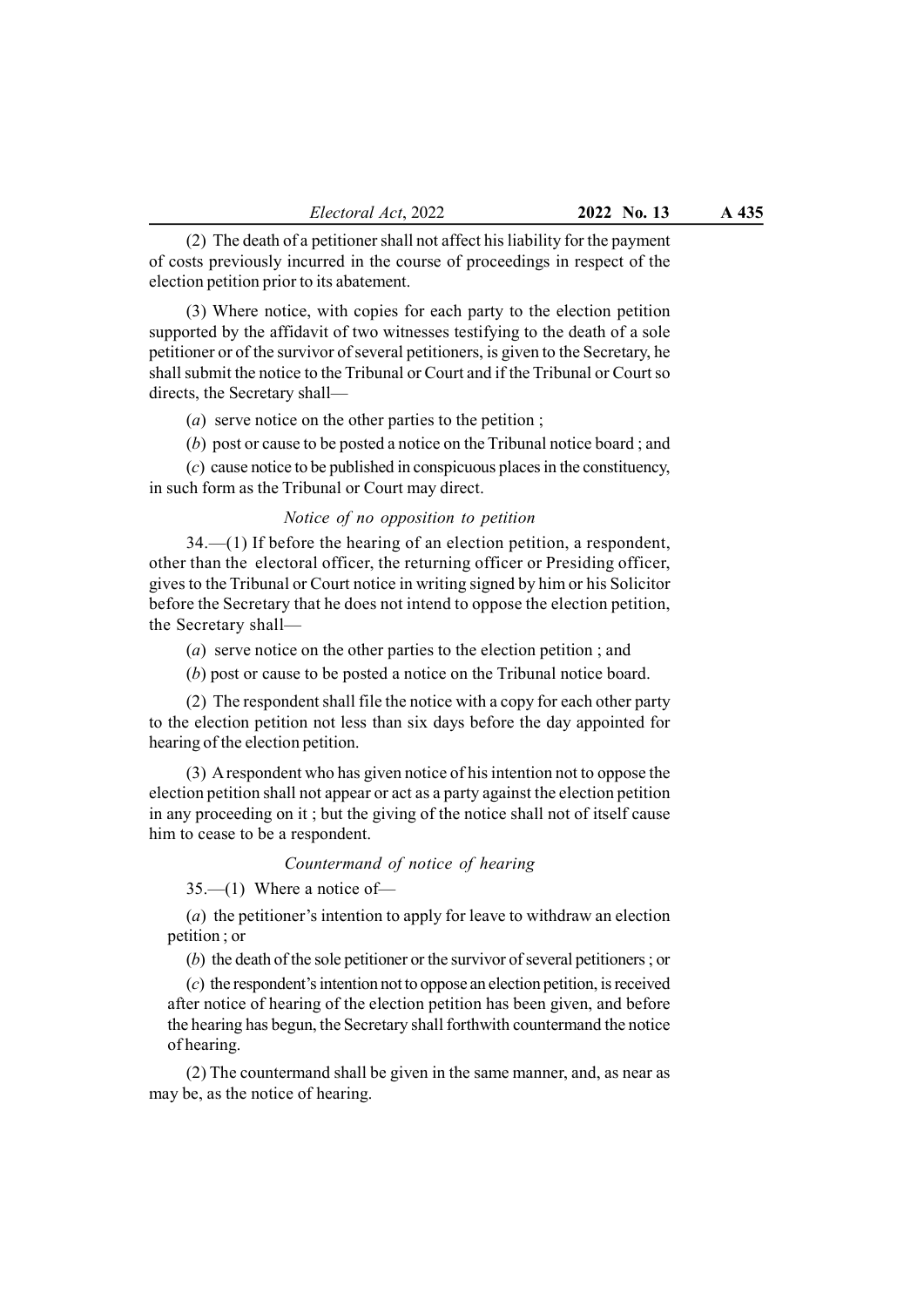#### Discretion of Tribunals or Court if no reply

36. Where the respondent has not entered an appearance, or has not filed his reply within the prescribed time or within such time as the Tribunal or Court may have allowed, or has given notice that he does not intend to oppose the petition, then if—

(a) there remains no more than one other candidate in the election who was not returned ;

(b) the election petition contains no prayer for a determination that the election was void ;

(c) there are no facts or grounds stated in the election petition or in the reply, if any, or stated in any further particulars filed in the proceedings or otherwise appearing on proof of which it ought to be determined that election was void ; or

 $(d)$  the election petition is one complaining of undue return and claiming the seat or office for the candidate who was not returned and the respondent has not raised any formal or written objections to any of the votes relied on by the petitioner, the Tribunal or Court may, if it deems fit, determine the proceedings on the election petition without hearing evidence or further evidence, and in any case, the proceedings shall be continued and determined on such evidence or otherwise as the Tribunal or Court may deem necessary for the full and proper determination of the election petition.

#### Fees

37.—(1) The fee payable on the presentation of an election petition shall not be less than Nl,000.00.

(2) A hearing fee shall be payable for the hearing at the rate of N40.00 per day of the hearing but not exceeding N2,000.00 in all, but the Tribunal or Court may direct a different fee to be charged for any day of the hearing.

(3) For the purpose of subparagraph (2), the petitioners shall make a deposit of not less than N2000.00 at the time of presenting his petition.

(4) Subject to the provisions of this paragraph, the fees payable in connection with an election petition shall be at the rate prescribed for civil proceedings in the Federal High Court.

(5) No fees shall be payable by the Attorney-General of the Federation (acting in person or through any other legal officer) or by a respondent who was the Commission or any of its officers appointed pursuant to the provisions of this Act.

(6) No fees shall be payable for the summoning of witnesses by the Tribunal or Court at its own instance.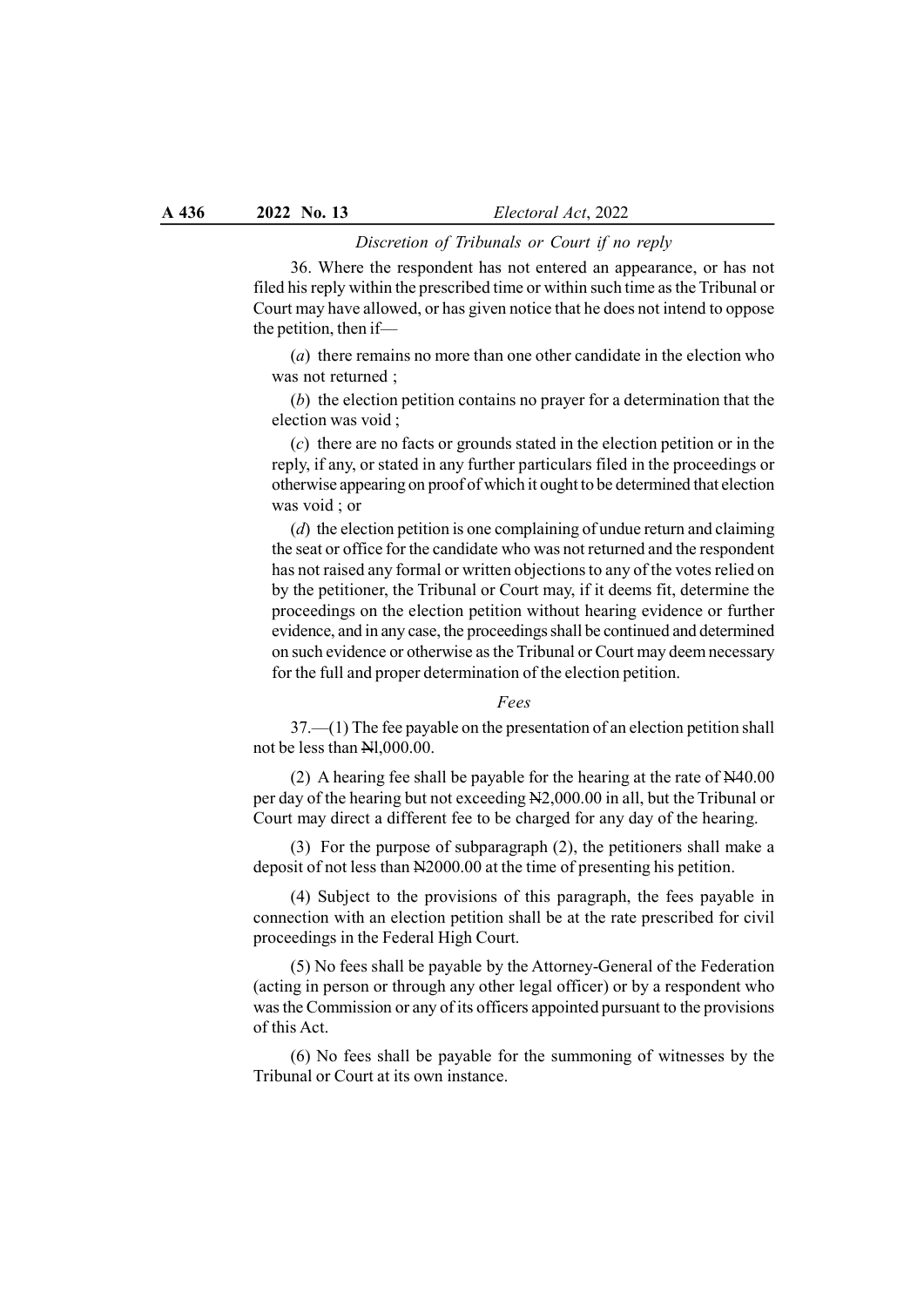# Allocation of costs

38.—(1) All costs, charges and expenses of and incidental to the presentation of an election petition and to the proceedings consequent thereon, with the exception of such as are otherwise provided for, shall be defrayed by the parties to the election petition in such manner and in such proportions as the Tribunal or Court may determine, regard being had to the—

(a) disallowance of any costs, charges or expenses, which may in the opinion of the Tribunal or Court have been caused by vexatious conduct, unfounded allegation or unfounded objection on the part of the petitioner or of the respondent, as the case may be ; and

(b) discouragement of any needless expenses by throwing the burden of defraying the expenses on the party by whom it has been caused; whether that party is or is not on the whole successful.

(2) Where the Tribunal or Court declares an election to be void, it may, if satisfied that the invalidity was due either wholly or in part to the culpable default of an officer responsible for the conduct of the election in the performance of his duties, order that the whole or part of the cost awarded to the successful petitioner be paid by that officer.

### Return of Security

39. Money deposited as security shall, when no longer needed as security for costs, charges or expenses, be returned to the person in whose name it was deposited or to the person entitled to receive it by order of the Tribunal or Court which may be made on motion after notice and proof that all just claims have been satisfied or otherwise sufficiently provided for as the Tribunal or Court may require.

#### Payment of costs out of security

40.—(1) The Tribunal or Court may, on application made by a person to whom any costs, charges or expenses is payable, order it to be paid out of a deposit made to secure it, after notice to the party by or on whose behalf the deposit was made, requiring him to file a statement within a specified time whether he opposes the application and the ground of his opposition.

(2) Where a dispute arises on an application under subparagraph (1), the Tribunal or Court shall afford every person affected by the dispute an opportunity of being heard and shall make such order there on as it may deem fit.

(3) A person shall be deemed to have been afforded the opportunity of being heard if notice of the appointed time for the inquiry into the dispute was given to him, though the person may not have been present at the making of the inquiry.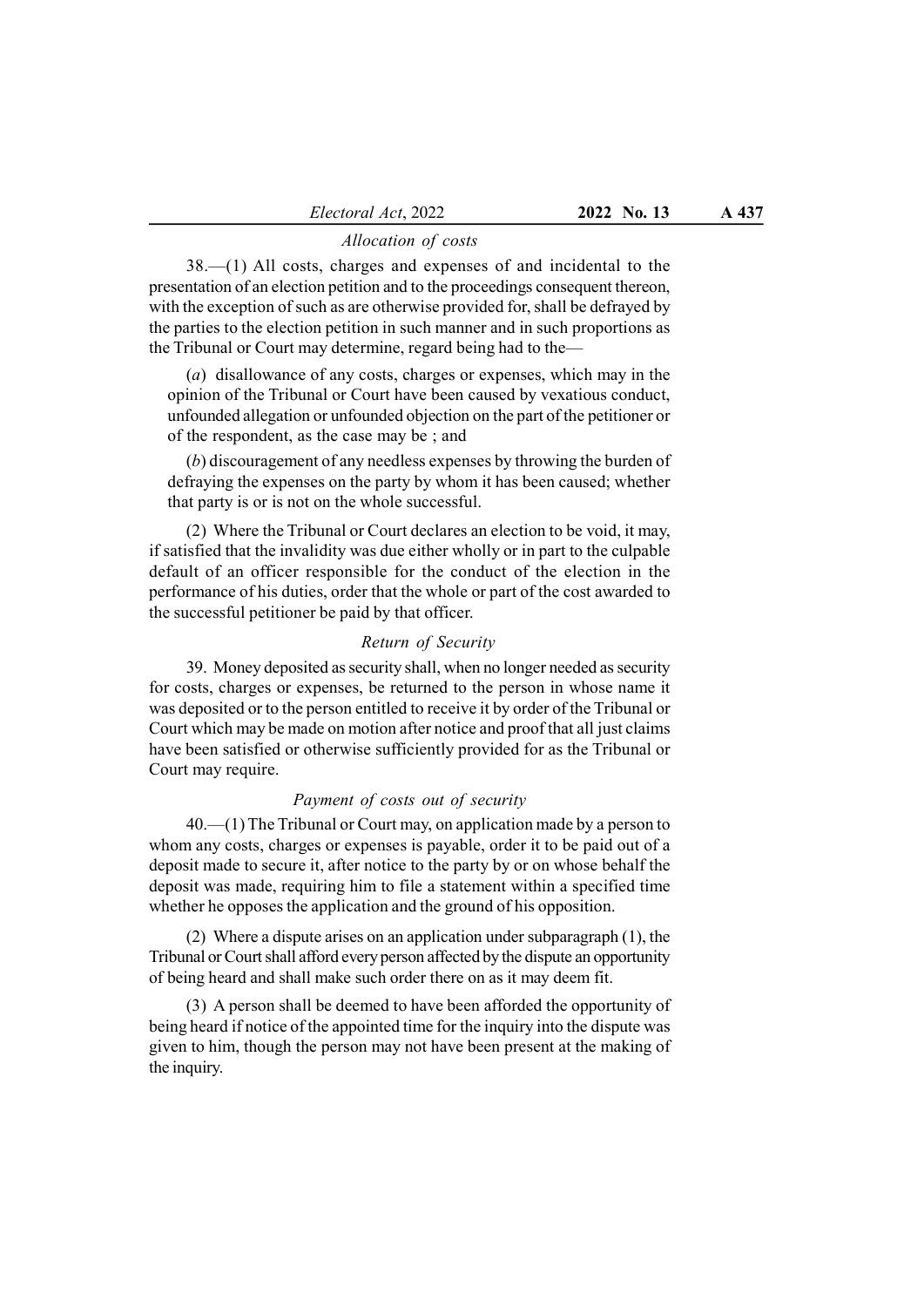(4) A notice to be given to a person under this paragraph may be given by the Secretary handing him the notice or sending it to him by registered letter in the case of —

 $(a)$  a party, at the address for service;

(b) an application for payment, at the address given in his application, so however, that the provisions of this subparagraph shall not preclude the giving of notice in any other manner in which notice may be given or which may be authorised by the Tribunal or Court.

(5) Execution may be levied under an order for payment made by the Tribunal or Court under this paragraph in the same manner and to the same extent as execution may be levied under judgment for the payment of money.

## Evidence at Hearing

41.—(1) Subject to any statutory provision or any provision of these paragraphs relating to evidence, any fact required to be proved at the hearing of a petition shall be proved by written deposition and oral examination of witnesses in open court.

(2) Documents which parties consented to at the pre-hearing session or other exhibits shall be tendered from the Bar or by the party where he is not represented by a legal practitioner.

(3) There shall be no oral examination of a witness during his evidencein-chief except to lead the witness to adopt his written deposition and tender in evidence all disputed documents or other exhibits referred to in the deposition.

(4) Real evidence shall be tendered at the hearing.

(5) The Tribunal or Court may, at or before the hearing of a petition order or direct that evidence of any particular fact be given at the hearing in such manner as may be specified by the order or direction.

(6) The power conferred by subparagraph (5) of this paragraph extends in particular to ordering or directing that evidence of any particular fact be given at the trial—

(a) by statement on oath of information or belief;

(b) by the production of documents or entries in books ; or

(c) in the case of a fact which is of common knowledge either generally or in a particular district by the production of a specified newspaper which contains a statement of that fact.

(7) The Tribunal or Court may, at or before the hearing of a petition order or direct that the number of witnesses who may be called at the hearing be limited as specified by the order or direction.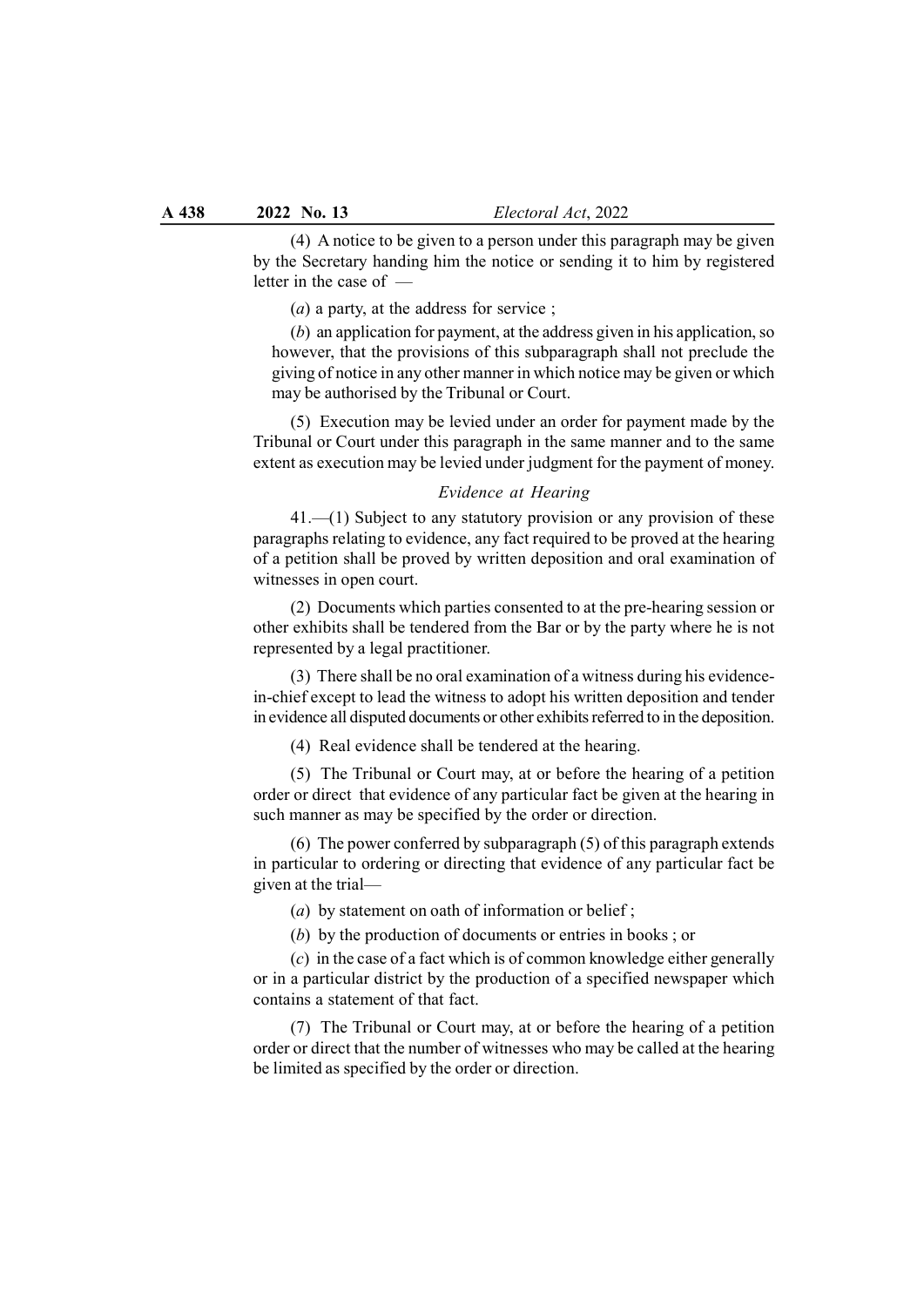(8) Save with leave of the Tribunal or Court after an applicant has shown exceptional circumstances, no document, plan, photograph or model shall be received in evidence at the hearing of a petition unless it has been listed or filed along with the petition in the case of the petitioner or filed along with the reply in the case of the respondent.

(9) Such leave may be granted with costs save where in the circumstance the Tribunal or Court considers otherwise.

(10) The petitioner, in proving his case shall have, in the case of  $-$ 

(a) Councillor, Chairman and State House of Assembly, two weeks ;

(b) House of Representatives, three weeks;

(c) Senate, five weeks ;

(*d*) Governor, six weeks; and

(e) President, seven weeks,to do so and each respondent shall have not more than 10 days to present his defence.

### Calling of witnesses

42.—(1) On the hearing of an election petition, the Tribunal or Court may summon a person as a witness who appears to the Tribunal or Court to have been concerned in the election.

(2) The Tribunal or Court may examine a witness so summoned or any other person in the Tribunal or Court although the witness or person is not called and examined by a party to the election petition, and thereafter he may be cross-examined by or on behalf of the petitioner and the respondent.

(3) The expenses of a witness called by the Tribunal or Court at its own instance shall, unless the Tribunal or Court otherwise orders, be deemed to be costs of the election petition and may, if the Tribunal or Court so directs, be paid in the first instance by the Secretary in the same way as State witness' expenses and recovered in such manner as the Tribunal or Court may direct.

(4) Where the Tribunal or Court summons a person as a witness under this paragraph, the provisions of the Civil Procedure Rules relating to the expenses of persons ordered to attend a hearing shall apply as if they were part of this paragraph.

(5) The Tribunal or Court shall in—

(a) making and carrying into effect an order for the production and inspection of documents used in the election ; and

(b) the examination of any witness who produces or will produce a document, ensure that the way in which the vote of a particular person has been given shall not be disclosed.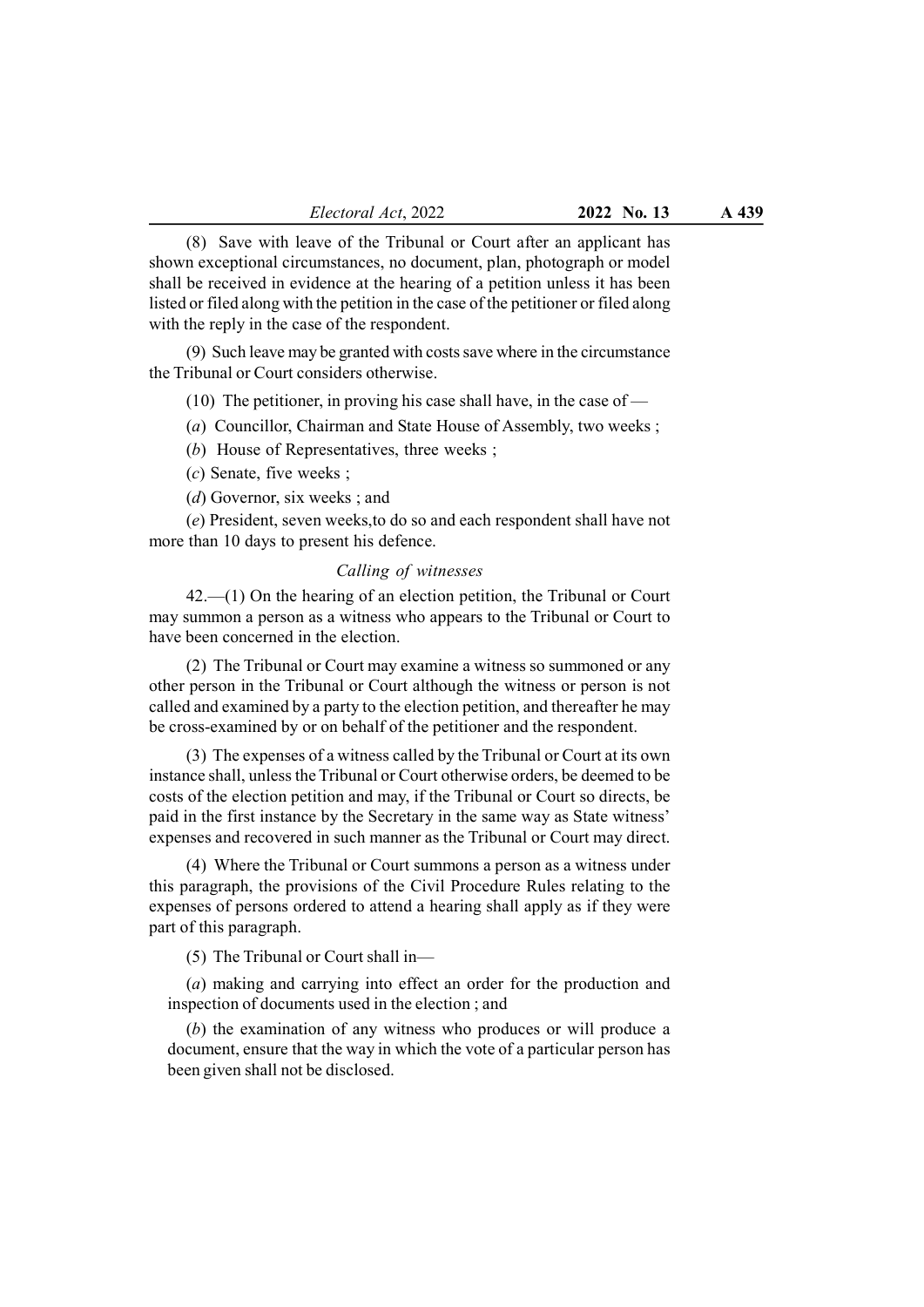#### Privileges of a witness

43.—(1) A person called as a witness in a proceeding in the Tribunal or Court shall not be excused from answering a question relating to an offence or connected with an election on the grounds that the answer thereto may incriminate or tend to incriminate him, or on the ground of privilege.

(2) A witness who answers truly all questions which he is required by the Tribunal or Court to answer shall be entitled to receive a certificate of indemnity under the hand of the Chairman or the Tribunal or presiding justice of the Court stating that the witness has so answered.

(3) An answer by a person to a question before the Tribunal or Court shall not, except in the case of a criminal proceeding for perjury in respect of the answer, be admissible in any proceeding, civil or criminal, in evidence against him.

(4) When a person has received a certificate of indemnity in relation to an election and legal proceedings are at any time brought against him for an offence against the provisions of this Act, committed by him prior to the date of the certificate at or in relation to that election, the Tribunal or Court having cognizance of the case shall, on proof of the certificate, stay the proceeding, and may, at its discretion award to that person such costs as he may have been put to in the proceeding.

# Evidence of respondent

44. At the hearing of an election petition complaining of an undue return and claiming the seat or office for a petitioner, the respondent may, subject to the provisions of paragraph 12 (2), give evidence to prove that the election of the petitioner was undue in the same manner as if he were the person presenting the election petition complaining of the election.

#### Enlargement and abridgement of time

45.—(1) The Tribunal or Court shall have power, subject to the provisions of section 134 of this Act and paragraph 11, to enlarge time for doing any act or taking any proceedings on such terms  $(if any)$  as the justice of the case may require except otherwise provided by any other provision of this Schedule.

(2) An enlargement of time may be ordered although the application for the enlargement is not made until after the expiration of the time appointed or allowed.

(3) When the time for delivering a pleading or document or filing any affidavit, answer or document, or doing anything or act is or has been fixed or limited by any of the sections, paragraphs or rules under or in pursuance of this Act or by a direction or an order of the Tribunal or Court, the costs of an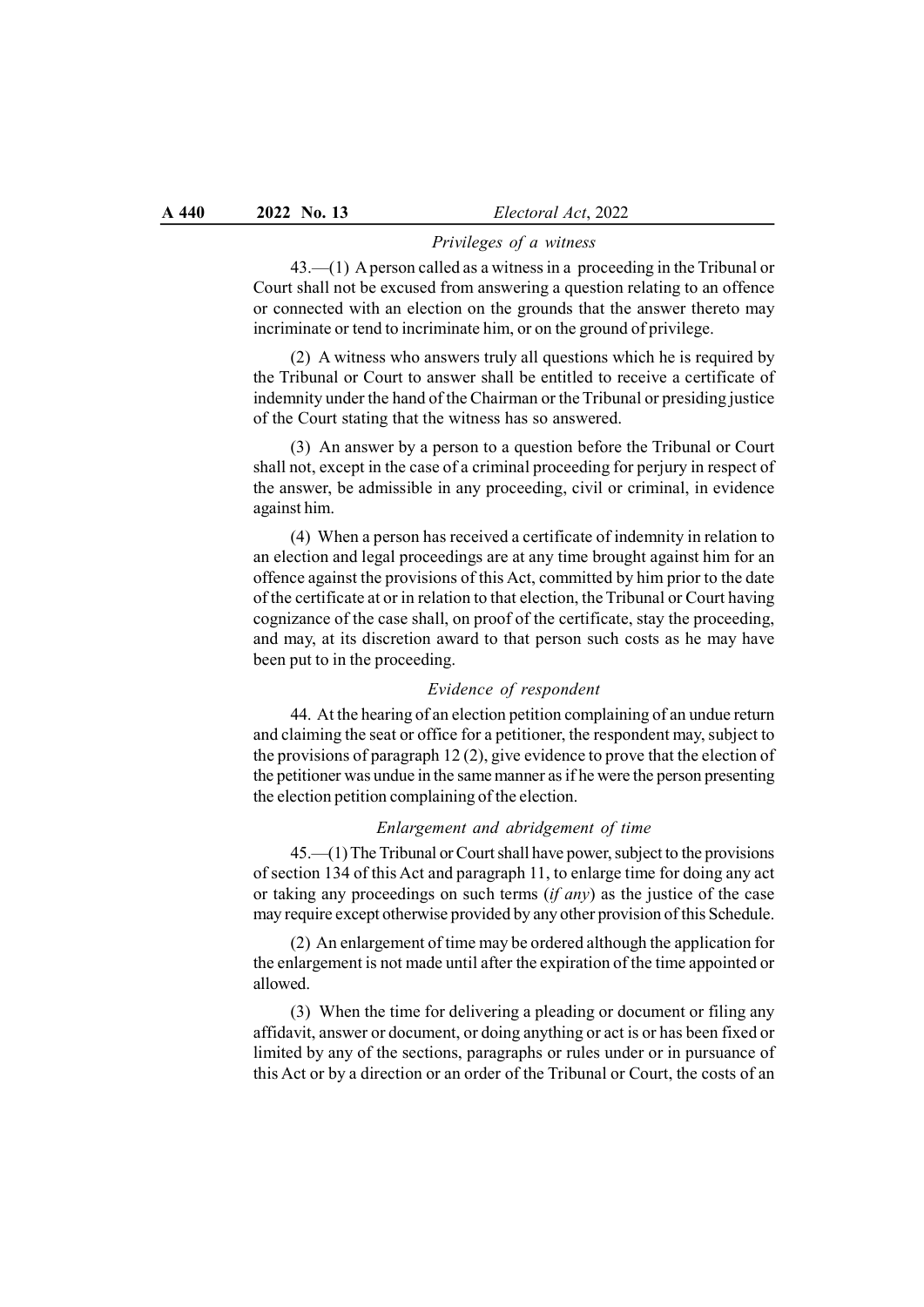application to extend the time, where allowed or of an order made there on shall be borne by the party making the application unless the Tribunal or Court otherwise orders.

(4) Every application for enlargement or abridgement of time shall be supported by affidavit.

(5) An application for abridgement of time may be ex parte, but the Tribunal or Court may require notice of the application to be given to the other parties to the election petition.

(6) An application for enlargement of time shall be made by motion after notice to the other party to the election petition but the Tribunal or Court may, for good cause shown by affidavit or otherwise, dispense with the notice.

(7) A copy of an order made for enlargement or abridgement of time shall be filed or delivered together with any document filed or delivered by virtue of the order.

#### Hearing in a Petition

46.—(1) When a petition comes up for hearing and neither party appears, the Tribunal or Court shall, unless there are good reasons to the contrary, strike out the petition and no application shall be brought or entertained to relist it.

(2) When a petition comes up for hearing, if the petitioner appears and the respondent does not appear the petitioner may prove his petition so far as the burden of proof lies upon him and the Tribunal or Court shall enter a final judgment in the petition.

(3) When a petition comes up for hearing, if the respondent appears and the petitioner does not appear, the respondent shall be entitled to final judgment dismissing the petition.

(4) Documentary evidence shall be put in and may be read or taken as read by consent, such documentary evidence shall be deemed demonstrated in open court and the parties in the petition shall be entitled to address and urge argument on the content of the document, and the Tribunal or Court shall scrutinize or investigate the content of the documents as part of the process of ascribing probative value to the documents or otherwise.

(5) A party shall close his case when he has concluded his evidence and either the petitioner or respondent may make oral application to have the case closed.

(6) Notwithstanding the provision of subparagraph (5), the Tribunal or Court may suo-motu where it considers that either party fails to conclude its case within a reasonable time, close that party's case.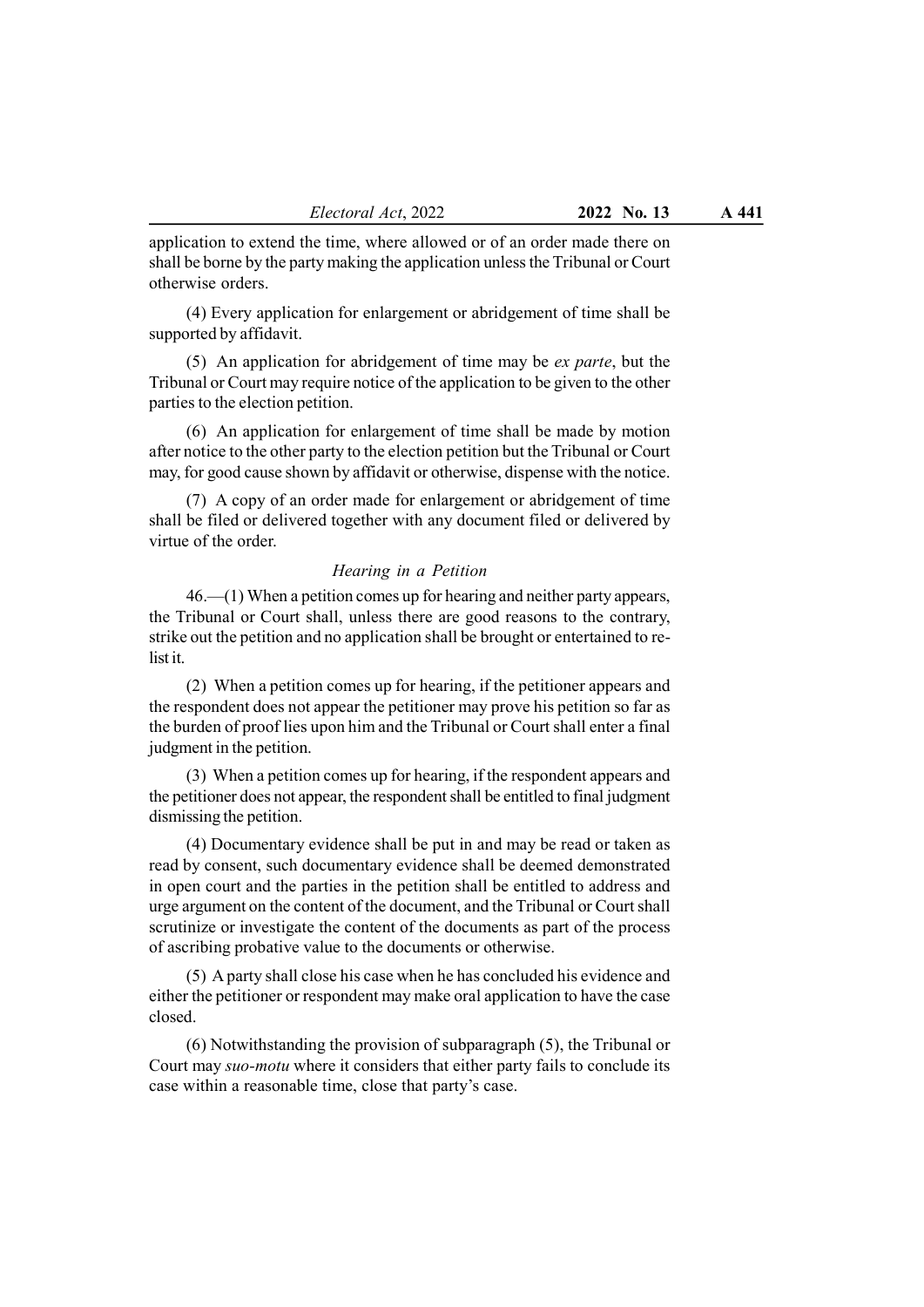(7) The Secretary shall take charge of every document or object put in as exhibit during the hearing of a petition and shall mark or label every exhibit with a letter or letters indicating the party by whom the exhibit is put in (or where more convenient the witness by whom the exhibit is proved) and with a number so that all the exhibits put in by a party (or proved by a witness) are numbered in one consecutive series.

(8) The Secretary shall cause a list of all the exhibits in the petition to be made which when completed shall form part of the record of the proceedings.

(9) For the purpose of subparagraph (8), a bundle of documents may be treated and counted as one exhibit.

(10) When the party beginning has concluded his evidence, if the other party does not intend to call evidence, the party beginning shall within 10 days after close of evidence file a written address. Upon being served with the written address, the other party shall within seven days file his own written address.

(11) Where the other party calls evidence, he shall within 10 days after the close of its evidence file a written address.

(12) Upon being served with other party's written address the party beginning shall within seven days file his written address.

(13) The party who files the first address shall have a right of reply on points of law only and the reply shall be filed within five days after service of the other party's address.

### Motions and Applications

47.—(1) No motion shall be moved and all motions shall come up at the pre-hearing session except in extreme circumstances with leave of Tribunal or Court.

(2) Where by these Rules any application is authorised to be made to the Tribunal or Court, such application shall be made by motion which may be supported by affidavit and shall state under what rule or law the application is brought and shall be served on the respondent.

(3) Every such application shall be accompanied by a written address in support of the reliefs sought.

(4) Where the respondent to the motion intends to oppose the application, he shall within seven days of the service on him of such application file his written address and may accompany it with a counter affidavit.

(5) The applicant may, on being served with the written address of the respondent file and serve an address in reply on points of law within three days of being served and where a counter-affidavit is served on the applicant he may file further affidavit with his reply.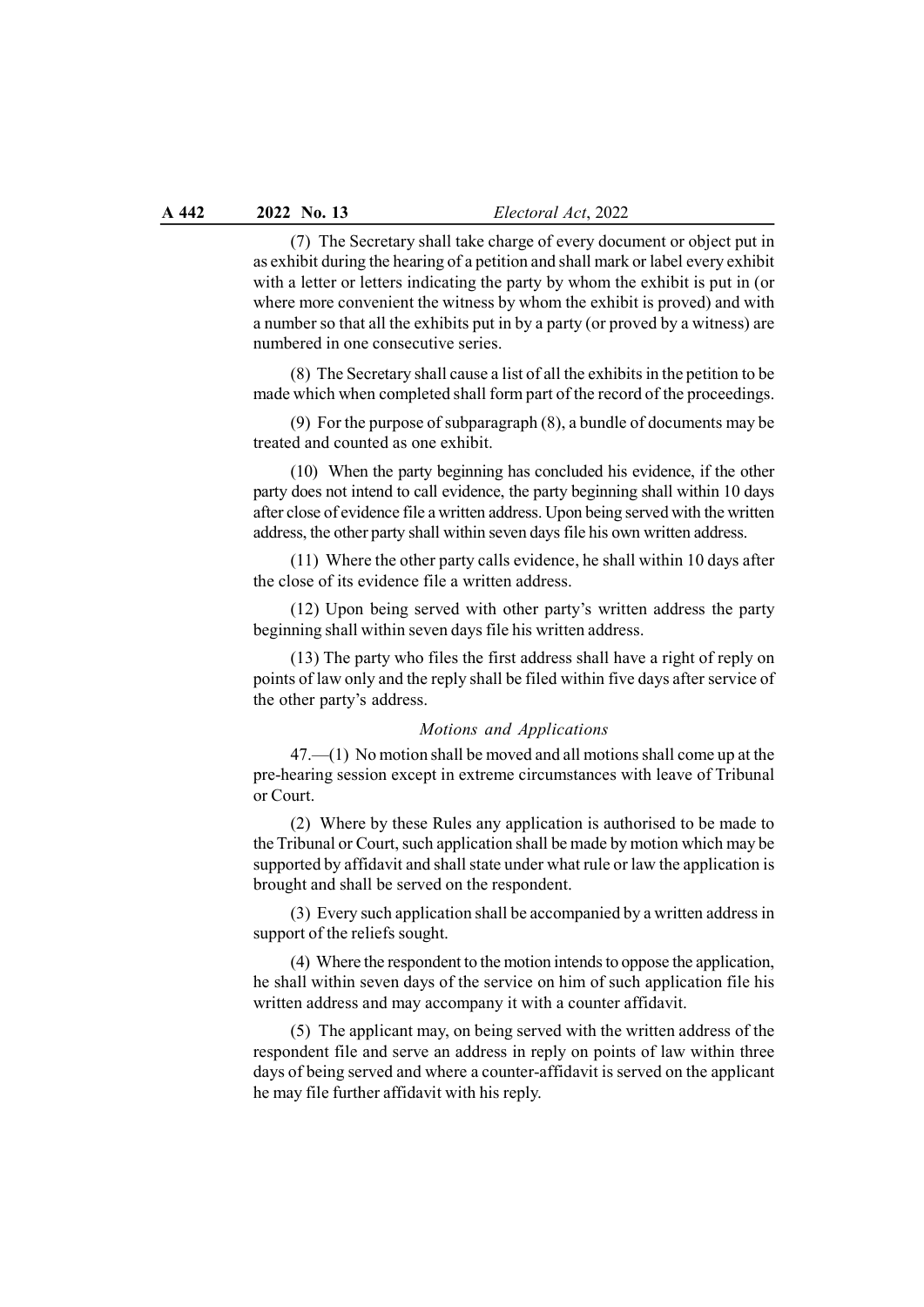#### Service of Notice

48.—(1) Where a summons, notice or document, other than a notice or document mentioned in paragraph 7 (1), is required to be served on a person for a purpose connected with an election petition, it may be served by delivering it to the person or by leaving it at his last known place of abode in the constituency with any person there found who is a resident of the abode and appears to be 18 years of age or more.

(2) After a party has given an address for service it shall be sufficient if, in lieu of serving him personally with a document intended for him, the document is served on the person—

(a) appearing on the paper last filed on his behalf as his Solicitor wherever the person may be found or, if the person is not found at his office, on the clerk there apparently in charge ; or

(b) named as occupier in his address for service wherever the person may be found or, if the person is not found at the address, on—

 $(i)$  the person there found apparently in charge, if such address is a place or business, or

 $(ii)$  a person, other than a domestic servant, there found who is a resident of the address and appears to be 18 years of age or more.

(3) A party may change his address for service by giving notice of his new address for service and its occupier to the Secretary and to each party to the election petition, but, until a notice, is received by the Secretary, his old address for service shall continue to be his address for service.

(4) Where service by one of the modes specified in this paragraph has proved impracticable, the Tribunal or Court may, on being satisfied, on an application supported by an affidavit showing what has been done, that all reasonable efforts have been made to effect service—

(a) order that service be effected in any of the ways mentioned in the provisions of the Civil Procedure Rules relating to substituted service which service shall be sufficient ; or

(b) dispense with service or notice as the Tribunal or Court deems fit.

#### Two or more candidates as respondents

49. Two or more candidates may be made respondents to the same petition and their case may, for the sake of convenience be heard at the same time but for all purposes (including the taking of security) the election petition shall be deemed to be a separate petition against each of the respondents.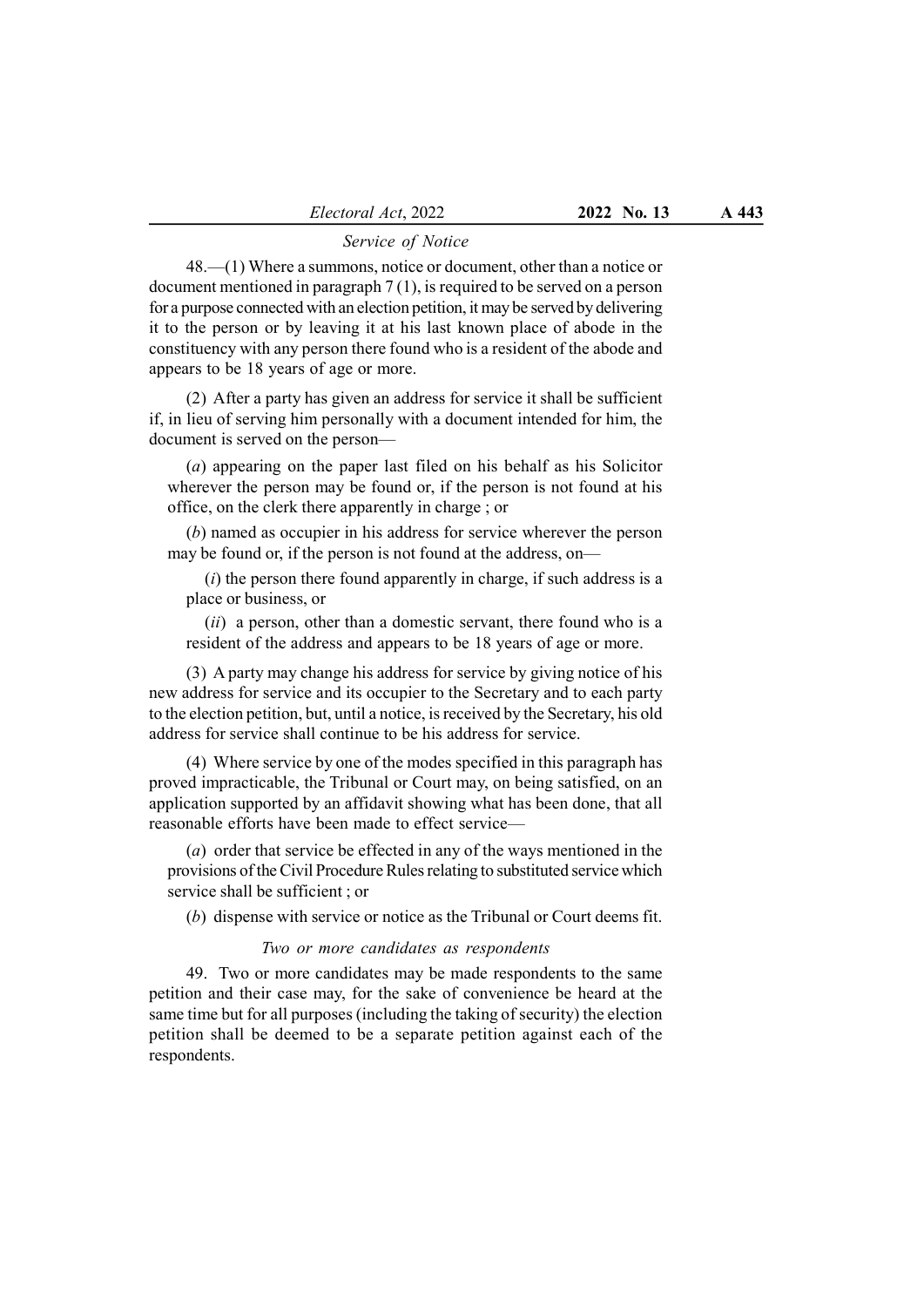#### Consolidated petitions

50. Where two or more petitions are presented in relation to the same election or return, all the petitions shall be consolidated, considered and be dealt with as one petition unless the Tribunal or Court shall otherwise direct in order to do justice or an objection against one or more of the petitions has been upheld by the Tribunal or Court.

#### Electoral officer as respondents

51.—(1) Where an election petition complains of the conduct of an electoral officer, a Presiding officer, returning officer or any other official of the Commission he shall for all purposes be deemed to be a respondent and joined in the election petition as a necessary party, but an electoral officer, a Presiding officer, returning officer or any other official of the Commission shall not be at liberty to decline from opposing the petition except with the written consent of the Attorney-General of the Federation.

(2) If consent is withheld by the Attorney-General under subparagraph (1) of this paragraph the Government of the Federation shall indemnify the electoral officer, Presiding officer, returning officer or such other official of the Commission against any costs which may be awarded against him by the Tribunal or Court in respect of the election petition.

(3) Where the Commission, an electoral officer, a Presiding officer, returning officer or any other official of the Commission has been joined as a respondent in an election petition, a Legal Officer of the Commission or a Legal Practitioner engaged by the Commission or the Attorney-General of the State concerned (acting in person or through any of his Legal Officers), or the Attorney-General of the Federation (acting in person or through any of his Legal Officers) shall represent the Commission electoral officer, Presiding officer, returning officer or other official of the Commission at the Tribunal or Court.

(4) A private Legal Practitioner engaged by the Commission under subparagraph (3) shall be entitled to be paid his professional fees and a Legal Officer so engaged shall be paid such honorarium as may be approved by the Commission.

#### Duplicate of document

52. In the absence of express provision in this Schedule, a party filing any document or process paper in connection with any step being taken in the proceedings of an election petition shall, unless the Secretary otherwise directs, leave with the Secretary copies of the document or process paper for service on each of the parties to the election petition in addition to three copies which the Secretary may preserve.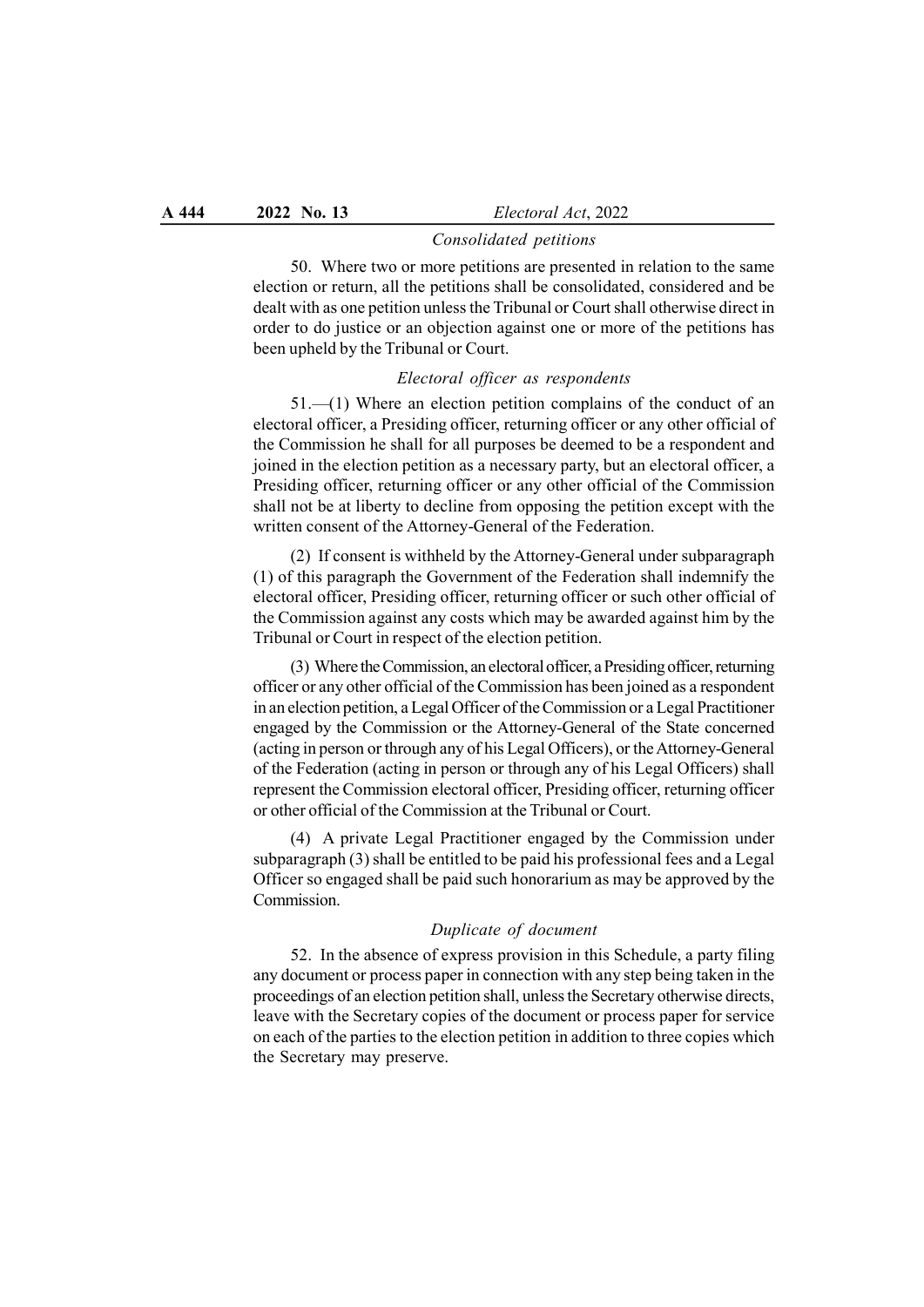# Noncompliance with rules, etc.

53.—(1) Noncompliance with any of the provisions of this Schedule, or with a rule of practice for the time being operative, except otherwise stated or implied, shall not render any proceeding void, unless the Tribunal or Court so directs, but the proceeding may be set aside wholly or in part as irregular, or amended, or otherwise dealt with in such manner and on such terms as the Tribunal or Court may deem fit and just.

(2) An application to set aside an election petition or a proceeding resulting there from for irregularity or for being a nullity, shall not be allowed unless made within a reasonable time and when the party making the application has not taken any fresh step in the proceedings after knowledge of the defect.

(3) An application to set aside an election petition or a proceeding pertaining thereto shall show clearly the legal grounds on which the application is based.

(4) An election petition shall not be defeated by an objection as to form if it is possible at the time the objection is raised to remedy the defect either by way of amendment or as may be directed by the Tribunal or Court.

(5) An objection challenging the regularity or competence of an election petition shall be heard and determined after the close of pleadings.

# Application of rules of court

54. Subject to the express provisions of this Act, the practice and procedure of the Tribunal or the Court in relation to an election petition shall be as nearly as possible, similar to the practice and procedure of the Federal High Court in the exercise of its civil jurisdiction, and the Civil Procedure Rules shall apply with such modifications as may be necessary to render them applicable having regard to the provisions of this Act, as if the petitioner and the respondent were respectively the plaintiff and the defendant in an ordinary civil action.

## Practice and procedure of Court of Appeal and Supreme Court

55. Subject to the provisions of this Act, an appeal to the Court of Appeal or to the Supreme Court shall be determined in accordance with the practice and procedure relating to civil appeals in the Court of Appeal or of the Supreme Court, as the case may be, regard being had to the need for urgency on electoral matters.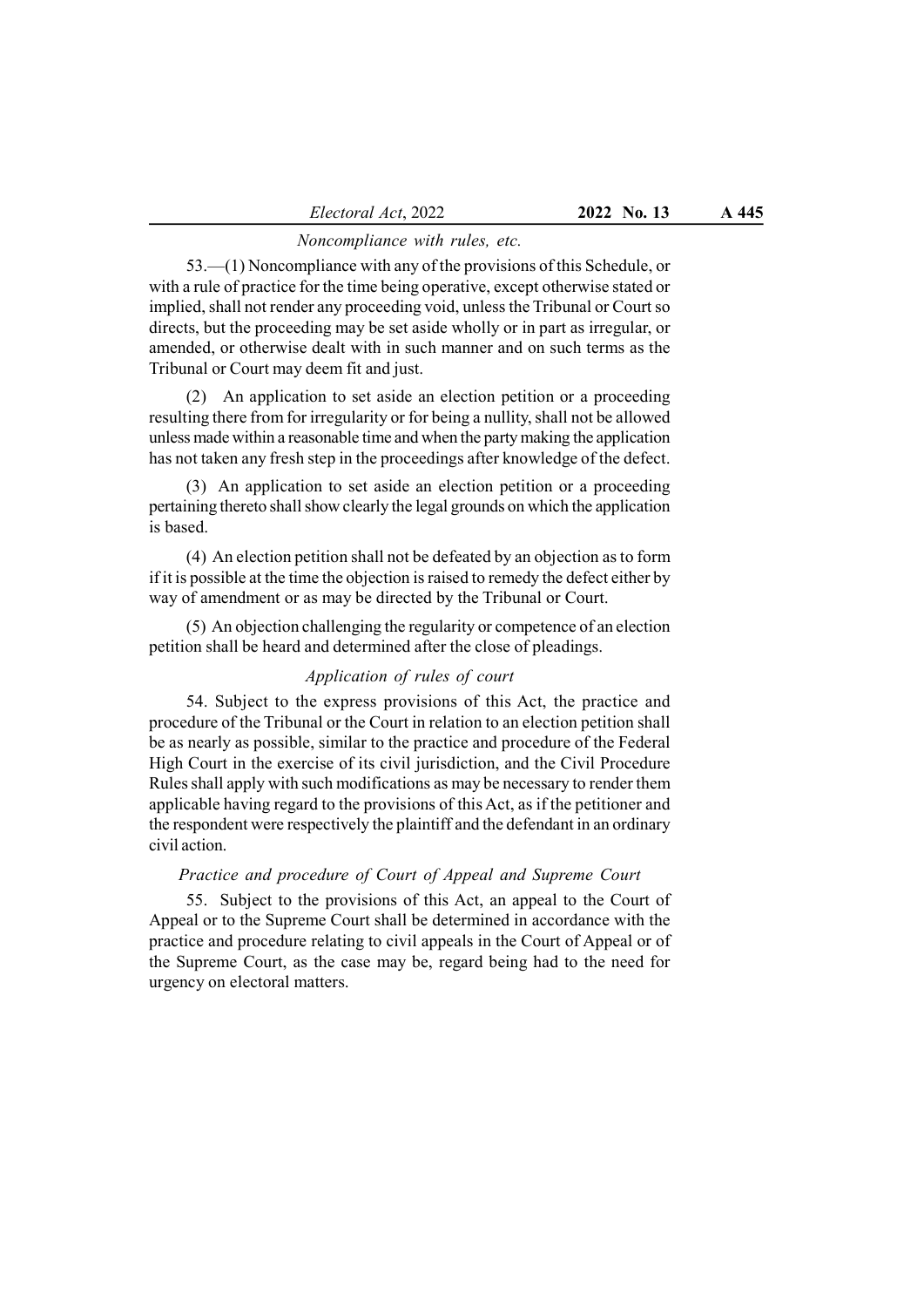# FIRST SCHEDULE Paragraph 4

# FORM TF 001

# ELECTORAL ACT, 2022

# IN THE NATIONAL ELECTION TRIBUNAL/ COURT OF APPEAL

| <b>Between</b>                             |  |
|--------------------------------------------|--|
|                                            |  |
| A.B. $\dots$ (Plaintiff(s)<br>C.D. $\dots$ |  |
| And                                        |  |
|                                            |  |
| E.F $\dots$ (Respondent(s) G.H.            |  |

# **PETITION**

| as the case may be) whose names are subscribed. Your petitioner A.B. was a candidate at<br>the above election or claims to have had a right to contest or be returned at the above<br>election or was a registered political party and your petition |
|------------------------------------------------------------------------------------------------------------------------------------------------------------------------------------------------------------------------------------------------------|
|                                                                                                                                                                                                                                                      |
|                                                                                                                                                                                                                                                      |
|                                                                                                                                                                                                                                                      |
| 20 when A.B. (and C.D.) and E.F. (and G.H.) were candidate(s). And your                                                                                                                                                                              |
| petitioner(s) state(s) that (here stated facts and grounds on which the petitioner(s) rely                                                                                                                                                           |
|                                                                                                                                                                                                                                                      |
| be determined that the said E.F. (and G.H.) was (were) not duly elected (or returned) and                                                                                                                                                            |
| that their (or his) election was void or that the said A.B. (and C.D.) was (were) elected and                                                                                                                                                        |
| ought to have been returned, or as the case may be.                                                                                                                                                                                                  |

# Signed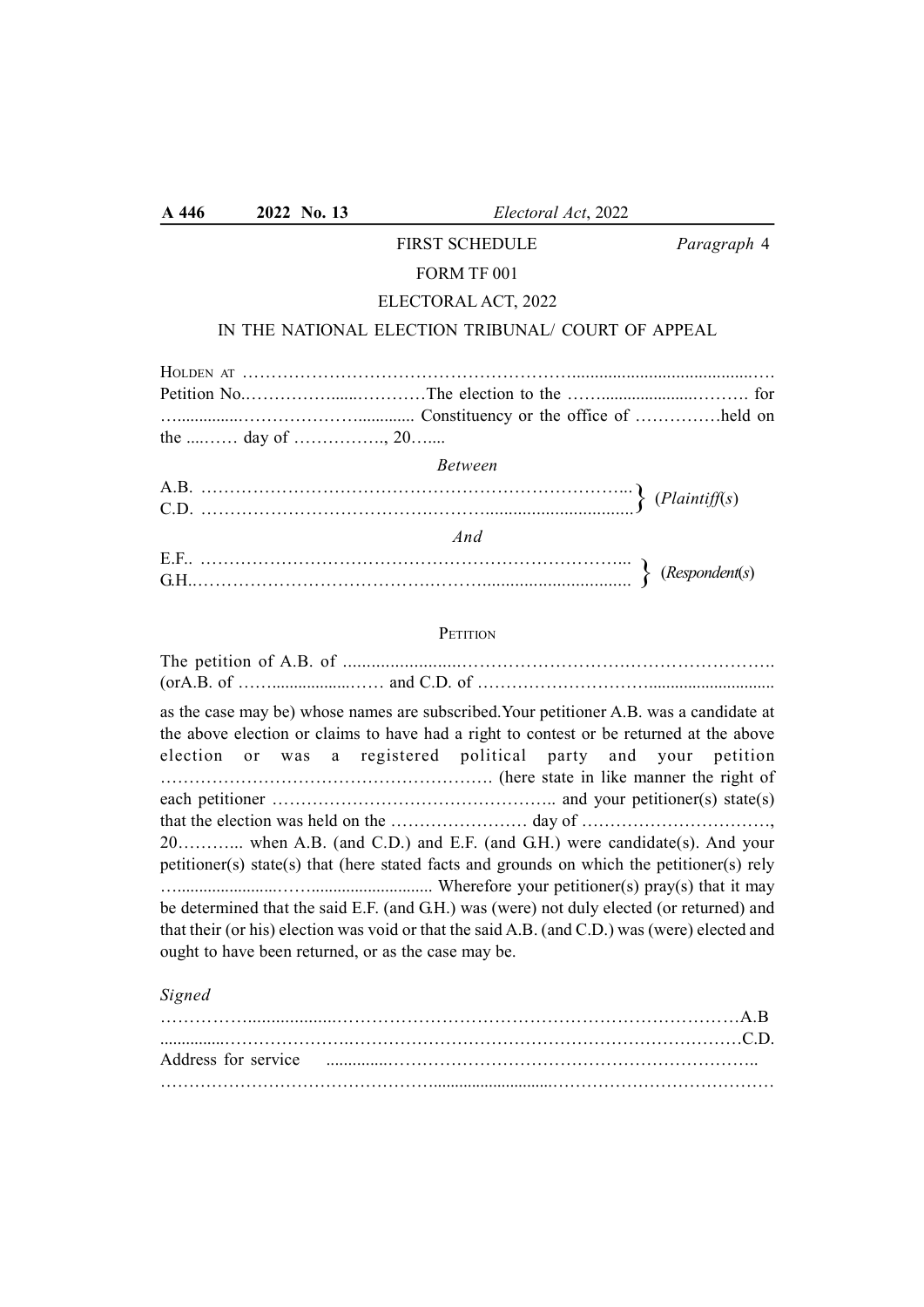| Electoral Act, 2022                           |  | 2022 No. 13 A 447 |
|-----------------------------------------------|--|-------------------|
| am (or are) acting for myself (or ourselves). |  |                   |
|                                               |  |                   |
|                                               |  |                   |

........................……………………….

Secretary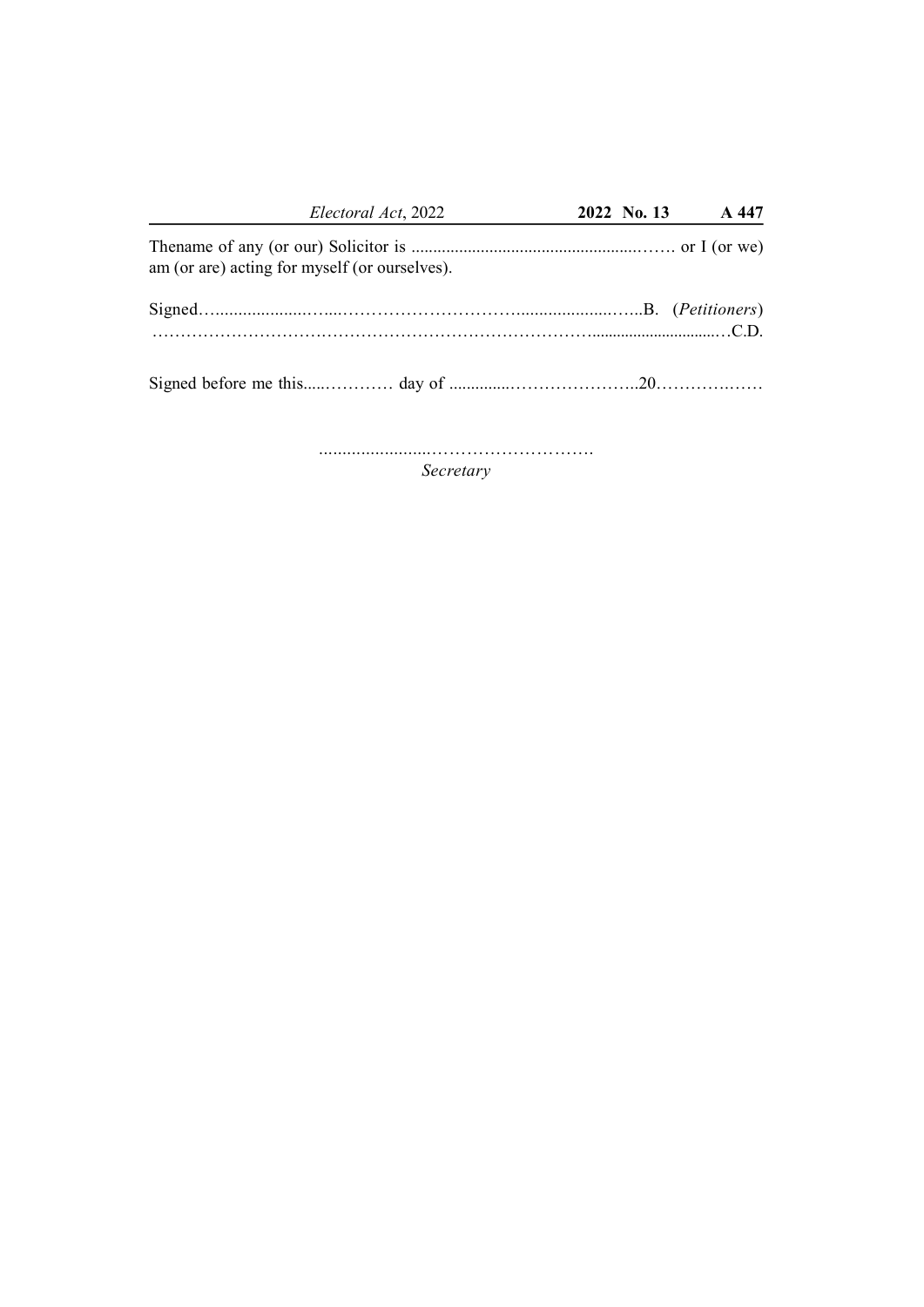| A 448           | 2022 No. 13 | Electoral Act, 2022                               |                     |
|-----------------|-------------|---------------------------------------------------|---------------------|
|                 |             | <b>FIRST SCHEDULE</b>                             | Paragraph 3         |
|                 |             | FORM TF 002                                       |                     |
|                 |             | ELECTORAL ACT, 2022                               |                     |
|                 |             | IN THE NATIONAL ELECTION TRIBUNAL/COURT OF APPEAL |                     |
|                 |             |                                                   |                     |
|                 |             |                                                   |                     |
|                 |             | <b>Between</b>                                    |                     |
|                 |             |                                                   |                     |
|                 |             | and                                               |                     |
|                 |             | <b>RECEIPT OF PETITION</b>                        |                     |
| Received on the |             | day of                                            | $20^{\circ}$<br>ot. |

……………………………….............

Secretary

Secretary for Service on : Petitioner …………………………………….. …………………………………………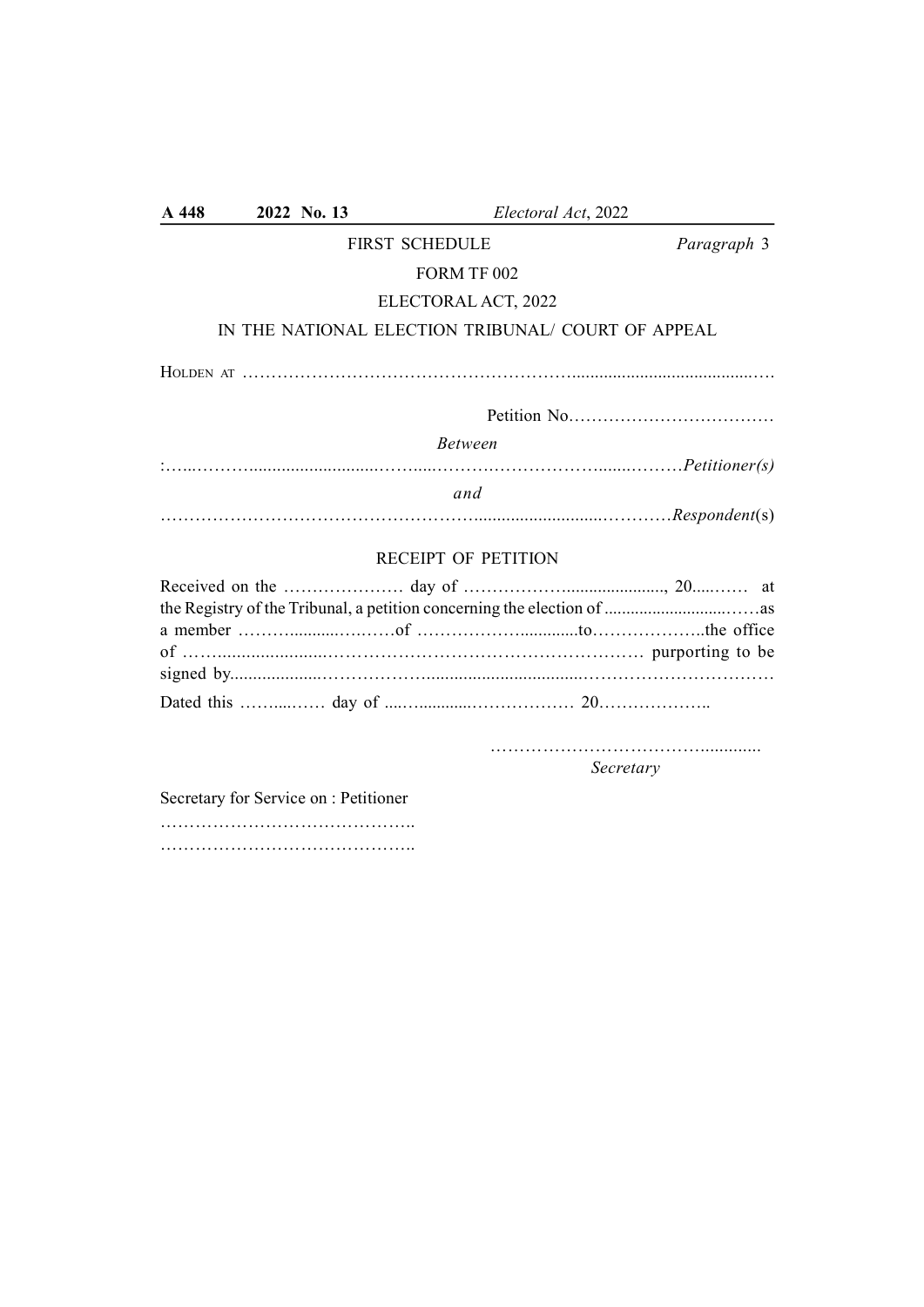| Electoral Act, 2022                                                                                                                                                                                                                                                                                                                                                                                                                                                                                                                                                                                      | 2022 No. 13 | A 449       |
|----------------------------------------------------------------------------------------------------------------------------------------------------------------------------------------------------------------------------------------------------------------------------------------------------------------------------------------------------------------------------------------------------------------------------------------------------------------------------------------------------------------------------------------------------------------------------------------------------------|-------------|-------------|
| <b>FIRST SCHEDULE</b>                                                                                                                                                                                                                                                                                                                                                                                                                                                                                                                                                                                    |             | Paragraph 7 |
| FORM TF 003                                                                                                                                                                                                                                                                                                                                                                                                                                                                                                                                                                                              |             |             |
| ELECTORAL ACT, 2022                                                                                                                                                                                                                                                                                                                                                                                                                                                                                                                                                                                      |             |             |
| IN THE NATIONAL ELECTION TRIBUNAL/ COURT OF APPEAL                                                                                                                                                                                                                                                                                                                                                                                                                                                                                                                                                       |             |             |
|                                                                                                                                                                                                                                                                                                                                                                                                                                                                                                                                                                                                          |             |             |
|                                                                                                                                                                                                                                                                                                                                                                                                                                                                                                                                                                                                          |             |             |
| <b>Between</b>                                                                                                                                                                                                                                                                                                                                                                                                                                                                                                                                                                                           |             |             |
|                                                                                                                                                                                                                                                                                                                                                                                                                                                                                                                                                                                                          |             |             |
| and                                                                                                                                                                                                                                                                                                                                                                                                                                                                                                                                                                                                      |             |             |
|                                                                                                                                                                                                                                                                                                                                                                                                                                                                                                                                                                                                          |             |             |
| To:Respondent(s)                                                                                                                                                                                                                                                                                                                                                                                                                                                                                                                                                                                         |             |             |
| NOTICE OF PRESENTATION OF PETITION                                                                                                                                                                                                                                                                                                                                                                                                                                                                                                                                                                       |             |             |
| TAKE NOTICE that a petition, a duplicate whereof is attached hereto, has this day been<br>presented in the Registry of the Tribunal/Court of Appeal named above and that you are to<br>enter an appearance in respect of the petition to the said Registry within<br>out below, or as the Court may direct by order under paragraph 8 (2) of First Schedule to<br>this Act, otherwise proceedings on the petition may be continued and determined in default<br>of your appearance, and any document intended for you may be posted up on the notice<br>board, which shall be sufficient notice thereof. |             |             |
|                                                                                                                                                                                                                                                                                                                                                                                                                                                                                                                                                                                                          |             |             |

………………………………............. Secretary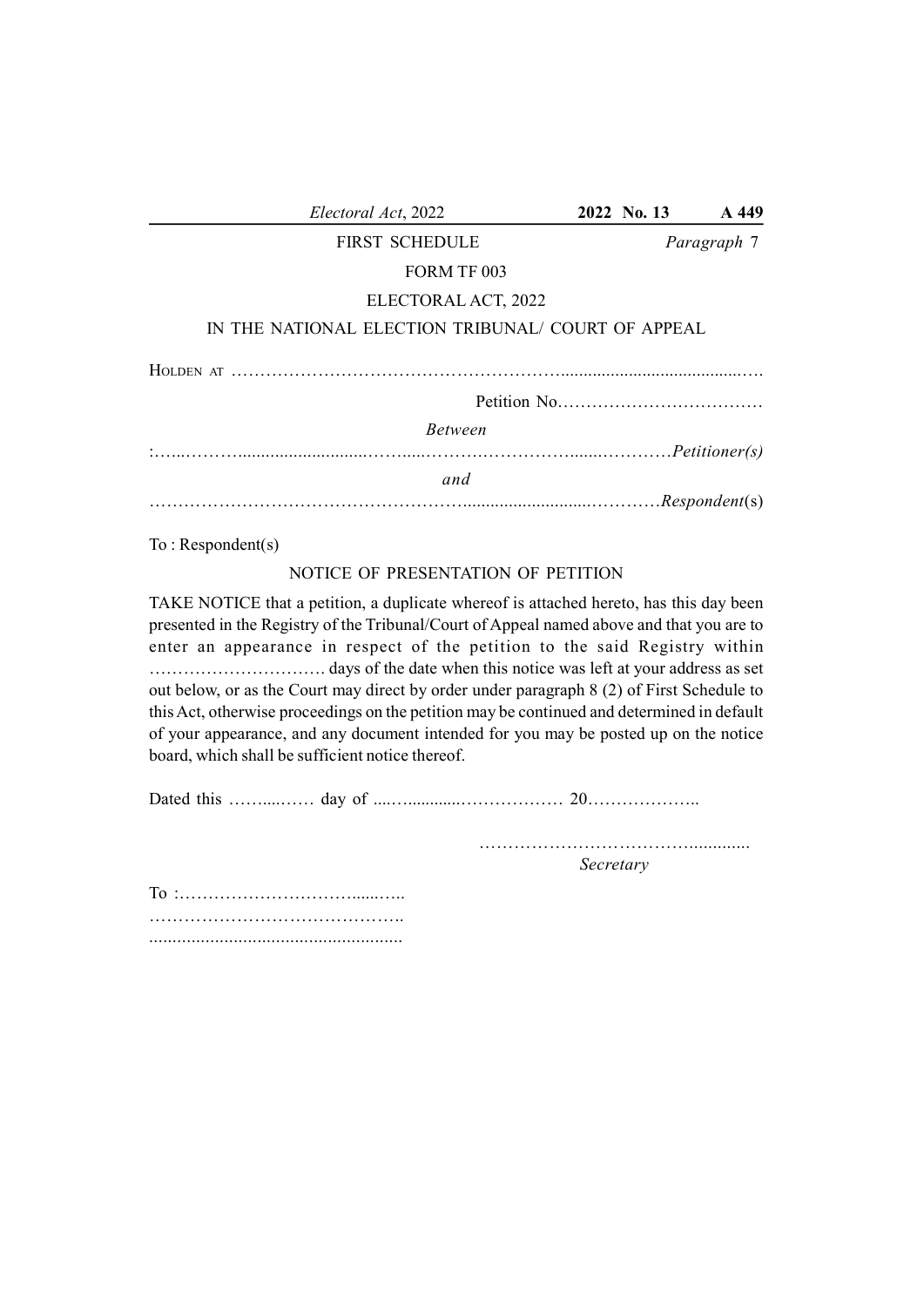| A 450                                                                                                      | 2022 No. 13 | Electoral Act, 2022                                   |             |
|------------------------------------------------------------------------------------------------------------|-------------|-------------------------------------------------------|-------------|
|                                                                                                            |             | FIRST SCHEDULE                                        | Paragraph 9 |
|                                                                                                            |             | FORM TF 004                                           |             |
|                                                                                                            |             | ELECTORAL ACT, 2022                                   |             |
|                                                                                                            |             | IN THE NATIONAL ELECTION TRIBUNAL/ COURT OF APPEAL    |             |
|                                                                                                            |             |                                                       |             |
|                                                                                                            |             |                                                       |             |
|                                                                                                            |             | <b>Between</b>                                        |             |
|                                                                                                            |             |                                                       |             |
|                                                                                                            |             | and                                                   |             |
| To: The Secretary                                                                                          |             | MEMORANDUM OF APPEARANCE                              |             |
| Election Tribunal/Court of Appeal<br>Who is $\dots\dots\dots\dots\dots$<br>in the above election petition. |             |                                                       |             |
|                                                                                                            |             | The name and address of his Solicitor are as follows: |             |
|                                                                                                            |             |                                                       |             |
|                                                                                                            |             |                                                       |             |
|                                                                                                            |             |                                                       |             |
|                                                                                                            |             |                                                       |             |

Signed

For Service on Petitioner …..................…………………………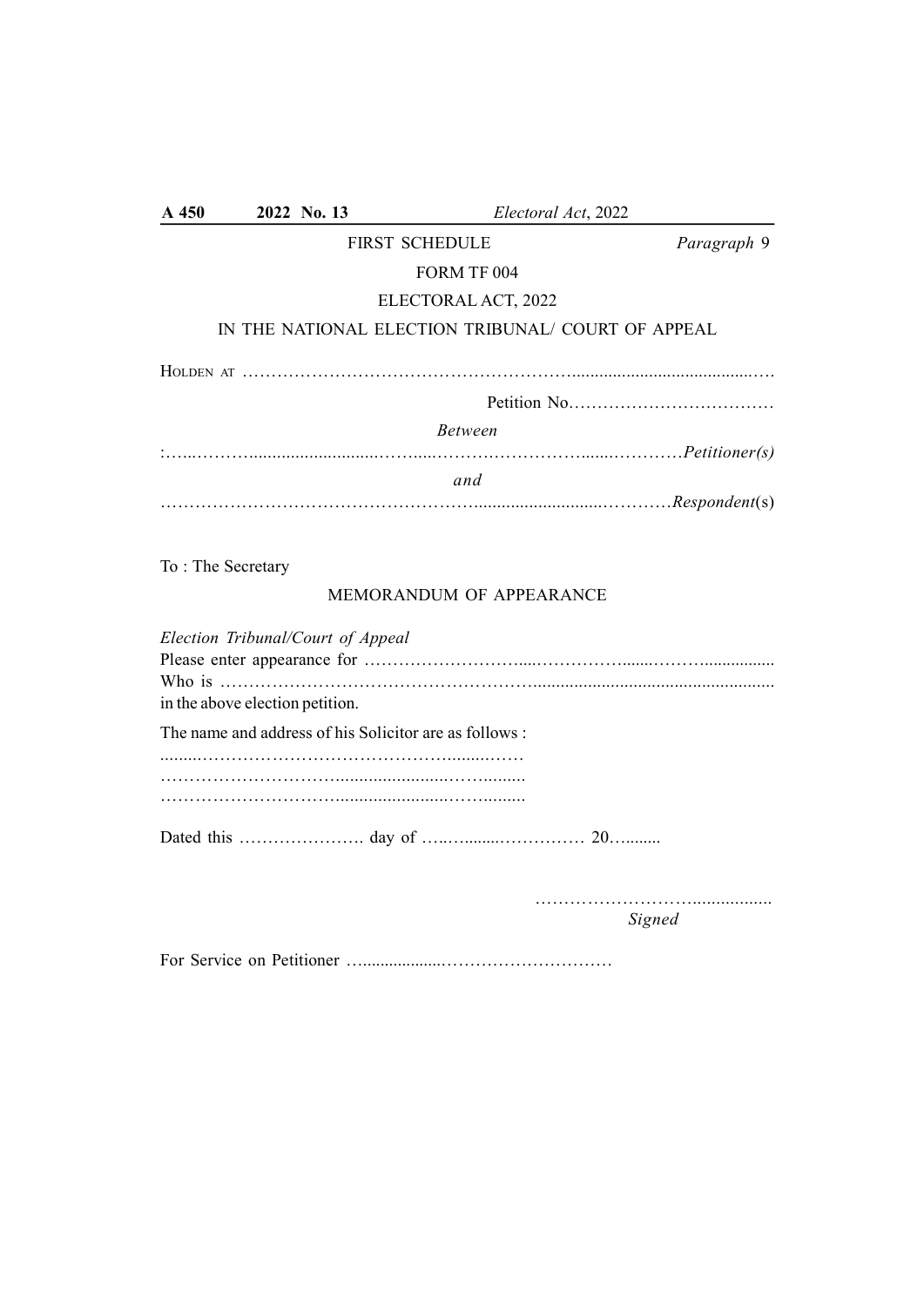| Electoral Act, 2022                               | 2022 No. 13 | A 451        |
|---------------------------------------------------|-------------|--------------|
| <b>FIRST SCHEDULE</b>                             |             | Paragraph 20 |
| FORM TF 005                                       |             |              |
| ELECTORAL ACT, 2022                               |             |              |
| IN THE NATIONAL ELECTION TRIBUNAL/COURT OF APPEAL |             |              |
|                                                   |             |              |
|                                                   |             |              |
| <i>Between</i>                                    |             |              |
|                                                   |             |              |
| and                                               |             |              |
|                                                   |             |              |
|                                                   |             |              |
|                                                   |             |              |
|                                                   |             |              |
| are subscribed.                                   |             |              |
| <b>NOTICE OF HEARING</b>                          |             |              |

|                   | days as the Court of Appeal may determine. |  |
|-------------------|--------------------------------------------|--|
| Dotad this day of |                                            |  |

Dated this ………………. day of ……..............……………… 20………….

…………………………………… Secretary

Address for Service on :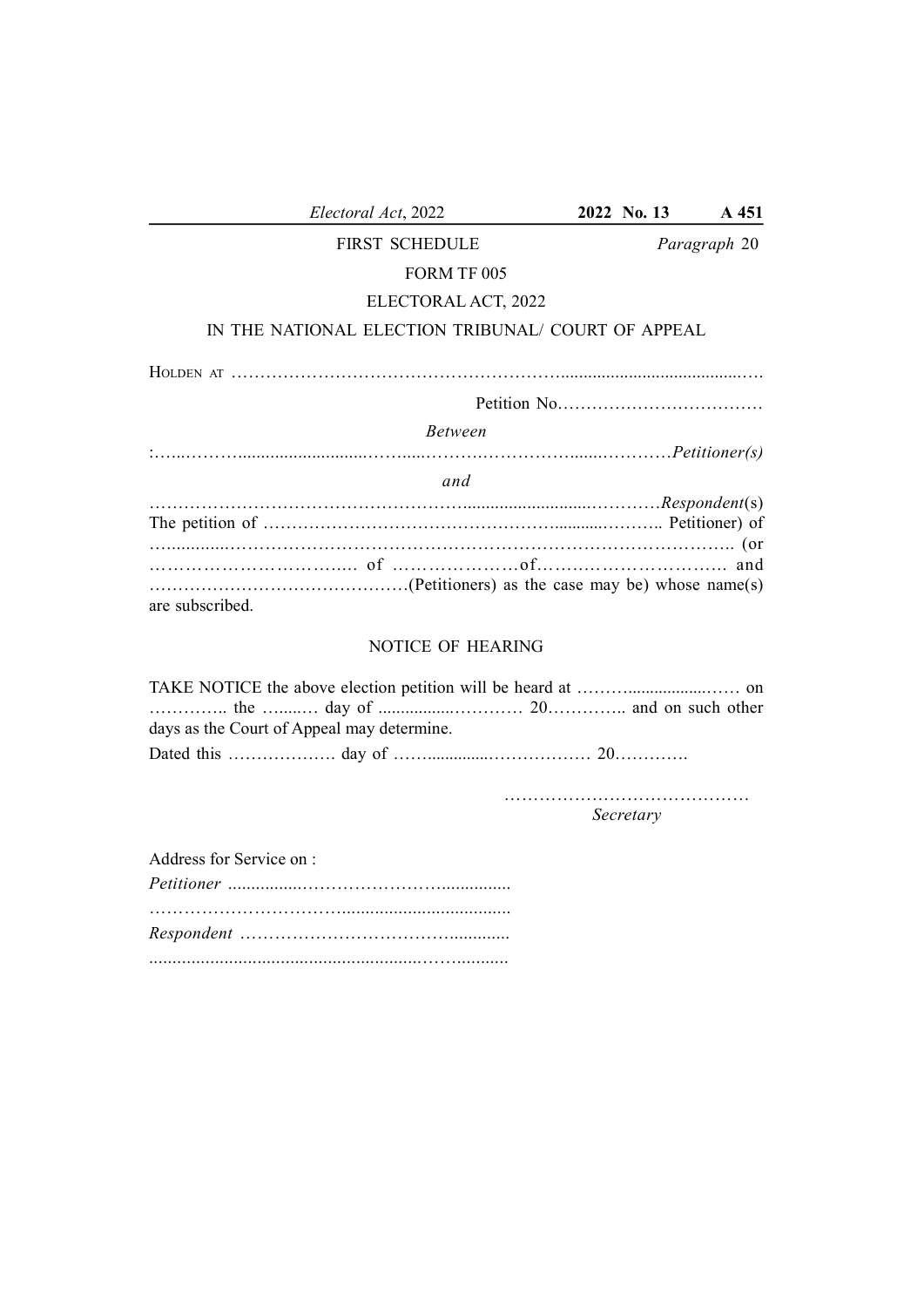| $A$ 452                               | 2022 No. 13                                        |                       | Electoral Act, 2022                                                                                                                                                                                                                                                  |
|---------------------------------------|----------------------------------------------------|-----------------------|----------------------------------------------------------------------------------------------------------------------------------------------------------------------------------------------------------------------------------------------------------------------|
|                                       |                                                    | <b>FIRST SCHEDULE</b> | Paragraph 25 (3)                                                                                                                                                                                                                                                     |
|                                       |                                                    | FORM TF 006           |                                                                                                                                                                                                                                                                      |
|                                       |                                                    | ELECTORAL ACT, 2022   |                                                                                                                                                                                                                                                                      |
|                                       | IN THE NATIONAL ELECTION TRIBUNAL/ COURT OF APPEAL |                       |                                                                                                                                                                                                                                                                      |
|                                       |                                                    |                       |                                                                                                                                                                                                                                                                      |
|                                       |                                                    |                       |                                                                                                                                                                                                                                                                      |
|                                       |                                                    | <b>Between</b>        |                                                                                                                                                                                                                                                                      |
|                                       |                                                    |                       |                                                                                                                                                                                                                                                                      |
|                                       |                                                    | and                   |                                                                                                                                                                                                                                                                      |
|                                       |                                                    |                       |                                                                                                                                                                                                                                                                      |
| NOTICE OF MOTION TO WITHDRAW PETITION |                                                    |                       |                                                                                                                                                                                                                                                                      |
|                                       |                                                    |                       | TAKE NOTICE that this Honourable Tribunal/Court will be moved on  the<br>soon thereafter as the Petitioner or Counsel on his behalf can be heard praying the Tribunal/<br>Court for an order enabling the Petitioner to withdraw the above petition on the following |
|                                       |                                                    |                       |                                                                                                                                                                                                                                                                      |

…………………………………… Petitioner(s) or Solicitor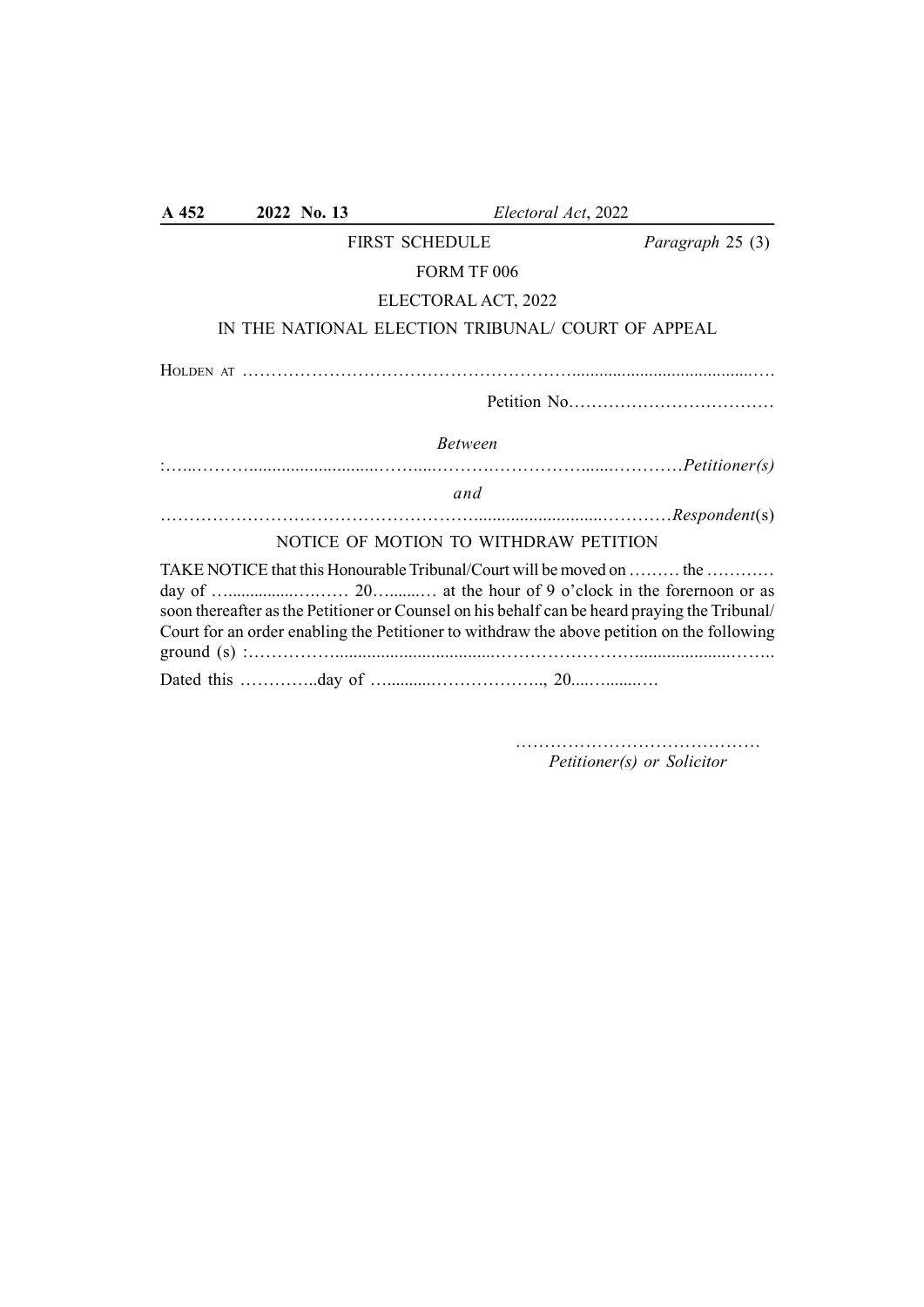| Electoral Act, 2022                               | 2022 No. 13             | A 453 |
|---------------------------------------------------|-------------------------|-------|
| <b>FIRST SCHEDULE</b>                             | <i>Paragraph</i> 18 (1) |       |
| FORM TF 007                                       |                         |       |
| ELECTORAL ACT, 2022                               |                         |       |
| IN THE NATIONAL ELECTION TRIBUNAL/COURT OF APPEAL |                         |       |
|                                                   |                         |       |
|                                                   |                         |       |
| <b>Between</b>                                    |                         |       |
|                                                   |                         |       |
| and                                               |                         |       |
|                                                   |                         |       |
|                                                   |                         |       |
|                                                   |                         |       |
|                                                   |                         |       |
|                                                   |                         |       |

# HEARING NOTICE FOR PRE-HEARING SESSION

Take Notice that you are required to attend the Tribunal/Court on the …………… day of ………. 20 ……. at 9 o'clock in the forenoon, for a Pre-Hearing Session for the purposes set out hereunder :

 $1-(a)$  disposal of all matters which must or can be dealt with on interlocutory application ;

(b) giving directions as to the future of the petition as appear best adapted to secure its just, expeditious and economical disposal in view of the urgency of election petitions;

(c) giving directions on order of witnesses to be called and such documents to be tendered by each party to prove their cases having in view of the need to expeditious disposal of the petition ;

(d) fixing clear dates for hearing of the petition.

2. Please answer the questions in the attached Pre-Hearing Information Sheet (Form TF 008) on a separate sheet and submit seven clear days before the above mentioned date.

Take Notice that if you do not attend in person or by Legal Practitioner at the time and place mentioned such proceeding will be taken and such order will be made as the Tribunal or Court may deem just an expedient.

Dated the ………..…… day of................………………………., 20………….

Signed .................…………………….. Secretary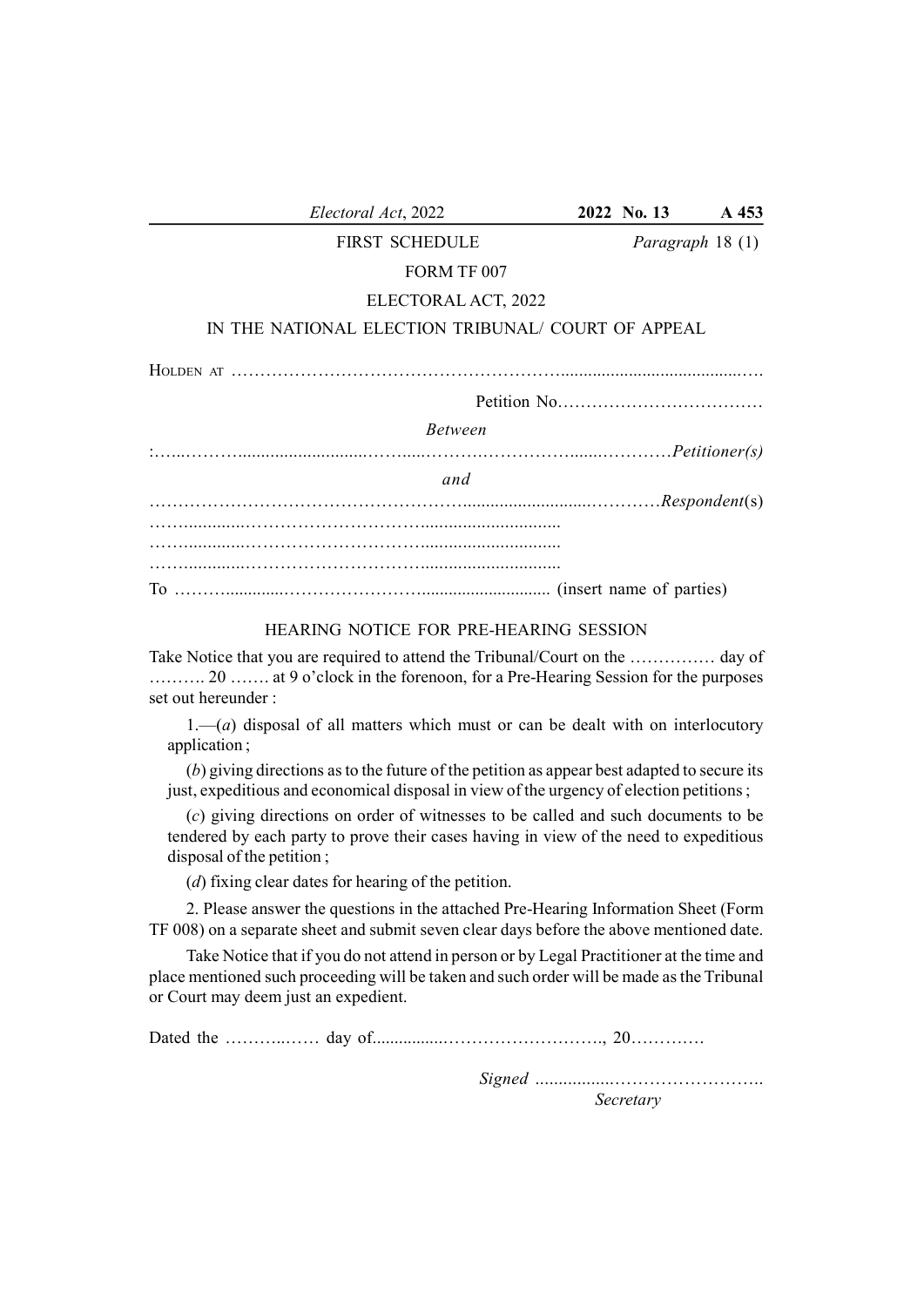| <b>FIRST SCHEDULE</b>                             | Paragraph 18 (2) |
|---------------------------------------------------|------------------|
| FORM TF 008                                       |                  |
| ELECTORAL ACT, 2022                               |                  |
| IN THE NATIONAL ELECTION TRIBUNAL/COURT OF APPEAL |                  |
|                                                   |                  |
|                                                   |                  |
| <b>Between</b>                                    |                  |
|                                                   |                  |
| and                                               |                  |
|                                                   |                  |

A 454 2022 No. 13 Electoral Act, 2022

# PRE-HEARING INFORMATION SHEET

This Pre-Hearing Information Sheet is intended to include reference to all applications which the parties would wish to make at the Pre-Hearing Session. Information Sheet should be entered under item 14 below.

All parties shall not, later than seven days before the first Pre-Hearing Session file and serve on all parties :

(a) all applications in respect of matters to be dealt with before hearing including but not limited to the matters listed hereunder,

(b) written answers to the questions contained in this Pre-Hearing Information Sheet.

1. Do you require that this action be considered with any other action(s)? If so give particulars.

2. Are amendments to a petition, reply or other process required?

3. Are further and better particulars of any petition or reply required? If so specify what particulars are required.

4. If you intend to make any additional admissions, give details.

5. Are there witnesses you may now wish to call.

6. Will interpreters be required for any witness? If so, state in what language.

7. Is this a case in which the use of a single or joint expert might be suitable? If not state reasons.

8. Is there any way in which the Tribunal or Court can assist the parties to resolve their dispute or particular issues in it without the need for a hearing or full hearing?

9. Have you considered any lawful means of resolving or narrowing down the dispute or particular issues in it? If yes state the steps that have been taken. If not state reasons.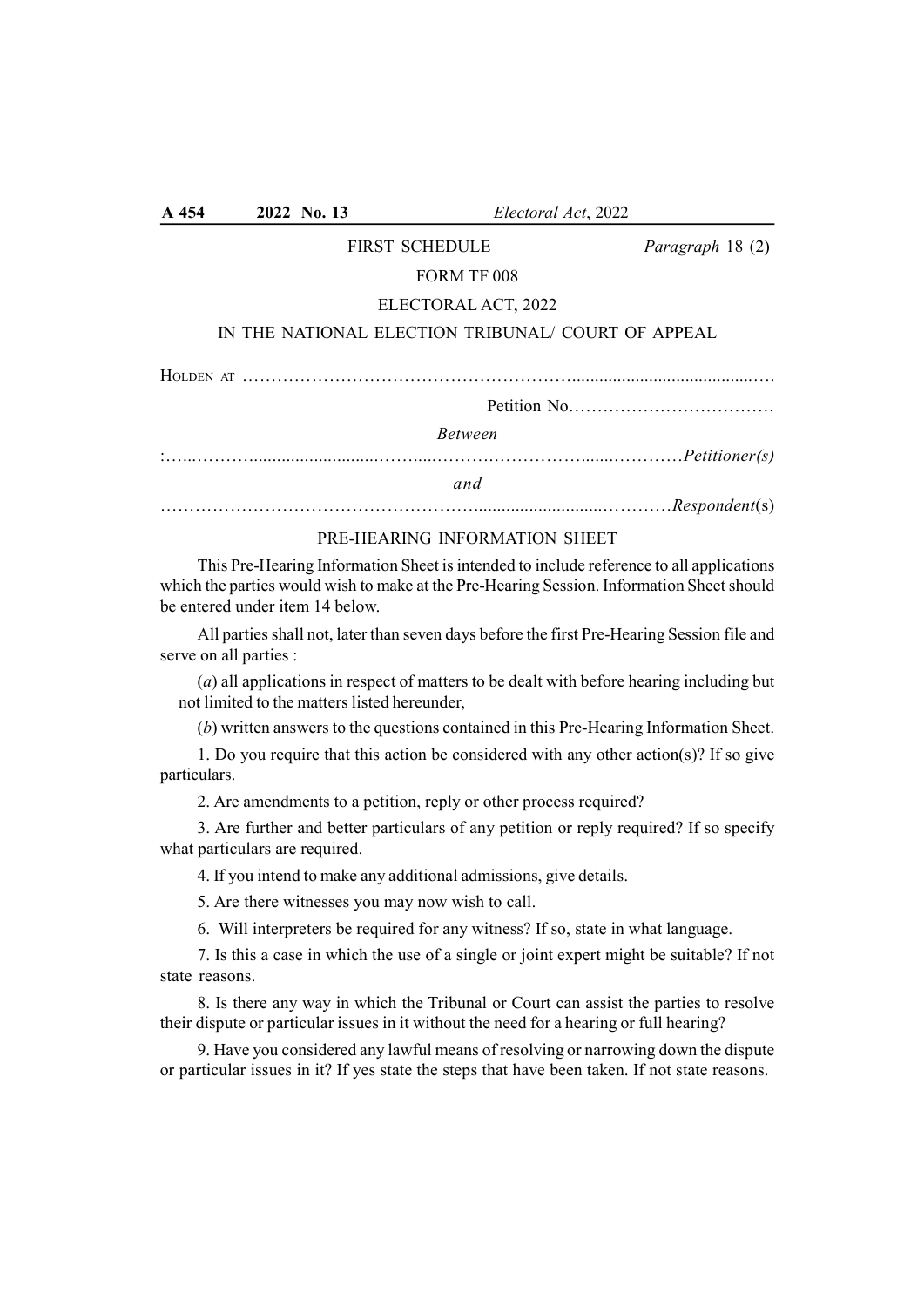10. List the paragraphs of the petition/reply you are admitting.

11. List the documents you are consenting to.

12. List the documents you are disputing and the reasons for the dispute.

13. List the witnesses you feel may not be necessary for any party to call and state your reasons for the opinion.

14. List the applications you which to make the Pre-Hearing Session.

Dated this …............… day of ........…………………………, 20……..

Signed ……………………………………….......... (Legal Practitioner for the ………………...........…)

For service on:……………………………...... .......................……………………………….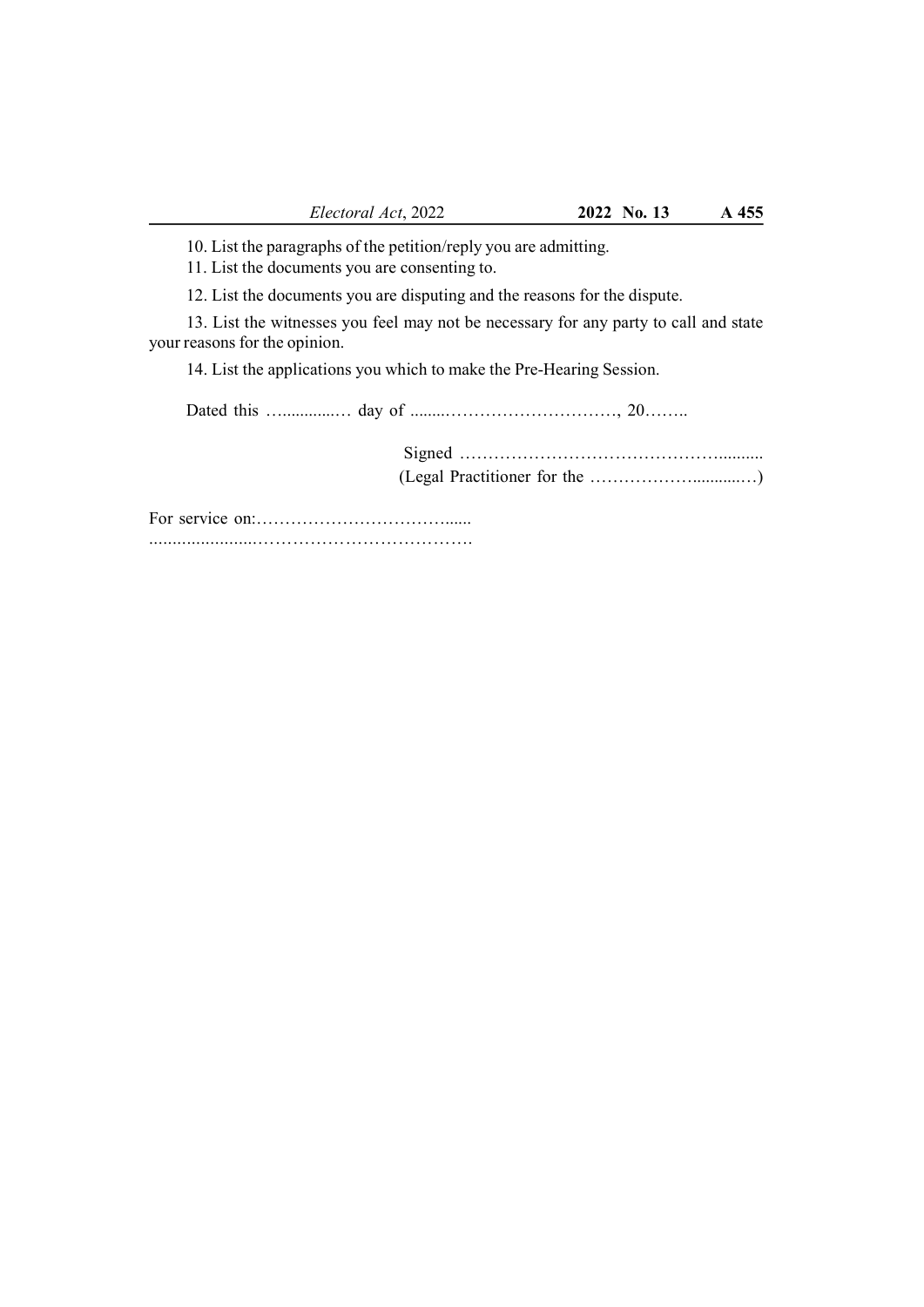# SUPPLEMENTAL TRANSITIONAL PROVISIONS

1.The statutory functions, rights, interests, obligations and liabilities of the Independent National Electoral Commission established under the Electoral Act 2006, existing before the commencement of this Act under any contract or instrument, or in law or in equity shall, by virtue of this Act, be deemed to have been assigned to and vested in the Independent National Electoral Commission established under this Act.

2. Any such contract or instrument as is mentioned in subsection (1), shall be of the same force and effect against or in favour of the Independent National Electoral Commission established by this Act and shall be enforceable as fully and effectively as if instead of the Independent National Electoral Commission existing before the commencement of this Act, the Independent National Electoral Commission established by this Act has been named therein or had been a party thereto.

3. The Independent National Electoral Commission established by this Act shall be subject to all the obligations and liabilities to which the Independent National Electoral Commission existing before the commencement of this Act was subject immediately before the commencement of this Act and all other persons shall have the same rights, powers and remedies against the Independent National Electoral Commission established by this Act as they had against the Independent National Electoral Commission of Nigeria existing before the commencement of the Act.

4. Any proceeding or cause of action pending or existing immediately before the commencement of this Act, by or against the Independent National Electoral Commission existing before the commencement of this Act in respect of any right, interest, obligation or liability of the Independent National Electoral Commission existing before the commencement of this Act may be continued or may be commenced and any determination of the court of law, tribunal or other authority or person may be enforced by or against the Independent National Electoral Commission established by this Act to the same extent as would have been against the Independent National Electoral Commission existing before the commencement of this Act.

5. All assets, funds, resources and other movable or immovable property, which immediately before the commencement of this Act, were vested in the Independent National Electoral Commission, existing before the commencement of this Act shall by virtue of this Act and without further assurance, be vested in the Independent National Electoral Commission established by this Act.

6. Any person who immediately before the coming into effect of this Act is the holder of any office in the Independent National Electoral Commission existing before the commencement of this Act shall, on the commencement of this Act, and subject to the provisions of the Constitution, continue in office and be deemed to have been appointed to his office by the Independent National Electoral Commission established by this Act unless the authority by which the person was appointed terminates the appointment.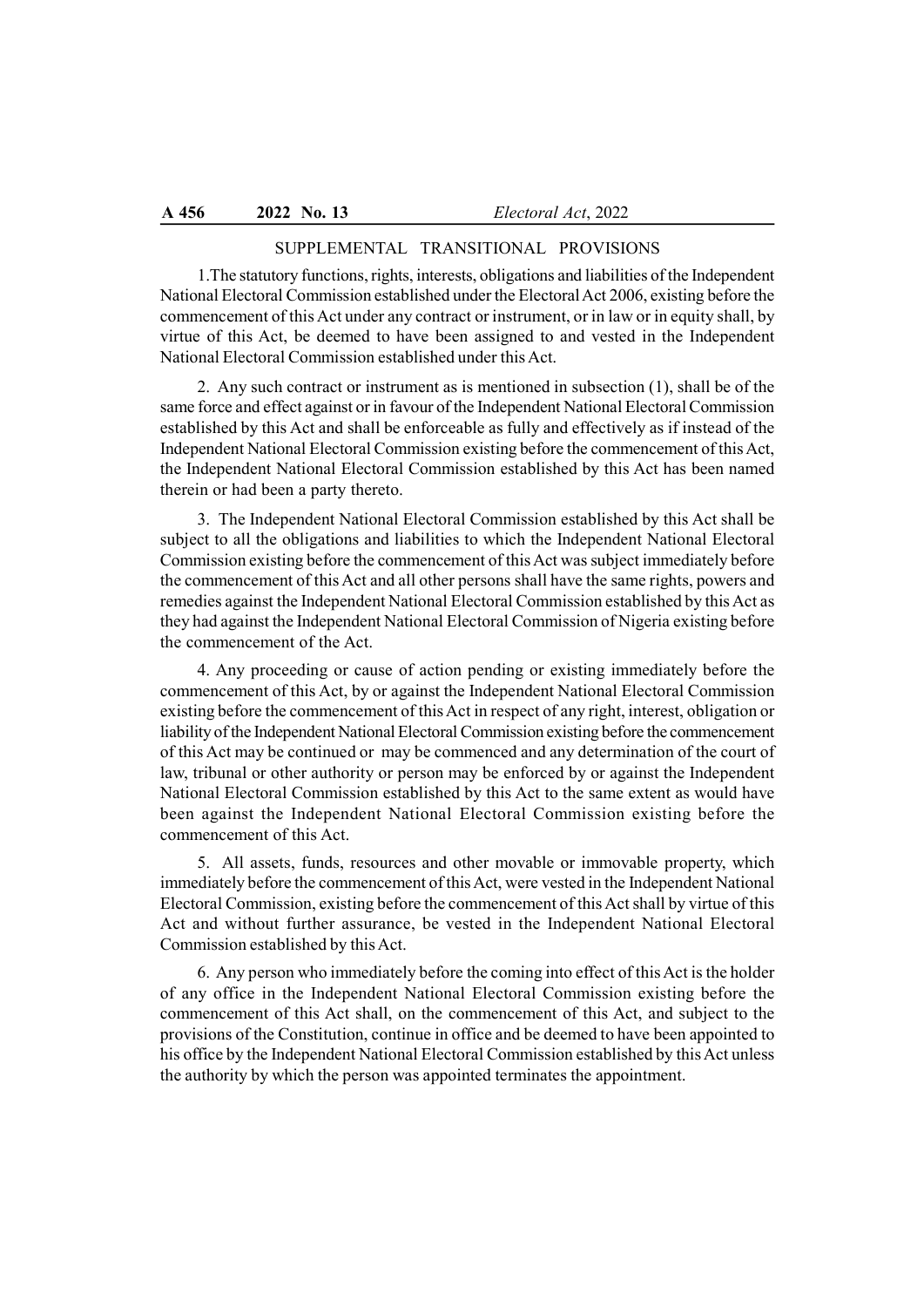#### SECOND SCHEDULE Section 26 (1)

# INDEPENDENT NATIONAL ELECTORAL COMMISSION

# OATH/AFFIRMATION OF NEUTRALITY

I, ...................................................................................do solemnly swear/ affirm that I will be faithful to the Federal Republic of Nigeria; that as.................................................. I will discharge my duties to the best of my ability in accordance with the Constitution of the Federal Republic of Nigeria, the Electoral Act and the Guidelines issued by the Independent National Electoral Commission; that I will do right to all candidates and political parties according to law without fear or favour, affection or ill-will. So help me God.

> ...................................... Deponent

Sworn to/Affirmed at ............................. this ............................ day of ……….. 20………..Before me

> .................................................................................. Resident Electoral Commissioner Electoral Officer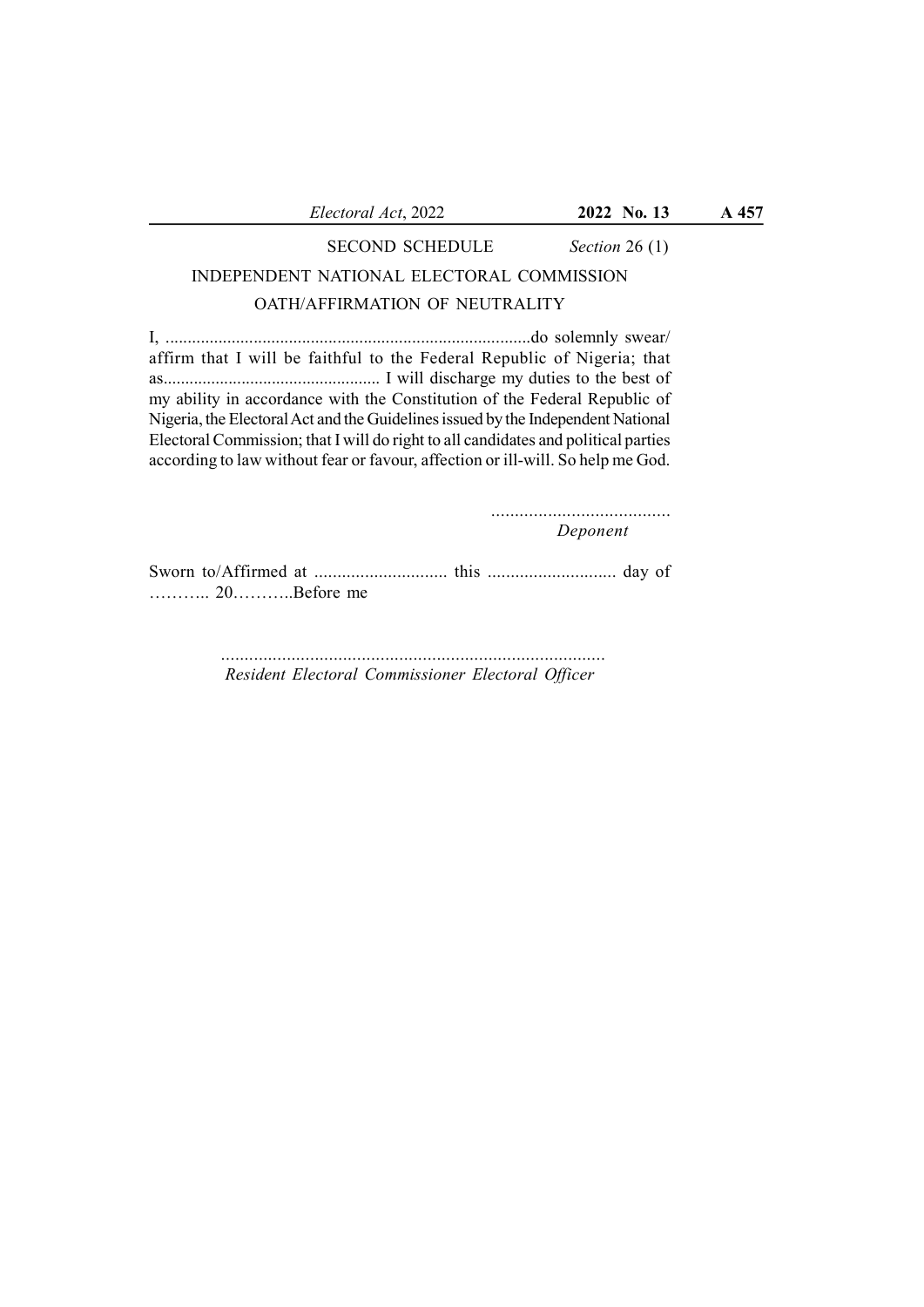# THIRD SCHEDULE

#### ELECTORAL ACT, 2022

# SECTION A

### FORM EC. 1

## APPLICATION FOR INCLUSION IN REGISTER OF VOTERS

To the Registration Officer………………………………………………. …………………………...Constituency………………………20………... of ….......................................………………………. apply to be included in the Preliminary List of the Register of Voters for the above constituency upon the grounds :

1. That I am a citizen of Nigeria ;

2. That I am 18 years or above 18 years of age ;

3. That I am now ordinarily resident at ……............................…………

...................................................................................................... (here state town or village and if possible the street number if known)

4. And I declare that the above particulars are true to the best of my belief and —

 $*(a)$  that I am not already registered in this or any other Preliminary List or Register of Voters under the above Act (or I request that my name be entered in the appropriate list) ; or

 $*(b)$  that I have already registered, but wish my name transferred to the area of my new abode. Particular of my former place of residence are given below—

**CODE**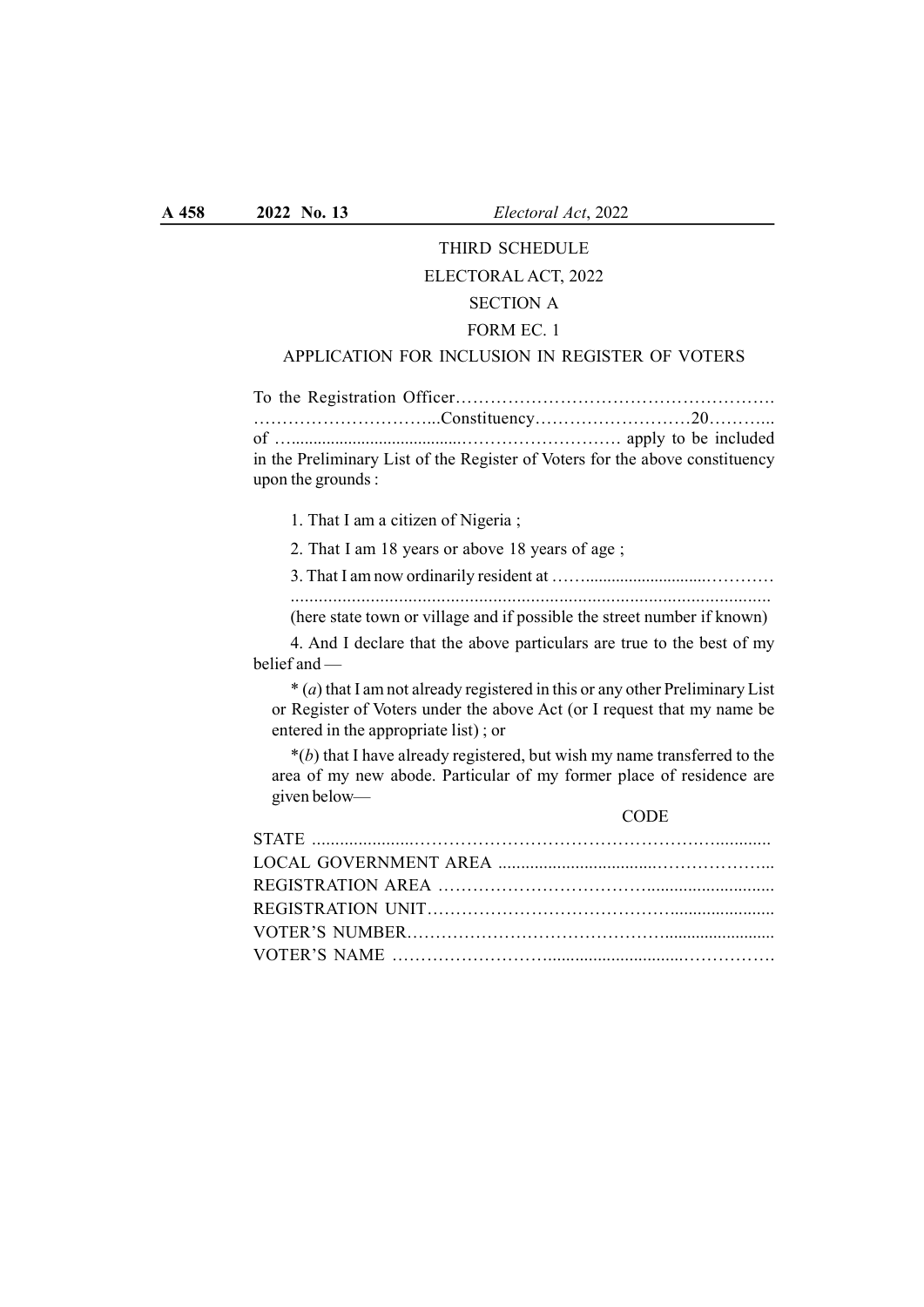## SECTION B

# APPLICANT'S OTHER PARTICULARS (IN CAPITALS)

| (Family Name First)                                                      |
|--------------------------------------------------------------------------|
|                                                                          |
|                                                                          |
|                                                                          |
| 9. ADDRESS (i.e. House Number, Street Name or Name of Village or         |
|                                                                          |
|                                                                          |
| * Right thumb print impressed in the presence of witness to thumb print. |
|                                                                          |
|                                                                          |
| * Cross out whichever is inapplicable.                                   |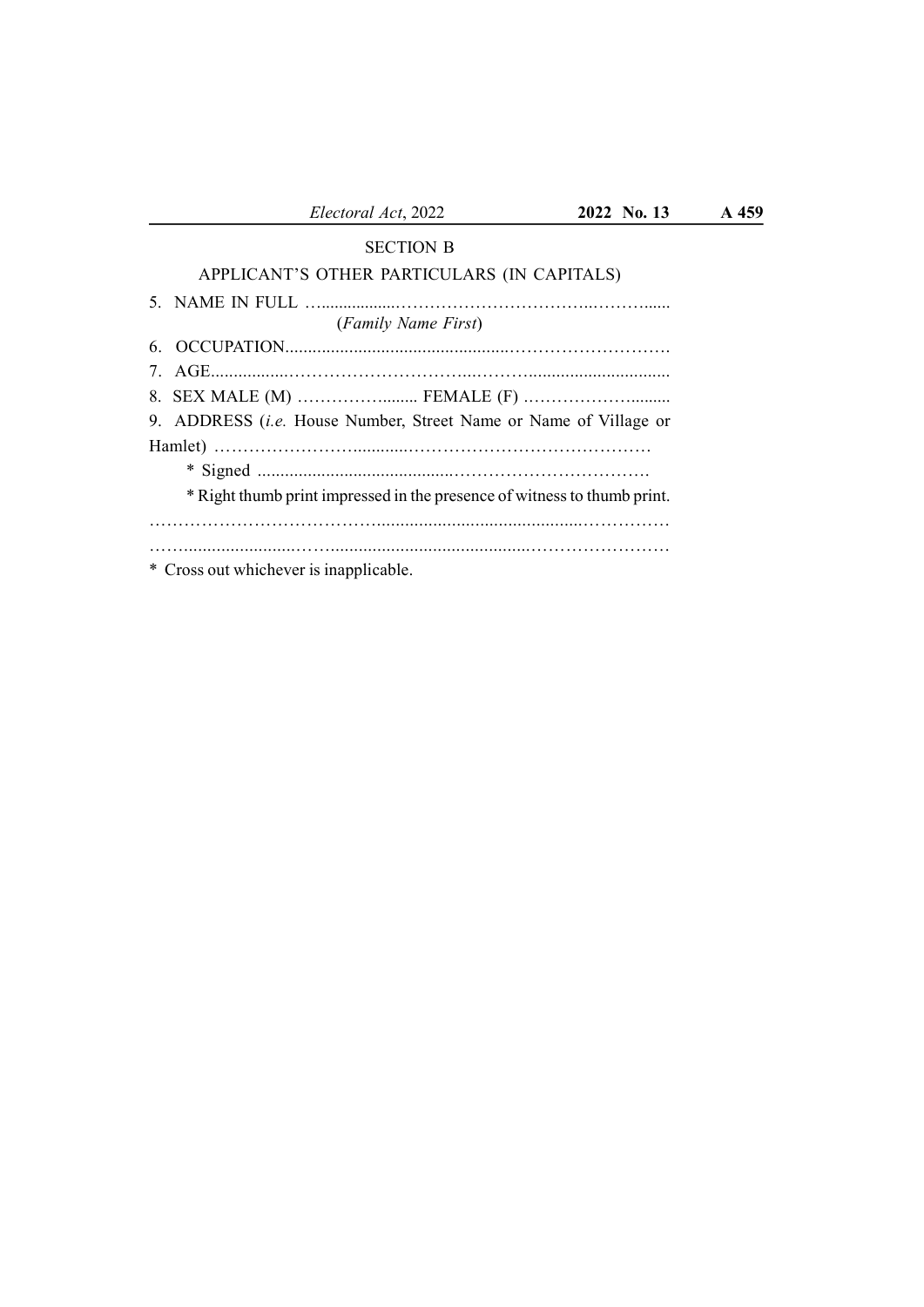### ELECTORAL ACT, 2022

#### FORM EC.2

#### CLAIM FOR CORRECTION OF OUR INSERTION OF NAME IN PRELIMINARY LIST

| To the Supervisory Assistant Registration Officer  WARD |  |
|---------------------------------------------------------|--|
|                                                         |  |
|                                                         |  |

1. That I applied for inclusion in the Supplementary List for the Updating Register of Voters for the above Ward on the …………...…………… 20…………. and that my particulars have been omitted/inaccurately stated.

2. I am a citizen of Nigeria.

3. I am 18 years of age or over.

4. I am ordinary resident at the above address

or.....................................................................................…………

5. I hereby apply for the Supplementary List to be completed/corrected accordingly.

6. I declare that the above particulars are true to the best of my belief and that I am not already registered in this or any Supplementary List or Register of Voters

..................................... ..........................................

Date Signature or Thumb Print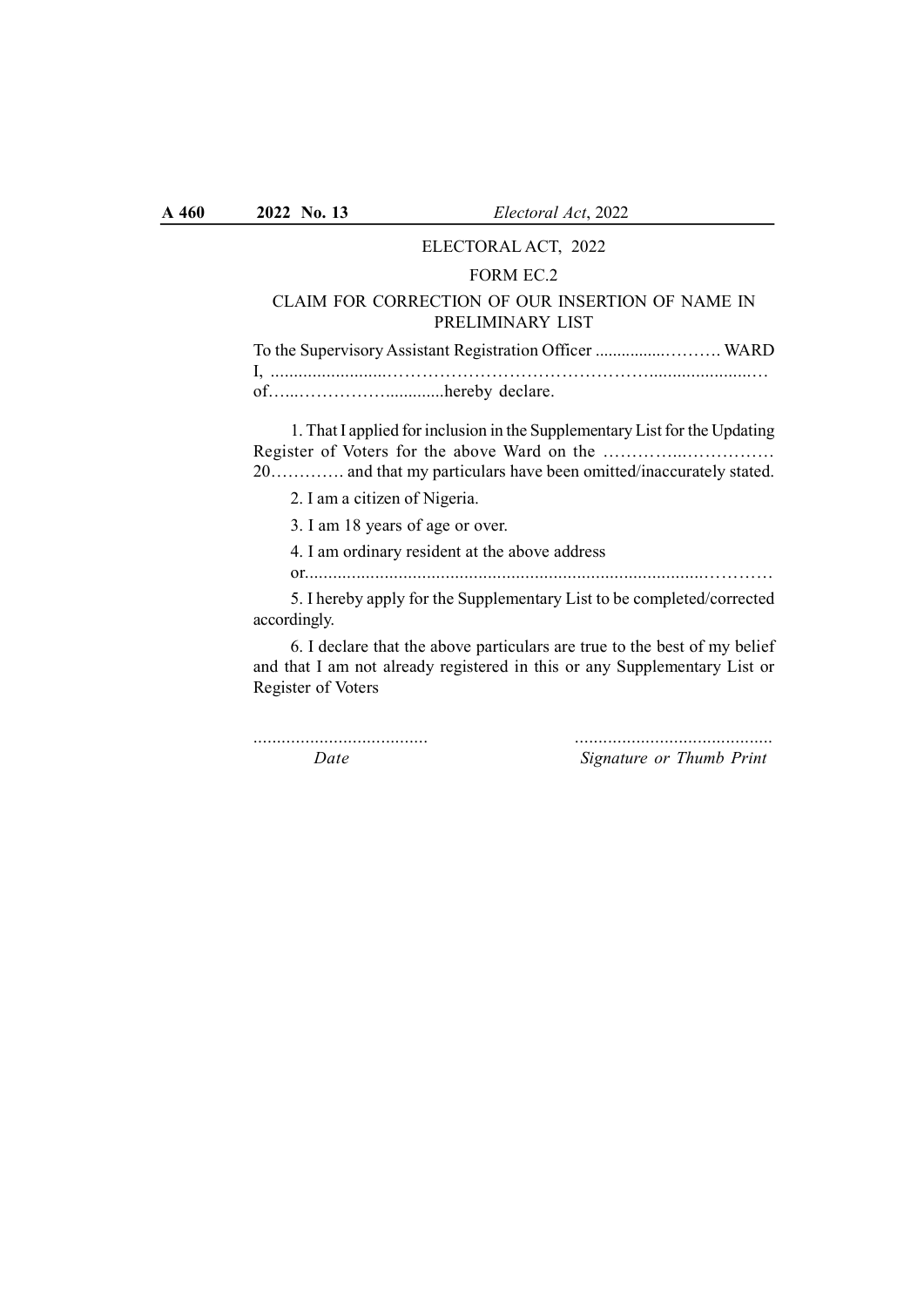## FORM EC.3

## OBJECTION TO NAME IN SUPPLEMENTARY LIST

| name appears in the Supplementary List for the above Ward hereby give |
|-----------------------------------------------------------------------|
| notice: That I object to the inclusion in such list of the name of    |
|                                                                       |
|                                                                       |
|                                                                       |
|                                                                       |
|                                                                       |
|                                                                       |
| (Here insert the Grounds)                                             |
|                                                                       |
|                                                                       |
|                                                                       |
|                                                                       |
|                                                                       |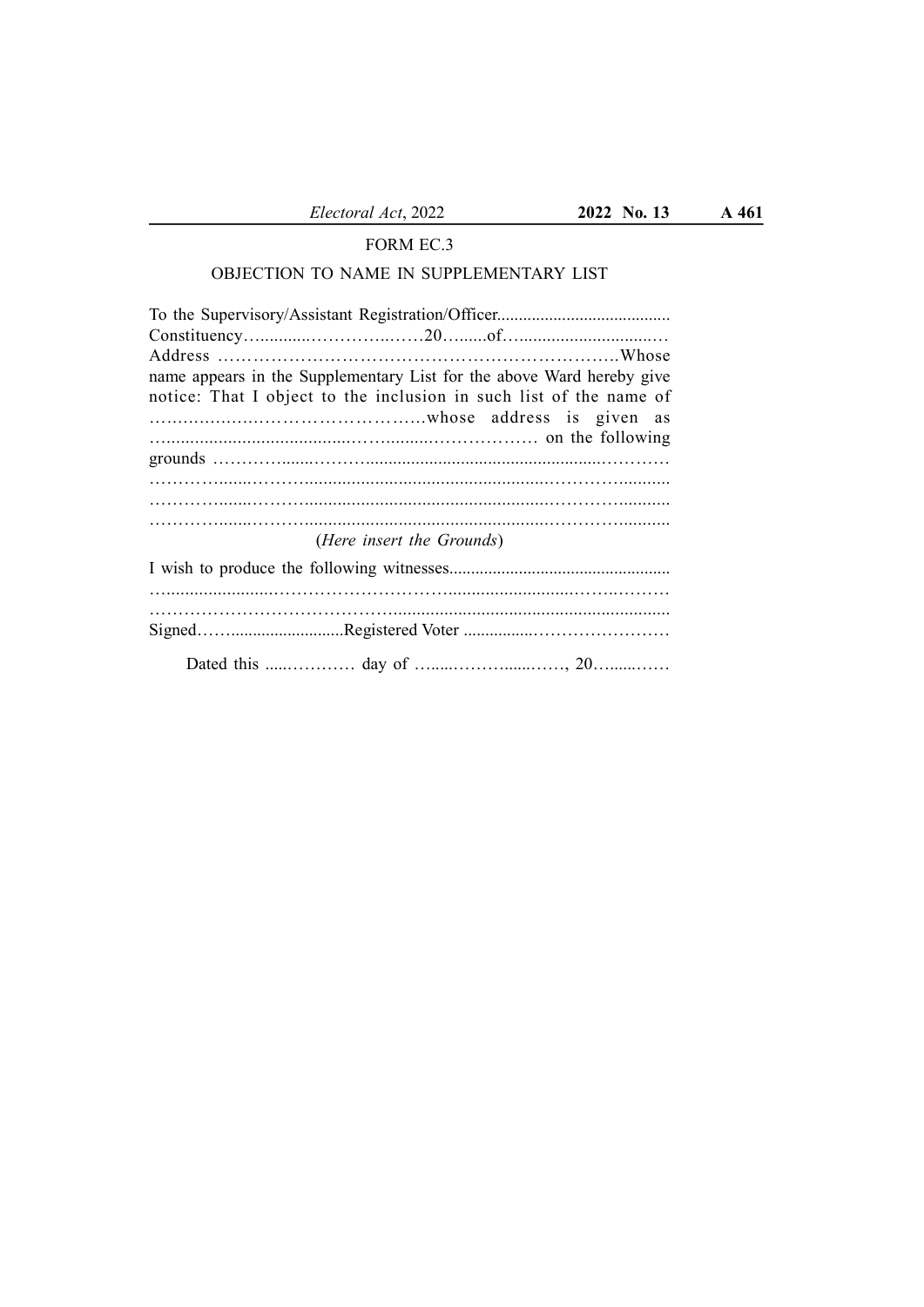| A 462 | 2022 No. 13 | Electoral Act, 2022                                                  |  |
|-------|-------------|----------------------------------------------------------------------|--|
|       |             | FORM EC 3                                                            |  |
|       |             | NOTIFICATION OF DEATH OF A PERSON NAMED<br>IN THE REGISTER OF VOTERS |  |
|       |             |                                                                      |  |
|       |             |                                                                      |  |
|       |             |                                                                      |  |
|       |             |                                                                      |  |
|       | is dead.    |                                                                      |  |
|       |             |                                                                      |  |
|       |             |                                                                      |  |
|       |             |                                                                      |  |

Signed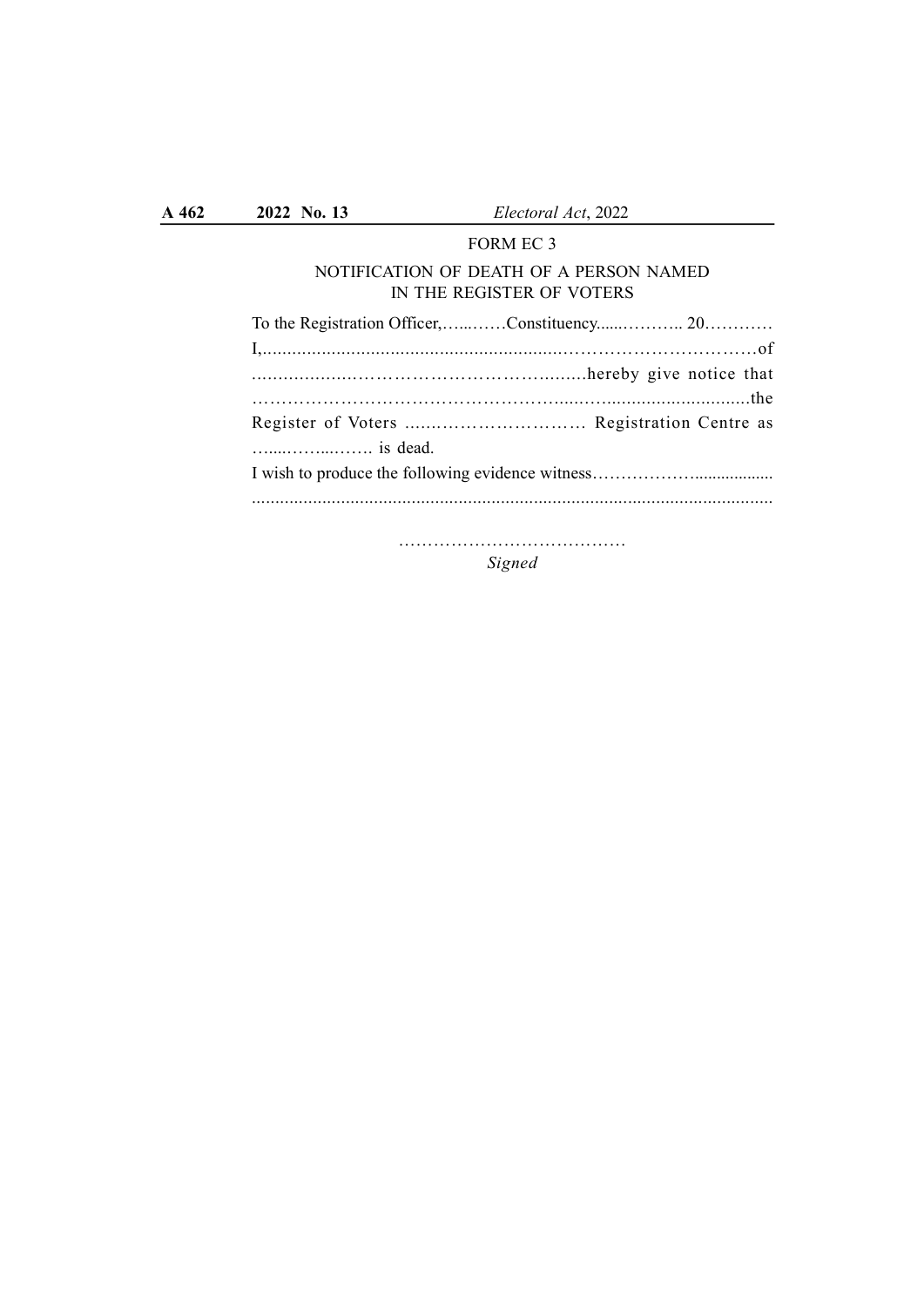I, certify, in accordance with Section 2 (1) of the Acts Authentication Act, Cap. A2, Laws of the Federation of Nigeria 2004, that this is a true copy of the Bill passed by both Houses of the National Assembly.

> OJO, O. A., fnia, fcia Clerk to the National Assembly 31st Day of January, 2022.

### EXPLANATORY MEMORANDUM

This Act repeals the Electoral Act No. 6, 2010 and enacts the Electoral Act 2022, to regulate the conduct of Federal, State and Area Council elections, to make provisions for the restriction of the qualification for elective office to relevant provisions of the Constitution of the Federal Republic of Nigeria 1999, use of card readers and other technological devices in elections and political party primaries, to provide a time line for the submission of list of candidates, criteria for substitution of candidates, limit of campaign expenses, and address the omission of names of candidates or logo of political parties.